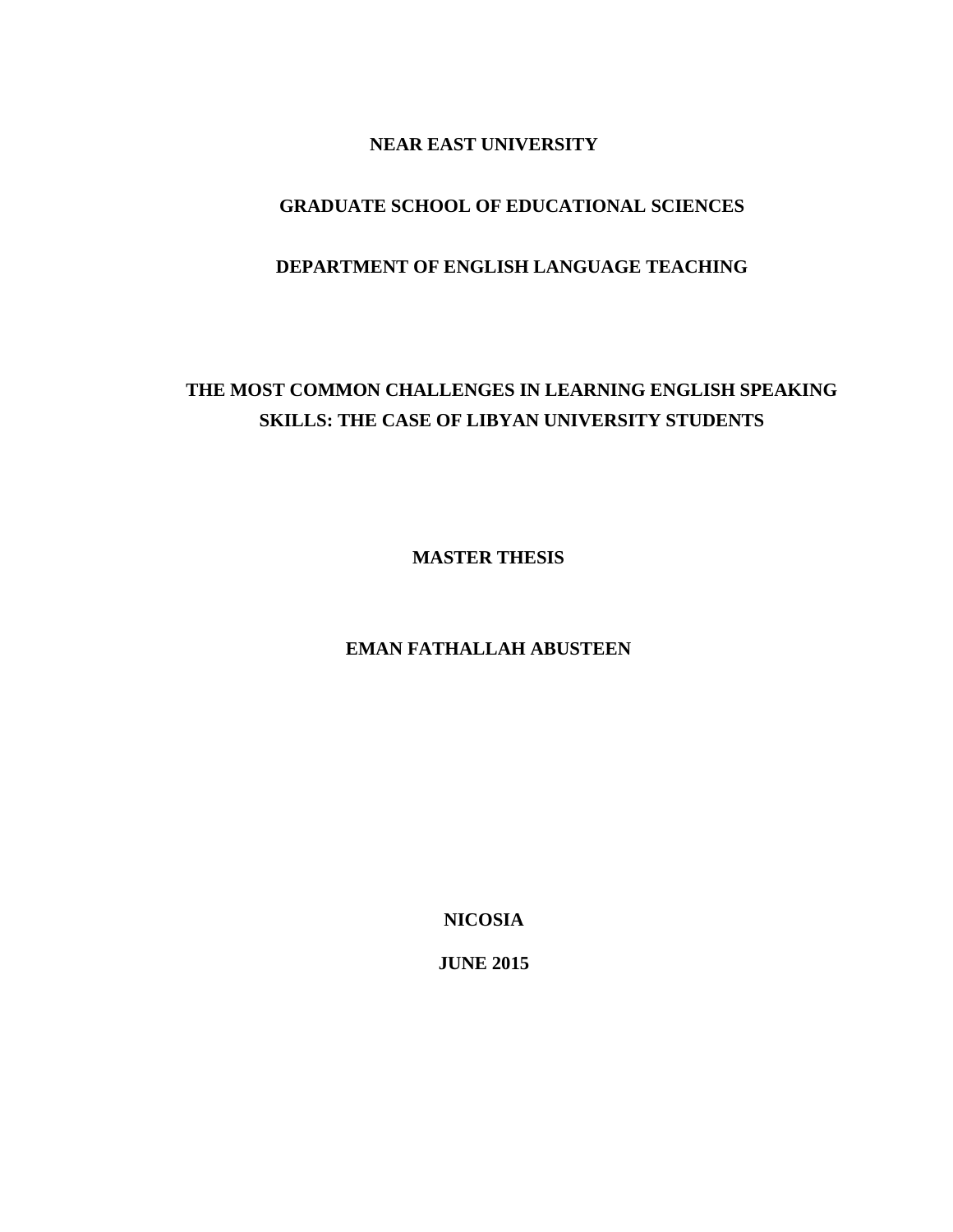### **NEAR EAST UNIVERSITY**

### **GRADUATE SCHOOL OF EDUCATIONAL SCIENCES**

### **DEPARTMENT OF ENGLISH LANGUAGE TEACHING**

# **THE MOST COMMON CHALLENGES IN LEARNING ENGLISH SPEAKINGSKILLS: THE CASE OF LIBYAN UNIVERSITY STUDENTS**

**MASTER THESIS**

### **EMAN FATHALLAH ABUSTEEN**

**Supervisors: Asst. Prof. Dr. Doina Popescu** Asst. Prof. Dr. Çise Çavu o lu

**NICOSIA**

**JUNE 2015**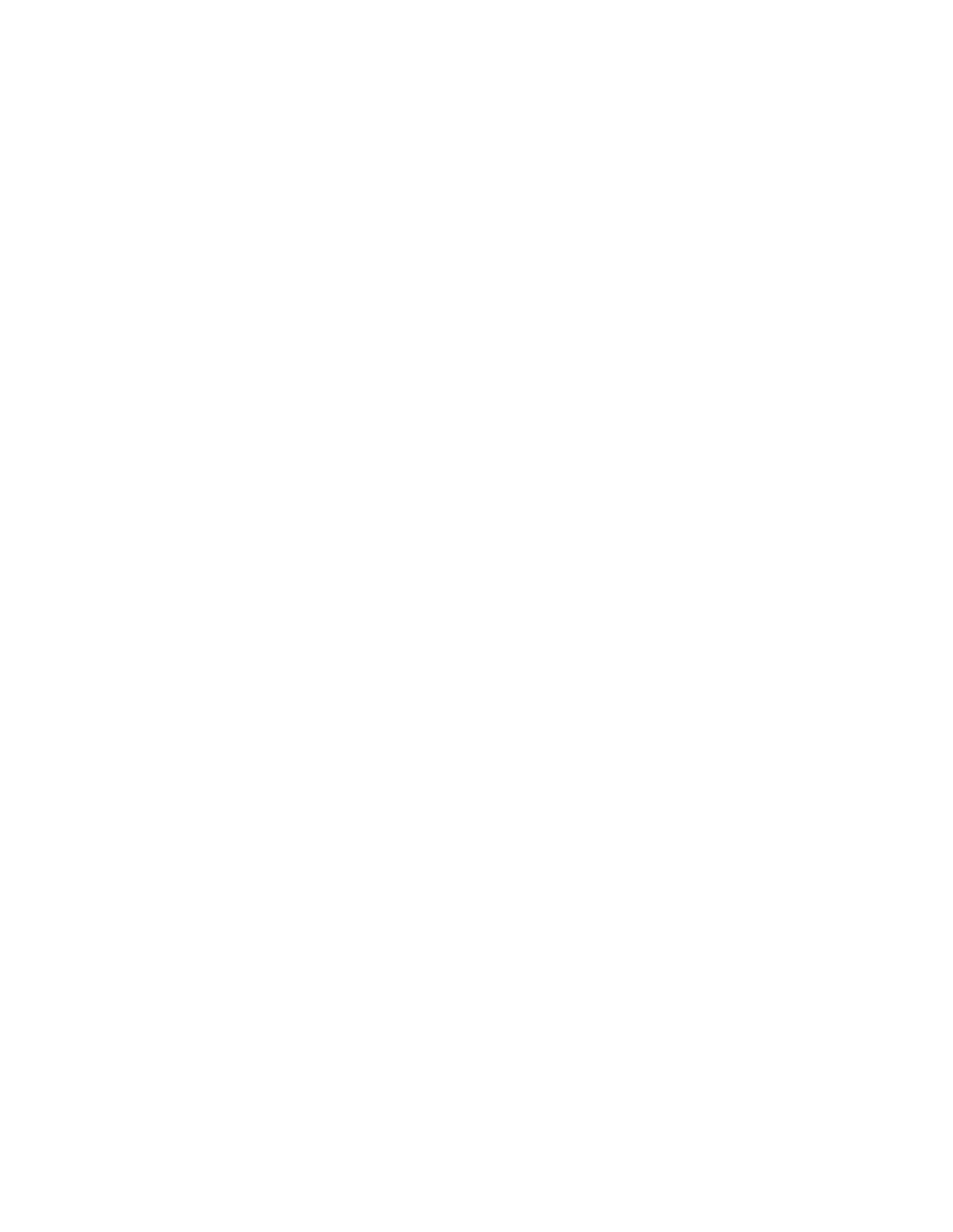### **Approval of the Graduate School of Educational Sciences**

Prof. Dr. Orhan Çiftçi

Director

I certify that this thesis satisfies all the requirements as a thesis for the degree of Master of Arts.

Assoc. Prof. Dr. Mustafa Kurt

Head of Department

This is to certify that we have read this thesis submitted by Eman Abusteen titled THE MOST COMMON CHALLENGES IN LEARNING ENGLISH SPEAKINGSKILLS: THE CASE OF LIBYAN UNIVERSITY STUDENTS and that in our opinion it is fully adequate, in scope and quality, as a thesis for the degree of Master of Arts.

**Examining Committee Members**

Asst. Prof. Dr. Hanife Bensen \_\_\_\_\_\_\_\_\_\_\_\_\_\_\_\_\_\_\_\_

Asst. Prof. Dr. Doina Propescu \_\_\_\_\_\_\_\_\_\_\_\_\_\_\_\_\_\_\_\_

Asst. Prof. Dr. Cise Cavusoglu \_\_\_\_\_\_\_\_\_\_\_\_\_\_\_\_\_\_\_\_

Asst. Prof. Dr. Doina Propescu Asst. Prof. Dr. Cise Cavusoglu

Supervisor Supervisor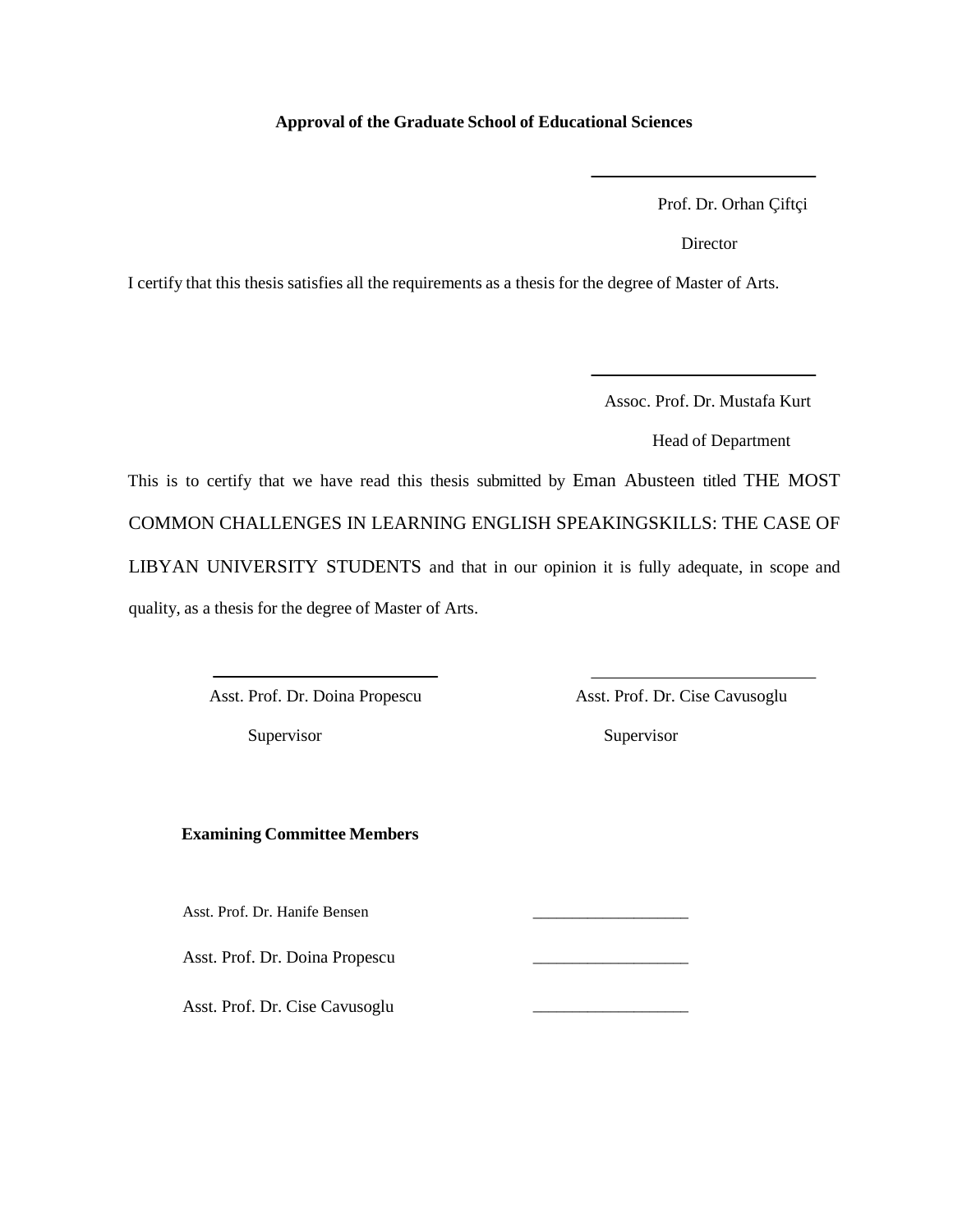### **DECLARATION**

I hereby declare that all information in this document has been obtained and presented in accordance with academic rules and ethical conduct. I also declare that, as required by these rules and conduct, I have fully cited and referenced all materials and results that are not original to this study.

Name, Last Name: **Eman Abusteen**

Signature:........................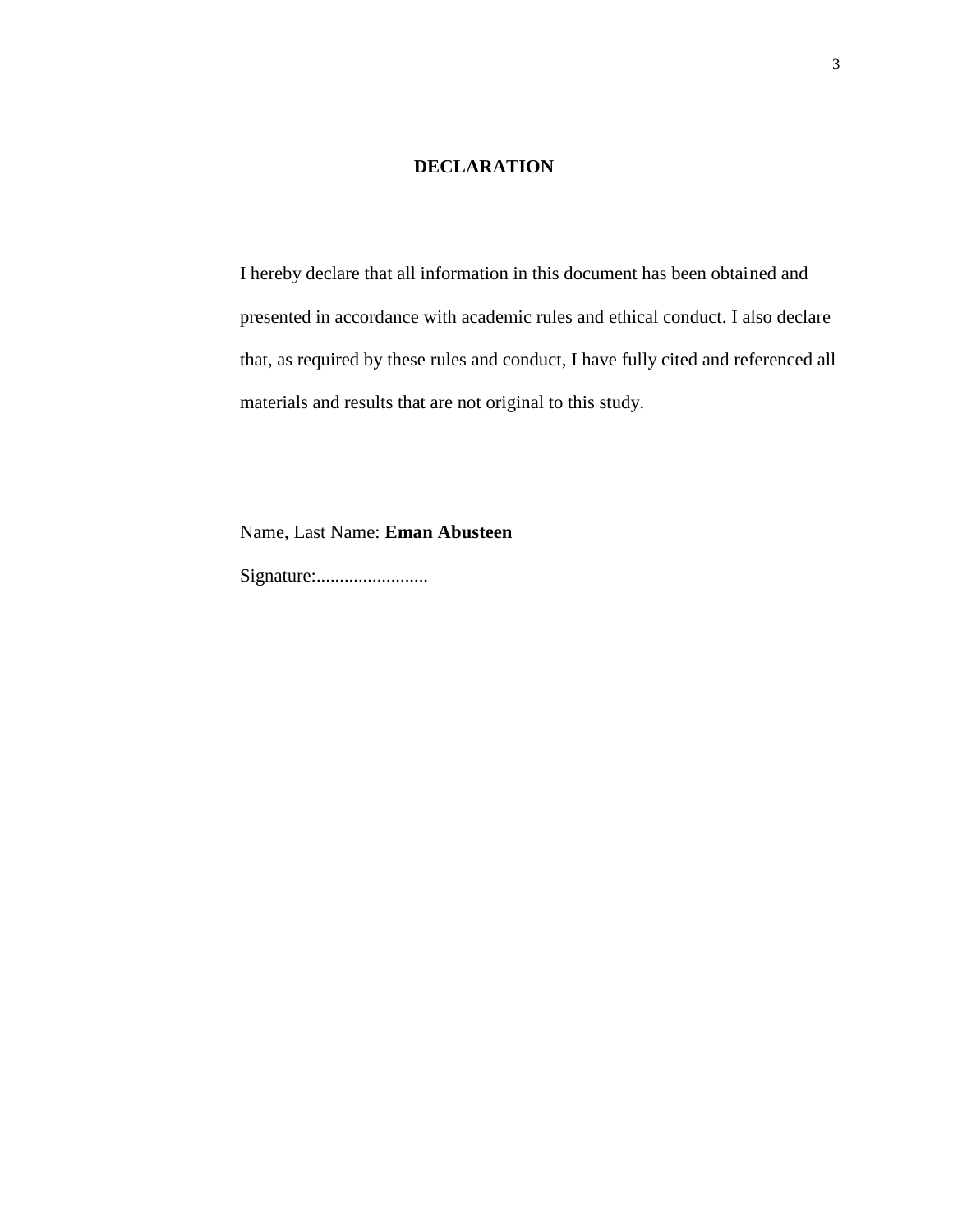### **ACKNOWLEDGMENT**

First, I would like to express my gratitude to my supervisor Asst. Prof. Dr. Doina Popescu for her valuable support and assistance in completing my thesis. She has offered me the kindest support and understanding. I would also like to express my sincerest gratitude to my academic adviser and supervisor Asst. Prof. Dr. Çise Çavu o lu, who guided and supported me throughout my academic journey. I learned from her how to conduct research and write/think academically.

I would like to thank all of the staff in the English Language Teaching Department. I am deeply appreciative towards the Head of the English Language Teaching Department, Assoc. Prof. Dr. Mustafa Kurt, who supported me and taught me the real meaning of the language learning process. I would like to thank Prof. Dr. Sabri Koc and Asst. Prof. Dr. Hanife Bensen for their time and attention.

Of course, my special love and thanks go to my husband, who supported and encouraged me every single day, and my three daughters, my amazing father and mother, to my close Turkish friend who stood with me during the whole period that I lived in Cyprus, and to all my family in Libya. Without their love and support, nothing of this would have been possible.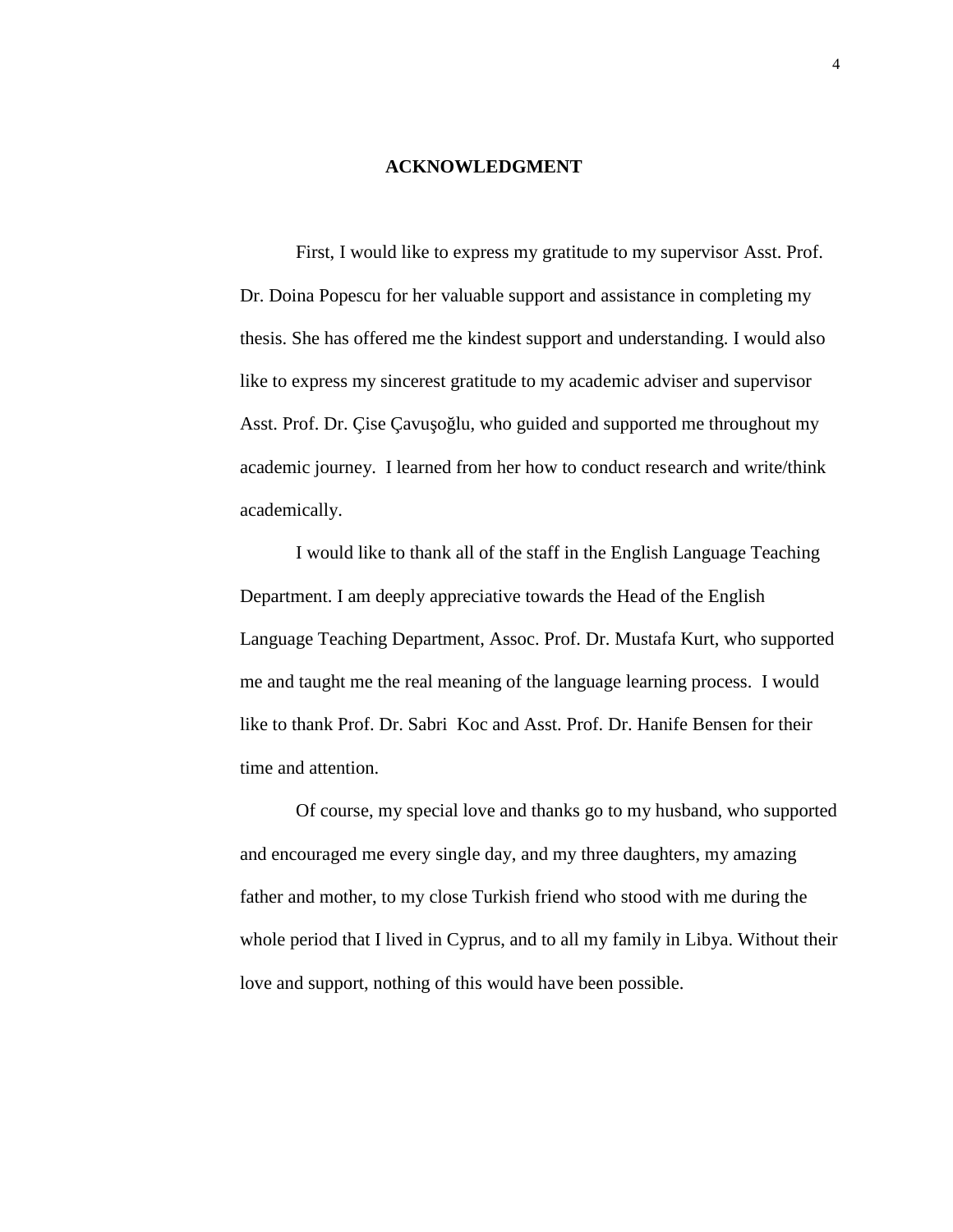### **ABSTRACT**

# THE MOST COMMON CHALLENGES IN LEARNING ENGLISH SPEAKING SKILLS: THE CASE OF LIBYAN UNIVERSITY STUDENTS **Abusteen, Eman**

**MA Program in English Language Teaching**

**Supervisor: Asst. Prof. Dr. Doina Popescu**

Asst. Prof. Dr. Çise Çavu o lu

#### **June 2016, 108 pages**

The purpose of this study is to investigate the most common challenges encountered by Libyan English as a foreign language (EFL) learners in learning speaking in English. These students are studying in Al Mergib University in North Libya. It analyses the answers of 100 students who are currently studying in the English department at this university. This study addresses three main issues: What is the importance of English for Libyan undergraduate students? What were the common challenges Libyan EFL students have faced while learning the speaking skill?; Is gender a factor which affects the way students experience challenges in learning speaking? What are the students' perspectives on the effectiveness of some aspects of CLT in relation to learning the speaking skill? This study followed a quantitative approach. The data was collected through a researcher-made questionnaire. It consisted of 52 items which investigated the issues mentioned above. The data were analyzed using descriptive statistics and ttests. The outcomes indicated that the most common challenges for Libyan EFL students in learning speaking were the lack of practice, opportunities and motivation to speak in English classes. In addition, the techniques/approaches that are used in the class do not encourage learners to speak English.

*Keywords*: challenges of speaking, teaching / learning speaking in English, communicative language teaching, practice and motivation.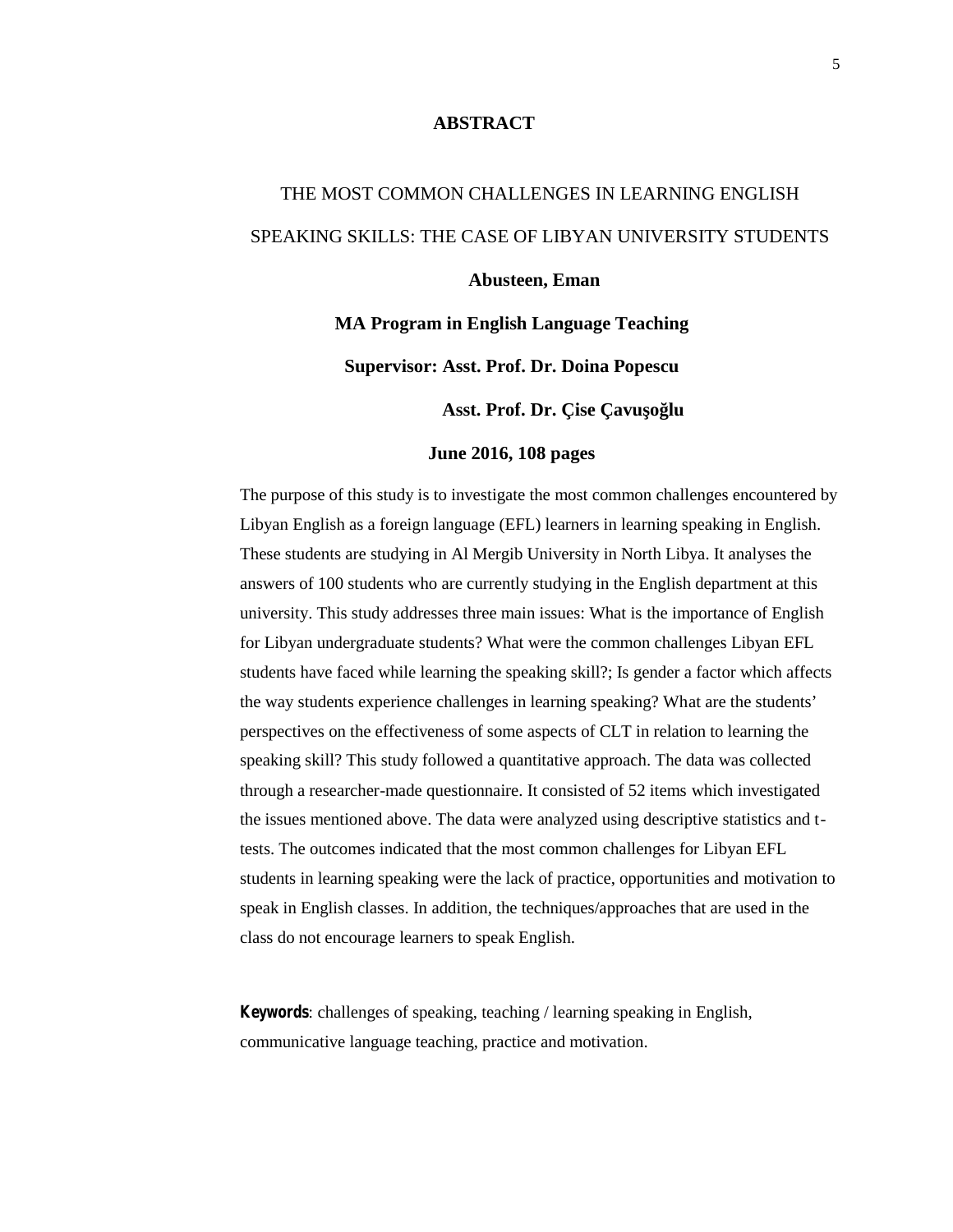# **ÖZ**

## NG L ZCE KONU MA BECER LER N ED NMEDE EN YAYGIN ZORLUKLAR: L BYA ÜN VERS TE Ö RENCLER N NÖRNE

#### **Abusteen, Eman**

**İngiliz Dili Öğretmenliği MA Programı**

**Danışman Ast. Prof. Dr. Doina Popescu**

Ast. Prof. Dr. Çise Çavu olu

#### **Haziran 2015, 108 sayfa**

Bu çalı manın amacı yabancı dil olarak ngilizce konu mayı ö renen Libyalı öğrencilerin en çok karşılaştığı zorlukları incelemektir. Öğrenciler Kuzey Libya'da Al Mergib Üniversitesi'nde ö renim görmektedir. u anda bu üniversitede ngilizce bölümünde ö renim gören 100 ö rencinin cevaplarını analiz etmektedir. Çalı ma üç ana konuya de inmektedir: ngilizce'nin Libyalı lisans ö rencileri için önemi nedir? Konu ma becerilerini örrenirken Libyalı ngilizce örrencilerinin en çok karşıla tı 1 zorluklar neydi?; Cinsiyet konu mayı ö renirken ö rencilerin kar ıla tı ı zorlukları etkileyen bir faktör mü? Konu ma becerilerini ö renme ile ilgili ngilizce'nin bazı yönlerinin etkinli i konusunda ö renci görü leri nasıldır? Bu çalı ma bir nicel bir yakla ım izlemi tir. Veriler ara tırmacı tarafından hazırlanan bir anket aracılı 1yla toplandı. Yukarıda belirtilen konuları ele alan 52 madde içermektedir. Veriler tanımlayıcı istatistikler ve t-testi kullanılarak analiz edilmi tir. Sonuçlar Libyalı ngilizce ö rencilerinin konu mayı ö renmede en çok kar ıla tı 1 zorlukların pratik, fırsat ve ngilizce derslerinde konu mak için motivasyon eksikli i oldu unu göstermi tir. Ayrıca sınıfta kullanılan teknikler/yakla ımlar ö rencileri ngilizce konu mak için te vik etmemektedir.

Anahtar Kelimeler: konu ma zorlukları, ngilizce konu mayı ö retme / ö renme, ileti imsel dil ö retimi, pratik ve motivasyon.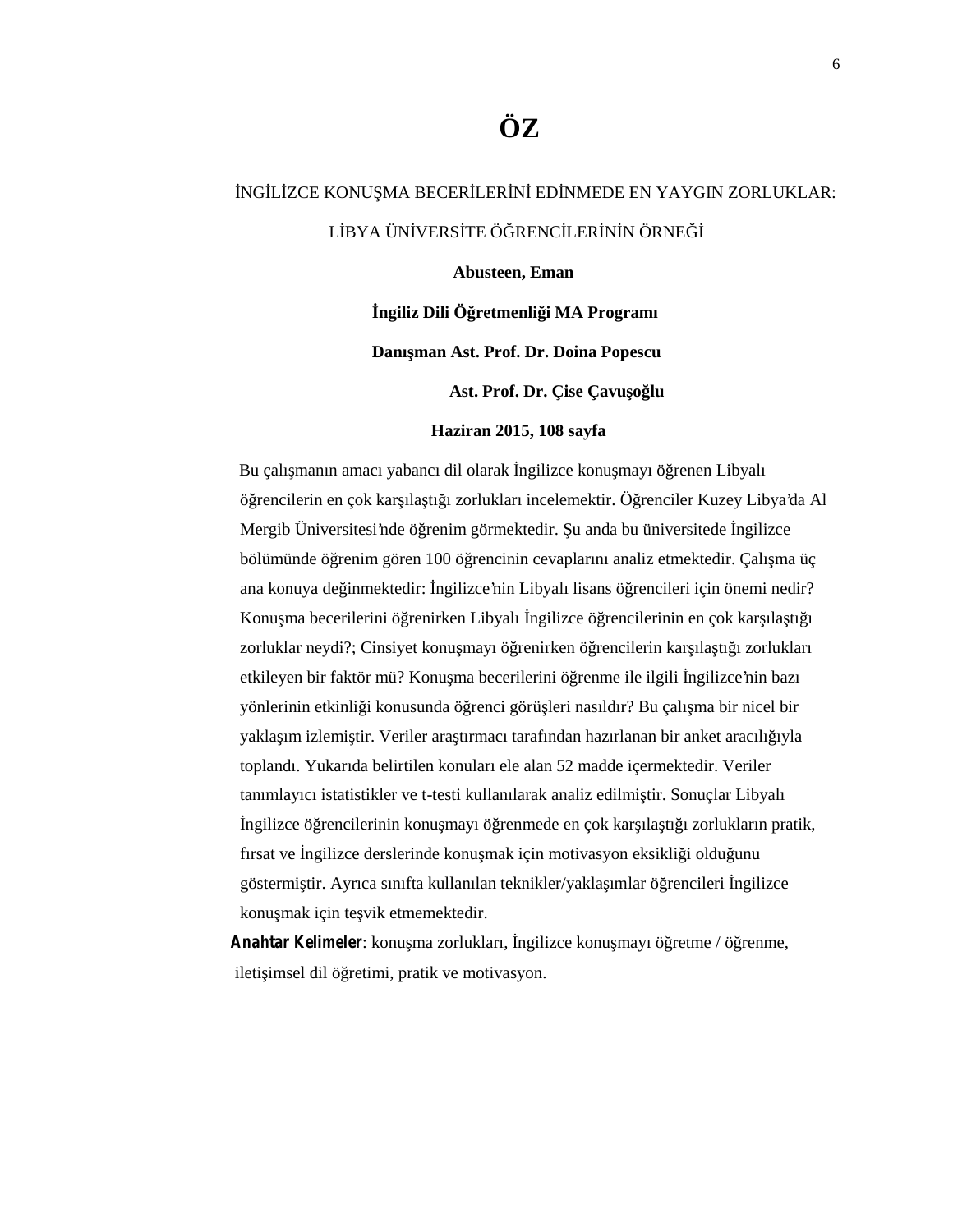### **TABLE OF CONTENTS**

| <b>CHAPTER II REVIEW OF THE LITERATURE20</b>             |
|----------------------------------------------------------|
|                                                          |
| The Importance of Developing Speaking Skills in Learning |
|                                                          |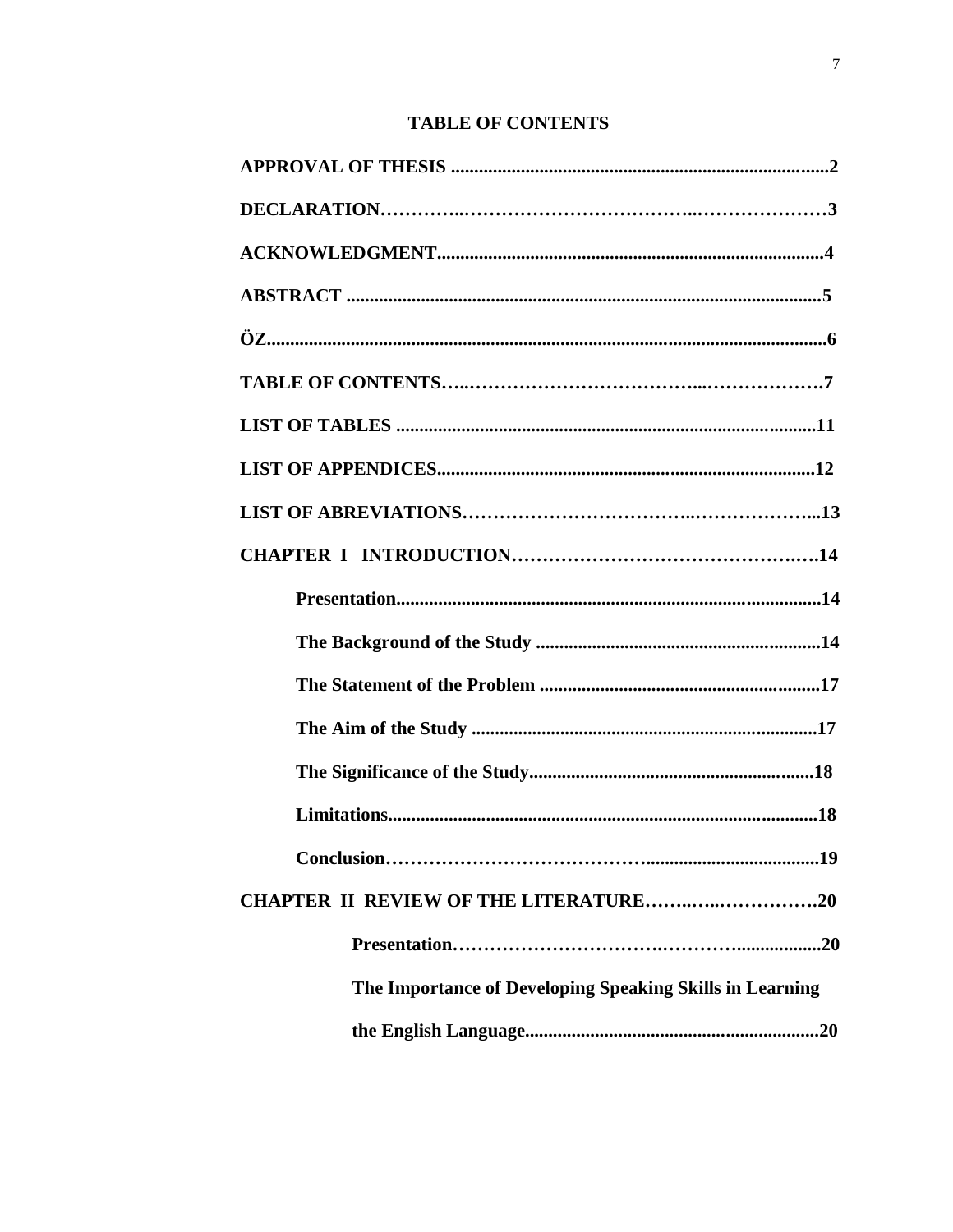| The Most Common Challenges that EFL Learners Face in      |  |
|-----------------------------------------------------------|--|
|                                                           |  |
| The Needs of EFL Learners to Improve and Enhance their    |  |
|                                                           |  |
|                                                           |  |
|                                                           |  |
|                                                           |  |
| <b>Using Communicative Language Teaching in fostering</b> |  |
|                                                           |  |
|                                                           |  |
|                                                           |  |
|                                                           |  |
|                                                           |  |
|                                                           |  |
|                                                           |  |
|                                                           |  |
|                                                           |  |
|                                                           |  |
|                                                           |  |
|                                                           |  |
|                                                           |  |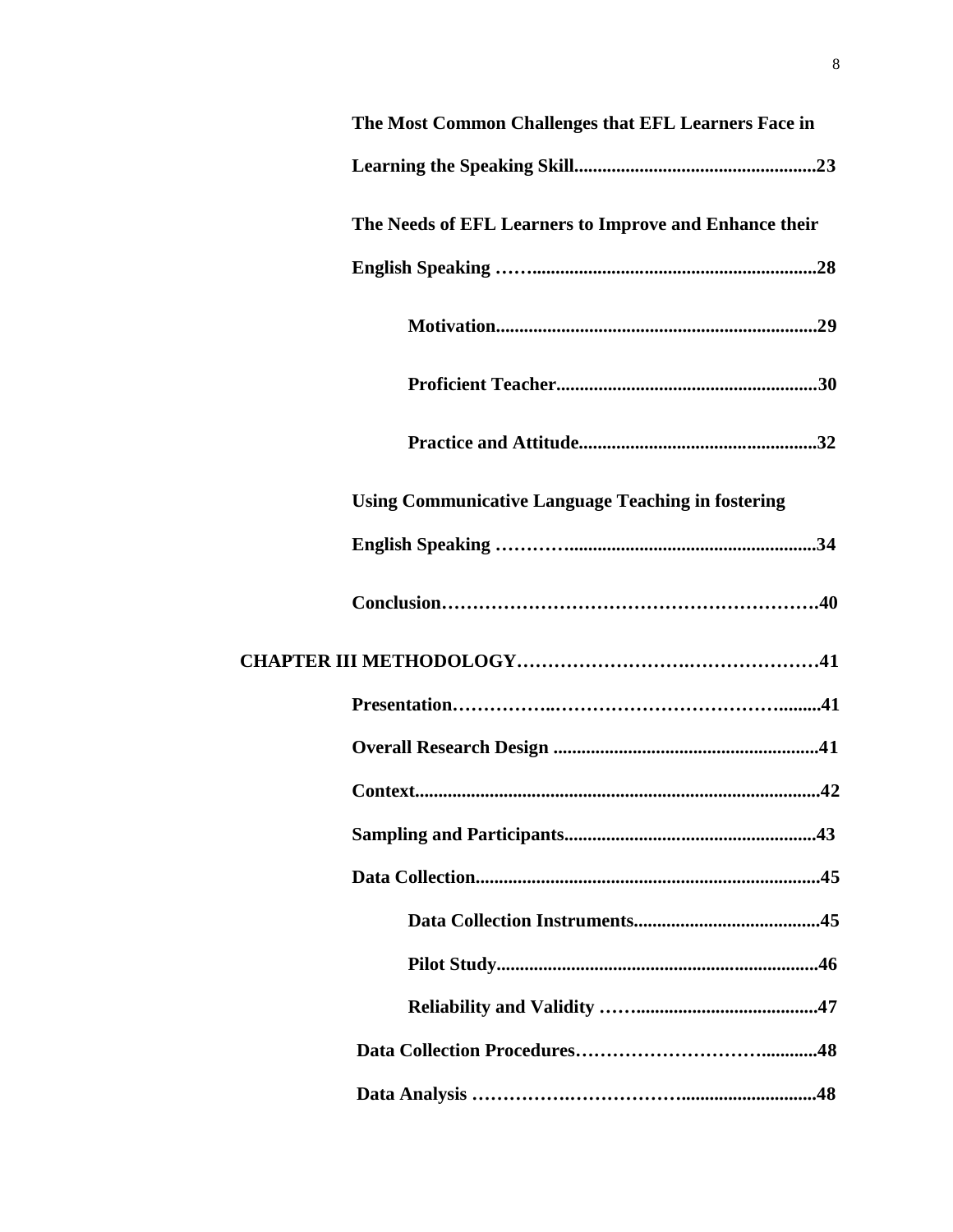| The Importance of English Speaking for Libyan EFL           |  |
|-------------------------------------------------------------|--|
|                                                             |  |
| The Most Common Challenges Encountered by Libyan EFL        |  |
| <b>Students in Learning Speaking in English 52</b>          |  |
| The Need of Students to Improve and Develop Speaking        |  |
|                                                             |  |
| Differences in Students' Challenges in Learning the         |  |
|                                                             |  |
| The Perspectives of Students towards the Characteristics of |  |
| <b>CLT</b> to Overcome their Difficulties and Improve their |  |
|                                                             |  |
|                                                             |  |
| <b>CHAPTER V CONCLUSIONS AND RECOMMENDATION 73</b>          |  |
|                                                             |  |
|                                                             |  |
|                                                             |  |
|                                                             |  |
|                                                             |  |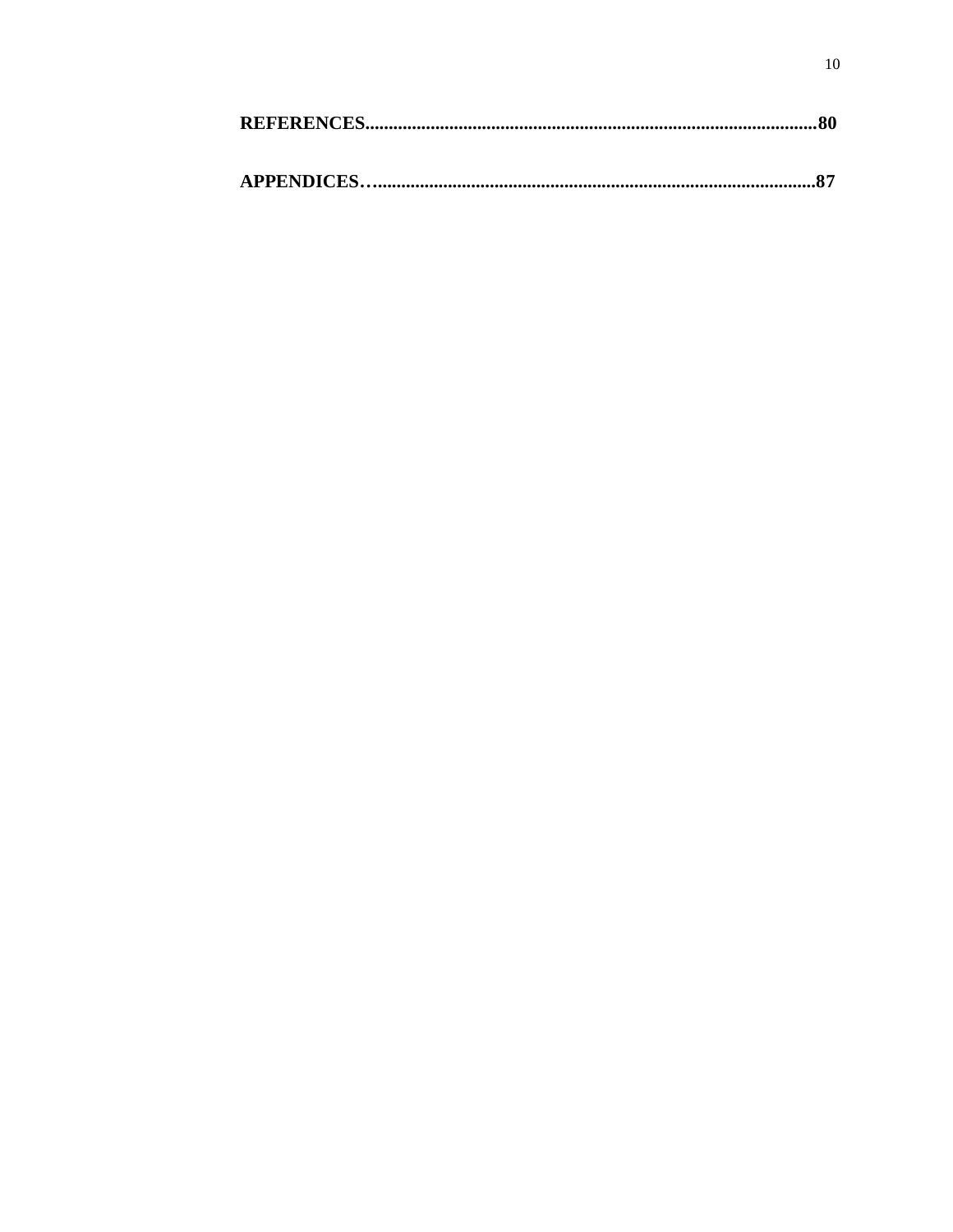### **LIST OF TABLES**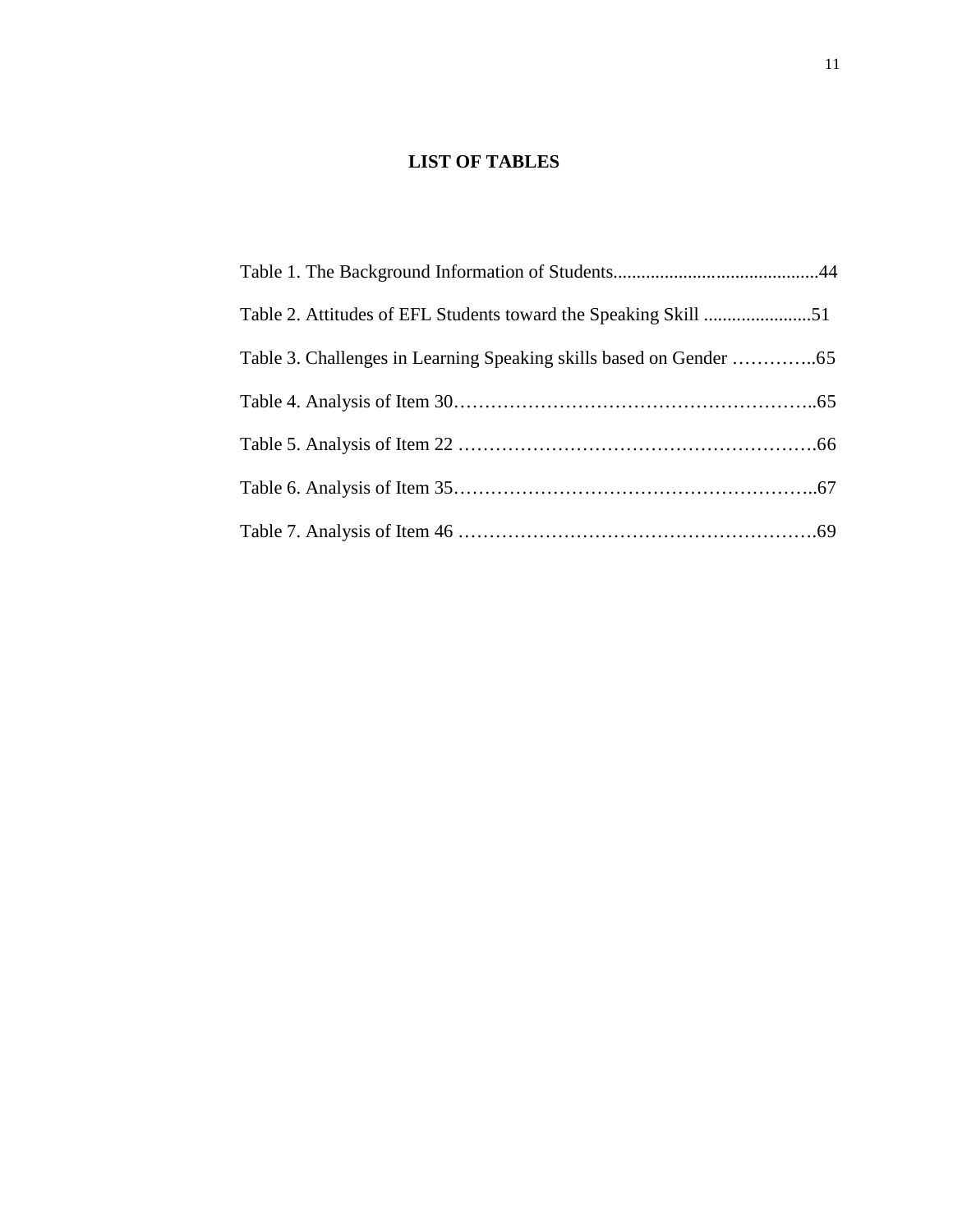### **LIST OF APPENDICES**

| <b>APPENDIX B</b> Descriptive Statistics for Students' Difficulties Survey Results |
|------------------------------------------------------------------------------------|
|                                                                                    |
| <b>APPENDIX C</b> T-test Results of Students' Challenges According to their        |
|                                                                                    |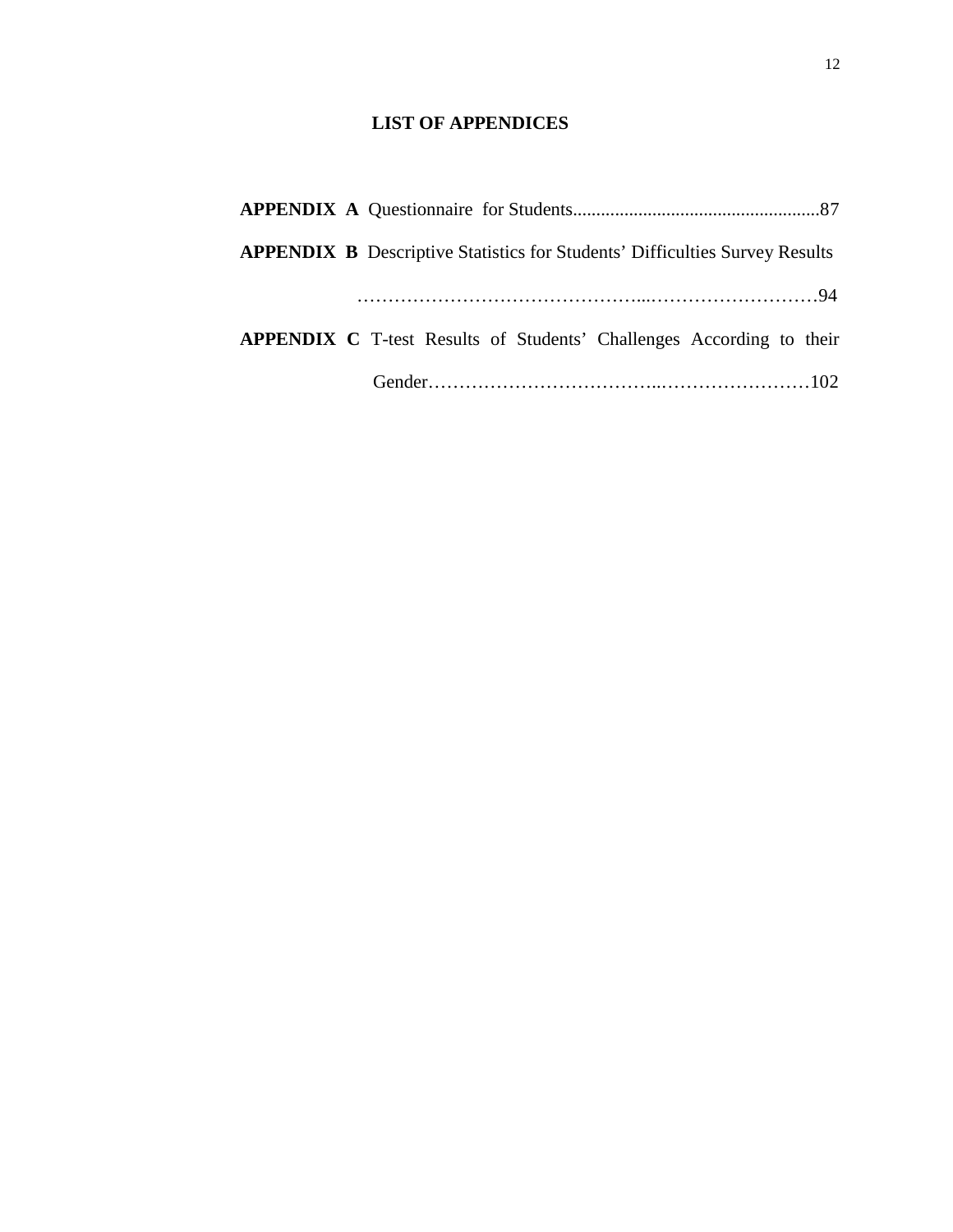### **LIST OF ABBREVIATIONS**

- **EFL**: English as a Foreign Language **ESL**: English as a Second Language **L2**: Second Language **CLT**: Communicative Language Teaching **CA**: Communicative Approach **SPSS**: Statistical Package for the Social Sciences **SD**: Standard Deviation
- **M**: Mean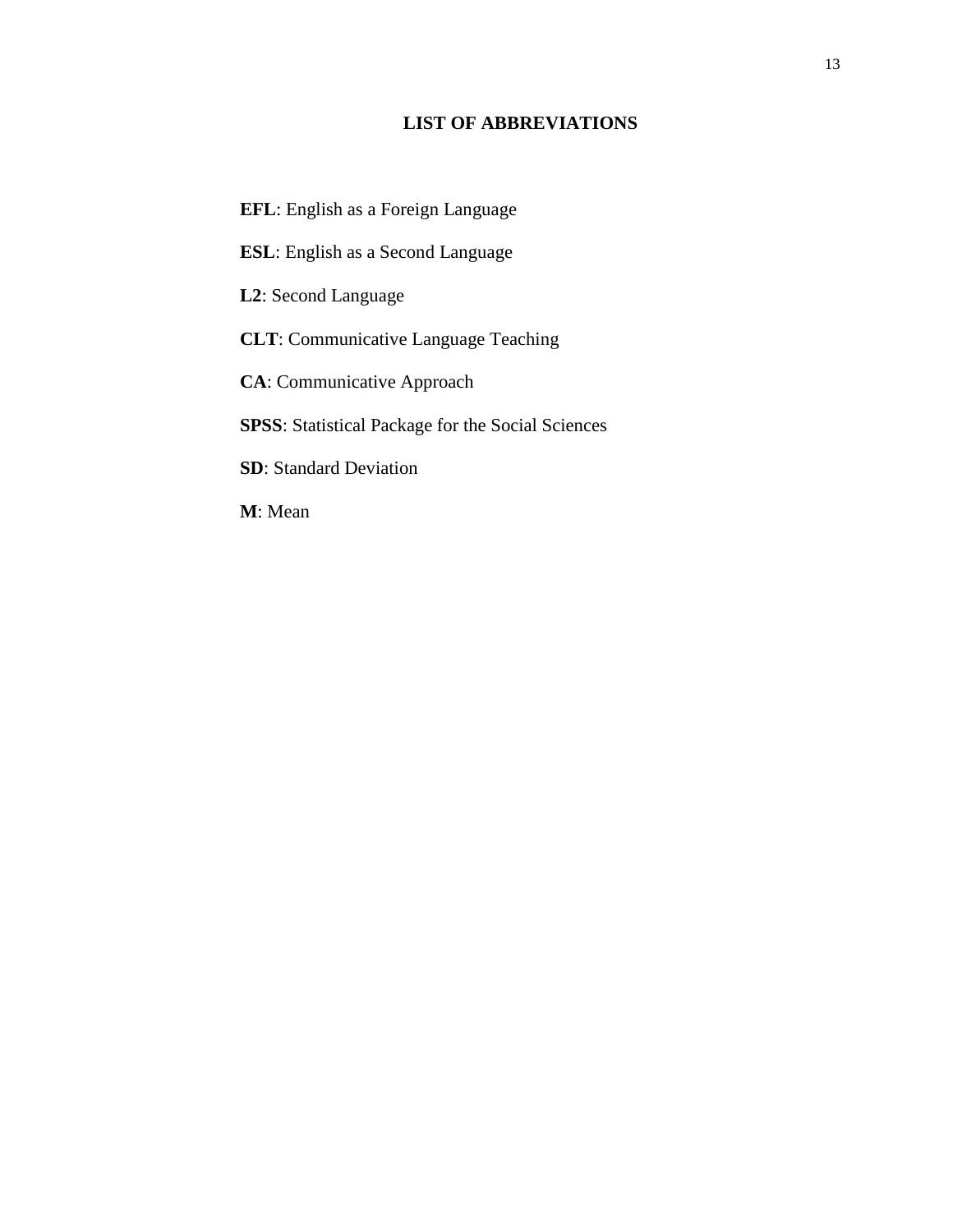#### **CHAPTER I**

### **INTRODUCTION**

### **Presentation**

This chapter presents details about the background, the problem and the aim of the study, the research questions, the significance of the study, definitions of terms, and the limitations of the study.

### **The Background of the Study**

Language is a source of communication and it is the way through which we share our ideas and thoughts with others. Puromo (2008) found that people use language to talk about their opinions and they use it for communication, interaction and creating relations with others. The English language is regarded as a world language to communicate with others from different countries (Egan, 1999). Puromo (2008) argues that speaking well is of the greatest importance to pupils when interacting with others in a second language not only in teaching and learning environments, but also outside the English classroom. Pupils should be able to ''speak in a well structured way" (Hampel, 2003, p.32) and develop their abilities to take part in a conversation.

Today, around the world, courses in listening and speaking have a prominent place in language teaching and learning approaches. According to Aksoy (2010) language teaching is based on the interests of the students in the target language, students should be helped by the teachers to learn and improve their speaking skills. Finding more effective ways to teach English speaking is a necessity of ever-growing needs for fluency in English around the world, as English has become an international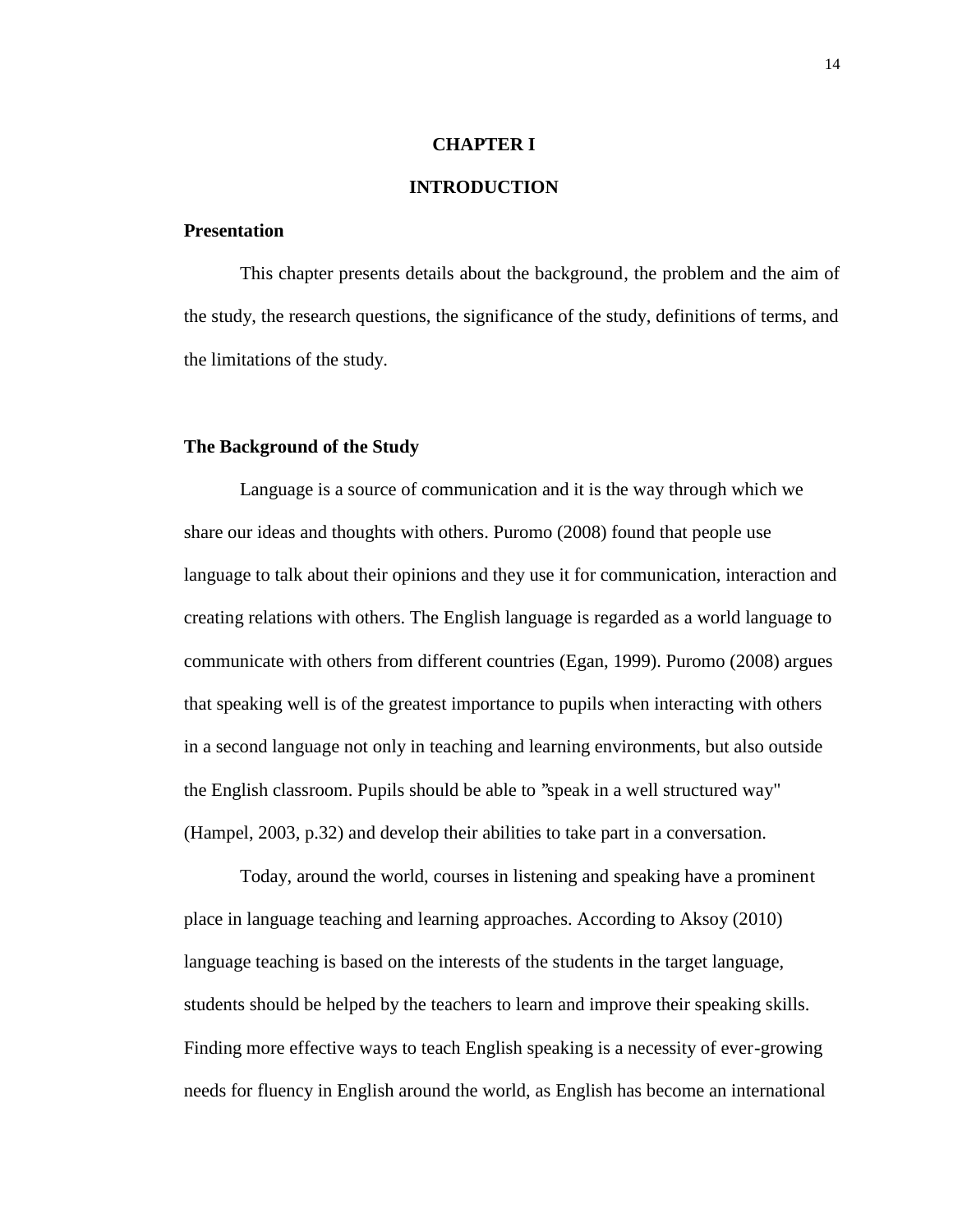language (Richards, 2008). Richards claimed that the differences of language teaching approaches are to be expected as students' needs change from reading to oral proficiency; he also pointed out that when teachers select an approach and materials to use with their students, they should think about the learners' needs as well as the teachers' preference, and limitations of the school.

Alhamroni (2009) argues that the most difficult part which people encounter in learning English as a foreign language (EFL) is speaking. In spite of the fact that most people know that the best way to avoid this difficulty is to practice speaking as much as they can, people cannot do this because they have not enough chances and not enough time to practice speaking in the classroom. Language centers often create courses focusing on the speaking skill but besides the help of these courses, students should make some effort to improve their speaking skills on their own. Qutub (2012) suggested that Arab university students face difficulties in learning English speaking because of the lack of employing the best techniques that enable them to speak English as a foreign language. He also argues that after eleven years of English language learning, Arab students are still incompetent in the language and thus, are incapable of the foreign language well. Engelska's (2008) study conducted in Pakistan underlined that there "the typical English language learning experience is almost devoid of any speaking practice at all" (p. 42). Further, he puts forth that this is a reflection of the examination system which has no provision for examination of oral skills.

In relation to the factors that affect the speaking skill, Richards (2008) explains that students' willingness to communicate is influenced by their motivation which is affected by their interests. Yorio (1980) also asserted that there are a number of anxiety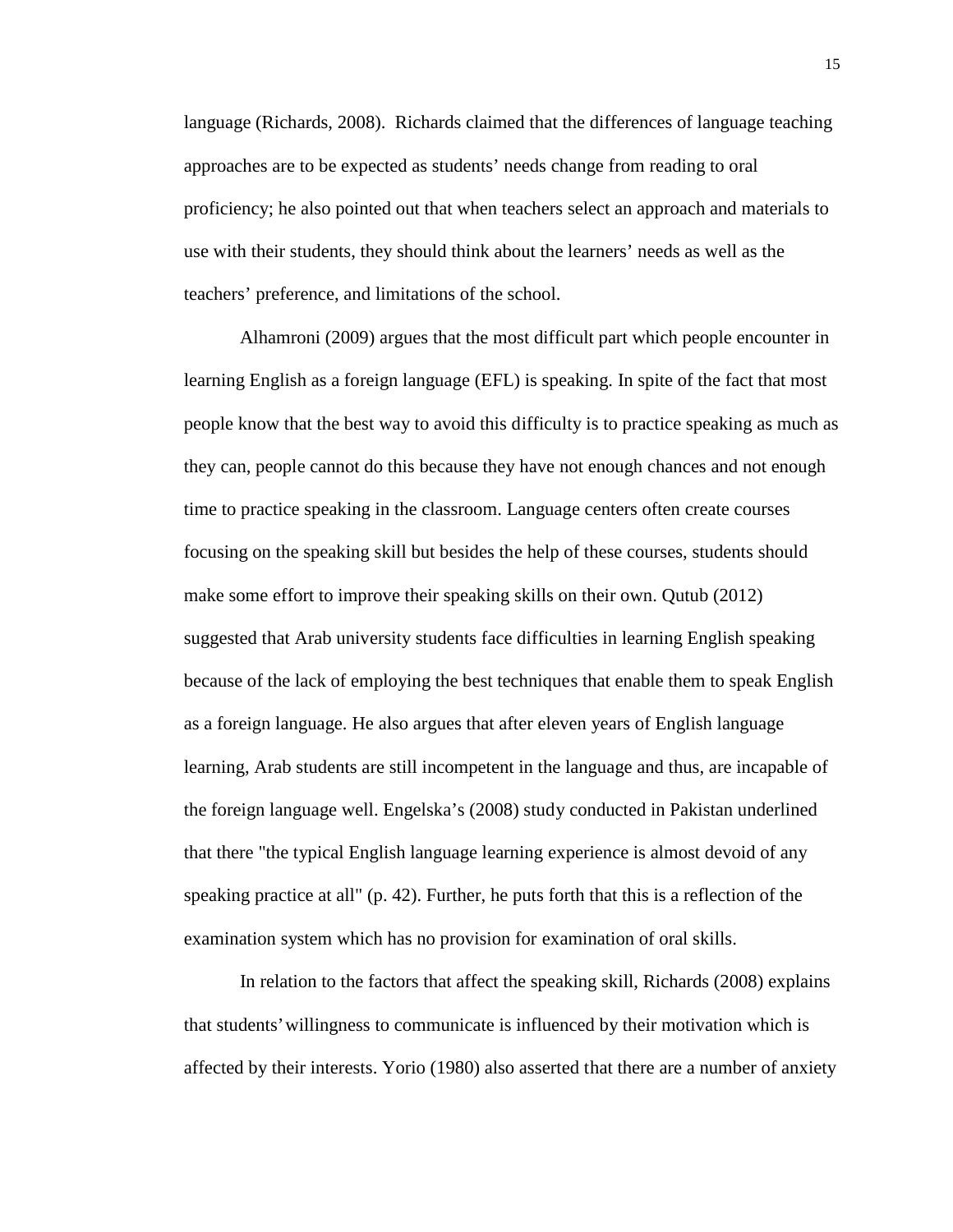states that can affect the learning outcomes in an EFL environment such as class anxiety and test anxiety. Blake (2000) argues that motivation is important in terms of the students' ability to learn and speak English, and the teachers and learners should work to stimulate students' interests in learning.

In Libya, although learners have been studying English for a long time in schools and universities, the students still have hesitations in speaking English (Alhamroni, 2009). Libyan EFL students in higher education institutions and universities use their first language, i.e. Arabic, as a means of communication. The English language is a course that is required by the general educational curriculum. Therefore, it is made compulsory to study in order to pass examinations but not to improve their speaking skills (Alhamroni, 2009).

In the light of the previously mentioned issues, throughout my experience as a student who studied at Al Mergib University in Libya I noticed that there were some problems that students faced when learning speaking in their previous English studies. Students learning in this context had no kind of practice in the classrooms, the educators would teach by using traditional methods in which the learners were silent during the English classes. This highlights the need for teaching with new techniques and methods because these innovations offer more opportunities for students to practice English speaking (Lam & Lawerence, 2002). There are many approaches that claim to develop the speaking skill. However, I believe that the Communicative Language Teaching (CLT) approach is the most appropriate when speaking is taken into account. This belief will be justified in Chapter two.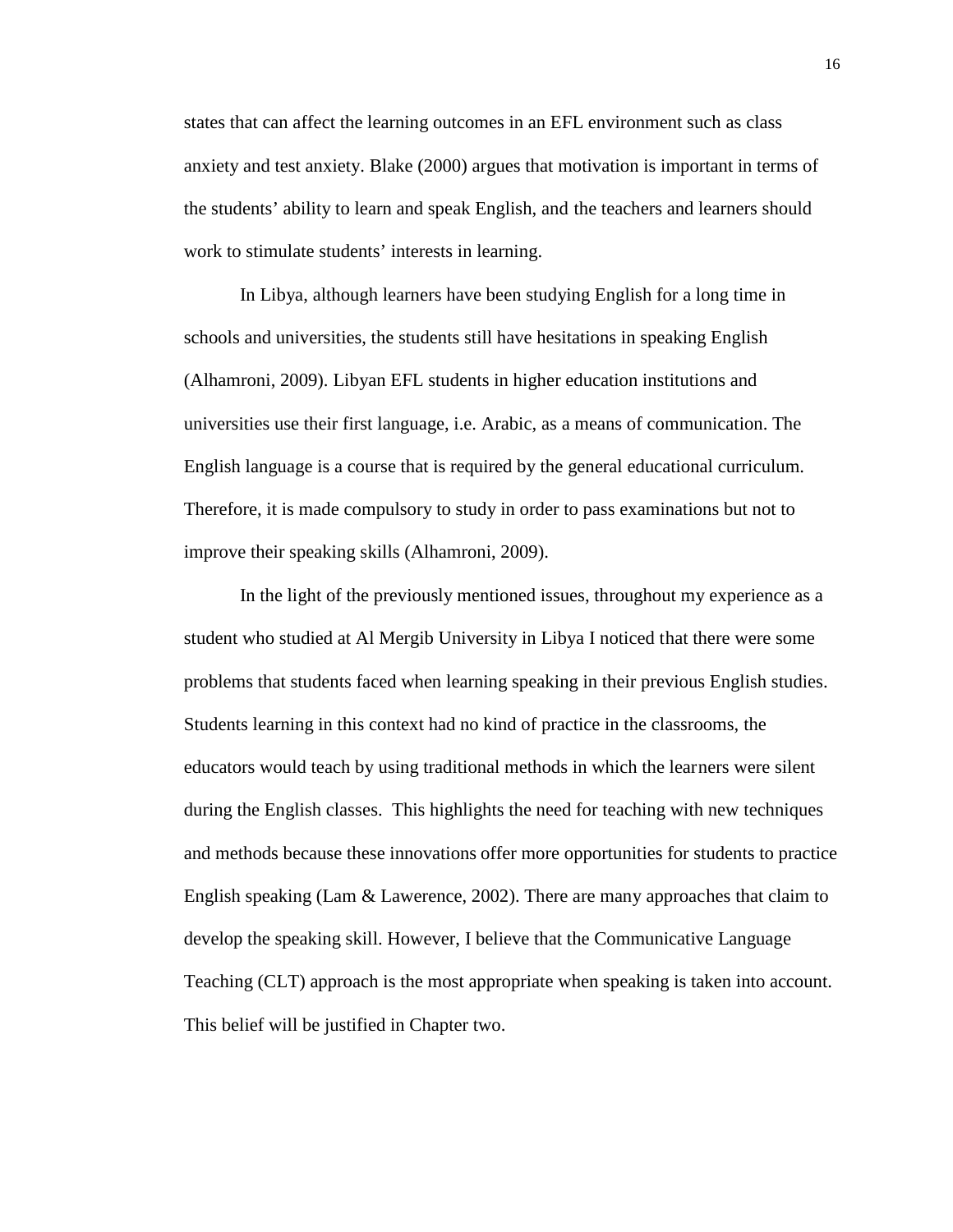### **The Statement of the Problem**

University students in Libya struggle with certain challenges in relation to Egnlish language learning. However, most of their learning issues are related to their previous experiences in high school and secondary school. Therefore, then they come to study at the university, they have difficulties in speaking English in their everyday lives and they do not have opportunities to speak English in their English classes. Speaking is neglected besides the fact that it is one of the most important skills to improve the target language (Alhamroni, 2009). Therefore, this study will focus on the difficulties that Libyan students face in learning to speak English, and what they need to do in order to overcome these challenges. This study also will investigate how students feel about certain aspects of CLT as a possible approach to improve and develop the speaking skill of Libyan students.

#### **The Aim of the Study**

The main aim of this study is to investigate the difficulties that Libyan EFL learners face in learning the speaking skill at Al Mergib University in Al.Khomes city, Libya. In order to reach this aim, this study will attempt to answer the following research questions.

- 1- What is the importance of English for Libyan undergraduate students?
- 2- What were the common challenges Libyan EFL students have faced while learning the speaking skill?
	- a. Is gender a factor which affects the way students experience challenges in learning speaking?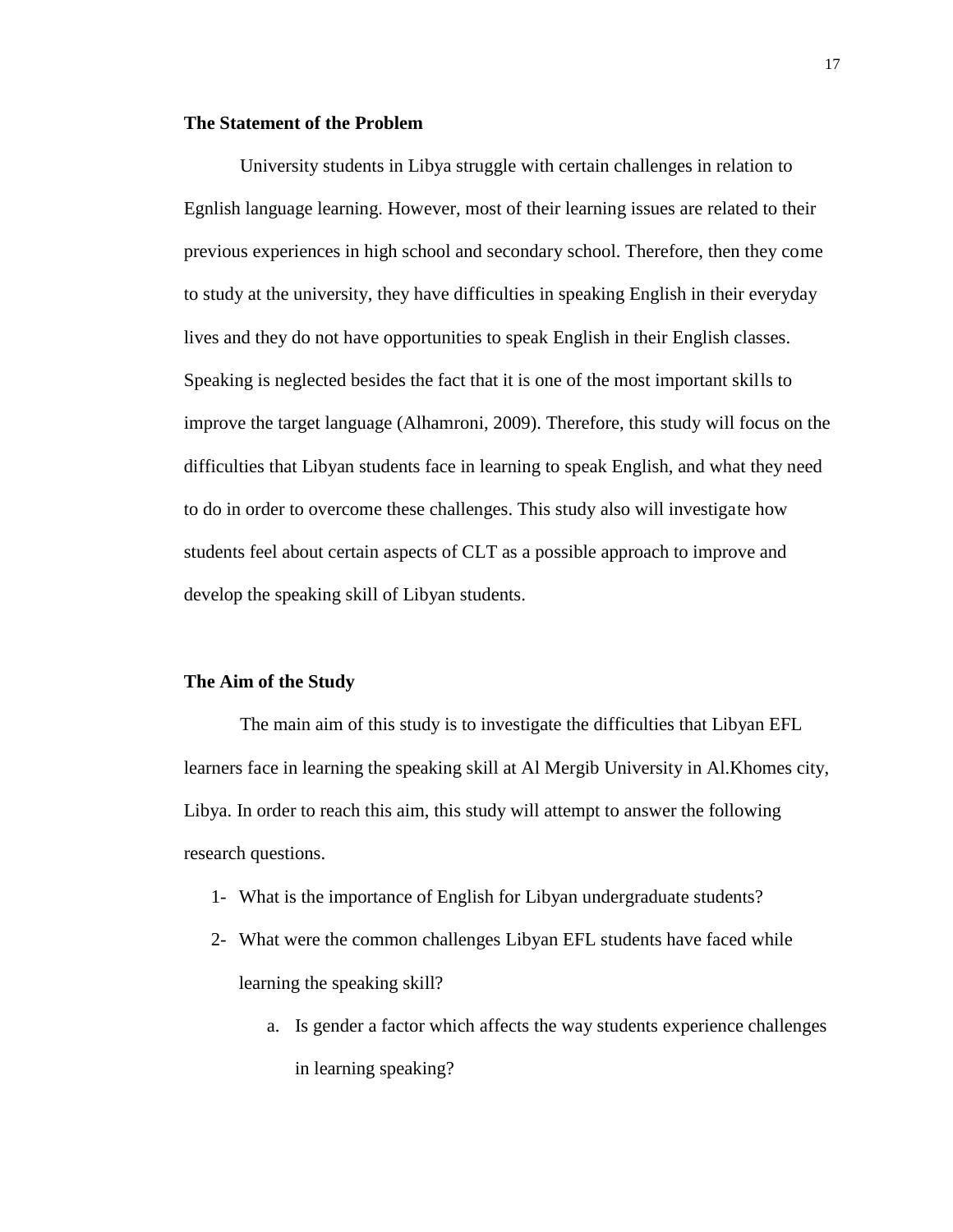3- What are the students' perspectives on the effectiveness of some aspects of CLT in relation to learning the speaking skill?

### **The Significance of the Study**

According to Richards (2008), English language learners face challenges during the language acquisition process especially in terms of the speaking skill. Taking this into account, an investigation of Libyan learners to find out their difficulties is a significant stemming from the following considerations: Firstly, previous studies have shown students' needs to overcome the challenges of their English speaking. There is a need to determine students' attitudes towards providing and facilitating their learning of the speaking skill in the class. Secondly, this study is expected to contribute to the improvement of practice of learning speaking in English classes at the University of Al Mergib in Libya by using aspects of the CLT approach. Finally, this study will provide insights for teachers to support their learners to improve their speaking skills.

### **Limitations**

This study is limited to undergraduate university students in Al Komes, Al Mergib University, Libya. There are not any teacher participants in this study. The students in this study learn English as a foreign language. They study at the English department at Al Mergib University. In this study, only a questionnaire was used to collect data with respect to students' challenges when learning the speaking skills.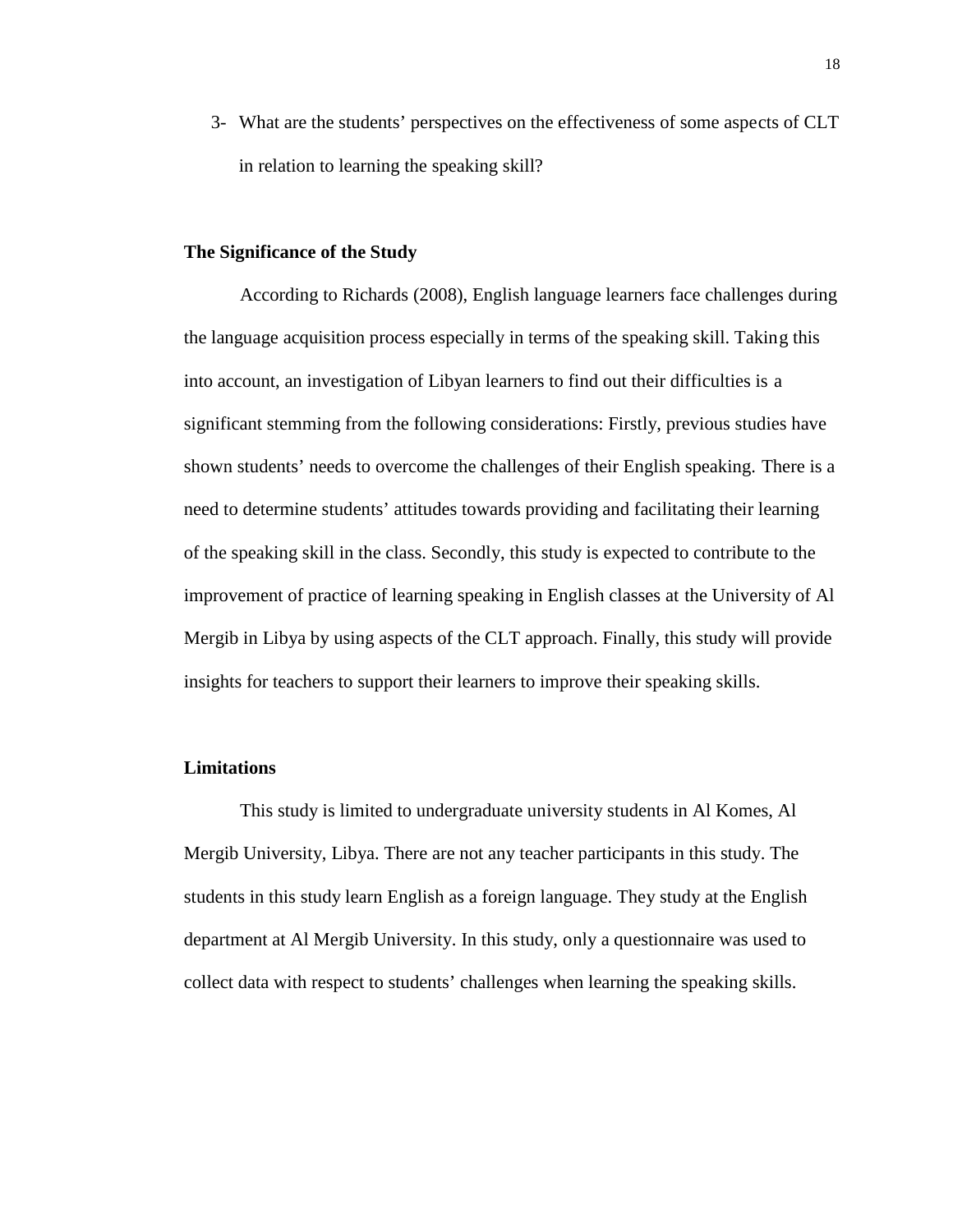### **Conclusion**

This chapter of the study provided an introduction about the challenges that Libyan university students encountered in learning the speaking skill according to previous studies. In addition, this chapter presented the information about the aim of the study, significance of the study, and limitations. This study tries to investigate the problems of Libyan EFL students in Al-Mergib University in learning the speaking skills. Finally, the research questions were asserted to determine the difficulties that Libyan university students' face in learning the speaking skill and what they need in order to avoid their difficulties. The following chapter will present the literature related to this study.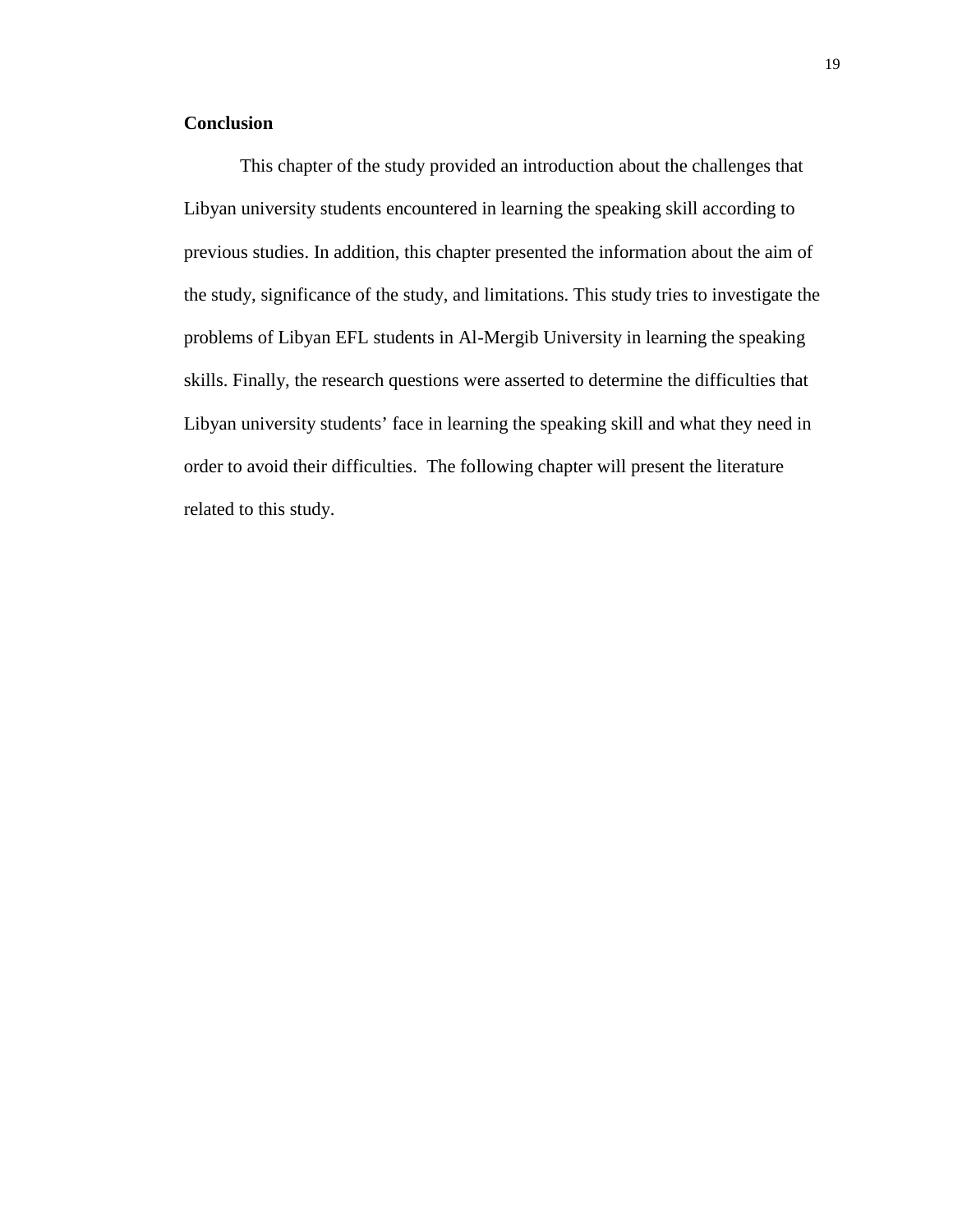#### **CHAPTER II**

### **LITERATURE REVIEW**

### **Presentation**

The review of literature explores issues relevant to what speaking is and its importance in learning English, what the challenges encountered by English as a foreign language (EFL) students in learning the speaking skill are, the needs of the students to overcome these challenges and the possible benefits of the communicative approach to promote EFL students' learning speaking.

#### **The Importance of Developing Speaking Skills in Learning English**

Recently, English has become the most important language used for communication around the world. The new world of mass interaction practically demands good knowledge of English (Morozova, 2013). Nomass (2013) claims that communication in speaking takes place between the speakers and listeners when they understand one another; both of them have a positive role to play in simple terms. The speakers have to produce their message into spoken language, whereas the listeners have to understand the speaker's language. Al Masri (2012) argues that speech is one way human beings connect with each other. To speak fluently and confidently in a variety of situations is a central human need and an important goal of education. Mohammadipour and Rashid (2015) argue that speaking is the most frequently used language skill; it is used twice as much as reading and writing in our daily communication. According to Ur (1996) "speaking is the most important skill among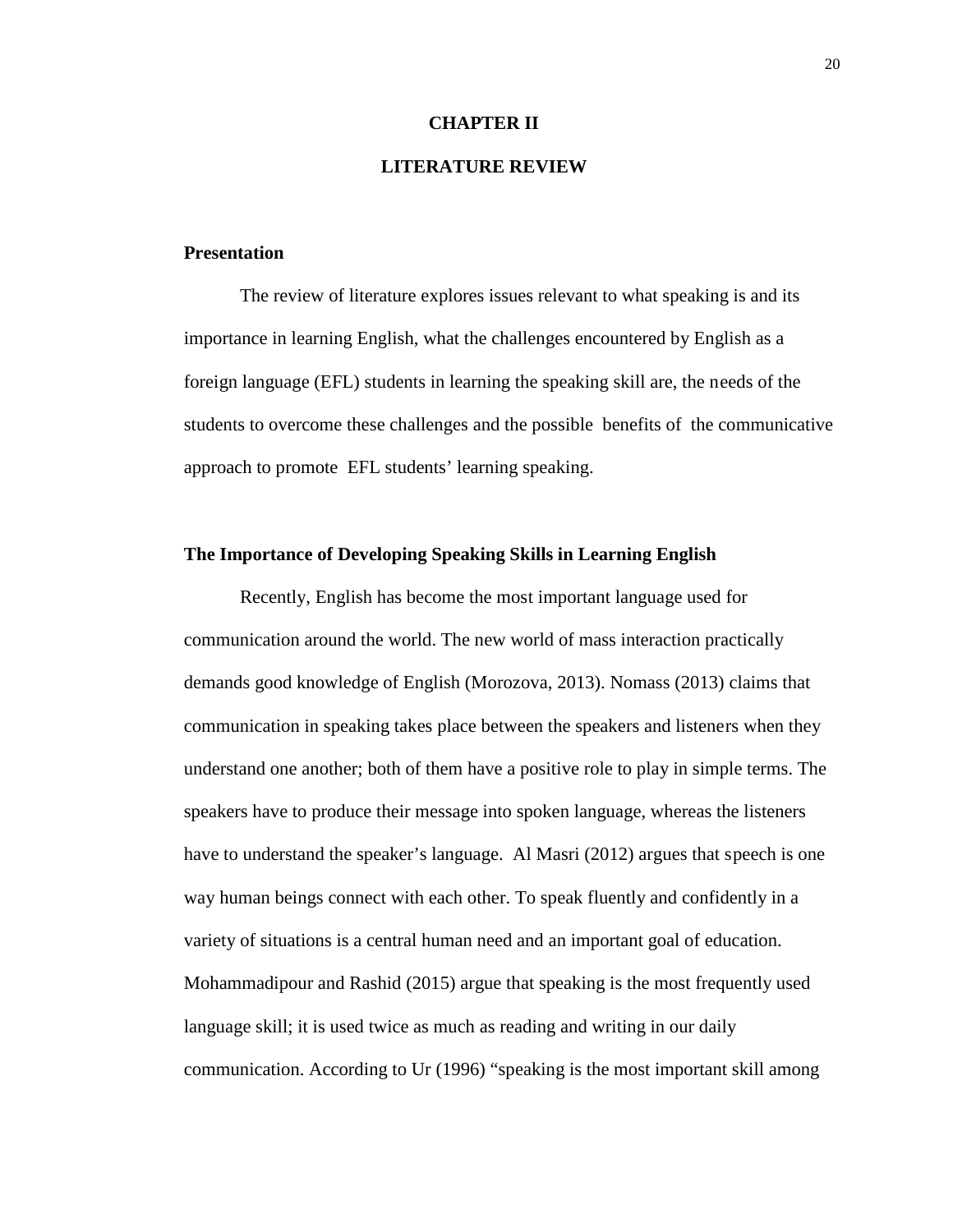the four skills. People who speak and use a language are referred to as speakers of that language. This indicates that using a language is more important than just knowing about it" (as cited in Alhosni, 2014, p. 23). He also claims that "it can also mean talking to oneself that no one can hear that can be termed as "interpersonal skills" or it refers to an ordinary contact conversation." (p. 24).

Kayi (2006) puts forth that;

speaking is also a crucial part of second language learning and teaching. Despite its importance for many years, teaching speaking has been undervalued, and English language teachers have continued to teach speaking just as a repetition of drills or memorization of dialogues. However, today's world requires that the goal of teaching speaking should improve students' communicative skills, because, only that way, students can express themselves and learn how to follow the social and cultural rules appropriate in each communicative circumstance. In order to teach second language learners how to speak in the best way, speaking activities are employed, they can be applied to ESL and EFL classroom setting together with suggestions for teachers who teach oral skills. (p. 52)

Almasri (2012) argues that "great speakers are not born, they're trained. Speaking has always been a major focus of language learning / teaching, both the nature of learning speaking skills as well as approaches to teaching these skills are concentrated." (Richards, 2010, p. 139).

The speaking skill is necessary to learn English because by speaking the second language (SL) learners will be motivated to express their thoughts, perspectives, and feelings; it develops other language skills, because, when the speakers tries to speak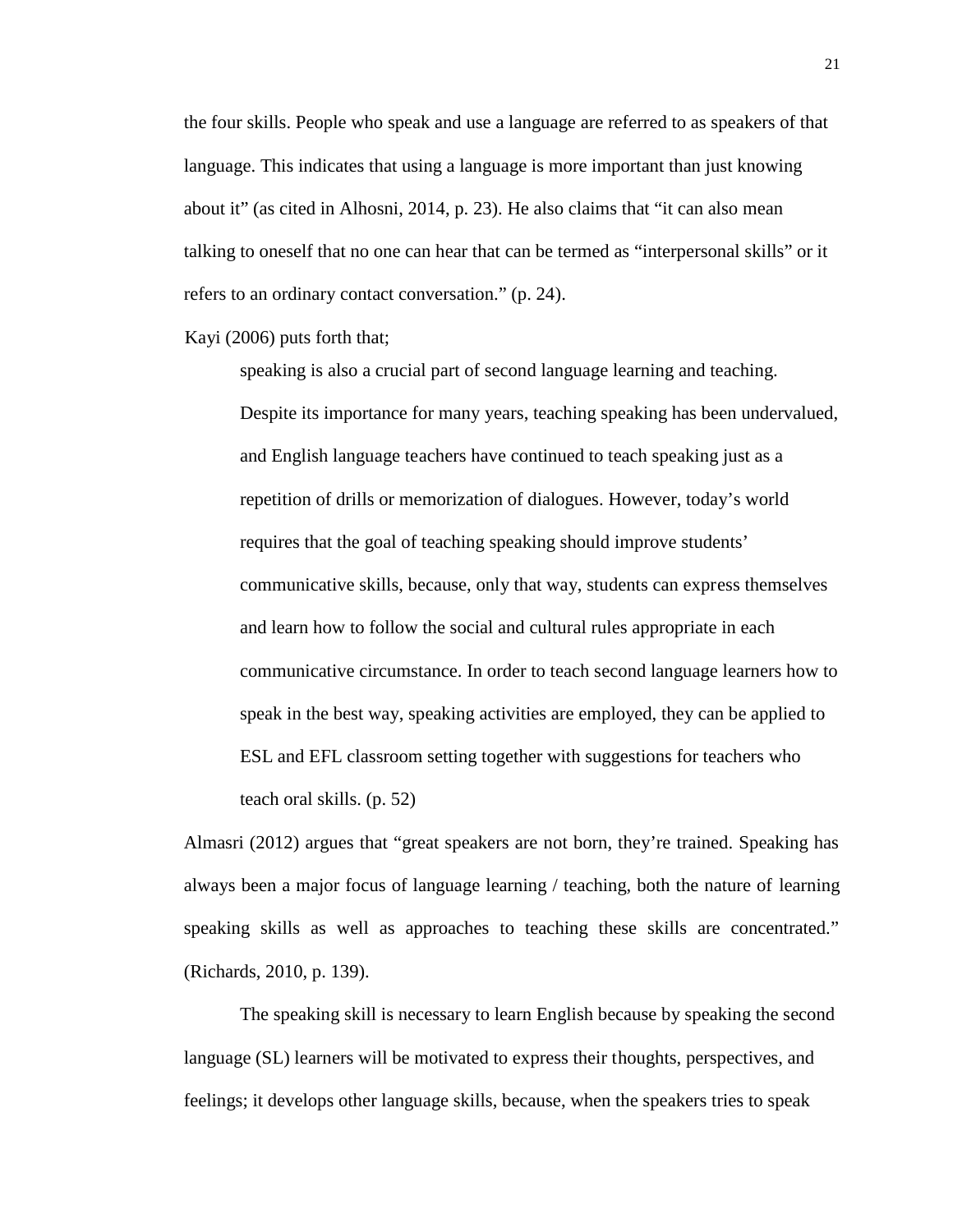they can improve their ability in grammar, writing, listening and pronunciation; the students can express themselves because speaking promotes self-confidence; and speaking improves learner's capacity to receive and express an idea in a special manner (Harmer, 2005).

Morovaza (2013) asserts that speaking is the most important skill that needs to be developed and improved as a means of effective interaction. In addition, she claims that EFL language learners should learn how they can increase or enhance their communicative ability (competence) in speaking. Khamkhien (2010) highlights that "speaking is the most important skill in learning a second language or foreign language" (p. 184). In other words, he argues that "the speaking skill is a critical part of the language learning and teaching process" (Khamkhien , 2010, p. 184).

Kayi (2006) states that English speaking should be taught to English as a second language (ESL) learners in order to: produce the speech of English speech sounds and patterns of pronunciation; use words and sentence stress; select appropriate words or statements to the proper social setting, audience and situation; know learners' thoughts in a meaningful sequence; use language as a meaning to express values and judgments; finally, use the language fluently and confidently with few unnatural pauses. Nomass (2013) argues that learners who try to achieve EFL knowledge need more language support. The students of EFL need more practice in speaking by being exposed to different activities that can help them to learn speaking effectively and easily.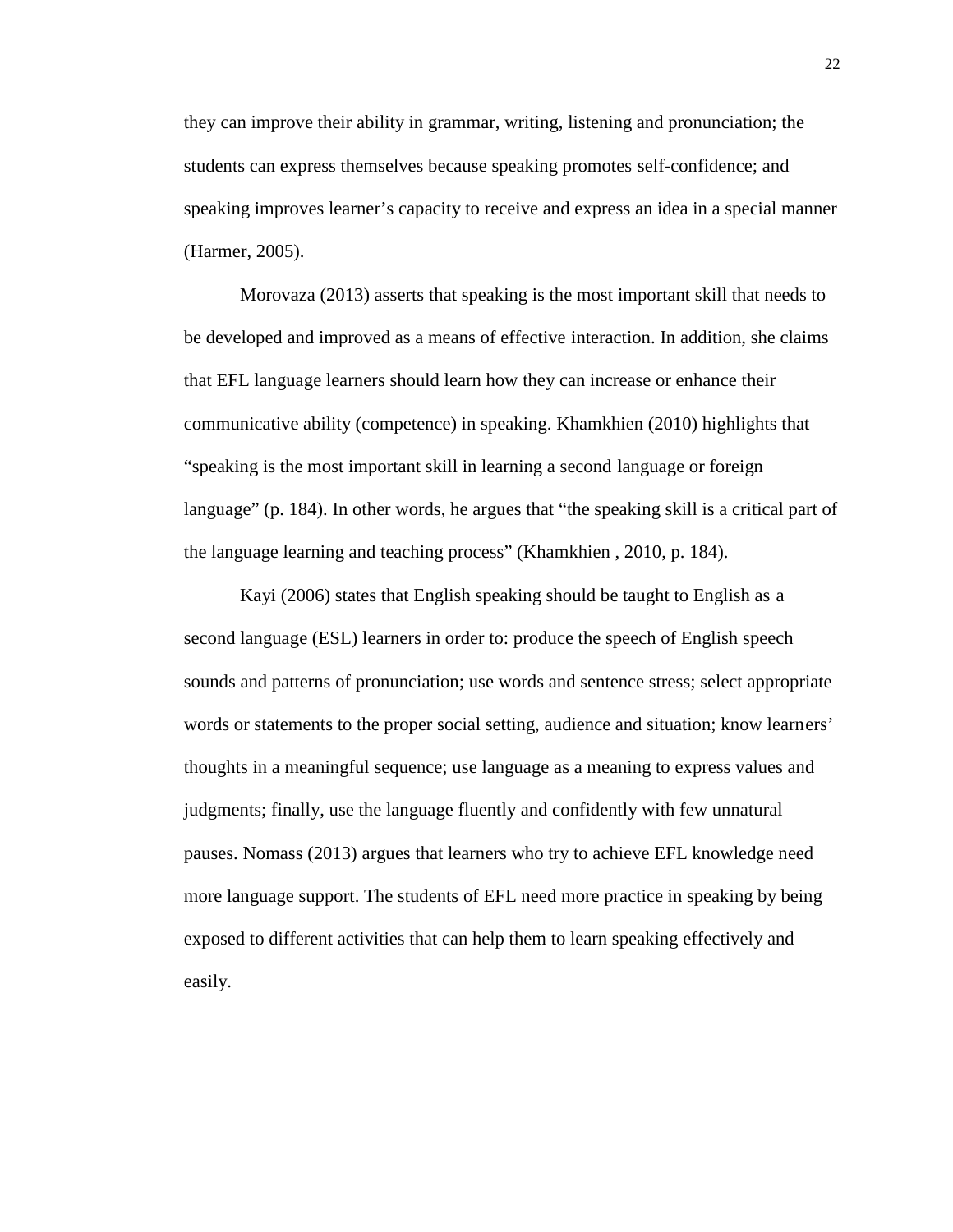#### **The Most Common Challenges that EFL Learners Face in Learning Speaking**

There are many problems that EFL students need to overcome when learning speaking. English teaching techniques concentrate on other skills such as writing and reading more than the speaking skill. Zhao (2002) asserts that most of the EFL learners consider speaking difficult and lack proficiency in oral communication. In Malazia, there is no kind of practice in EFL speaking in the classrooms (Singh, 2013). Furthermore, Thornburgh (2006) explains that the lack of fluency and motivation in speaking can affect the success of students to achieve this skill. He also adds that English speaking proficiency is the most important factor contributing to the learners' speech in the class. For nonnative speakers, English is difficult to speak. This might be due to the learners possessing a lack of confidence or motivation, or embracement and worry in the English class and the practice is a vital issue for speaking English so they must try to speak daily by interacting with their instructors and classmates (Dives, 2013).

Moreover, Ur (1996) investigated that there were some factors that affected speaking in English such as: EFL learners not having any ability to talk about themselves; the large number of students in the English class impacting on the students' participation in the class because some of the students do not have the chance to speak; time constraints; some learners are afraid, worried, and shy of making mistakes in front of their classmates; and some learners preferring to communicate with their friends in the class in their first language (as cited in Al-Hosni, 2014). The lack of communicative activities in textbooks is considered the main reason that makes speaking so difficult (Al Hosni, 2014). Qutub (2012) states that Arab learners who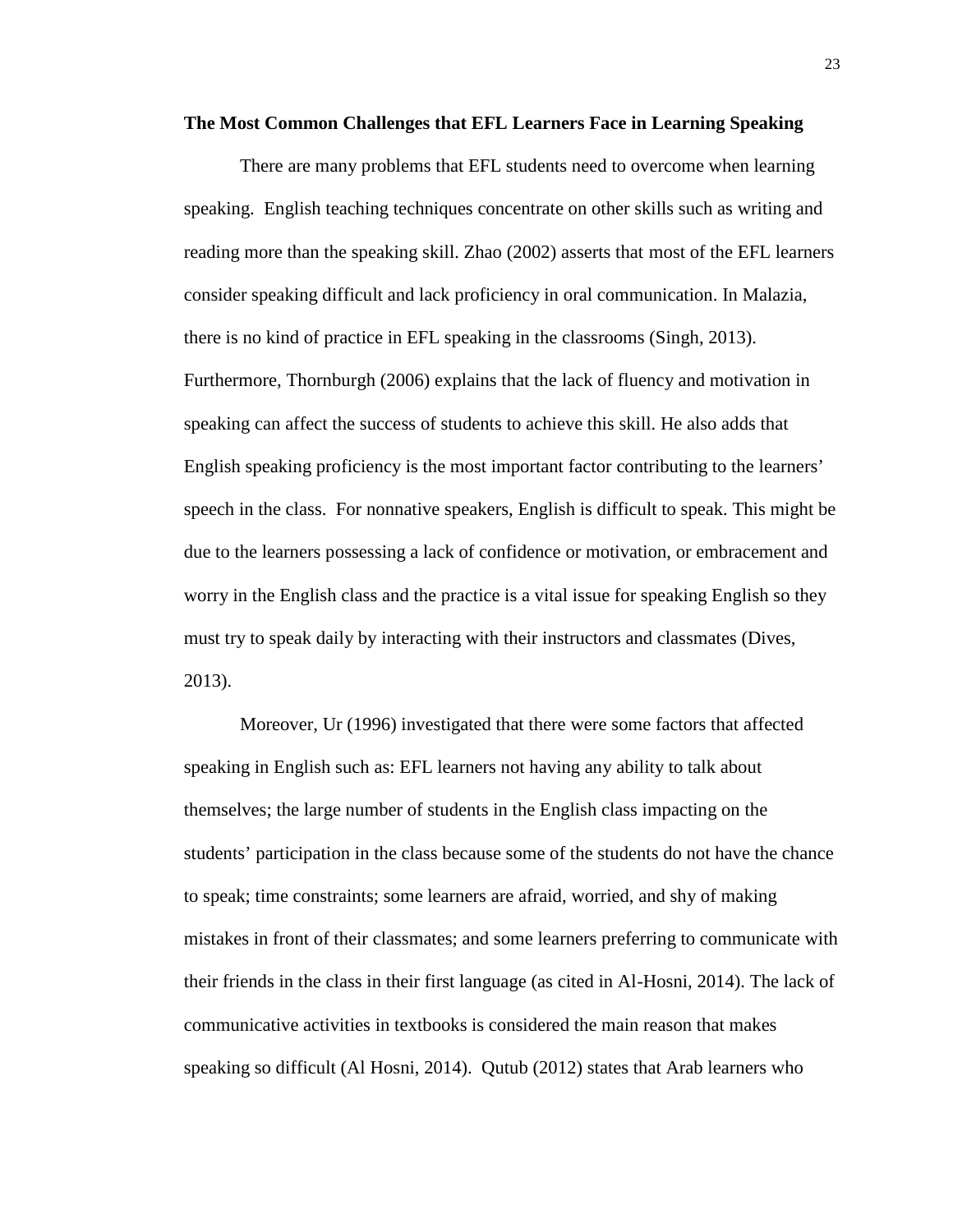learn EFL face problems in speaking because they prefer to speak in Arabic rather than English when they are communicating with other classmates inside and outside the classes. Furthermore, the lack of the foreign language communication is the lack of motivation to speak English. Khamkhien (2010) indicates that the factors that affect EFL students in English language speaking are the following: English speaking is considered as a hard subject to learn, there is no support to speak English outside the classroom to increase the opportunities to communicate, the learners of EFL usually depend on the English teacher to speak and they just listen without practicing, the learners do not find any motivation to speak English in the class, and the learners may have negative attitudes towards the foreign language. According to Bilal (2013), the difficulties of speaking that EFL learners face are related to some factors such as the lecturers' lack of experience of understanding the approaches that can be used to teach their students, the tasks which are discussed in the classes do not attract the attention of the students, there is not a variety of activities used in the English class, and the students are not motivated to practice speaking in the class so just a few learners are active in the class. In relation to another factor that effects speaking, such as anxiety, Abidin (2013) indicated that "learners who have shyness and inhibition are worried about their ability to speak the language and are less willing to participate in either classroom practice or in real-world communication" (para.1). He also claimed that "this trait can prohibit the progress in speaking a foreign language. It can also prevent a person from taking risks or seizing opportunities to practice and learn. Learners will have fear of making mistakes or being misunderstood" (para. 2). Niederhauser (1997) stated that if the learners have no idea about the task their motivation will decrease and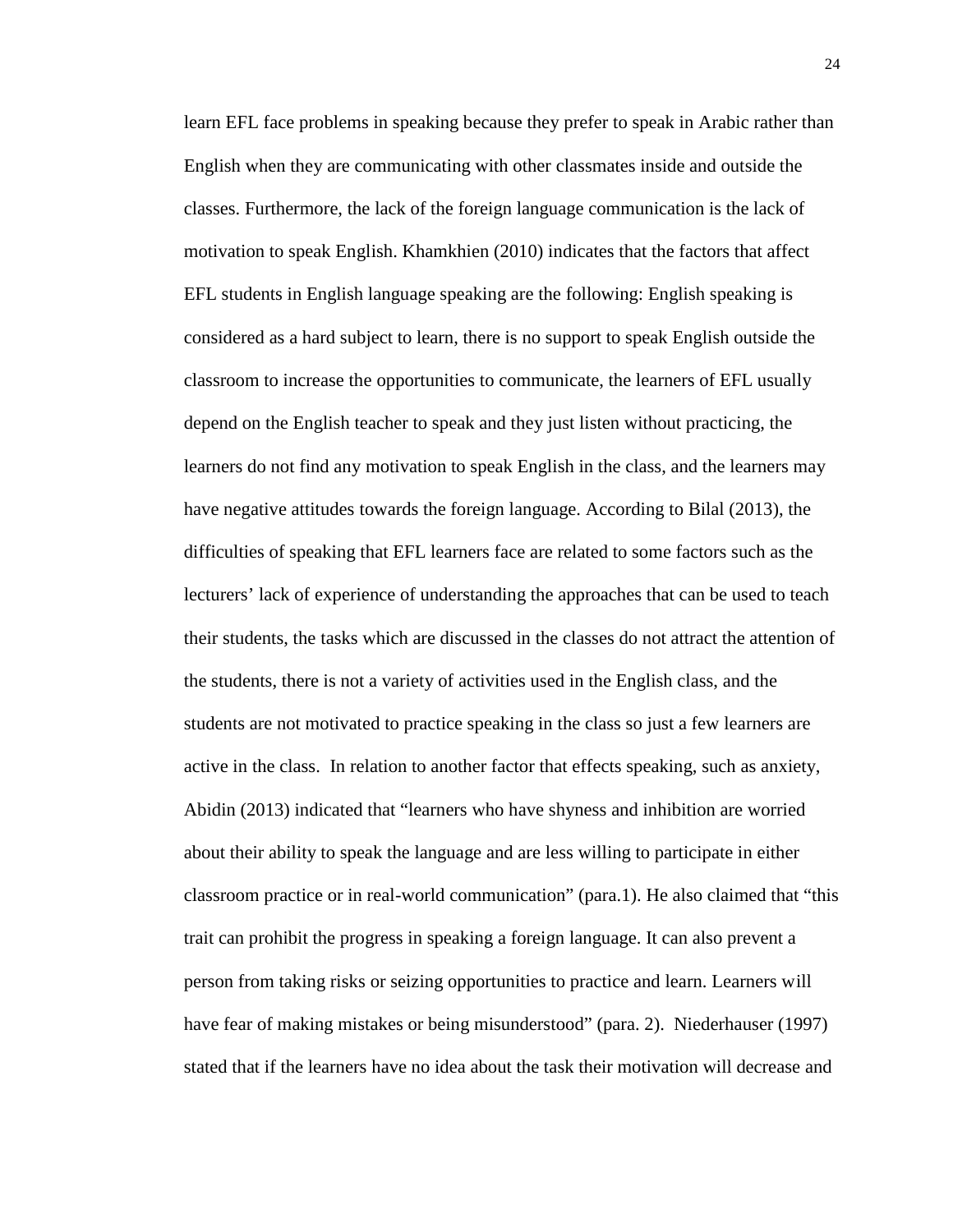their anxiety will increase and the teachers should be aware of ways /activities that they can use in order to make their students avoid this feeling while developing their speaking skills. Nguyen (2011) stated that South East Asian learners prefer to be silent during the class because they feel shyness and embarrassment if they make mistakes in front of other classmates. He also claimed that in the South East Asian classes there is no kind of interaction, and during the teaching sessions the teachers talk and the students listen and take notes.

Aksoy (2010) asserted that the EFL students' poor speaking skills are influenced by lack of effort, and effective instruction and/or approaches whereas the successful EFL students are highly motivated or they are taught with effective approaches when learning speaking. According to Abidin and Mei (2013) communication among the EFL students usually causes problems for students because the learning styles and approaches that teachers use do not connect and the English subject does not relate to students' needs and interests. They also claimed that the high level students in Lao study English for two hours per week and this is not sufficient for their English learning in terms of the speaking skill. The majority of learners in their study had no motivation and practice to speak English.

In other recent studies, Abidin and Mei (2013) stated that many Lao learners have not been proficient in speaking English because of the lack of motivation of the physical environment or methods of learning and those students who are interested in learning speaking are motivated. Johnson (2011) puts forth that English is considered as a compulsory subject nowadays for South East Asian learners because they study other subjects in their first language. This means they do not use English to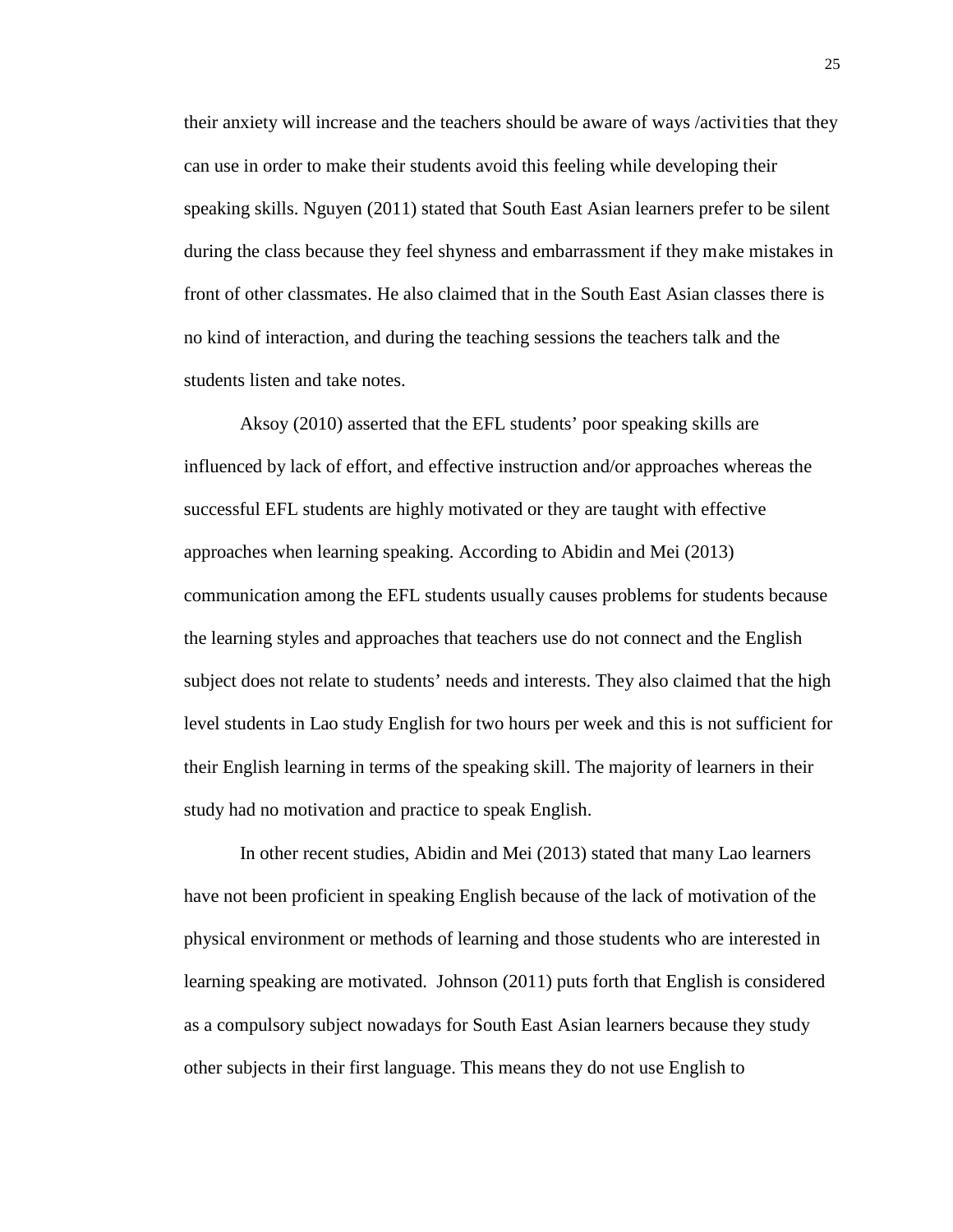communicate with others outside the lectures. They just learn it as any other course to pass the exams regarding the system of the university. On the other hand, they feel it is a hard subject because they started to study this course at high proficiency levels at school not at early stages like other subjects such as mathematics and history. He also pointed out that the Lao students' weakness in speaking is beyond the lack of the educators' weakness or use of effective/ineffective methods. In addition, he added that the problems when learning speaking were caused by various factors such as the size of the classrooms and the instructor's quality. Furthermore, the students insisted that they did not need English to speak. They consider speaking as a school course which they study to be able to pass an exam.

In Palestine, university students who only wanted to pass the English exam have a lack of achievement level to speak English because they considered it a hard course (Qutub, 2012). Moreover, according to Kayi (2006) in Nigeria, there is a factor that impacts learning and teaching speaking in English; English teachers do not use the recent techniques and different teaching methods.

Furthermore, Yemeni EFL learners have difficulties with English language speaking as well. One of these reasons is that the teachers do not focus or maintain the speaking skill in the foreign language. Most of the time the learners learn grammar and neglect oral skills in the class (Abdulrahman, Cheekeong, & Yassin, 2014). In addition, Yemeni university students always share their mother tongue, they cannot identify their errors, they always need the teacher to guide them to improve their competence in speaking, and the problems can be found in the curriculum itself which is not designed to improve the English speaking skill. Davis (2013) pointed out that Turkish EFL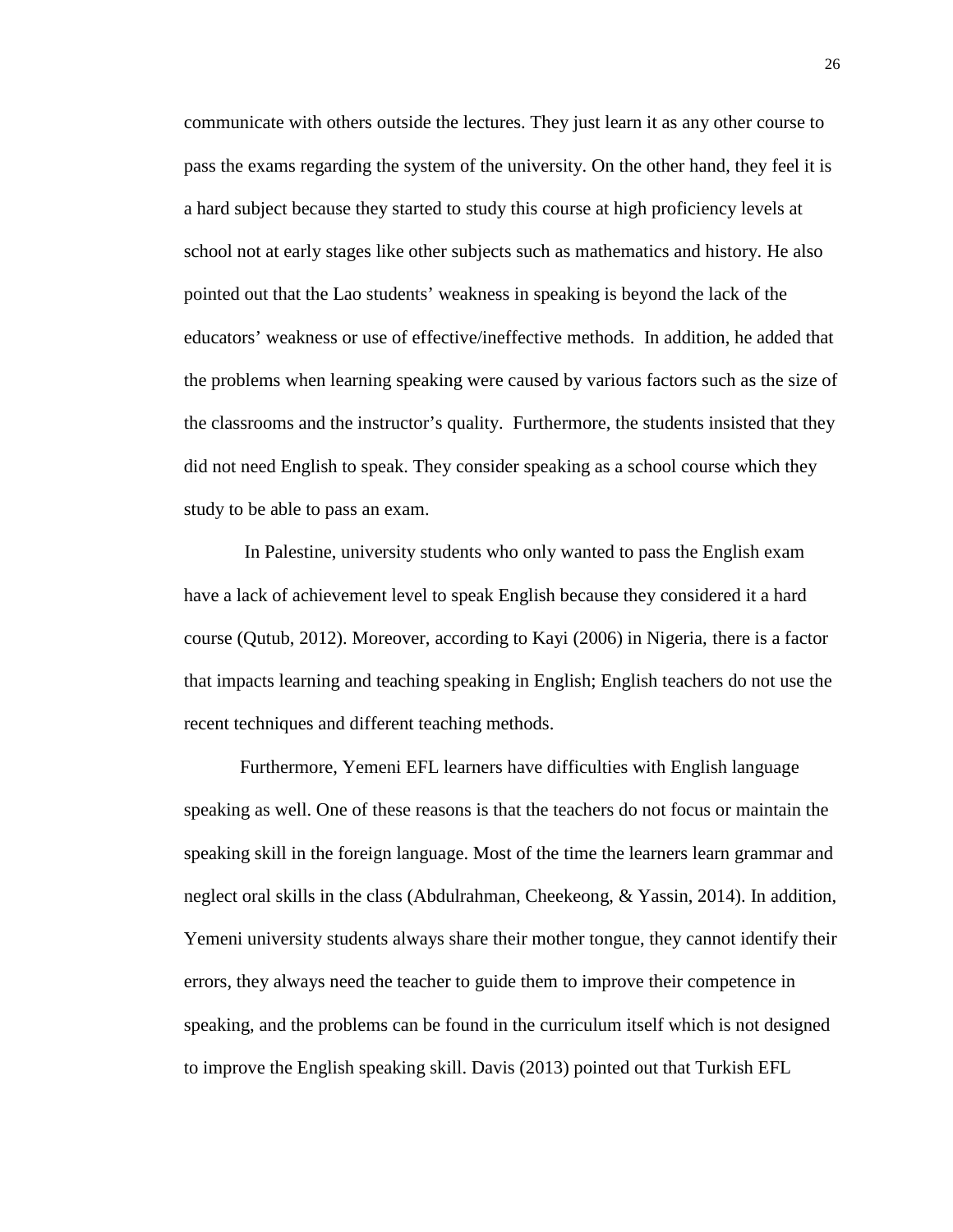learners believed that anxiety was the most important factor which affected their English speaking. In addition, in Thailand, the EFL teachers' deficiency in their selection of appropriate teaching approaches and just using traditional methods, such as the grammar-translation method in which there is no kind of practice in target language speaking; the teacher talks and the students listen due to its nature of teacher centeredness, are the factors that influence students' poor English speaking (KhamKhien, 2010).

In Libya, English is taught and learned as a foreign language, but there is no opportunity to practice English and this makes speaking it fluently very difficult. The reasons behind this difficulty are the following: lack of curriculum for the EFL learners by the schools and universities, lack of using good approaches and methods that are suitable for the language environment and the attitudes of the students that prefer to speak in their mother tongue (Pathan, Aldersi & Alsont, 2014). Moreover, Pathan, Aldersi and Alsont (2014, p. 102) added that in Libya, English is studied as any other course at schools with limited time with no practice in the class and this makes this skill very difficult for EFL Libyan students who may be afraid of embarrassment, lack of interest and motivation to practice the English language.

Furthermore, other problems that the Libyan EFL students face are: using the native language during English classes; the teachers may not be familiarized with the effective approaches that are useful for their learners in speaking, and they may not know how to select suitable materials for their students (Pathan, Aldersi, & Alsont, 2014). Ahmema, Miliszewska and Sztendur (2013) claimed that "awareness goes along with attitudes and a positive attitude towards communicative language teaching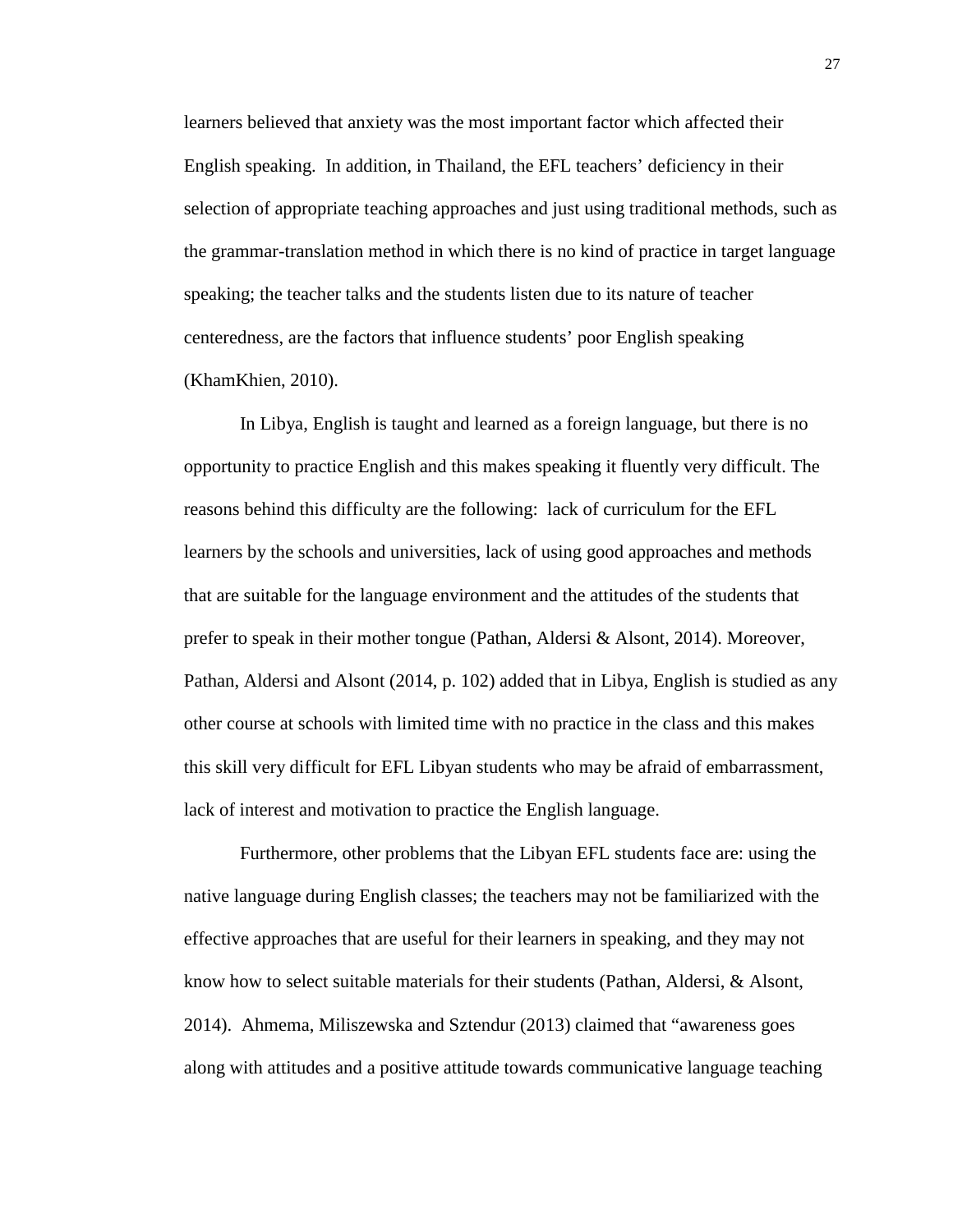is widely recognized as a necessary condition for effective implementation" (p. 12). They also assumed that in Libya the level of educational technology awareness and even basic computer skills is generally low among educators. Most of the students and teachers have little or even no knowledge in using computers, and even those who are familiar with computers use them for internet communication " (p. 58). Moreover, Libyan EFL students study English as any other school subject and they also study all other courses in Arabic. For this reason, Libyan students have a lack of foreign language environment; they do not use and practice speaking (Al Hosni, 2013).

#### **The Needs of EFL Learners to Improve and Enhance English Speaking**

**Motivation and interests.** For all previous challenges, the educators should be aware of the students' needs to avoid their difficulties to learn English speaking. Motivation is the most important factor that affects the success in learning a second/foreign language (Niederhauser, 1997). According to Chandrasegaran "motivation is defined as emotions and needs that constitute the source of the drive to expend effort required to learn a second or foreign language" (as cited in, Niederhauser, 1997, p. 7). Harmer (2007) claimed that motivation can be separated into two kinds. These are extrinsic and intrinsic motivations. Extrinsic motivation focuses on the factors that have an impact outside the classroom. On the other hand, intrinsic motivation has the main role in the learner's success or failure in learning a language. The classroom is a kind of motivation in which the teaching methods and teachers should try to foster intrinsic motivation to their students to learn the language.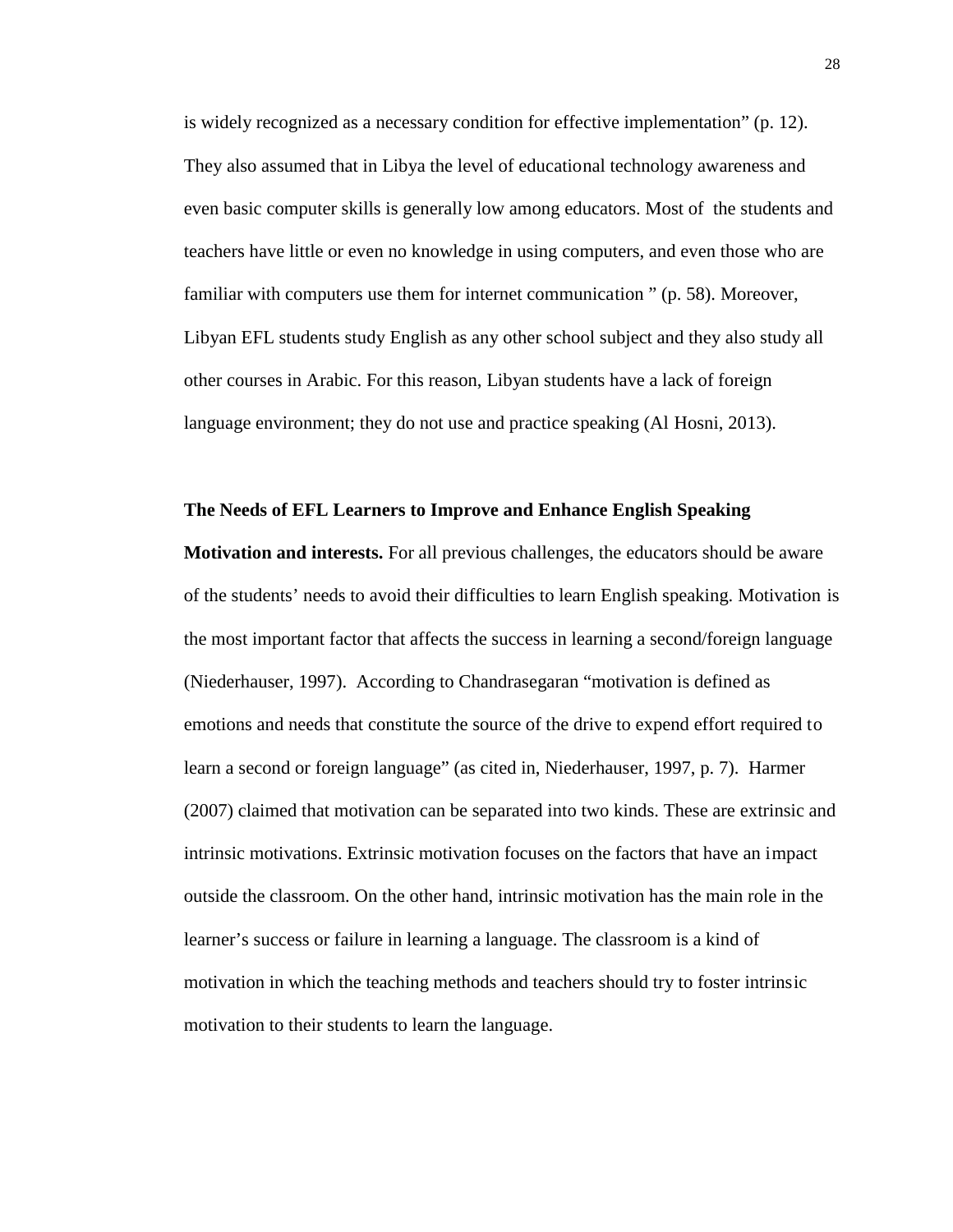In the light of the speaking skill, motivation is quite important when learning speaking. The learners who are trying to learn a foreign language at a high level believe that "language" means - "speaking something" because if there is no motivation to speak the language, they will lose their interests and encouragement and they will consider the teaching of the foreign language as any other subject that they study in school (Race & Wharton, 2010).

Norris-Holt (2001) stated that teachers cannot force their learners to speak English, teachers can only produce activities and opportunities for the learners to let their students speak in the target language. Martin (2003) claimed that enjoyable contents can increase the learner's motivation to speak in the classroom and this will be valuable when teachers prepare well for the lessons, materials and activities in the class. Chastian (1998) argued that "students will be motivated and join more in speaking if: they are supplied with appropriate feedback, they are supplied with fascinating subject, they are supplied with activities they most like doing, they are supplied a suitable seating arrangement of chairs, and their teacher assists, commends and makes suitable circumstance for them" ( p. 18). Jie (1999) also indicates that the subject takes a vital place in the learner's interest. If the learners have an idea about the lesson they will be motivated to speak English. For this reason, teachers should find out the needs of the students to keep them interested and motivated. Jie (1999) also claimed that creating activities which focus on real communication will also increase motivation in the class. Therefore, teachers should help students to develop their motivational beliefs and employ effective approaches that will help their students achieve their academic goals concerning speaking.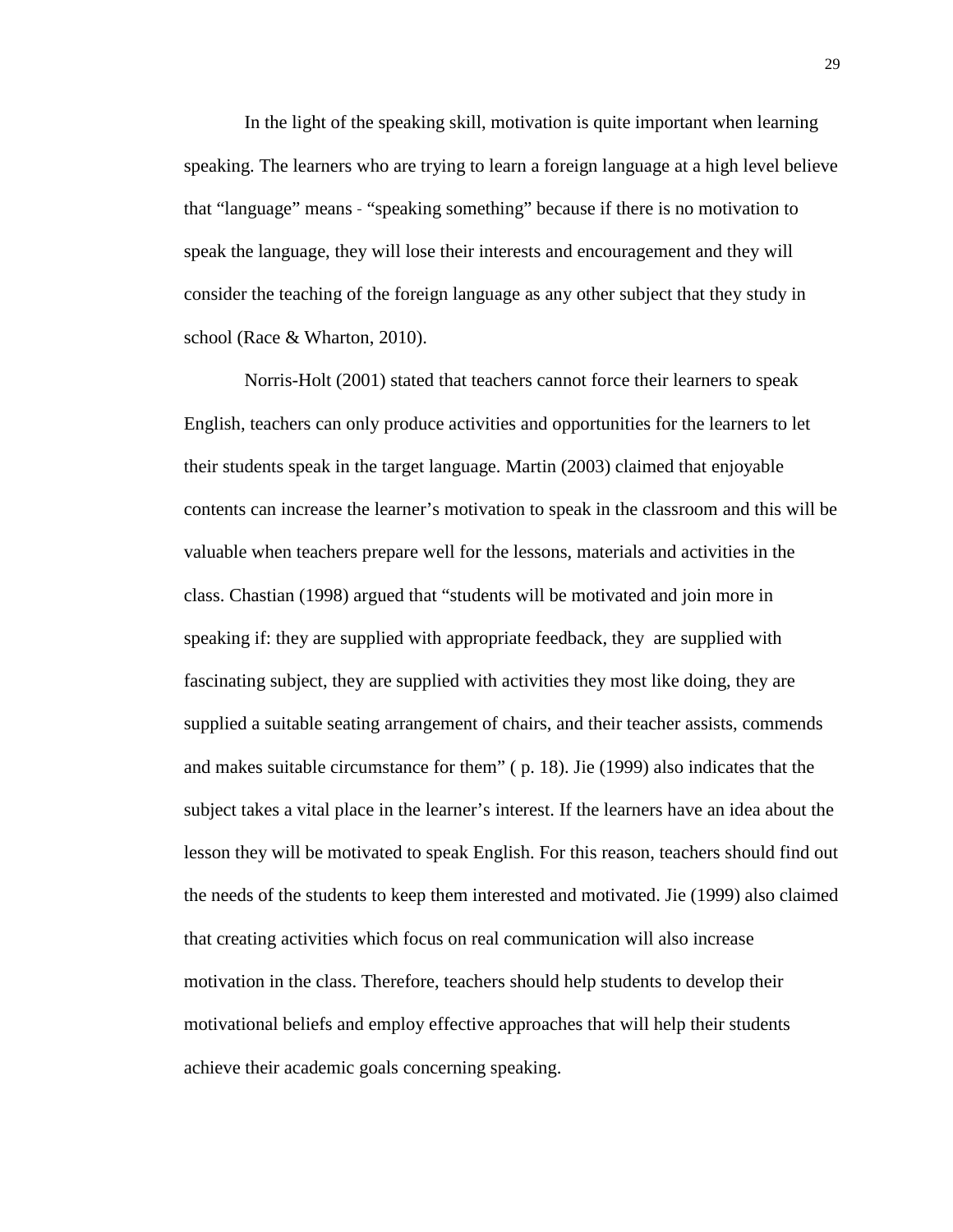Richards (2008) argues that motivation affects the competence level and interest of the students. Therefore, it is vital for instructors to not be demotivating when teaching speaking. That is to say, teachers should give the learners the chance to speak in class as much as possible. He also claimed that when EFL learners converse with their classmates they often use their mother tongue because they feel that communication will be easier than English.

**Proficient teacher.** Teachers play an important part in their students' English learning. They are the instrument responsible for creating a good situation in the learning of a foreign language. Teachers' success is due to their proficiency in the language and his/her competence and expertise in approaches and ways of language teaching (Pathan, 2014).

Lam and Lawrence (2002) argued that teachers should possess their own skills in the language in order to lead their students towards completion of objectives in learning the foreign language. For example, teachers who face difficulty in speaking cannot be successful in providing their students a good example of spoken language. In terms of teaching methods, teachers can adopt methods that they have confidence in and have the capacity to use. If teachers are unfamiliar with the details and basis of new methods they cannot use them in an effective way. Harmer (2005) noted that the job of teachers who deal with developing the speaking skill is more difficult than that of the other teachers who develop other language skills. If a teacher who deals with the speaking skill is fluent in the class then the students will talk fluently as well. However,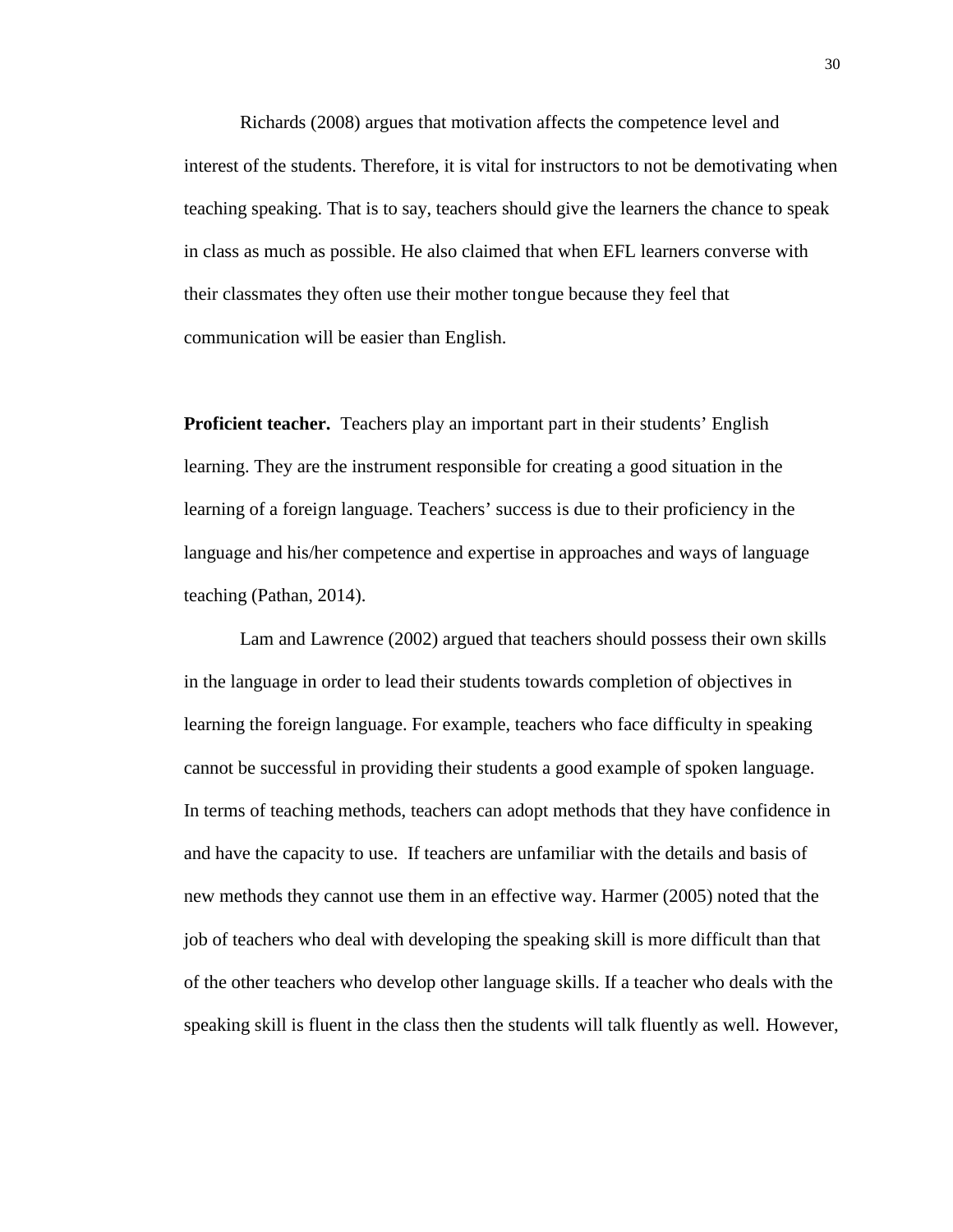the students will not be fluent in the English language only by hearing correct speech; the teacher should also give learners some opportunities to practice the speaking skill.

According to Baker (2003) there are some English teacher requirements, such as proficiency (competence) in the target language, which involves the capacity to understand, to talk, to read, and to write English. Furthermore, the teacher should have experience of the foreign culture and cross-cultural communication. Another requirement is the effectiveness of teaching, which involves the ability to plan a lesson that concentrates on the goals of teaching. To reach these goals, the teacher must have patience, confidence, imagination, humor and creativity. Moreover, they language teachers should be friendly and have a good relationship with their students. Thornburgh and Slade (2006) pointed out that the teacher has motivational influence on the pupil to speak when there is a good relationship between the learners and teachers which makes the students gain self-confidence and interest to interact with their teacher and classmates in the class. They also claimed that the teacher is responsible in inspiring his learners towards speaking in English fluently.

According to Norris-Holt (2001), the learner believes that if the teacher makes the students gain interest to speak and communicate in a successful way in the target language; they will develop their communicative skills. He also argued that teachers should be aware of the environment that supports the students to play a positive role in the class. Chastian (1998) found out that if the students are given time to prepare the tasks, they will be encouraged and maintained to speak English.

Shumin indicated that "teachers must promote the learners by giving them the opportunity to speak the target language in the class as many students acquire English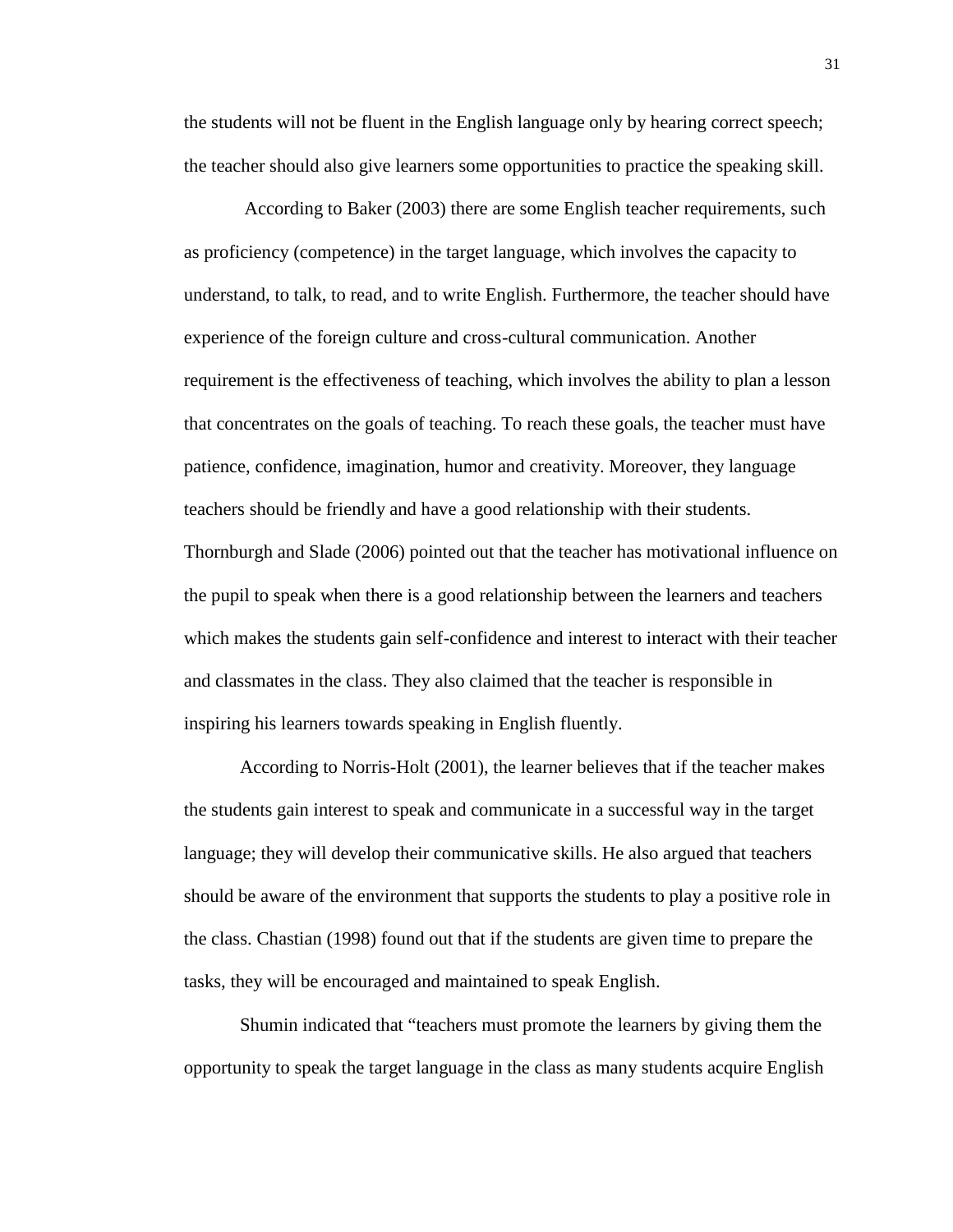in these contexts and they can exercise and act on each other by using the target language in class" (as cited in Aksoy, 2010, p. 21). The EFL teachers in Libyan universities and schools need to be trained in teaching English as a target language and the teacher should be aware of the focus on the sounds of the target language because the English language is completely different from the Arabic language in sounds and the system of the language itself (Pathan, Aldersi & Alsont, 2014).

**Practice and attitudes.** Nguyen (2011) claimed the students in his study needed more practice to develop their speaking by interacting with their classmates. He also argued that the students believed that teachers should focus on the interests of the learners in the class. Moreover, he argued that it would be good if the teachers found out the students' needs in listening and speaking by sending the learners to the labs and using communicative activities that would support students' to express their opinions in front of the whole class.

According to Pathan, Aldersi and Alston (2014) Libyan EFL students should be provided with enough opportunities of practice in speaking in English. According to Singh (2013), teachers at a university level should focus on students' participation in the class and communication with their classmates in groups or pair discussions. Communication allows students to speak and use their learning strengths but at the same time learners cannot avoid their weaknesses in speaking and are afraid of the sounds they may produce and all of these feelings make the students worry and be embarrassed to say anything to their classmates in the English classroom. In order to improve speaking and the oral skills is it important to practice and discuss and/or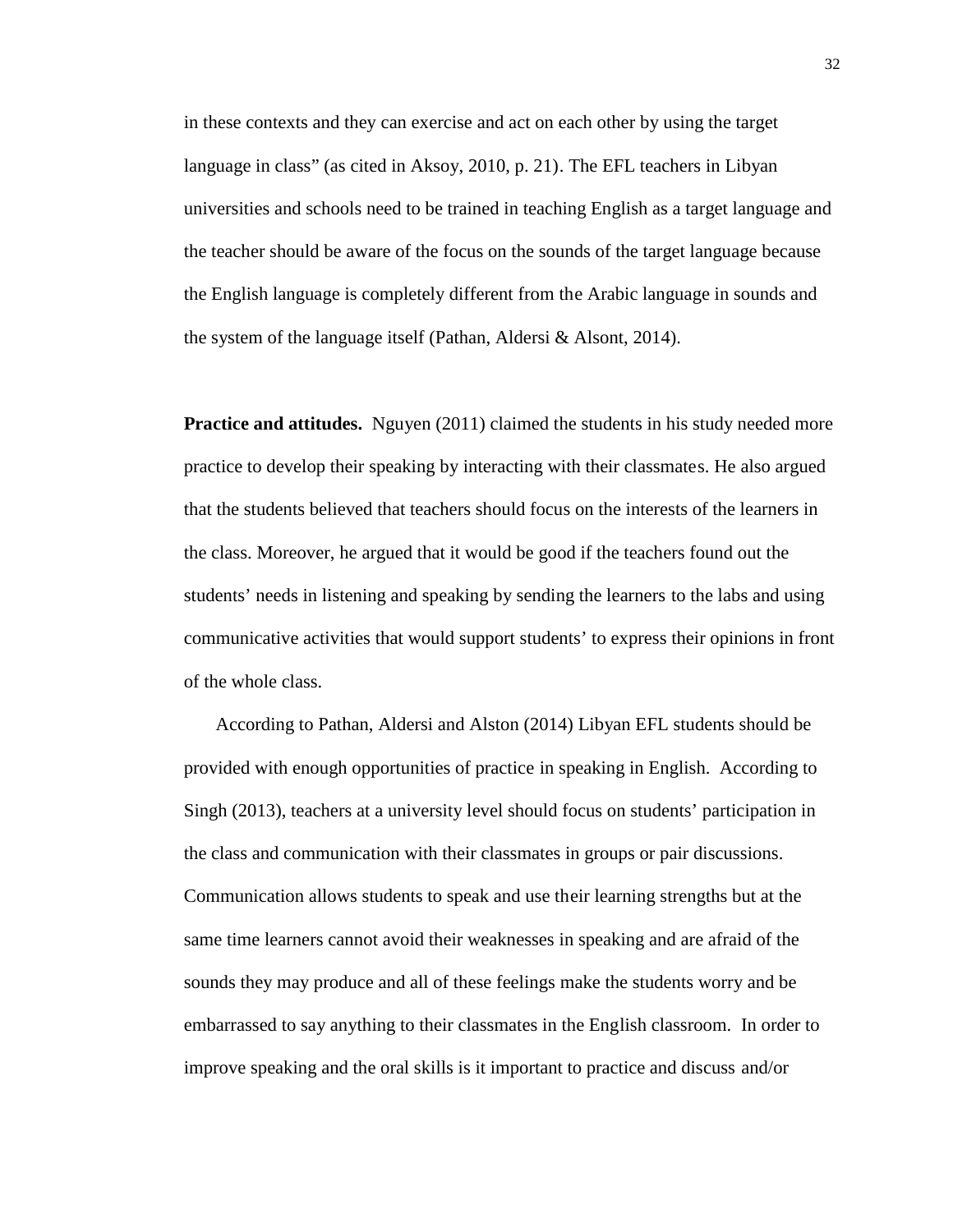engage students in solving problems and encourage them to use their creativity. The success of the students in the speaking skill is affected by their capacity to communicate (Brown, 2001). Furthermore, Puromo (2008) indicated that in spite of the classes becoming learner centered in the East of Asian classes which foster class discussion nowadays, students find it difficult to have whole class discussions and they prefer to participate in small group activities.

With respect to the practice that should be given to the Libyan EFL students, communicative and interactive teaching and learning should be maintained and supported in English speaking classes (Pathan, et al., 2014). According to Al Hosni (2014, p. 23) there are some situations that should be used in learning speaking. These situations should give students a great sense of motivation and interest to express themselves in the class in a proper way. Furthermore, Harmer (2005) highlights that while learning the speaking skill, the focus should be on drawing students' attention to EFL for an effective communication process and development. Moreover, Al Hosni (2014) postulates that for successful oral communication in learning and teaching, students' level of communicative proficiency should be tested; they should be given opportunities to express themselves in group and class discussions. While doing this, students' numbers should be considered; they can be divided into different groups and be allowed to have a group discussion. This will improve their level of effective communication in the target language.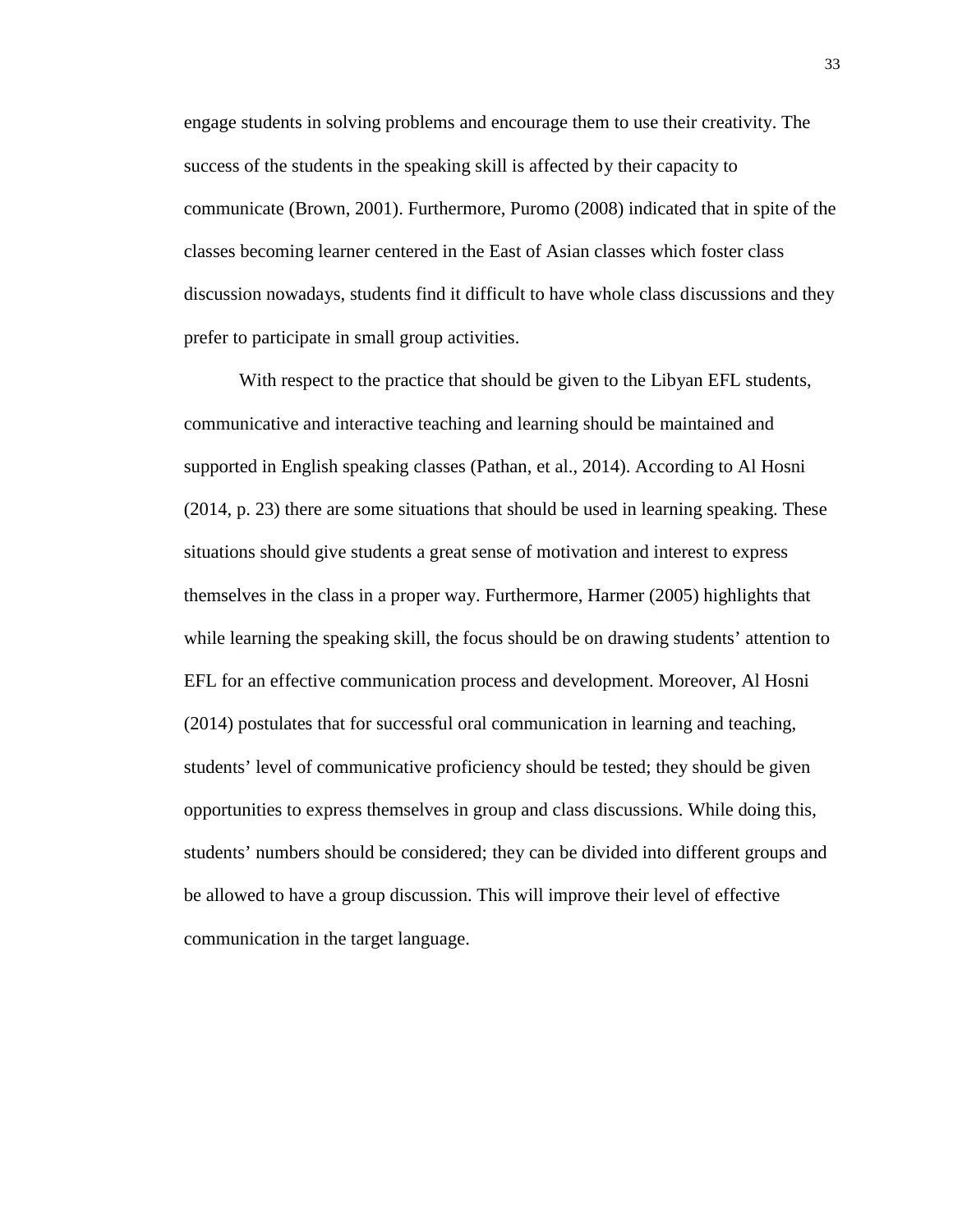#### **Using Communicative Language Teaching in Fostering English Speaking Skills**

Richards (2010) asserted that "speaking has always been a major focus of language learning and teaching, both the nature of speaking skills as well as approaches to teach them" (p.2). Foreign language learners should learn how to increase or enhance their communicative competence (Morozova, 2013).

> Despite the importance of speaking, teaching has been undervalued and English language teachers have continued to teach speaking just as repetition of drills or memorization of dialogues. However, today's world requires that the goal of teaching speaking should improve students' communicative skills because only in this way students can express themselves and learn speaking through some communicative activities. (Blake, Devries & Yellen, 2004, p.1)

In the light of teaching and learning speaking through employing the most effective approach, researchers and educators agree that second/foreign language learners have to learn speaking by "interaction" and this aim could be achieved best when communicative language teaching is made valuable (Al Hosni, 2014). Further more, "the communicative approach (CA) is an approach of teaching and learning of second or foreign language that emphasizes interaction as both of means and the ultimate goals of learning a language" (Teaching English 4 all, 2011, para. 2). Moreover, the communicative approach enhances the interaction of the class and increases the opportunities for students to practice by communicating in the process of learning. It is an approach that includes pair and group work of learners to increase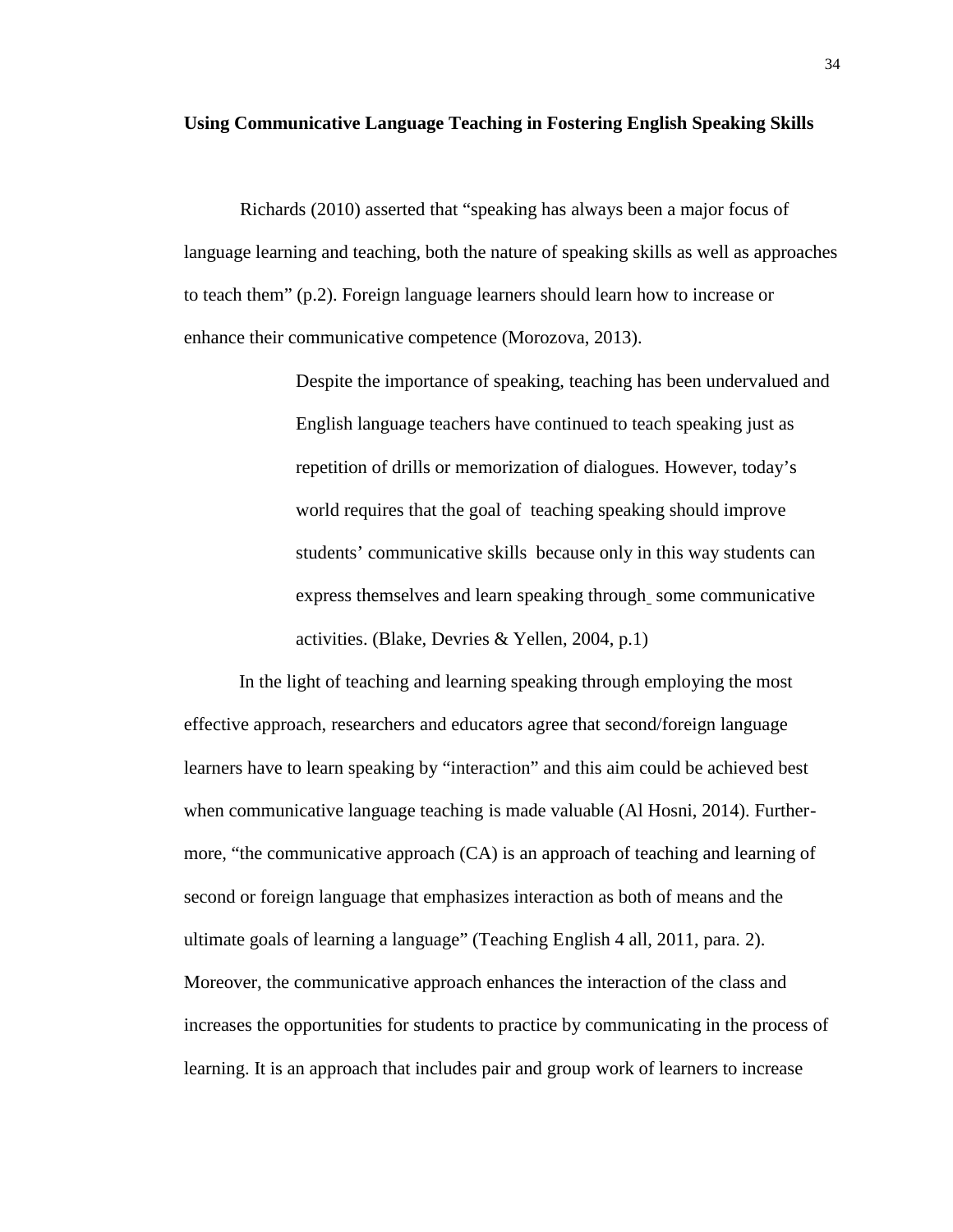self-confidence by engaging and giving the students opportunities to practice the language in the class (Agbatogum, 2014). "English language teaching and learning have been continually modified to suit the students' needs and interests in order to discover the most effective way to improve the quality of learning" (Aksoy, 2010, p.1). The communicative approach is considered as an important approach to learn speaking in order to achieve a reasonable communicative competence and to be able to maintain sustainable language proficiency. This factor is crucial for a good language teaching structure (Pagina, 2010).

Mohammadipour and Rashid (2015) explain that, the communicative approach is crucial in the sense that it gives the students in the EFL class the chance to communicate very effectively. They further explained that when adopting the communicative approach, EFL teachers should create an environment or atmosphere where learners will be involved in real-life situations of communication, and authentic activities that promote the oral skills especially when learners collaborate in pair and group work activities. A similar survey was developed by Almasri (2012) who identified that "the goal of the communicative language teaching approach to create a realistic context for language speaking in the classroom. The focus is on functional language usage and the learners' communicative competence to express their own ideas, feelings, attitudes, desires, and needs" (p. 20). Lake's (2013) study indicates that the aim of the CA is to provide students with real life communication lessons that try to mimic the natural progression of language learning. The emphasis of genuine communication that imitate real life situations is supposedly more fun, interesting and more helpful for the students to improve their speaking skills as they practically learn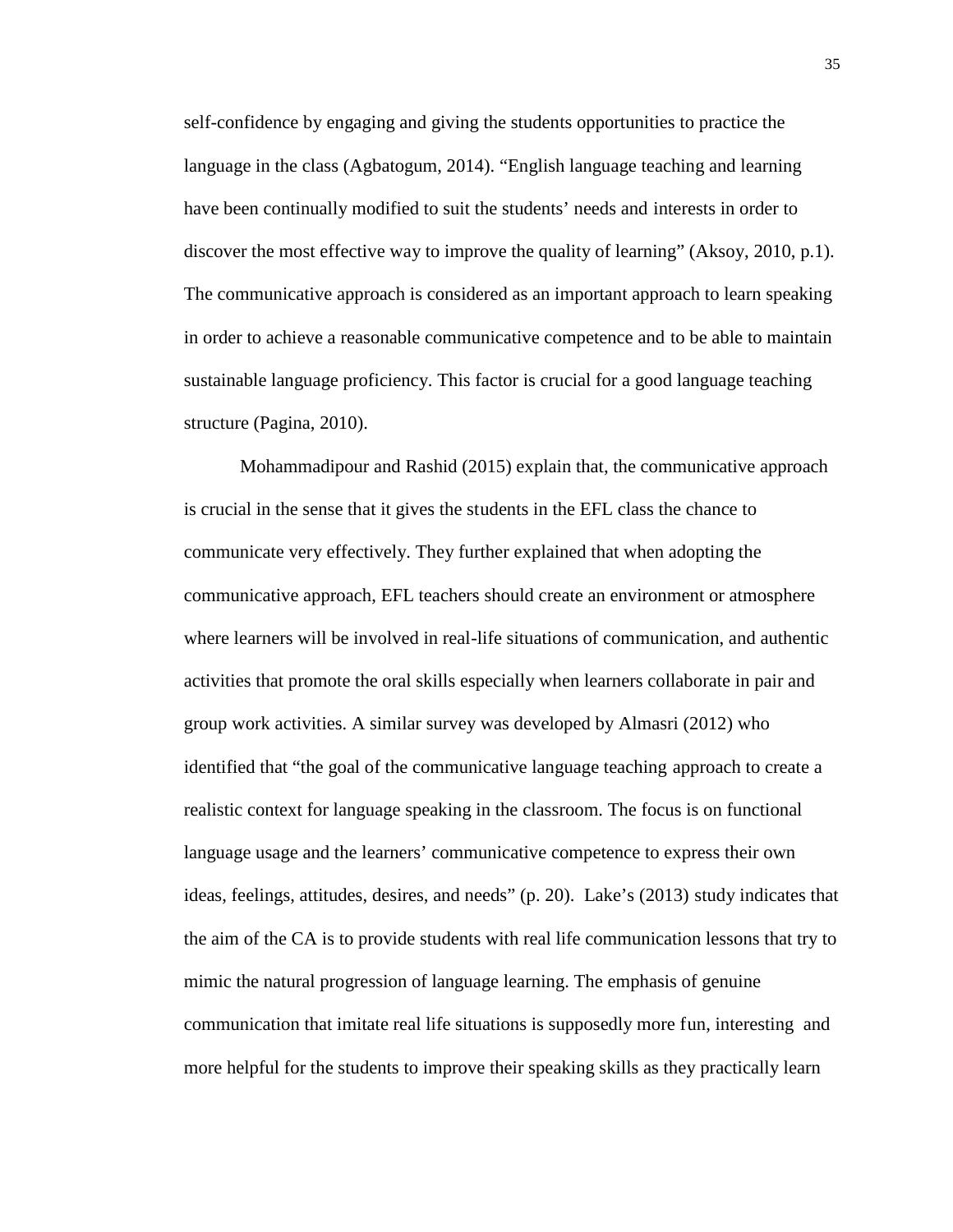and interact in the target language on a daily basis. Creating a chance for speaking in English on a daily basis helps in building good fluency in spoken language (Lake, 2013).

CLT concentrates on some issues such as interaction and task based learning. The learner's interest and motivation should be centered in the class by the teachers who are using CLT (Race & Wharton, 2010). The characteristic of teaching and learning speaking a second language by employing a CA such as the CLT is that, it does not concentrate on the traditional methods, such as the grammar translation method and approaches which are teacher centered, but it concentrates on communicating in the target language. CLT increases the motivation of the learner in the classroom; it is a learner centered approach which takes into consideration the needs and interests of the second/foreign language (L2) learners in the classroom. In other words, classes with CLT are supported by communicative activities where the students interact and where the tasks are completely interactive. Accordingly, in these communicative activities the role of the teacher is to facilitate, monitor, and guide the learners (Brown, 2015). When the ability of speaking English fluently becomes a necessary goal, the most effective activities should be considered in learning and teaching speaking, such as group and pair work activities, discussion, role playing, information gap, telling a story, and brain storming ( Al Hosni, 2014).

Lake (2013) claimed that there are four features of CLT which make this approach the most effective approach in learning speaking: it considers interaction the most important issue of learning and teaching the language; it provides opportunities for the student to concentrate on the educational process not on the language only; it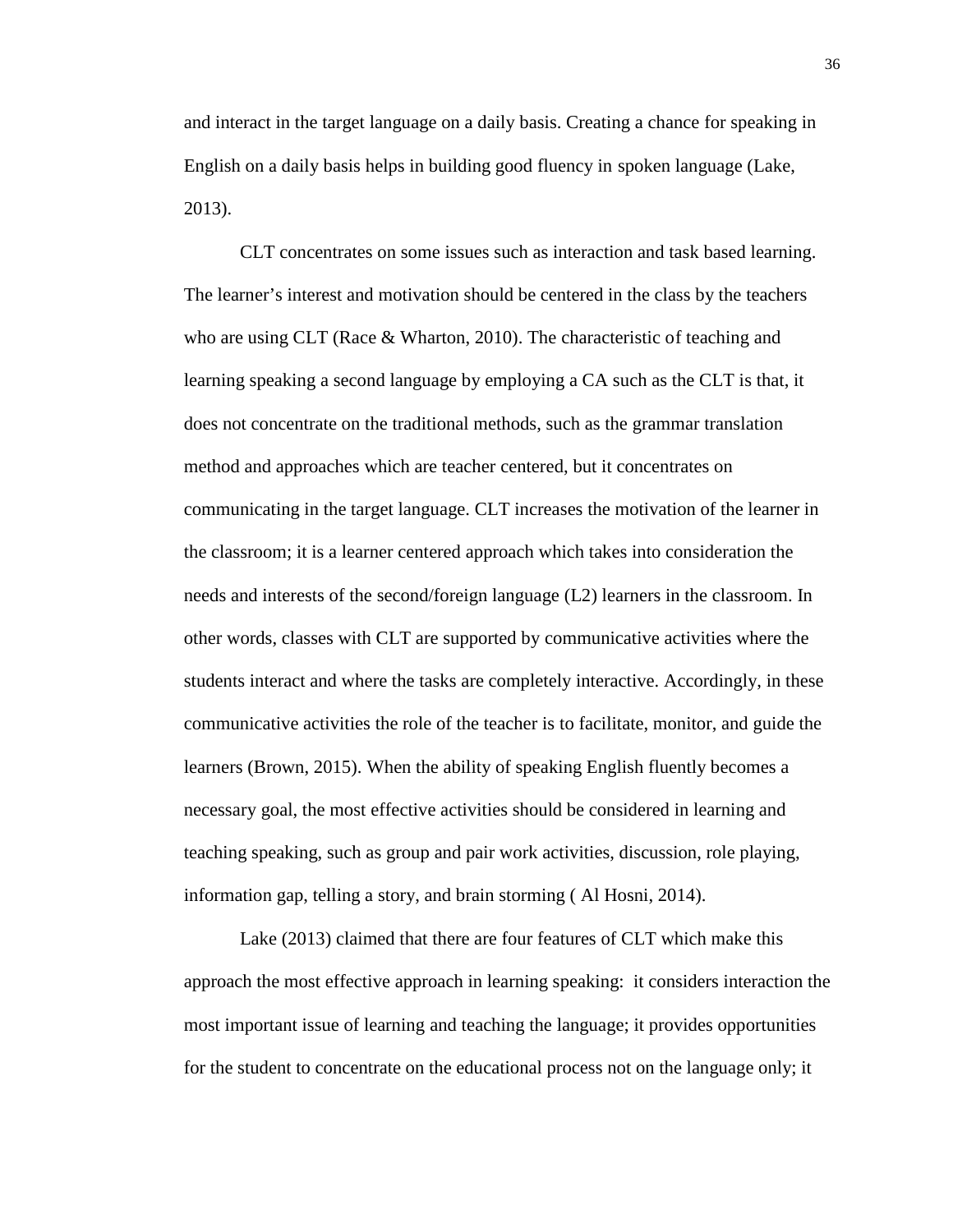enhances the participation of the learners in the classroom learning; and it tries to connect the classroom activities with the outside world. In addition, there are many advantages that consider CLT as an effective approach when learning and teaching speaking. Some of these advantages are: the CA focuses on learning and centers on the practice of learning language which meets the needs of the learners; it provides students with communication opportunities; it emphasizes on the use of language rather than the form of the language; and it increases the student's interest by the participation and interaction of the students in the classes and this ensures that the students learn with pleasure rather than learning under pressure (Teaching English 4 all, 2011).

Moreover, there are four main principles that make CLT an effective approach in learning speaking. Firstly, students achieve the language by communicating with each other. In CLT students are encouraged to practice communication for a long period in the educational process. Secondly, meaningful interaction must be the aim of the activities set in the class. The activities of a communicative class should include the situation that supports authentic communication. Thirdly, learning how to communicate is a process which includes trial and errors. As students practice language, mistakes may appear frequently as they try to find out what works and what does not. That means the students are not expected to be 100 percent perfect but to improve and become better as they continue to practice continuously. In this case, they try to find out some errors and correct themselves; self-correction is fostered. CLT considers the fluency of learners rather than their accuracy because when teachers correct the errors directly the students will be interrupted and they will not be fluent (Singh, 2013).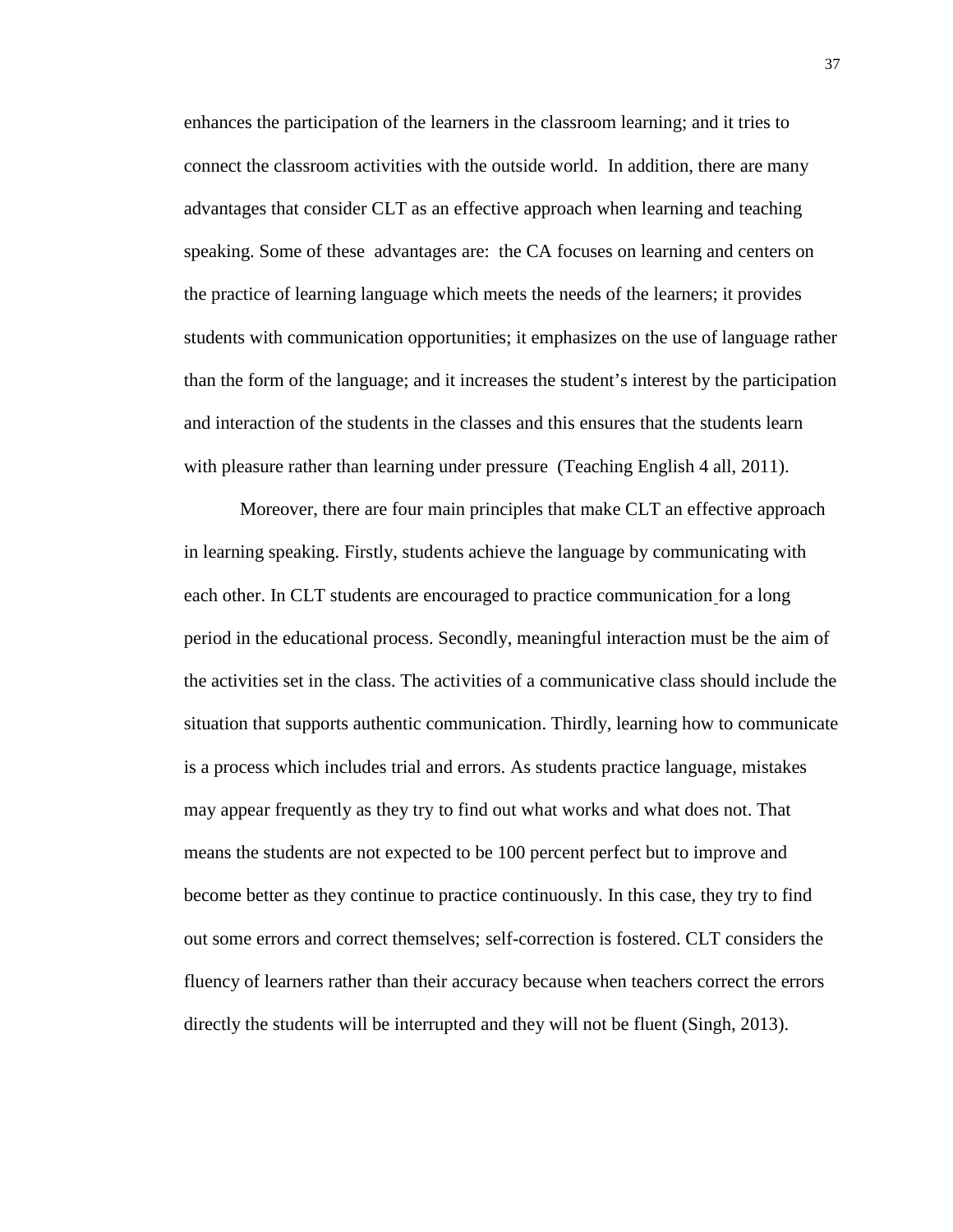Furthermore, Alamsri (2012) states that there are some other principles of CLT which include that: it is essential to place more importance on the functional approach than to allow grammatical structures to overwhelm effective communication. This is supposed to be a function of effective communication of language in contextual sense, which is crucial in CLT. When establishing the interest of the students the chronology of materials used can determine the effectual development of the learners. In this case, it should also be understood that the different activities established for the learners are done in various categories; they are carried out in accordance with the students' interests and needs. Davis (2013) states that as a language teacher, one of the most important things one should understand is to help students to develop their skills for an understandable and sustainable effective communication even while out of the classrooms.

The CLT teachers play an important role in improving the ability of the students to learn the speaking skills. They are organizers and facilitators; they should keep the communication practice among all learners in the class by preparing the activities and they should show how these activities will be carried out. In addition, they are participants in the class activities rather than explaining the activity only. They have a role to play by demonstrating and seeking the learners' language needs. This makes the learners aware of what is right and what is wrong (Harmer, 2007).

On the other hand, the CLT learners have a lot to achieve while speaking in the foreign language. The learner is an active participant with all the members of the class. Speaking together in the class enhances the skills of effective communication. In addition, the students in CLT classes are cooperative learners. The learners should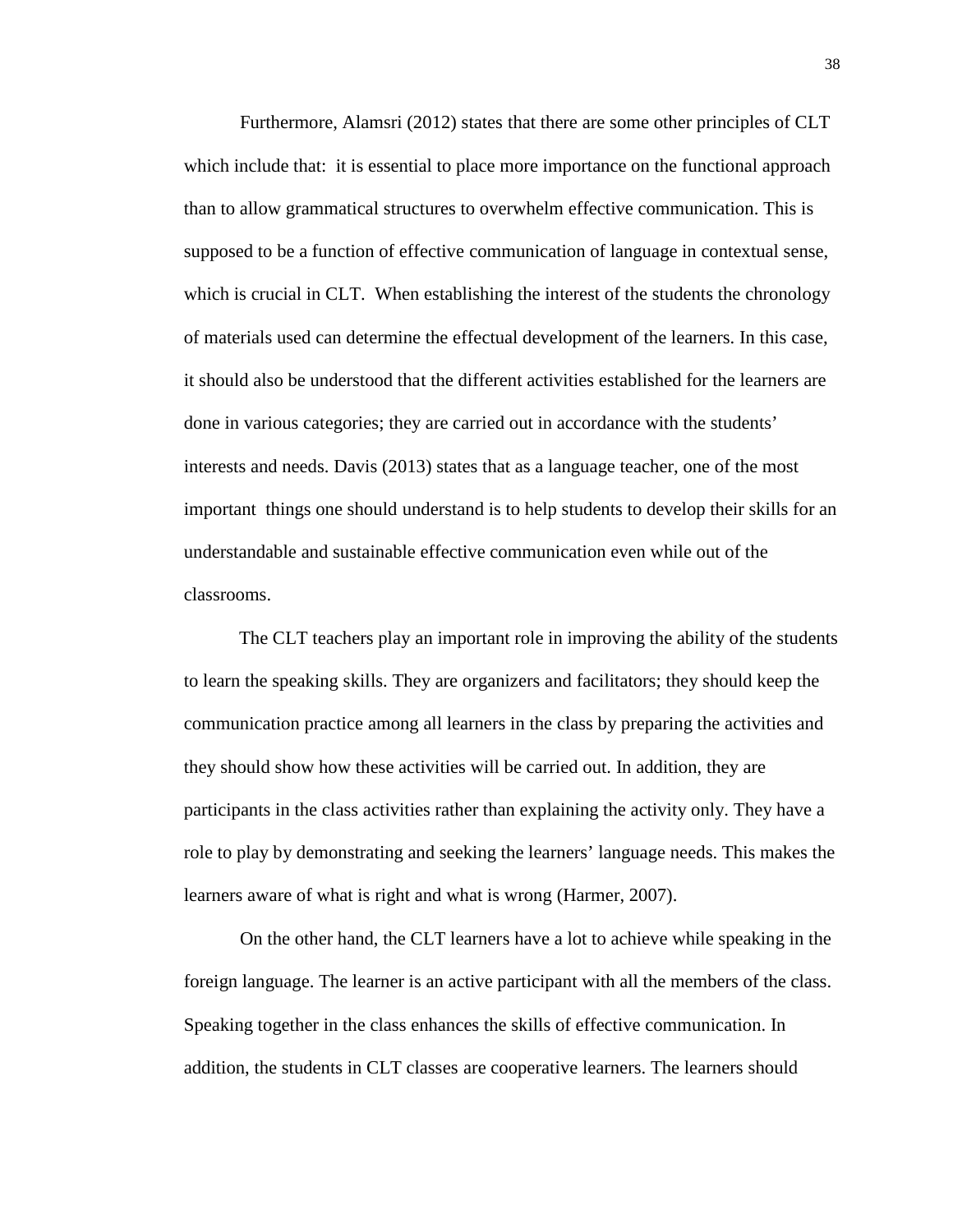work with each other and they also need to be responsible for each other in the process of their educational development (Harmer, 2005). Apadi's (n.d) study argues that the "communicative approach is an innovation of target language teaching that aims to improve student's communicative competence, it also helps to carry out quality education, in the development of EFL in teaching in non-native countries, the teachers should be aware of the communicative approach in English teaching" (p. 2).

Therefore, CLT is an efficient approach where students learn the foreign language through communication. Real life contexts are used, activities which are designed to focus on the meaning not on form; the focus is on interaction. The feedback given to the students from the teacher through communication should focus on fluency. In this sense, the pupils have a chance to concentrate on the process as well as the language, such as in idioms. It tries to connect the language in the classroom with the language outside the class, and the interaction begins directly rather than after a long time of grammar, vocabulary or drills solving, and everyone; the students and teachers have their own roles to play in CLT. In CLT, both learners and educators have various roles in the learning and teaching process. Their roles are different from those traditional classes where the teachers talk and the students listen (where there is no interaction). In the classes where CLT is used, students have opportunities to practice the language and they can develop their speaking skills when they work together and are involved in communicative activities (Chang, 2011).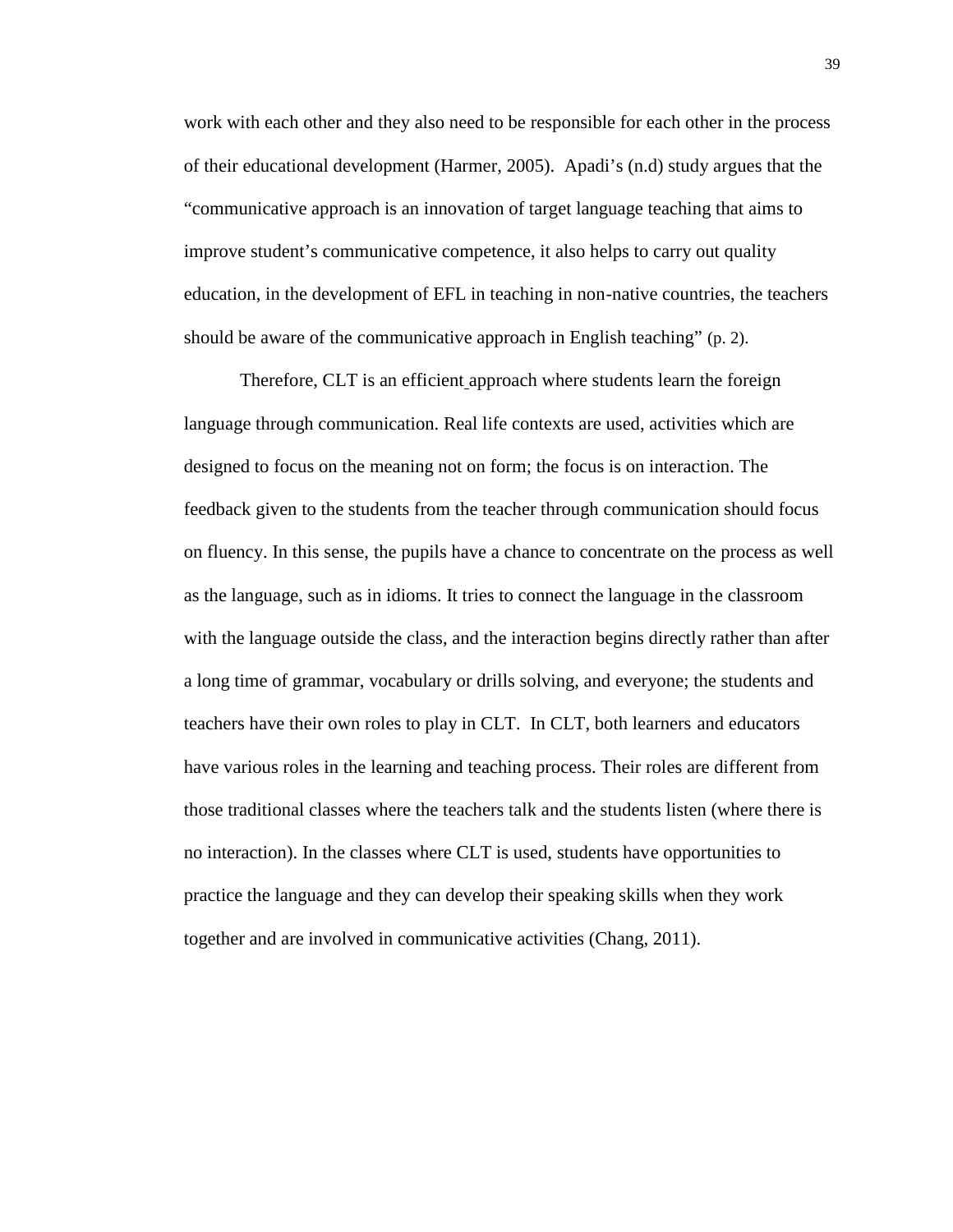## **Conclusion**

In this chapter, a review of previous studies relevant to challenges that learners encounter when learning speaking and the needs of those students to improve and develop their English speaking have been presented. The characteristics of CLT in fostering the English speaking skill by many researchers were provided. Detailed explanations about the methodology of the present study will be presented in the following Chapter.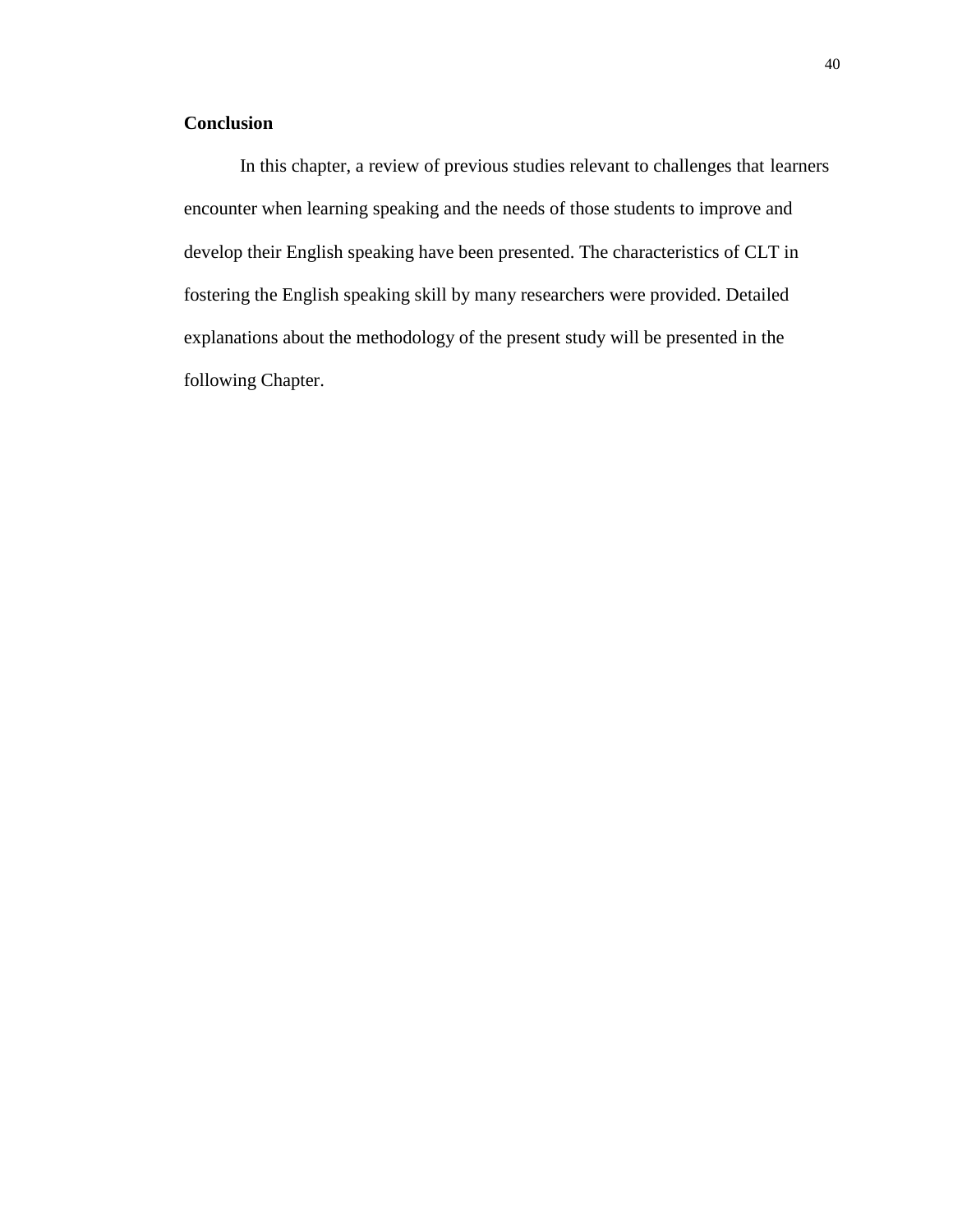#### **CHAPTER III**

### **METHODOLOGY**

#### **Presentation**

This chapter explains comprehensively information about the research methodology employed in the current study. The research design and the research context of this study will be discussed followed by general information about the participants and sampling of the study, data collection instruments and procedures, and finally the data analysis will be discussed.

#### **Overall Research Design**

This study is designed as a survey study by employing a questionnaire which is a major tool when collecting data. In questionnaire studies Oxford (1990) referred that this method of data collection is efficient because it enables the researcher to cover a large number of participants in a relatively short time which would be very difficult with other data collection tools. This design is useful to understand and find out the challenges that Libyan EFL students face in learning the speaking skill. A questionnaire which included a group of close- ended questions was distributed to Libyan university students studying in the English language teaching (ELT) department that focused on the students' difficulties in learning English as foreign language (EFL) speaking, was prepared by the researcher. Gay and Airsain define a questionnaire as a "written collection of self-report questions to groups of research participants" (as cited in Altaibe, 2013, p. 290).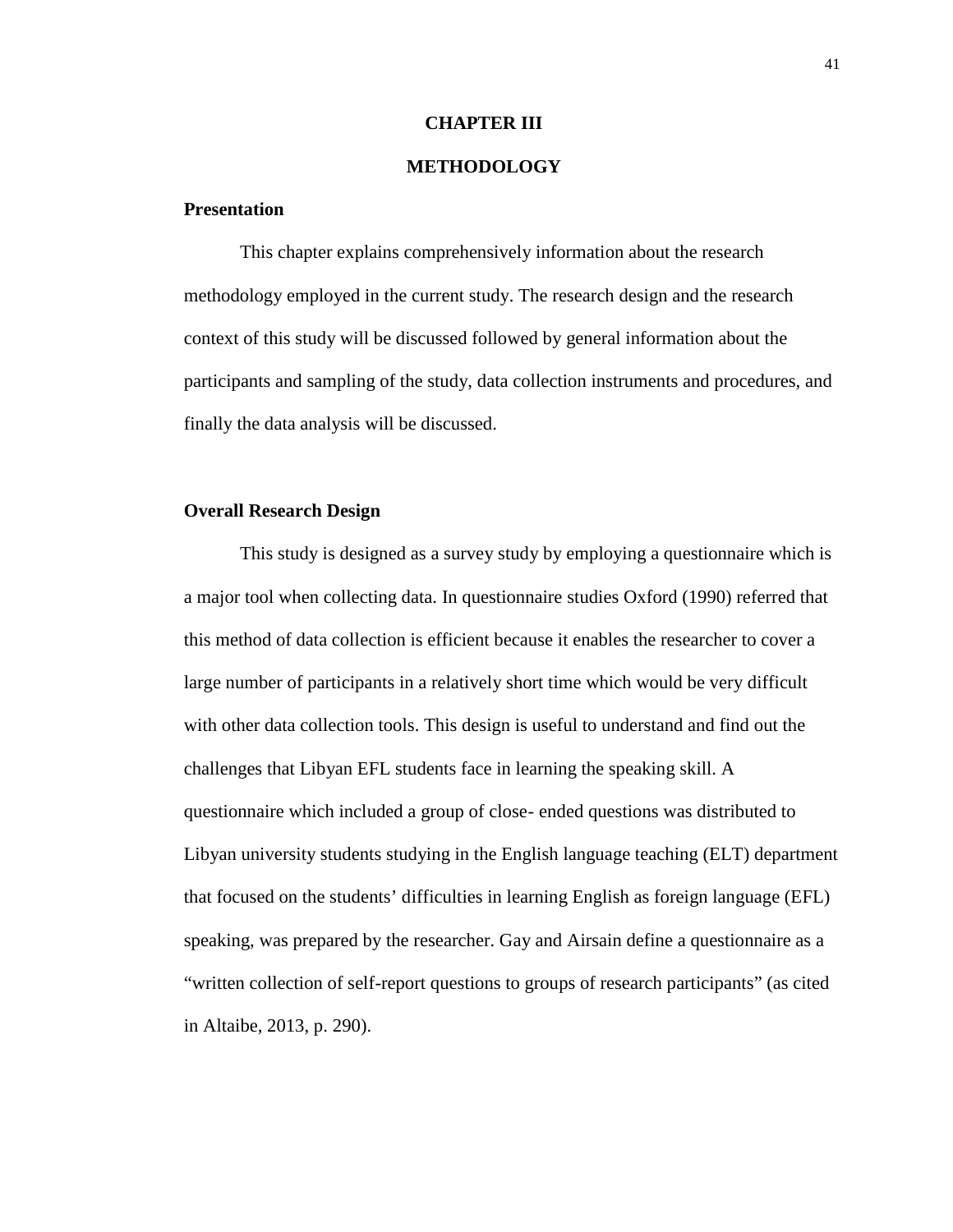The use of the questionnaire suits the purpose of the study because the researcher has a large number of people to investigate, in this case, the researcher may acquire accurate and useful information derived from the questionnaire. The data collected through the questionnaire were analyzed carefully according to some criteria which will be discussed in the data analysis section. The aim of the questionnaire was to try to investigate and understand what was happening in the EFL classes which made English speaking so difficult for students. Therefore, based on the problem of the present study and its objectives, the approach taken is the descriptive analytic method, which aims to describe the phenomenon and shed light on different aspects in order to understand and identify their causes. The descriptive analytic approach aims to explain the reality of the phenomenon through derivation assets of micro scientific steps in which attempts are being made to answer the differences between respondents according to some variables and expressed quantitatively down to understand the phenomenon and the required procedures to deal with (Creswell, 2008).

#### **Context**

This study involved students studying at the Al-Mergib University. This university is one of the biggest Libyan universities located in Al Khomes, North Libya. All of the students who study in this university are students who speak Arabic as a first language and learn English as foreign language. The students who participated in this study are undergraduate students studying in the English department of the aforementioned university. Their English program consists of 18 hours per week and this includes the exams conducted for the students to proceed to the next level of the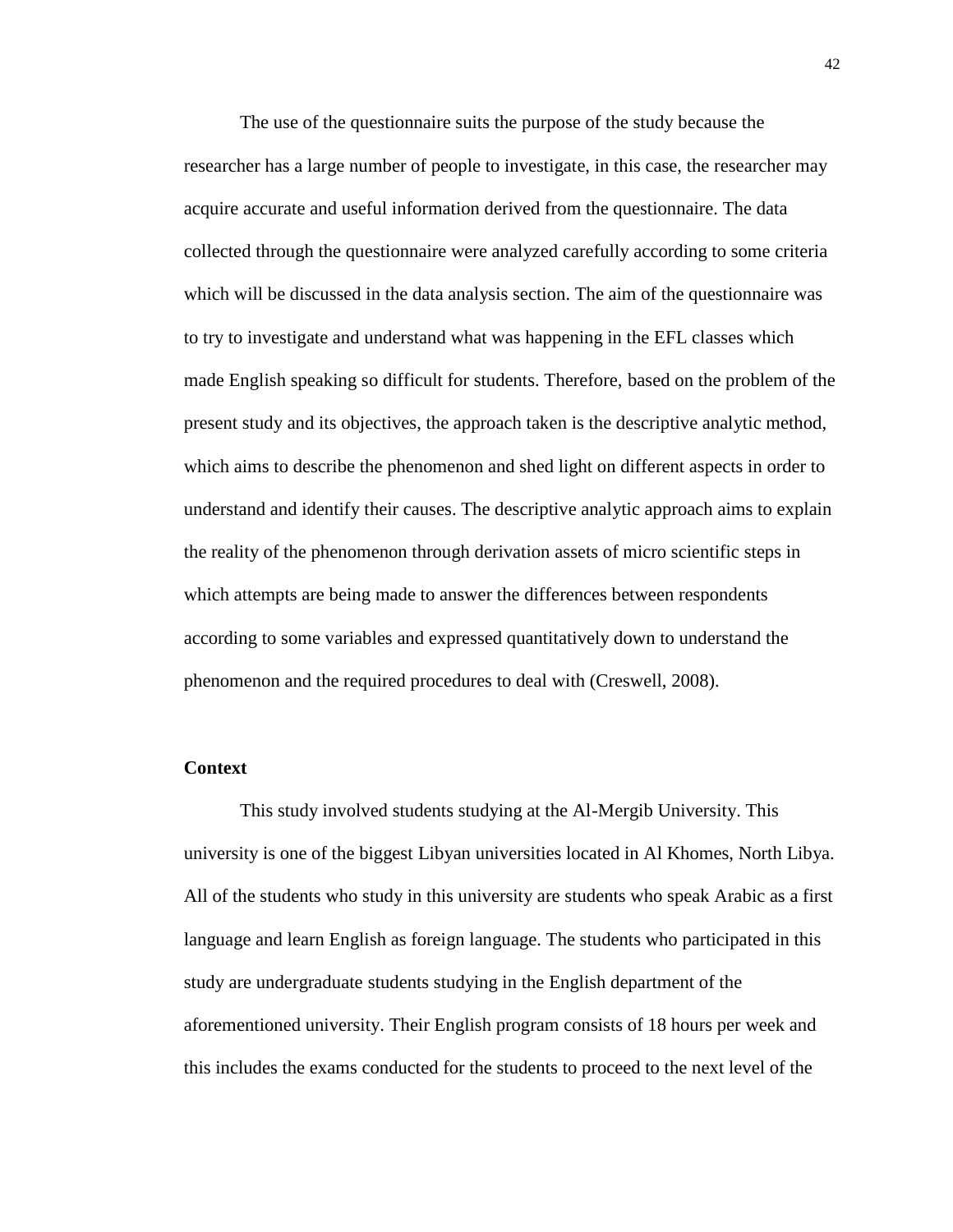final year. Most teachers who are Arabic teachers teach their students in the same manner they were taught when they were in school which resembles traditional approaches to teaching English. The students' population of the ELT department in Al- Mergib University is about 200 at the final level of the university. The majority of the students are Libyans. The university prepares students for their departmental studies by providing them with English courses in which instructors use traditional approaches and teacher-centered learning. The teaching and learning of the English language in this context are designed on a structural basis that focuses on how language is formed rather than how it is used. In other words, deductive grammar instruction is emphasized. The students learn language forms but they do not use them. The purpose of education at Al-Mergib University is to prepare the students for English exams at the end of each semester. However, in this process, the speaking skill appears to be neglected by the instructors and both the students and teachers concentrate on tests. These exams are based only on grammar items. However, two hours a week are allocated to practice the speaking skill in this particular university. For this reason, it is very difficult for the learners to practice speaking in such a context. As a result, university students graduate and finalize their university years without adequately having practiced their speaking skill.

#### **Sampling and participants**

The participants of this study included university students in Al Khomes - North Libya, which is the biggest university in terms of students' population in the North of Libya. The current study involved 100 students, both male and female. All of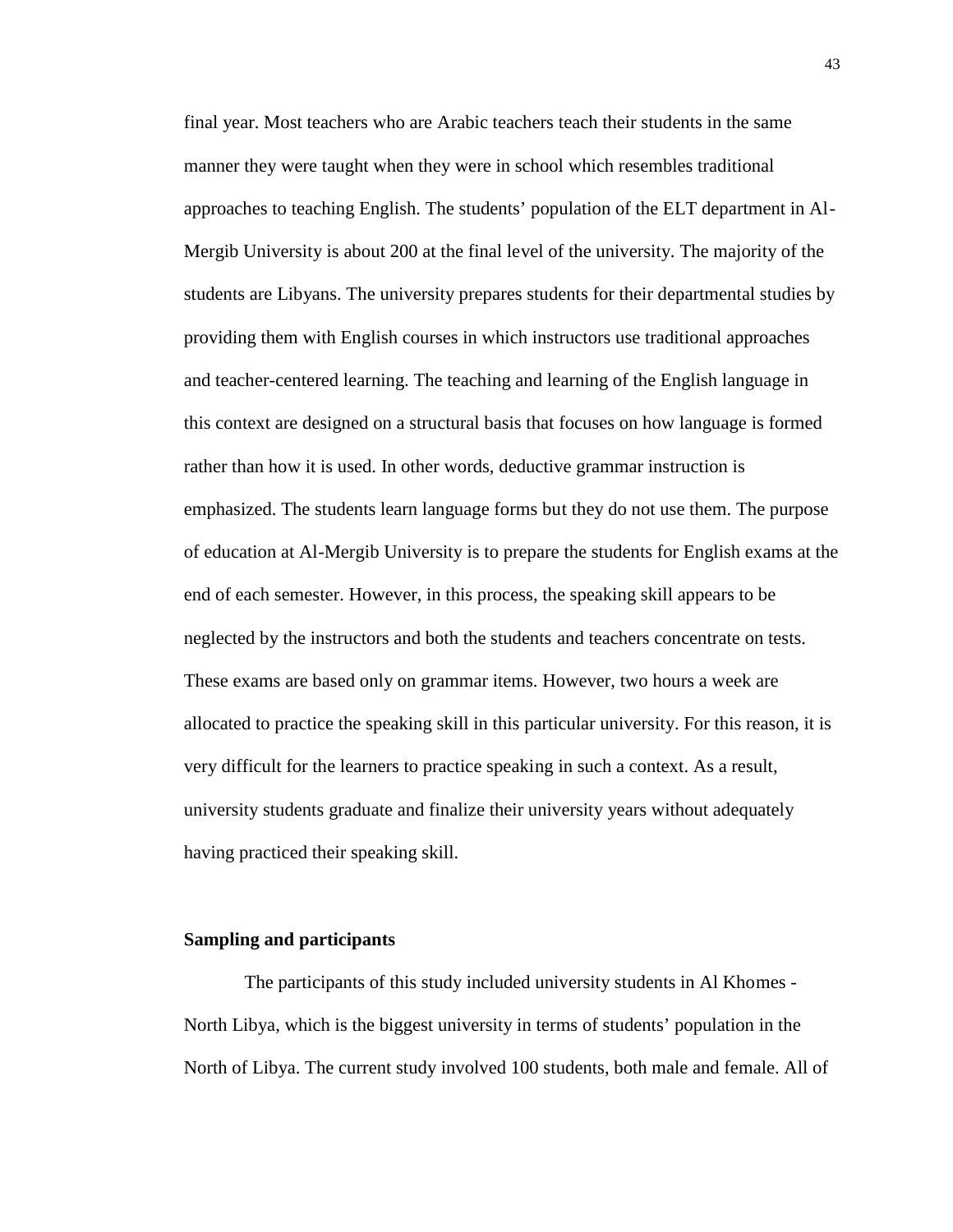them were students who were studying in the ELT department. The sample of this study were Libyan EFL students who were randomly selected from the ELT department of Al Mergib university because random sampling is a method for which participants are selected in a deliberative and non-purposive fashion to achieve a certain goal. According to Creswell (2008) "the intent of simple random sampling is to choose individuals to be sampled who will be representative of the population. Any bias in population will be equally distributed among the people chosen" (p. 153). The questionnaire was distributed to the participants in the fall of 2014 -2015 academic year at Al Mergib University. Data with respect to gender, age and year of study were collected from the students through the questionnaire as well.

Table 1. *Background Information of Students*

| <b>Variable</b>    | N   |  |
|--------------------|-----|--|
| <b>Gender</b>      |     |  |
| <b>Male</b>        | 49  |  |
| Female             | 51  |  |
| Year               |     |  |
| <b>First Year</b>  | 22  |  |
| <b>Second Year</b> | 33  |  |
| <b>Third Year</b>  | 25  |  |
| <b>Fourth Year</b> | 20  |  |
| <b>Total</b>       | 100 |  |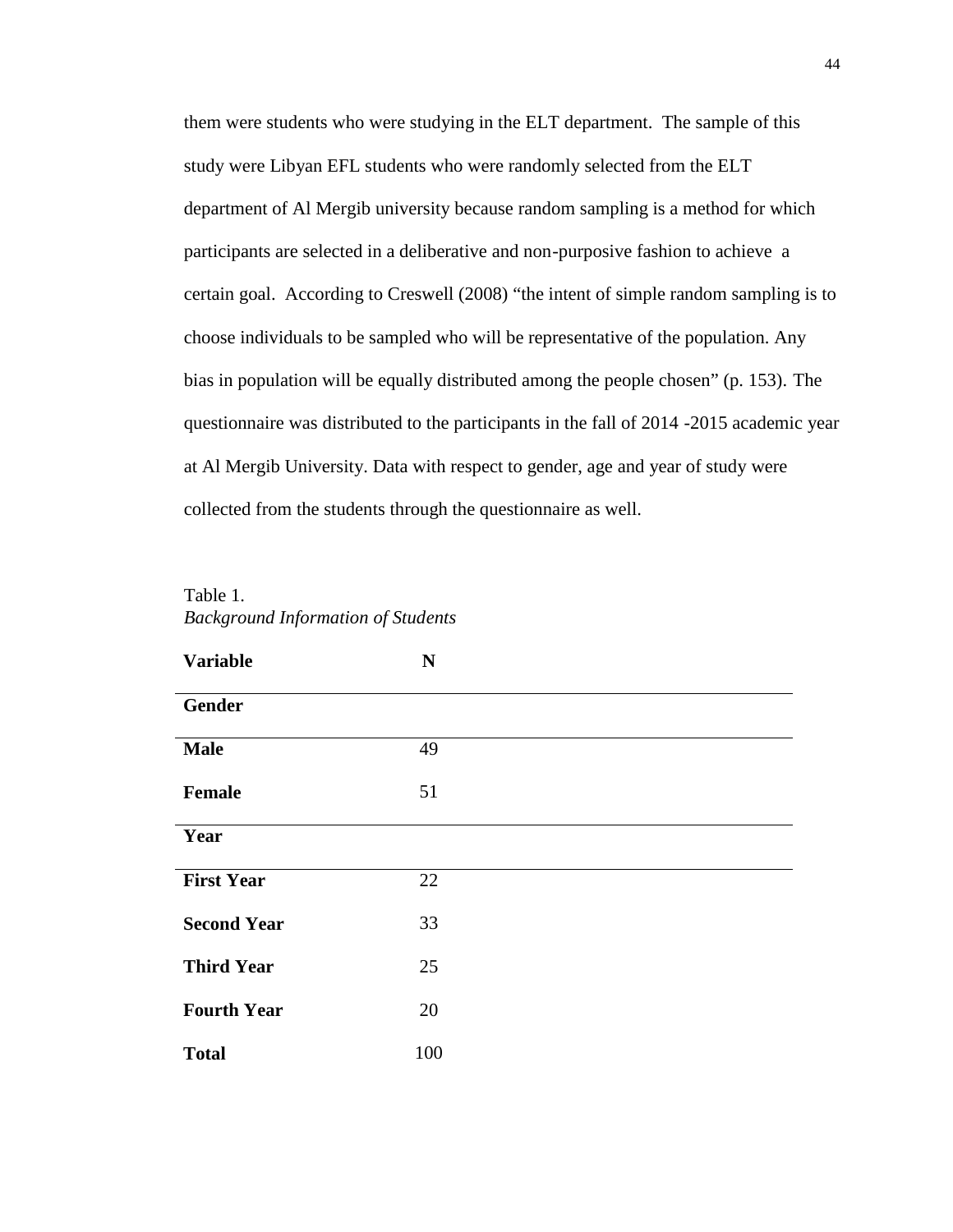As mentioned earlier, there were 100 students who participated in this study. A closer look at the participants shows that, the students were between 20-25 years of age. They ranged from the first year to the fourth year of university.

#### **Data Collection**

**Data collection instruments.** In this study, data were collected through a questionnaire, which was necessary to achieve the objectives of the study. This tool provided the possibility of compiling data, easily sorted, displayed and analyzed.

The researcher designed the questionnaire. This questionnaire consisted of 52 items of different questions related to this study. These questions focused on student's challenges that they face in learning the speaking skill. The questionnaire was given to students for a day and was collected the next day, to give students sufficient time to think and answer freely and accurately. The questionnaire items focused on students' opinions on their major difficulties that affected their learning of the speaking skill. The questionnaire consisted of two main parts. In the first part, there were questions with respect to gender, age and year of study at the department. In the second part, there were four main headings for collecting data about different issues. The first heading concentrated on the students' attitudes toward their English language learning. This section consisted of seven items (see Appendix A). The second heading was related to the major challenges that students faced in learning the speaking skill and the main factors that affected their English. This section included 22 items. In the third heading, the students were asked about their needs and favourite activities which could improve their English speaking. There were 13 items in this section. The fourth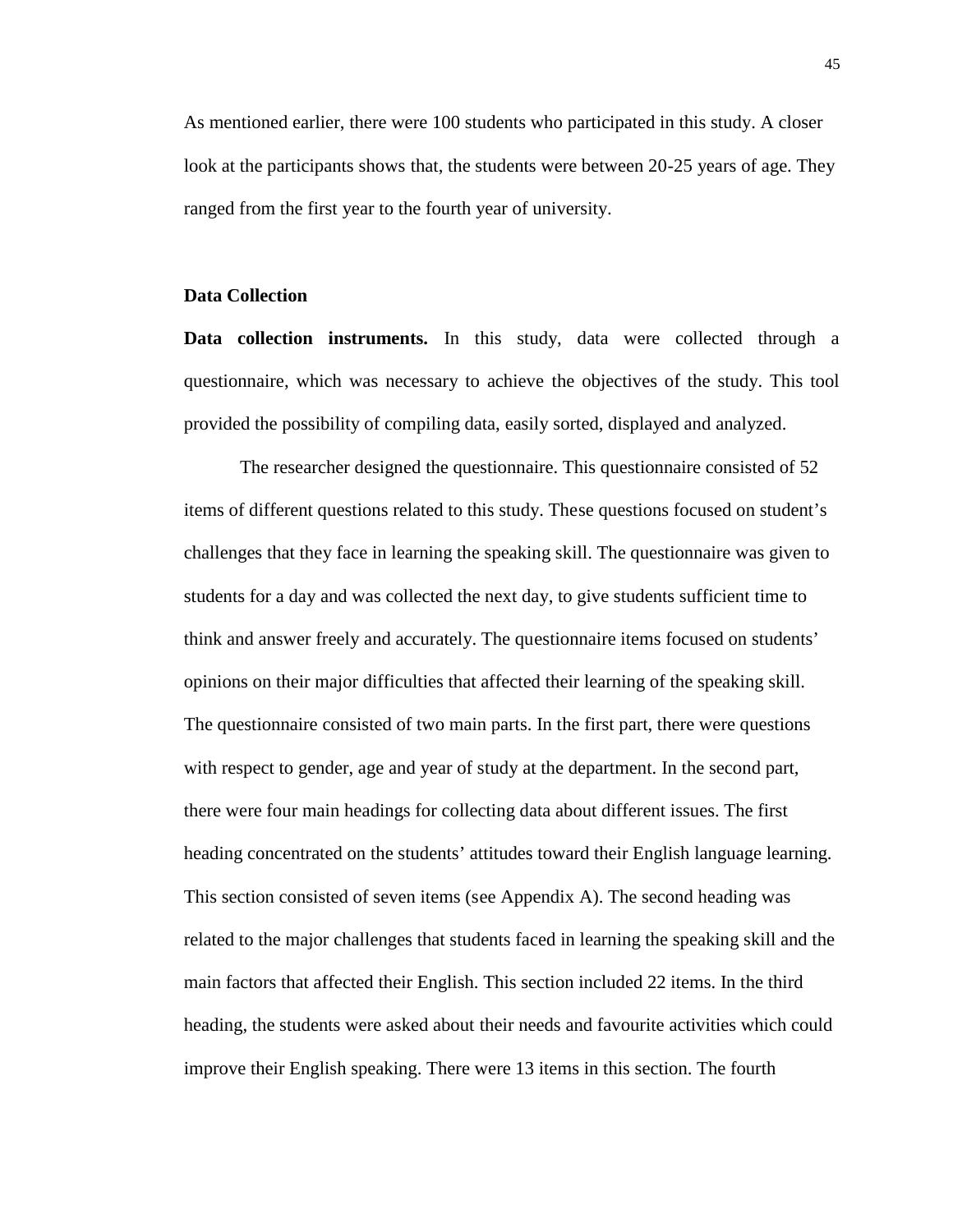heading was related to the students' perspectives regarding their English teacher's way of teaching the speaking skill and how the teacher can help them learn the speaking skill. This section consisted of 10 items.

The questionnaire consisted of a five point -Likert scale ranging from 1 to 5, in which 1 is strongly agree, 2 agree, 3 neutral, 4 disagree, 5 strongly disagree for each of the 52 items. The data elicited from the questionnaire were descriptively analyzed and presented in items of frequencies (f) and percentage (%). They were also compared based on gender and year of study.

**Pilot study.** A pilot study was carried out in order to analyze possible issues. A questionnaire was administered to the Master degree Libyan EFL learners who were studying at the ELT department at Near East University. These students had not yet started their master courses and they had just graduated from their universities which meant that they had the same experience as the undergraduate students who were going to be chosen as the participants of this study. The participants in the pilot study also spoke Arabic as their native language. The pilot study was carried out to evaluate the instrument on a number of students  $(n=20)$  and see whether the instrument requires any adaptation. The main goal of the pilot study is to check for any flaws in the questionnaire items and modify them. During the completion of the questionnaire in the pilot study, the respondents did not face any problems or ambiguities in understanding the items. Therefore, the questionnaire used for collecting data was reliable.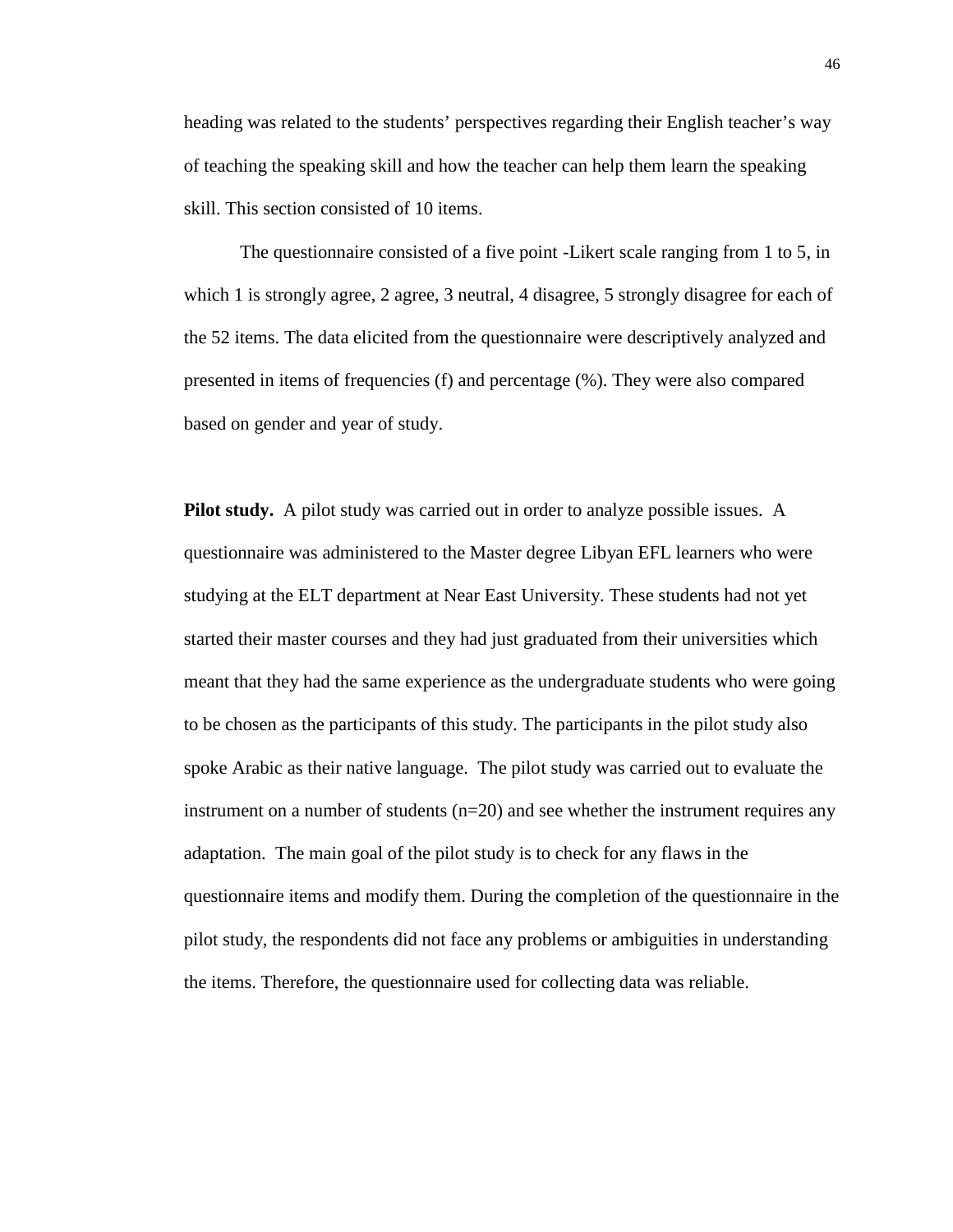**Reliability and validity.** Reliability refers to the consistence of measurement over time (Creswell, 2009, p.169). The reliability coefficient measures the consistency of the research instrument chosen and should report valid scores (Creswell, 2008). The analysis was conducted by using the Alpha Model. The data that were collected from the students were entered to an SPSS program in order to analyze the scale of reliability using the Cronbach's Alpha. The results revealed Cronbach Alpha score for the students' questionnaire 0.931. The questionnaire was considered to be highly reliable. Malhatro and David (2007) indicated the stability of a questionnaire and the strength of the internal cohesion, making it reliable, and the resolution is clear to the reader. The concept of validity refers to "the extent of the performance of the examination for the job that used to be performed or to perform the questionnaire for the purpose for which it was intended" (Saber & Hvajh, 2002, p.191). To check the validity of the questionnaire, the following steps were taken: First, the researcher revised three or more drafts of the questionnaire before the last version and all of these were shown to the supervisors of the research as well. Second, three professors in the ELT Department at the Near East University checked the questionnaire of the study in order to confirm the appropriateness of the instruments for the purpose of the current study. Third, a number of 20 Libyan EFL students who were studying in the ELT department took part in the pilot study. This was carried out to be able to check if there was any confusion in understanding the items of the questionnaire. As a result, the instrument used to collect data in terms of validity and reliability was sufficient as they did not constitute any problems.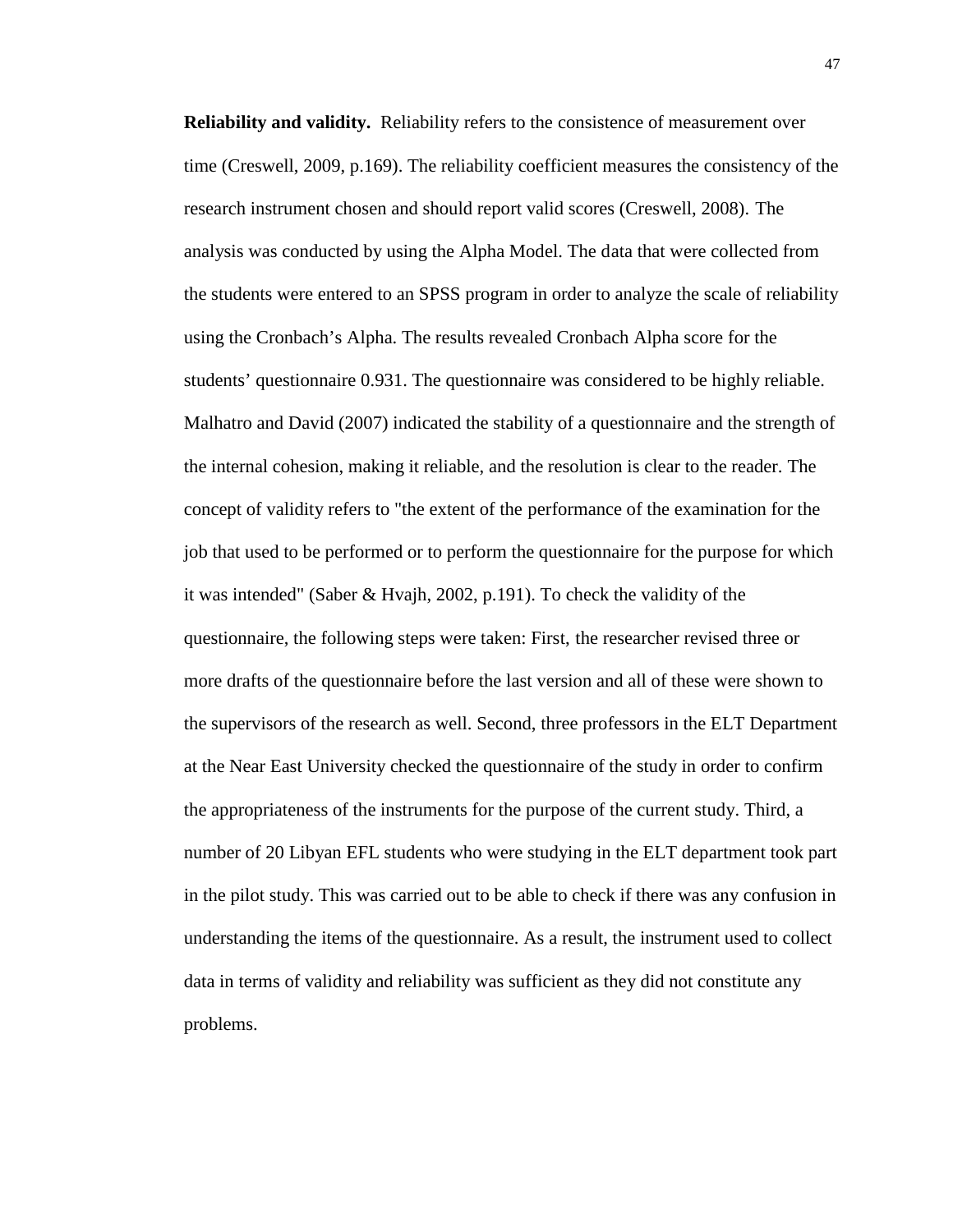**Data collection procedures.** For the present study, the researcher obtained the permission from the Head of the ELT department of Al Mergib University to conduct the research as a first stage. As a second, the questionnaire was distributed to the participants at the end of the class and they were required to bring them the next day at the same time. This was done to give the students enough time to select the responses accurately. Some colleagues, who were experienced in the field of research, helped the researcher to distribute the questionnaires. The researcher provided extensive explanation about the questions contained in the questionnaire for the distributors in order to facilitate their understanding and ability to respond to what may be asked by the respondents. The researcher explained all issues in the questionnaire that were not understood to the participants before leaving the class. After the participants had completed responding to the questionnaire and brought it back, the researcher collected the questionnaires and entered the data into the Statistical Package for Social Science" (SPSS) spread sheet to be analyzed.

#### **Data analysis**

The data was analyzed quantitatively. The responses in the questionnaire were analyzed by using an SPSS program. It was also used to identify the frequencies which were important for the interpretation of the data.

The descriptive statistics was used to identify the percentages and frequencies of the students' responses. These measures were used to describe the findings on the challenges that students face in learning speaking, the needs of the students in speaking classes, and how the teacher can help to improve students English speaking. Moreover,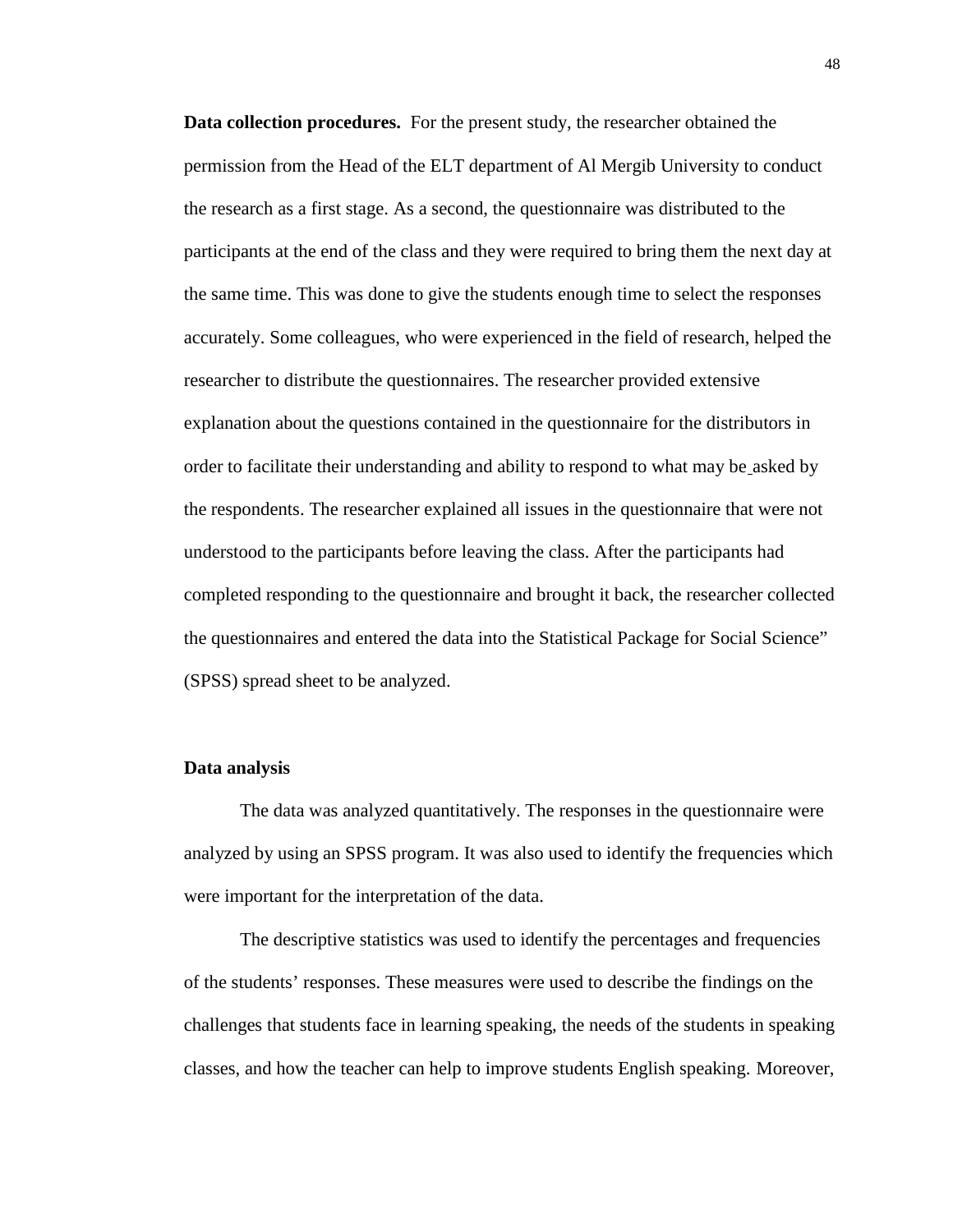the data were analyzed according to the participants' gender by using a t- test in order to investigate whether there were any significant differences among the groups related to their gender.

### **Conclusion**

In this chapter, detailed explanations about the research methodology employed in the current study were provided. The rationale for choosing the quantitative approach and the type of the questionnaire used was given. Detailed information about the procedures for collecting and analyzing data were also explained. The results of the analysis will be presented in the next chapter.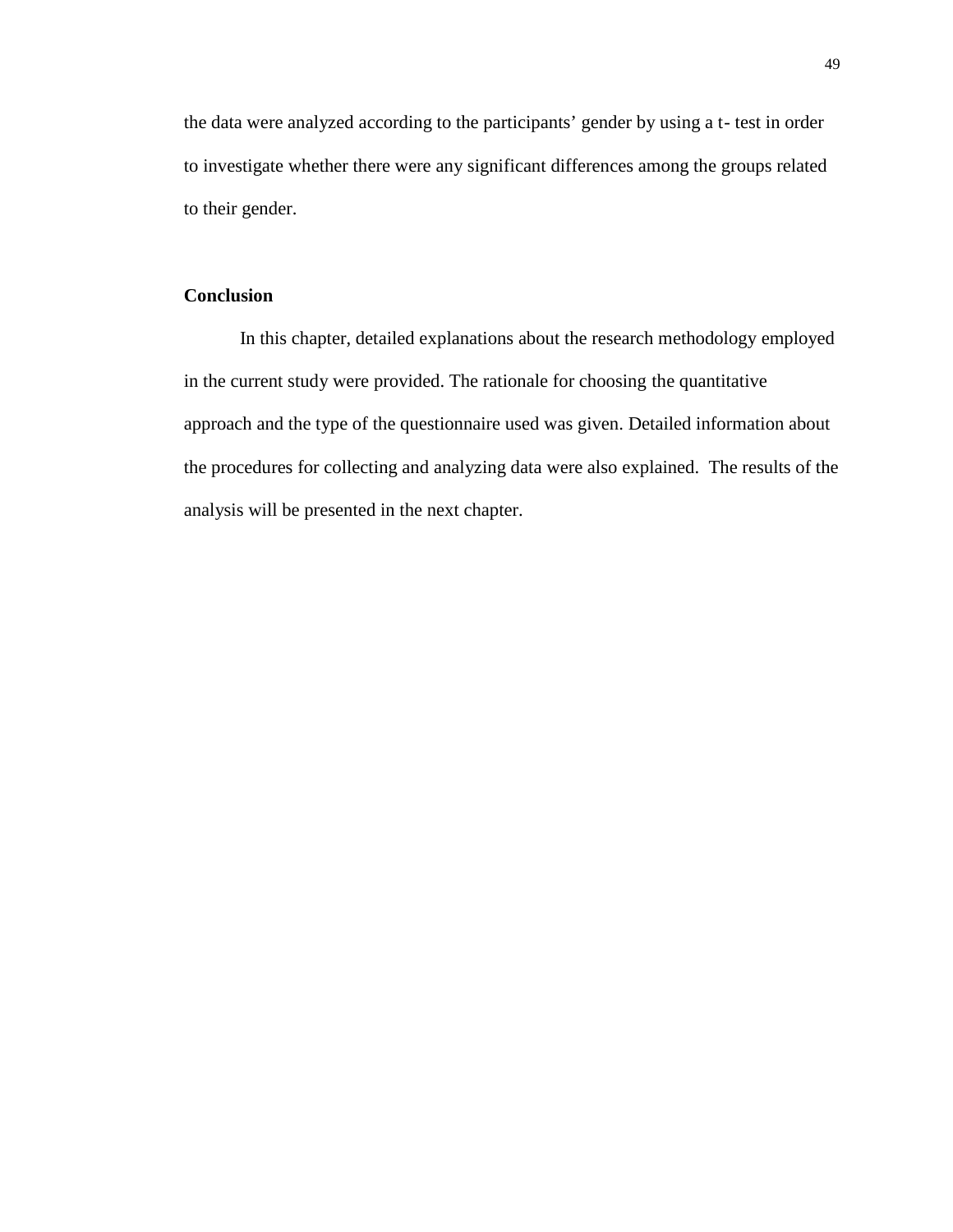#### **CHAPTER IV**

#### **RESULTS AND DISCUSSIONS**

#### **Presentation**

In this chapter, the findings of the present study will be presented. The analysis of the quantitative study will be revealed in accordance with the research questions stated earlier. This chapter reflects the challenges Libyan university students face in learning the speaking skill, their needs to overcome these challenges and the benefits of using the communicative language teaching (CLT) approach to enhance the learners' English speaking skill.

# **The Importance of Learning English Speaking for Libyan EFL Undergraduate Learners**

The first part of the questionnaire administered to the students was designed to discover the attitudes of the students towards English as a foreign language (EFL) speaking. The results showed that the respondents consider speaking as one of the most important skills in learning the English language.

Seventy five percent of the respondents strongly agreed with the statement that students need the English language to be able to speak the English language fluently and to improve their speaking skill, whereas 15% remained neutral and 20% of the participants stated that they need English just to understand their lectures.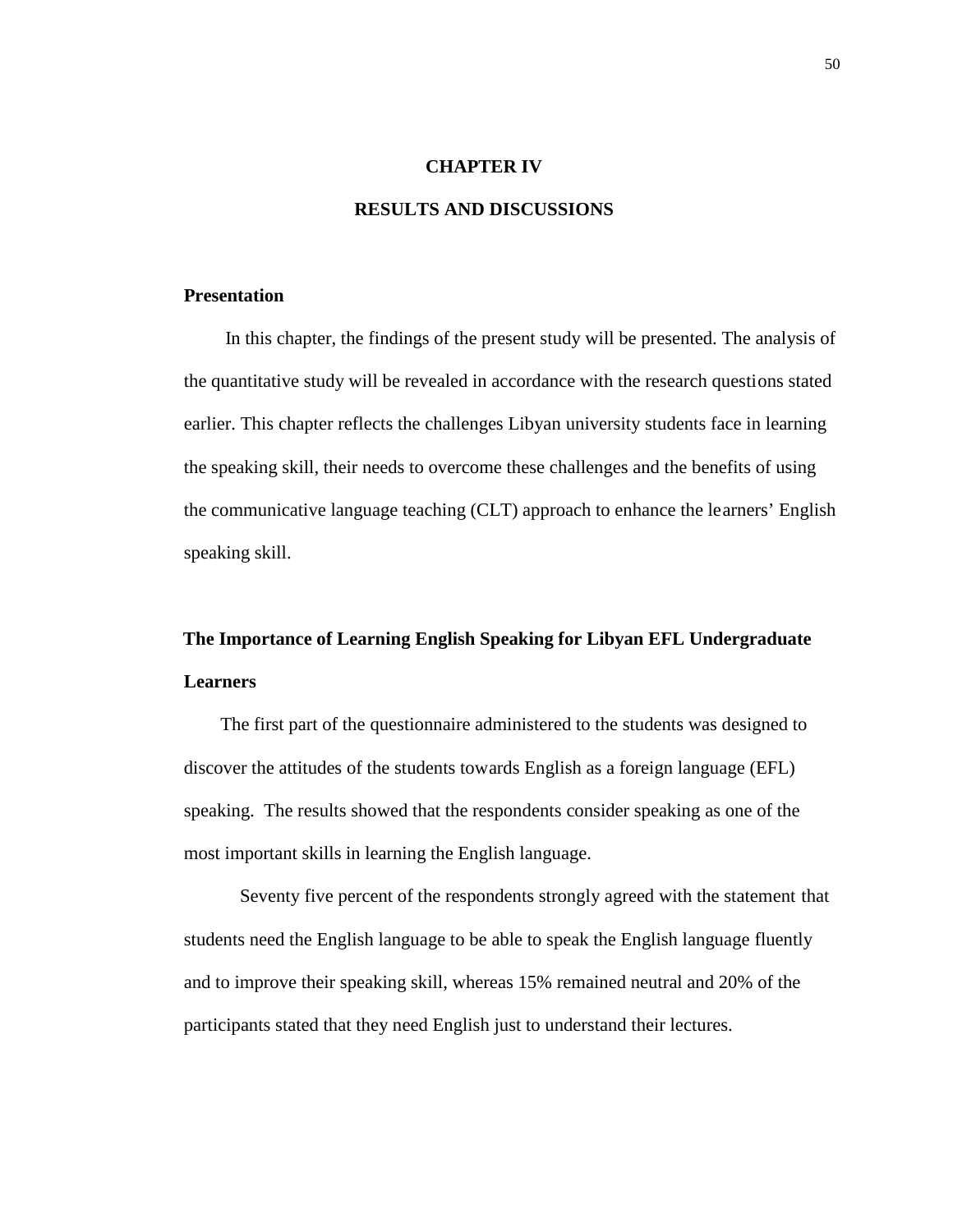| My main purpose of                          | 5-S Agree      | ${\bf N}$      | $\frac{0}{0}$ | Mean | Std.D |
|---------------------------------------------|----------------|----------------|---------------|------|-------|
| learning English speaking<br>was:           | 4- Agree       |                |               |      |       |
|                                             | 3- Neutral     |                |               |      |       |
|                                             | 2- Disagree    |                |               |      |       |
|                                             | 1- S Disagree  |                |               |      |       |
| 7. To improve my language                   | 5              | 88             | 88%           |      |       |
| skills and to be successful                 | $\overline{4}$ | 10             | 10%           | 4.86 | 0.4   |
| in my department studies.                   | 3              | $\mathbf{2}$   | $2\%$         |      |       |
|                                             | 5              | 75             | 75%           |      |       |
| 1. To be able to speak                      | $\overline{4}$ | 15             | 15%           |      |       |
| English fluently in the                     | 3              | 5              | 5%            | 4.58 | 0.88  |
| class.                                      | 2              | 3              | 3%            |      |       |
|                                             | $\mathbf{1}$   | $\mathbf{2}$   | 2%            |      |       |
|                                             | 5              | 70             | 70%           |      |       |
|                                             | $\overline{4}$ | 20             | 20%           |      |       |
| 2. To improve my speaking<br>skills.        | 3              | 6              | 6%            | 4.54 | 0.86  |
|                                             | $\mathbf{2}$   | $\mathbf{2}$   | 2%            |      |       |
|                                             | $\mathbf{1}$   | $\mathbf{2}$   | $2\%$         |      |       |
|                                             | 5              | 60             | 60%           |      |       |
| 4. To be able to pass the                   | $\overline{4}$ | 10             | 10%           | 4.12 | 1.2   |
| mid-term and final exams.                   | 3              | 12             | 12%           |      |       |
|                                             | $\overline{c}$ | 18             | 18%           |      |       |
|                                             | 5              | 20             | 20%           |      |       |
|                                             | $\overline{4}$ | 50             | 50%           |      |       |
| 3. To be able to understand<br>the lecture. | 3              | 20             | 20%           | 3.75 | 1.06  |
|                                             | $\mathbf{2}$   | 5              | 5%            |      |       |
|                                             | $\mathbf{1}$   | $\mathfrak s$  | 5%            |      |       |
|                                             | 4              | 10             | $10\%$        |      |       |
| 6. To be able to speak with                 | 3              | 40             | 40%           |      |       |
| native speakers.                            | $\sqrt{2}$     | 30             | 30%           | 2.4  | 0.92  |
|                                             | $\mathbf{1}$   | $20\,$         | 20%           |      |       |
|                                             | 5              | $\overline{2}$ | 2%            |      |       |
| 5. To communicate and                       | $\overline{4}$ | $\mathfrak{Z}$ | 3%            |      |       |
| speak with others outside                   | 3              | 26             | 26%           | 2.28 | 0.77  |
| the class.                                  | $\mathbf{2}$   | 59             | 59%           |      |       |
|                                             | $\mathbf{1}$   | 10             | 10%           |      |       |

Table 2. *Attitudes of EFL Students toward the Speaking Skill*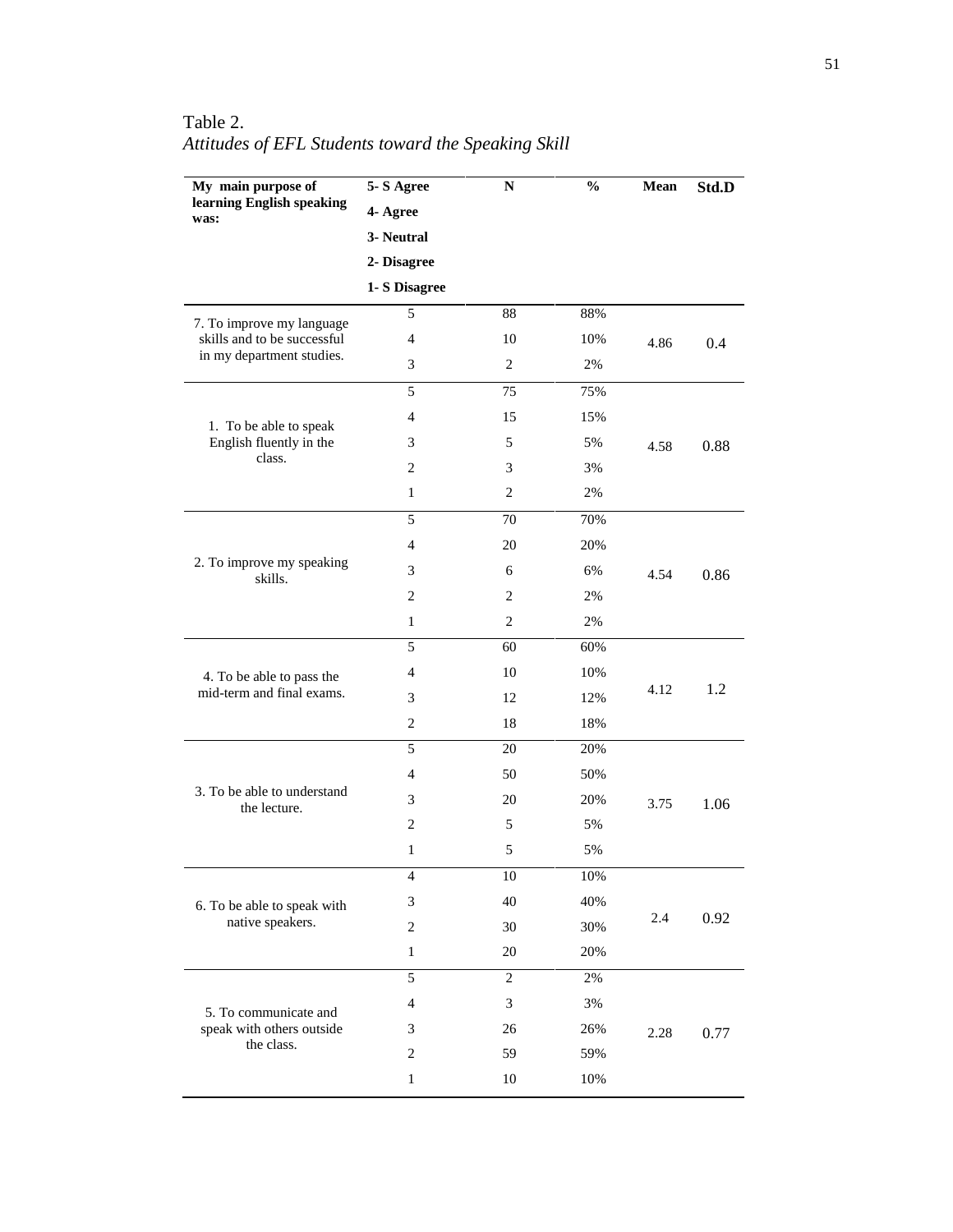As a result, most of the Libyan EFL learners have a positive attitude towards improving and enhancing their speaking skill in their classes and in their daily speech. In addition, 88% of the participants indicated that they learn English speaking to improve their language skills and be successful in their studies. Most importantly, the main purpose was to be able to pass their English examinations (see Table 2). On the other hand, 0 -2 % of the participants agreed with the statement that they need English in order to be able to speak with native speakers and use it outside classes while 59 % disagreed with this item. It was evident from the zero number of students that they need English just to communicate with their classmates in their English classes. This may be because Al-Mergib Universities teach English as a subject and other courses in the Arabic language. There is no kind of practice outside the class to improve students' English speaking skills. Therefore, learners do not need English to communicate in such environments.

The results of the first section show that students considered speaking English fluently more important than the other skills (i.e., listening, writing, reading). Therefore, the students' attitudes towards learning English to communicate fluently with their classmates and lecturers is considered the most important issue that makes them improve their English speaking skill.

# **The Most Common Challenges Encountered by Libyan University Students in Learning the Speaking Skills in English**

The questionnaire of the study included 22 statements regarding the difficulties that Libyan University EFL students face in learning English speaking (see Appendix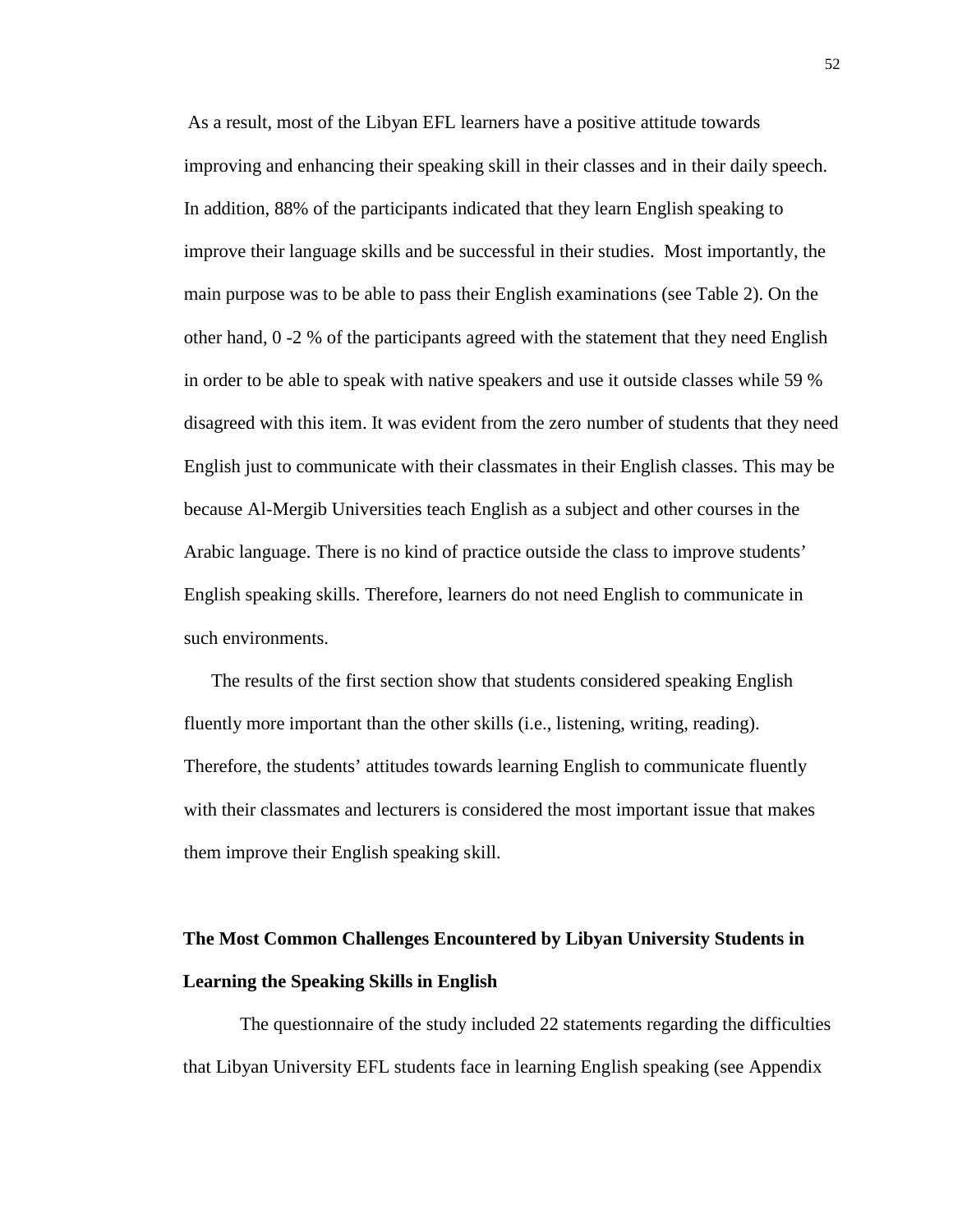B). According to the responses of the participants, more than half of the students have difficulties in learning English speaking. The statements in section B (see Appendix B) were designed to investigate the challenges that the Libyan University students face in learning the speaking skills. The results also showed that practice is very important for the students' ability to participate and learn English speaking properly and the teachers should try to motivate their students to develop interest to learn the speaking skill (Harmer, 2007).

The first statement indicates that 98 % of the students strongly agreed that there was no practice in their classes, while only two of the 100 students reported 'agree'. Thus, all the students agreed that they lacked practice in the classroom. The results therefore revealed that the majority of the participants at Al-Mergib University were suffering from lack of participation and communication in English classes. To some extent, this result may be because of the students' lack of confidence and motivation to speak English in the class. As a result of this, they find it difficult to practice the English speaking skill. This was made evident in the responses which were indicated as 'disagree' which means all of the participants believe that lack of practice in the class contributed to these challenges. It may also be due to the methods used by teachers which are teacher centered. Hence, the results of the current study highlight the need for practice in classrooms in order to improve students' speaking skill. The students will not be able to speak English fluently and accurately if they do not practice and make contribution in the class together with their classmates (Nazara, 2011).

The next section (see Appendix B, Section C) indicated that students did not participate in the lessons effectively. There were 50% of the respondents who stated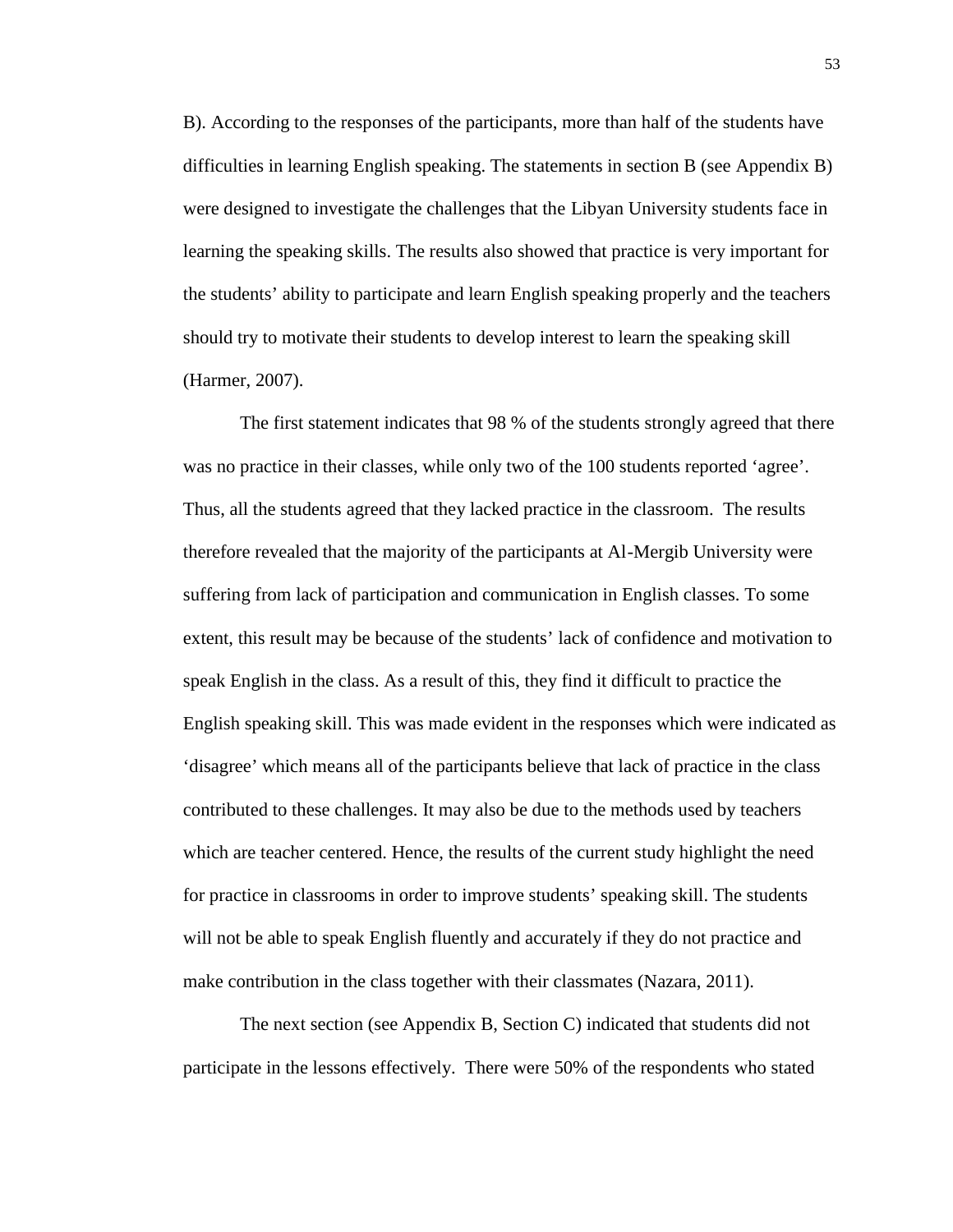that they did not participate in terms of interaction with their classmates and teachers in the English classes however 5% of the participants remained neutral, 20% disagreed, and 25% strongly disagreed. As a result of this present finding, it was discovered that the students had problems in communicating and expressing themselves properly. Actually, it may be that they could speak and express their ideas in the class but they did not have any opportunities to interact with their classmates in the class because the approach that was and is still being used in the English class was and is teacher centered, while 45% stated that they had enough background information about the subjects taught in English classes that enabled them to participate in the class. However, most of the students stated that they did not have an opportunity to participate in class activities and to interact with their classmates and teachers because of the very limited time allocated to learn English speaking.

Similar results can be identified in the following statement, 80% of the respondents believed that learners are not confident enough to practice and express themselves fluently in English speaking, whereas the minority of the participants 10% disagreed. These findings imply that the students like to practice speaking in the class but are timid to do so. The students cannot discover the proper words to express themselves and they are scared of making mistakes that might occur while speaking (Ferris & Tagg, 1996). This was made clear in the findings of statement 11 in which the majority of the respondents 89% stated that they face a lack of motivation to speak English in the class, while the minority of the respondents 11% remain neutral. In learning speaking, there are studies that support the importance of motivation to develop and improve the speaking skill. Wu's (2010) study states that "it is the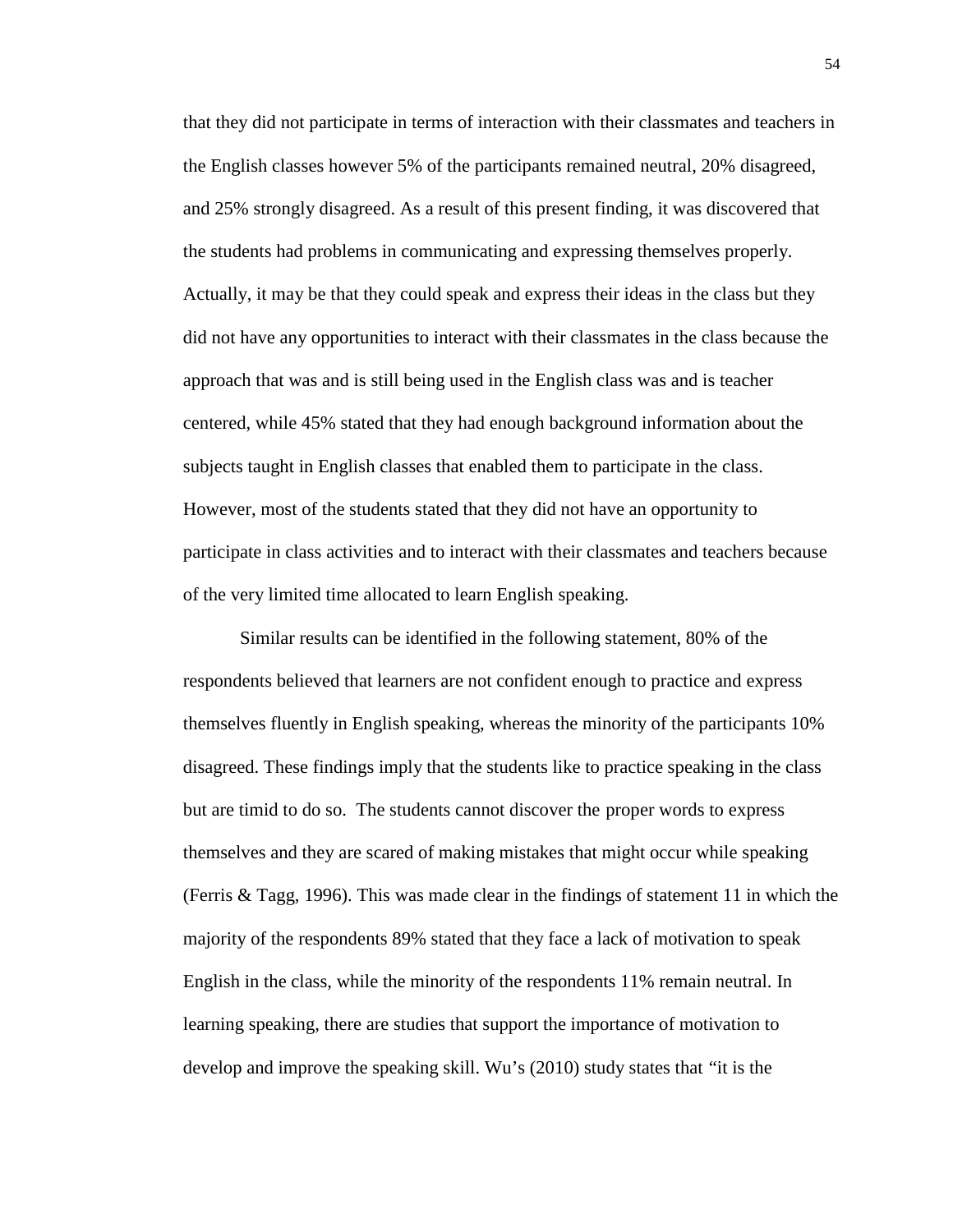teacher's duty to create a less threatening atmosphere to motivate and to strengthen students' confidence. More motivated students tend to be more successful language learners" (pp.184 -185). The results of the current study also reveals that the students need to be motivated because they face challenges. The challenge is that they are not encouraged and motivated to improve their speaking skill for communicative purposes. It may be because they had no chance to express their opinions in the class. This, therefore, makes the students inattentive to some topics because the topic(s) did not attract their interests. Similarly, statement 12 indicated that 70% of the respondents that participated are not willing to speak about themselves. The result also shows that there seems to be difficulties in English classes regarding the area of speaking and understanding English.

Statement 13 identifies that there was a very limited opportunity for the students to practice the English speaking skill. The results of this statement show that more than half of the respondents 65% believed that Libyan EFL University students face difficulty in orally practicing the language which may be because students mostly do not have an opportunity to be exposed in an environment where English is the main language of communication. Furthermore, another reason for this may be that the time allocated for English teaching in the classroom is very limited. The students of Al- Mergib University are taught the English speaking skill for approximately two hours per week. On the other hand, the teachers still highlight that speaking is an essential skill for students and they work on this important skill (Bilal, 2013). Yet, nearly half of the participants complain that they did not have enough time to practice the speaking skill efficiently. In addition, in the present study 50 % of the respondents stated that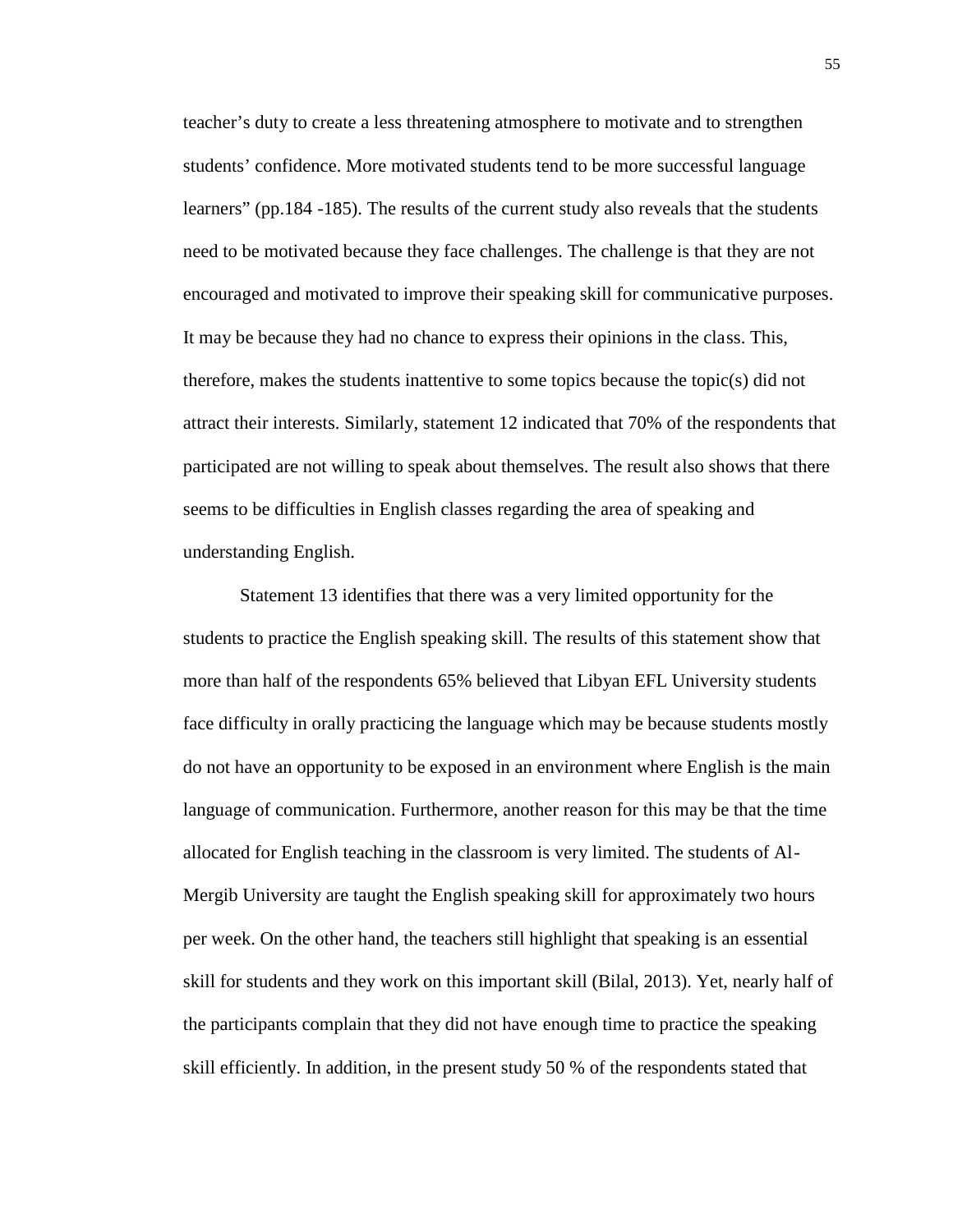when they needed to speak with their teacher they often worry about making mistakes in front of their classmates. They usually try to speak in their first language (L1) rather than English (L2) when they want to ask questions to their teacher in English classes. Moreover, 51% of the respondents in statement 17 indicated that learners feel relaxed when they ask their English teacher in their mother tongue. This might be due to their little knowledge and language proficiency in the English language and they were afraid to make mistakes while speaking. It may also be due to the fact that the students have a lack of confidence in terms of classroom interaction. Following this, statement 19 revealed that more than half of the respondents  $67\%$  (M= 3.74 and SD = 1.35) believed that the teacher talked in the class while the students only listened to the teacher without any practice, whereas 13% remained neutral and disagreed. The results, therefore, show that the participants had problems with the techniques that are used in the English classes. This may be because there was no kind of participation and contribution with their teachers and classmates. The students listened to the teacher without practicing what they were learning. Mccombs (2001) describes that "teachers who use communicative approach are more successful in engaging students in an effective learning process and are themselves more effective learners and happier with their jobs"  $(p.190)$ .

Following from the previous statement, the following statement clearly showed that nearly all the respondents 91% stated that the activities that are used in English classes are not enjoyable for the improvement of the students' speaking skills while only 9% remained neutral. The findings therefore show that the participants of Al- Mergib University had difficulty in learning the English speaking skill. The reason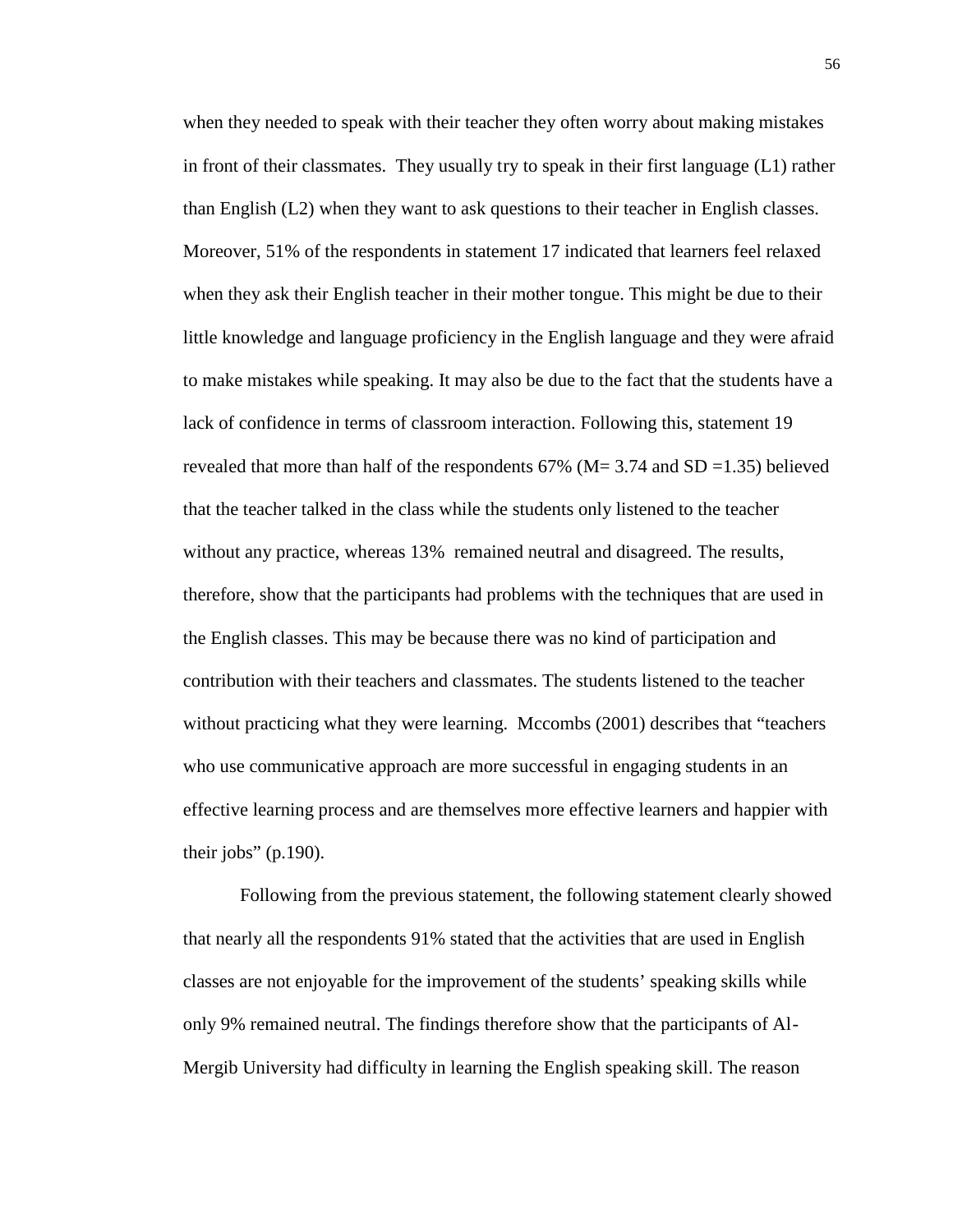behind this is that the activities used in English classes did not help the students to improve the use of their communicative skills. Nolasco and Arthur (1987) emphasize this fact that it is the teacher's responsibility to provide his/her students with an English speaking environment. The significance of the activities in a classroom lies behind the method and/or approach employed by the English teacher to foster motivation and thus, encourage speaking in the English language. Similarly, statement 21 indicated that more than half of the respondents 55% believed that more attention was paid to the grammatical structure rather than speaking. Therefore, this finding shows that the participants faced a lot of challenges regarding classroom materials and activities. The reason behind this may be that the students were provided with new grammar topics and the only practice they had was gap filling of which was a very limited opportunity for them to practice the language. It may also be the activities and techniques employed in the classes which often pay more attention to engaging the students in a situation within which they could develop their grammatical competence rather than communicative competence which is needed for effective English speaking.

Communicative activities employed in an English class will not only enable students to communicate in another language but also helps them gain confidence in learning the foreign language as a medium of instruction ( Davis, 2013). Statement 22 accentuates that the majority of the respondents 83% strongly agreed that the teaching approaches are not effective to improve students' speaking. The finding shows that the students have problems with the technique that their teachers are using in English classes. This may be due to the fact that the teachers use traditional methods and approaches in which the teachers talk and the students pay attention; there is no kind of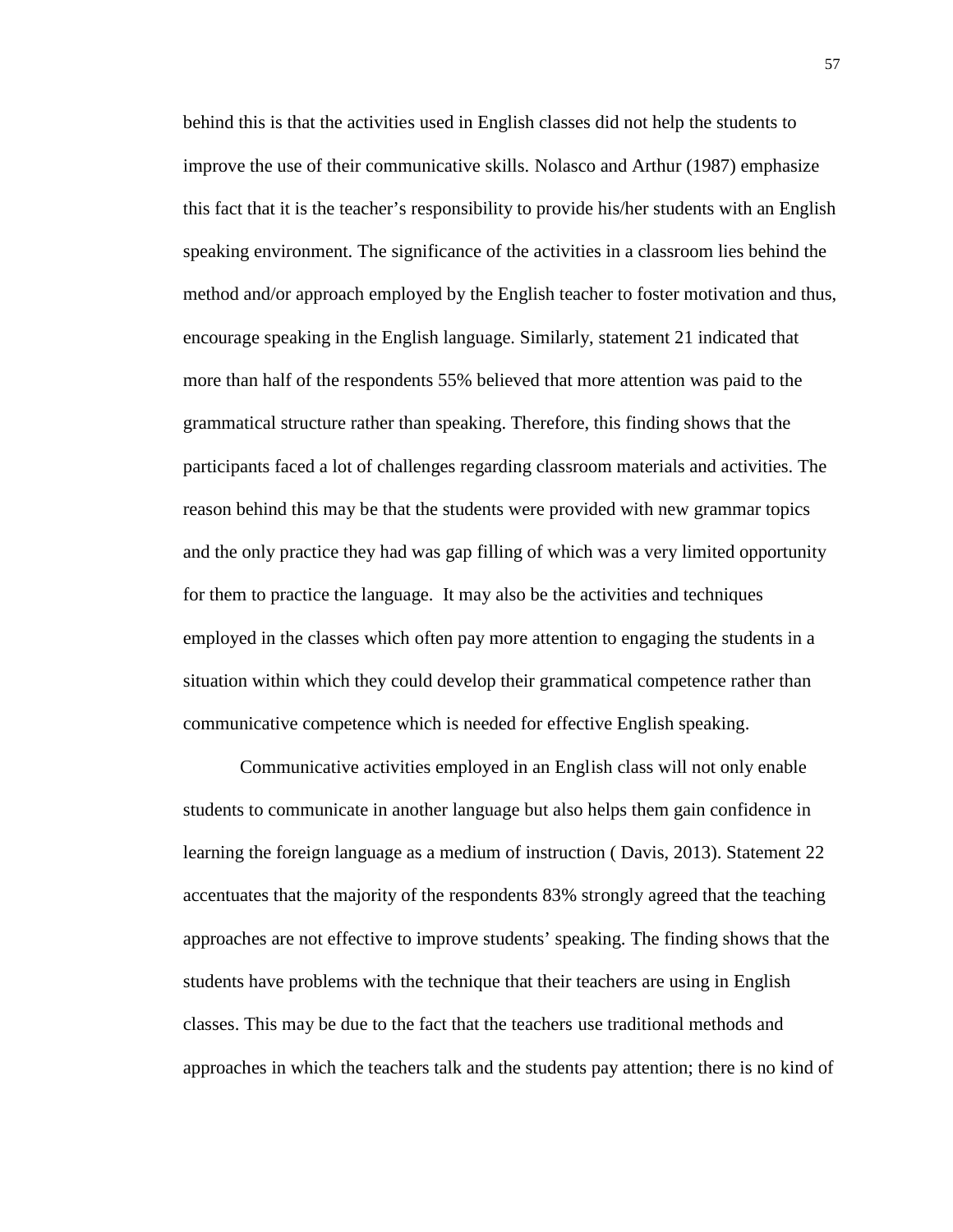oral practice in the class. Therefore, they are unable to learn English through communication and how it can be used in context. It may also be because of the limited time and large classes. It seems difficult to use the communicative approach in such classrooms. The students only had two teaching hours of speaking per week. Thus, it was difficult to have the opportunity to practice speaking with all the students in these English classes (see Statement 23). Furthermore. the syllabus was provided to the teachers by the institution and the teachers were expected to cover the whole syllabus every week (Mccombs, 2001). Time and syllabus constraints play a vital role when dealing with the speaking skill.

Statement 24 represented the students' beliefs regarding learning English only to pass examinations. The results show that less than half  $45\%$  (M = 3.76, SD = 1.36) stated that they needed to know English in order to pass their examinations. In this case, it should be emphasized that the students of Al-Mergib University did not only need the English language to pass their examinations but also needed it for daily class communication in order to improve their speaking skill. With this result, it is evident that the participants showed positive attitudes towards learning the speaking skill. However, more than half of the respondents 85% indicated that the students did not show interest in speaking the English language in the class. The students will participate more in English classes if they develop interest for the subject. This may be made possible through the CLT approach that enhances and maintains the speaking skill to make students more interested in English classes (see Statement 25 in Appendix B).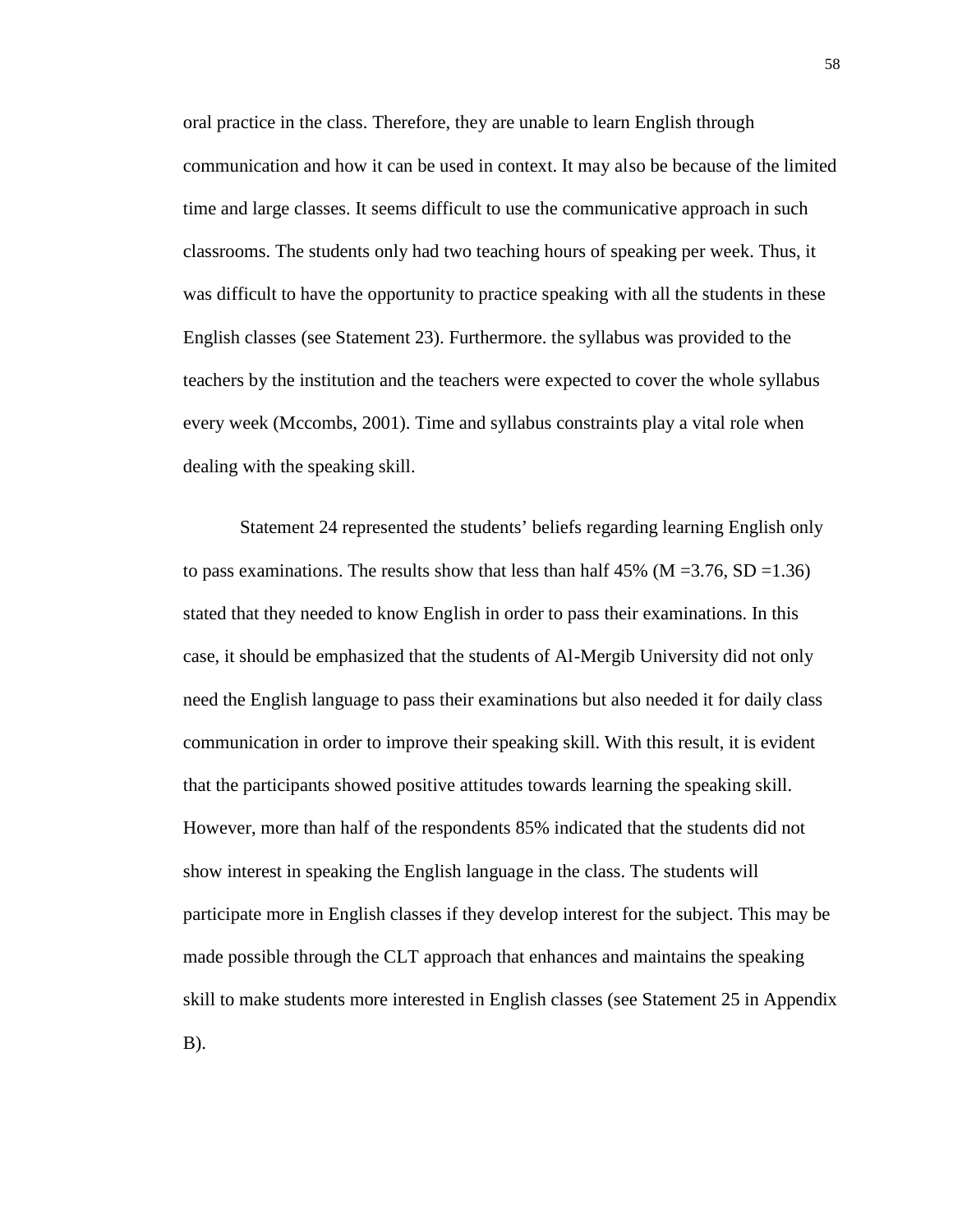Following this, statement 26 indicated that more than a half of the respondents 77 % stated that speaking activities were not suitable for their level to improve their language skills. In addition, the majority of the respondents 65 % agreed that these activities that they did in the class were not sufficient and interesting for the development of their English language in their classes (see Statement 27: Appendix B). As it can be viewed from the findings, it is obvious that the students find it difficult to speak the English language fluently while doing activities. The reason for this may be due to the fact that students speak mostly in their native language during pair or group work activities (if provided). Moreover, students are not encouraged to speak and improve their English speaking. Hence, this finding reveals that students' interests are not taken into account when activities are provided. The majority of the respondents 50% stated that the students could not identify their errors; they always need their teacher to guide them (see Statement 28: Appendix B). This clearly shows that self correction is not fostered in such classrooms. In addition, the majority of the respondents 87% agreed that students prefer to remain silent in the class because they are afraid of being misunderstood by their teachers and classmates (see Statement 29 in Appendix B). As a result of this, the students may have a lack of confidence in English speaking because they are afraid of being embarrassed in front of their classmates. This shows that students need encouragement to speak the English language without being afraid of making mistakes. They should therefore be informed that making mistakes while speaking in the English language is normal and happens often especially with non-native speakers of the English language. Errors should be committed to understand that they are ladders to perfection in their learning process (Altaibe, 2013).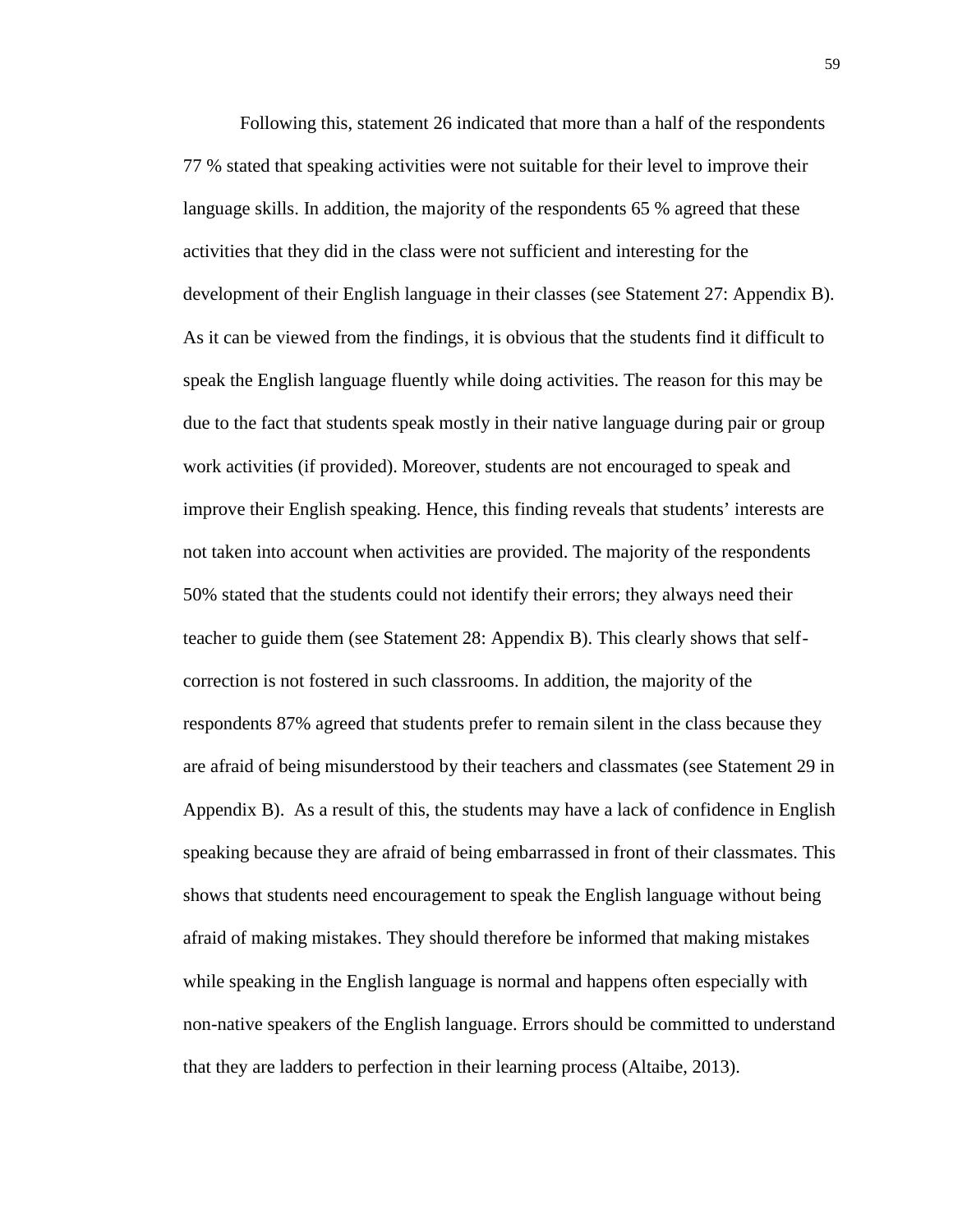**The Need of Students to Improve and Develop Speaking Skills in English Classes.** According to the questionnaire of the study there were 13 statements (see Appendix B) which were designed to understand the needs of the participants to overcome their difficulties in learning the English speaking skill. The results in this section showed that the majority of the respondents find the characteristics of the CLT approach beneficial to improve learners' speaking skill. Statement 30 stated that the students need motivation to improve their speaking skill. Ninety-three percent of the respondents agreed, 4 % remained neutral, while 1% disagreed with this statement. What is more, more than half of the respondents 84% stated that they need encouragement to boost their interest in improving their speaking skills, while 6% remained neutral and 5% disagreed 31. These results show that the participants need motivation and encouragement from their instructors in order to practice the speaking skill. The reason for this might be because they feel relaxed while communicating with their classmates when sharing ideas together and this gives them a good sense of motivation and it is a good indication that the students are supposed to be encouraged in English speaking classes without being afraid of using the English language. The students therefore need support to speak the English language. This could be made possible by prohibiting them from conversing in their native language in English classes.

Motivating the students to speak is a crucial issue that must be put into consideration. When the teachers encourage the students it helps their morale and they try as much as possible to develop more interest to speak the language in question. When motivation is lacking, the students easily lose interest and they find it difficult to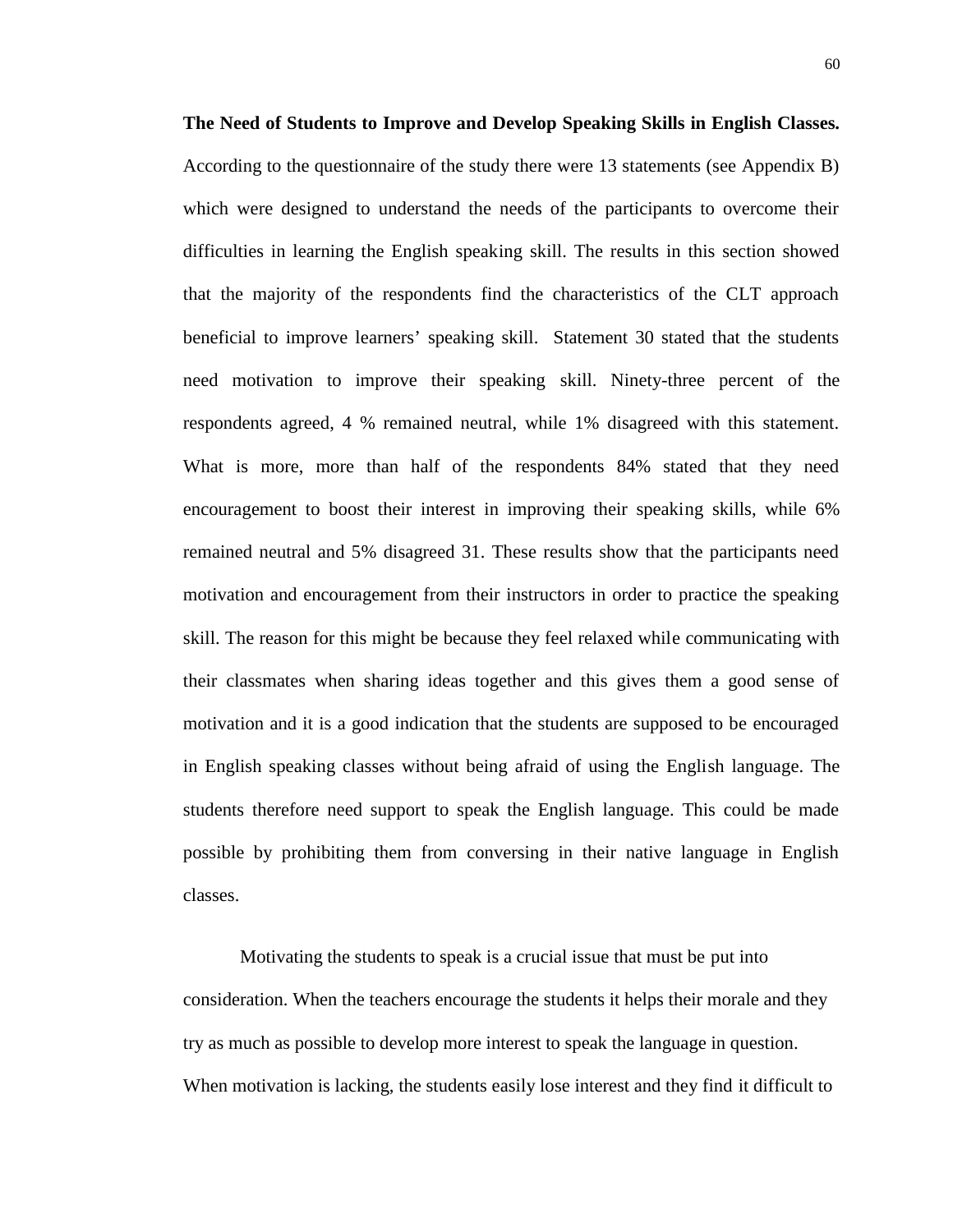speak (Almasri, 2013). Students need to gain interest and find English classes more enjoyable. Once they enjoy it the enthusiasm becomes very high (see statement 31). According to Nunan (1988), language teaching is based on the students' interest in the target language. Statement 32 explores that the students need more opportunities to practice the speaking skill. Seventy-three percent of the respondents agreed with this statement while the minority of the respondents 25% disagreed. The finding therefore revealed that it could be made possible for students to engage in the target language if their English teachers provide them more opportunities to practice the language in the English classroom.

The following statement shows that the students need an effective approach that helps them improve their English speaking. Nearly all of the respondents (n=94) strongly agreed with this item while 1% of the respondents disagreed with the statement. This uninterestingly reveals that the participants have difficulties in the approach being used in the class and this hinders them to improve their speaking skill. The lack of employing an effective approach clearly shows that students did not have any opportunity to practice the speaking skill. However, English language teaching and learning have been modified continuously in accordance with the students' needs and interest in order to discover the most effective method of English learning and thus the speaking skill itself. This finding therefore asserts that the communicative approach (CA) could be beneficial in learning English in general and the speaking skill in particular. CLT focuses on the practice and needs of the learners, the most essential purpose of CLT which consists of developing learners' communicative competence and improving the objectives of the program according to the learners' needs. Students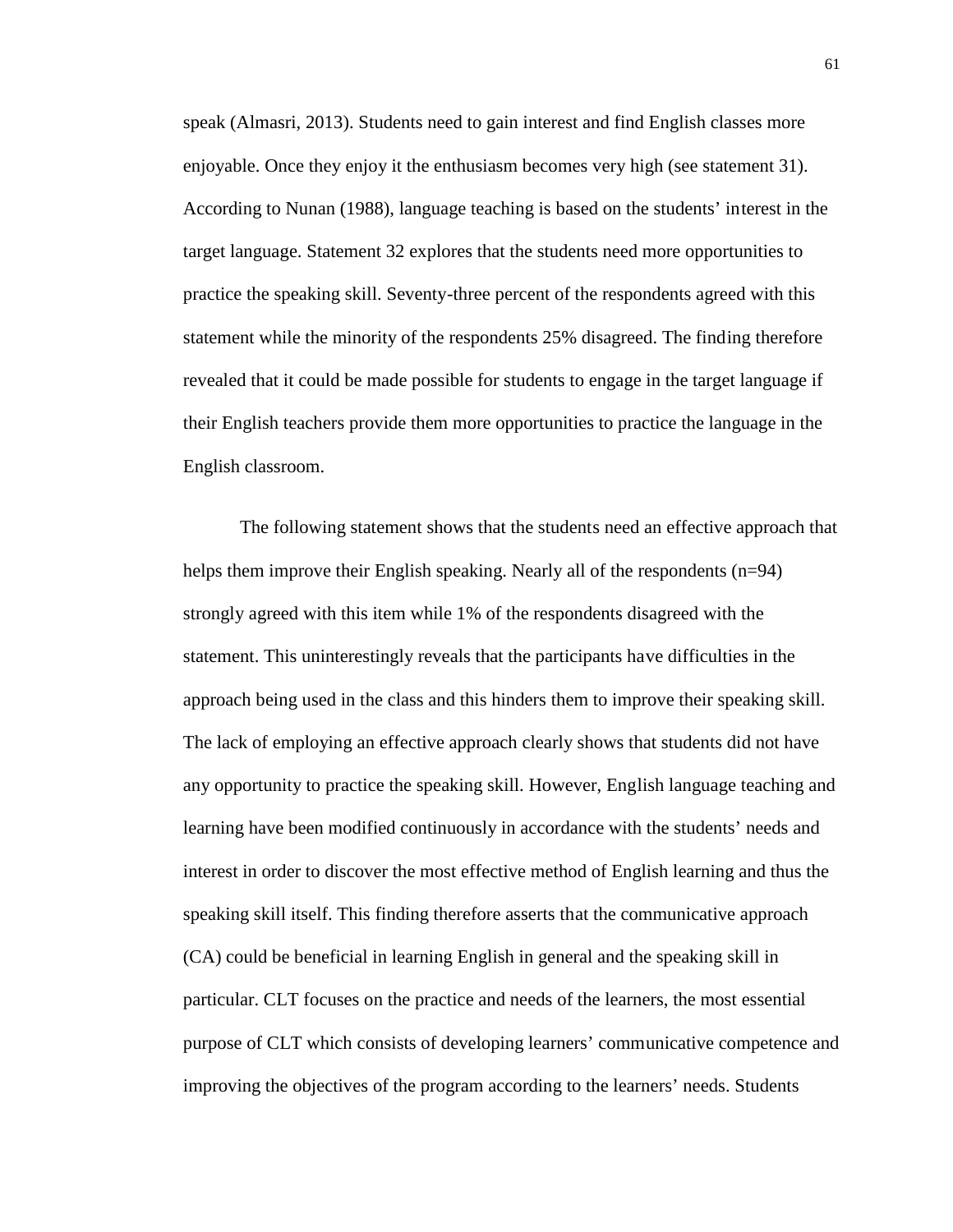should learn the language for communicative purposes to express their needs by knowing how to use the target language. In the light of the above, the researcher found out that effective oral communication between students and their teacher is very important to develop the English speaking skill. Before designing the syllabus, the needs and the interests of the students in the target language need to be taken into consideration. Thus, the participants need enjoyable tasks that will attract their attention to improve their speaking skill. As shown in statement 33 in which 66% of the respondents strongly agreed, 10% disagreed and neural.

Statement 35 shows that the students need a proficient teacher who uses a technique that encourages interaction among students. 94% of the respondents agreed with this statement while a minority of them remained neutral and disagreed. This finding clearly indicates that the teachers in this specific context are employing techniques that do not encourage interaction among students. Students need a significant activity that will encourage them to speak English in classes. The majority 64% therefore agreed with this while 16% remained neutral and disagreed (see statement 36). The results show that the syllabus should be designed in accordance with the communicative skills so that the students will have opportunities to develop interest for speaking and they will become more confident to interact in the English language in the class. It is therefore very important to preplan some activities before attending the English classes; this will help the students to practice language in the class effectively. The types of activities that help in achieving this are: group and pair work, and educational games with their classmates (see statement 37). In relation to this, half of the respondents stated that the students need to converse in English during English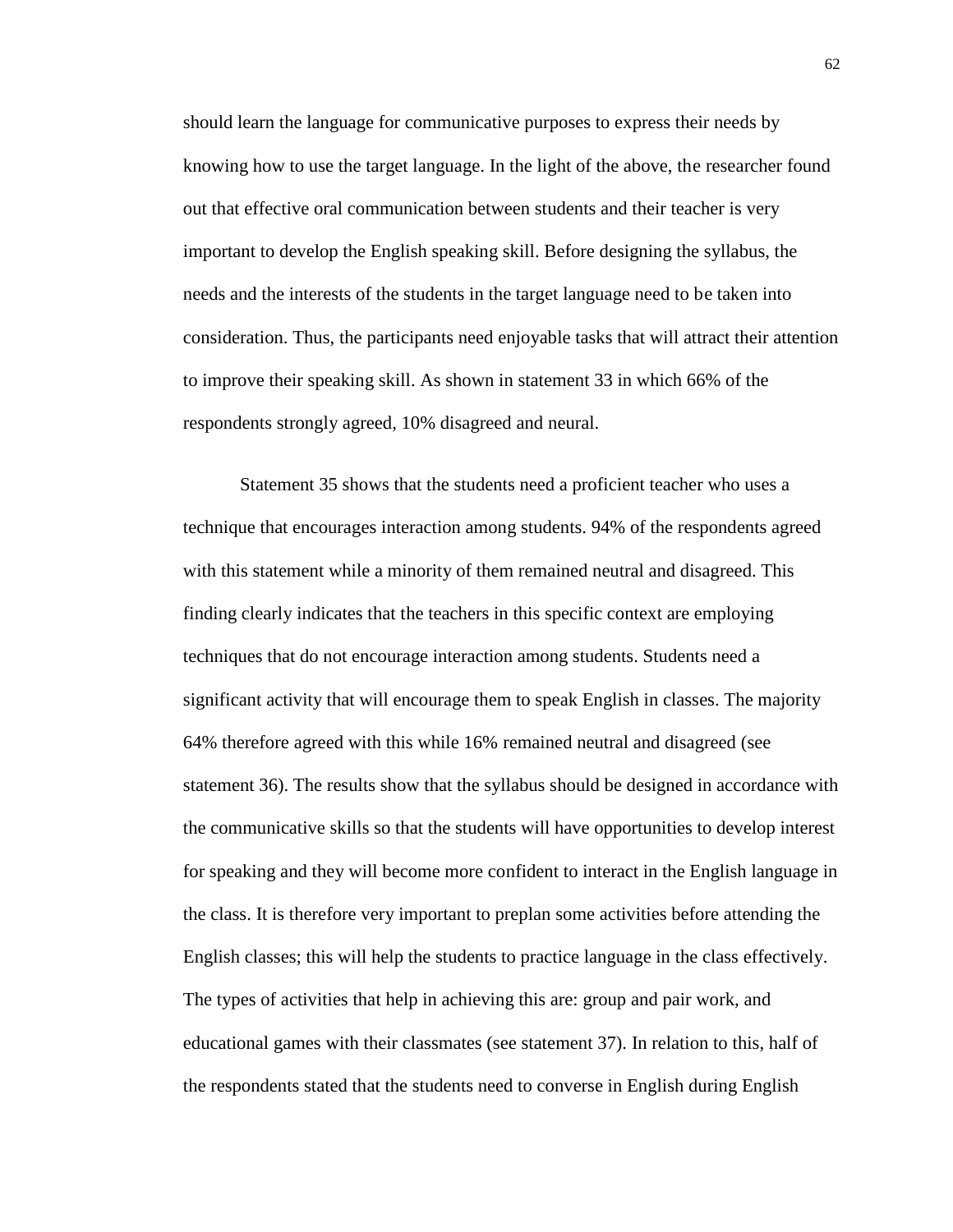classes in order to improve their speaking skill, while the majority of the respondents 63% agreed that they need to play educational games in English classes (see Appendix B: statement 39).

These findings show that the Libyan EFL students needed some activities that would help them in their English speaking. They will make use of the English language as their language of communication during their activities. Learners of English should be supported with efficient approaches such as CLT that is capable of improving the learners' speaking skill. The CA is framed to develop learners' communicative competence and one aspect of the approach is to develop the speaking skill by providing students with suitable and effective discussion and educational games, and providing learners opportunities in which they are involved in group and pair work. The following statement 40 stated that 82% of the participants agreed that they needed a friendly teacher who can provide a good relationship in order for the English classes to flow. Aksoy (2010) stated that subjects arouses learners' interest and if the learners have something informative about the subject it makes the participation active, and with a close relationship with their teacher they can speak English well. He also stated that the relationship of the students with their teacher is a good factor that keeps students' interest in developing their speaking skill. The results of these findings indicate that EFL teachers should find out their learners' interests to provide them with fascinating topics that can hold and arrest their interests and attention which will make them and their teacher establish a very good relationship in a relaxing atmosphere. In the next statement 41, it is stated that the EFL students need enough time to practice the speaking skill. More than half of the respondents 72% agreed with this statement.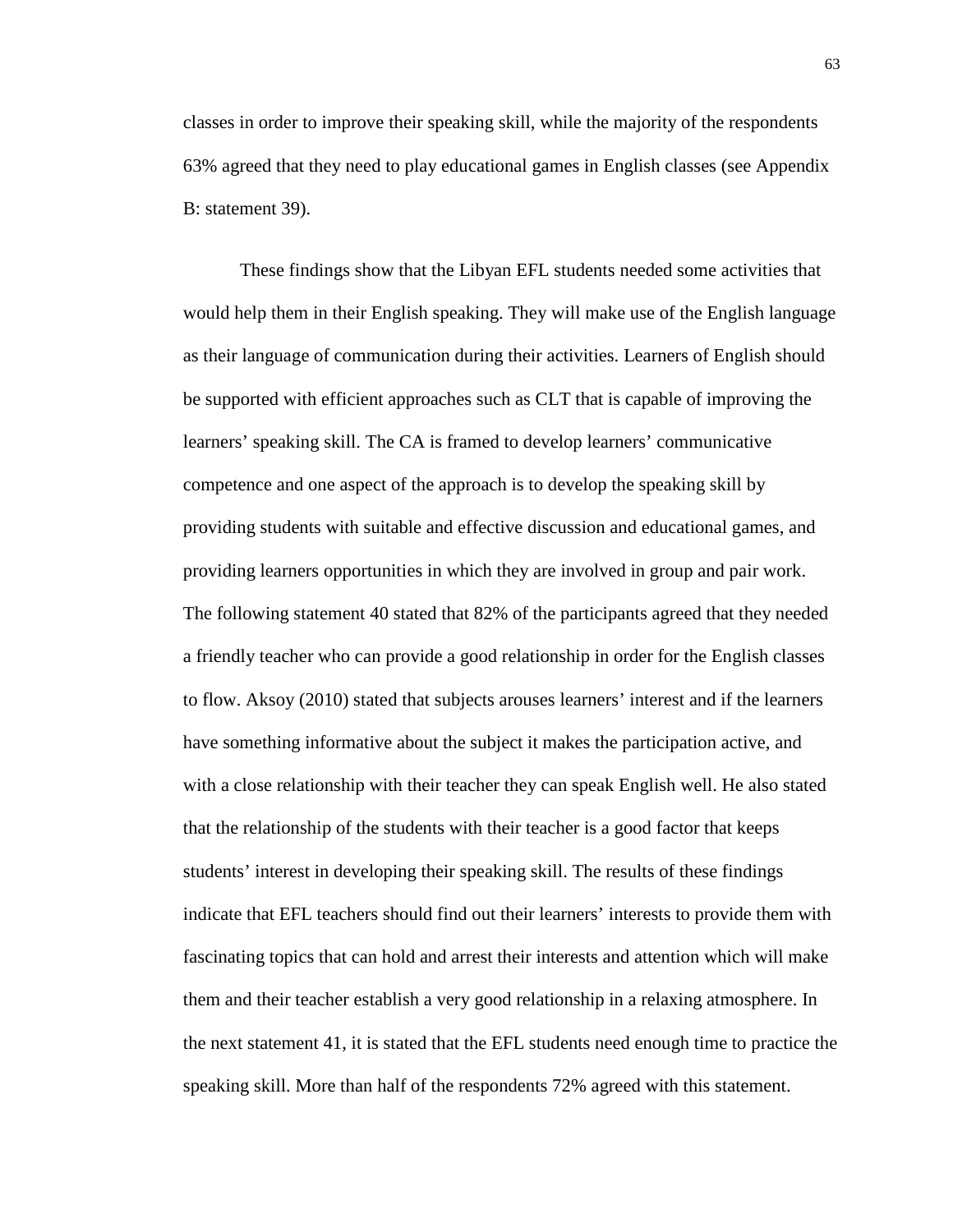Johnson (2011) pointed out that if the teacher gives the students enough time to practice the language used in the performance rises because the sufficient time given to practice English speaking arouses more interest to speak it. Thus, it is clearly seen that it is important to give more time to the students to prepare and participate in English classes, and this will encourage them to speak more effectively. With respect to statement 42, the majority of the students 65% agreed that they needed a suitable size of an English class to promote English speaking. The findings of statement 42 showed that EFL learners need a small number of students in their English classes. This gives the students more opportunities to practice the English language in their classes. Engelska (2008) highlighted that the use of a small number of students in a class makes the students utilize the language well with regard to what they have learned in English and this will give them an opportunity to practice adequately the speaking skill among themselves.

#### **Differences in Students' Challenges in Learning Speaking Skills Based on Gender**

In order to understand whether there was a difference between different groups of students based on their genders, a T-Test was carried out. The following tables show the independent T-Test results of the differences in the challenges of male and female participants.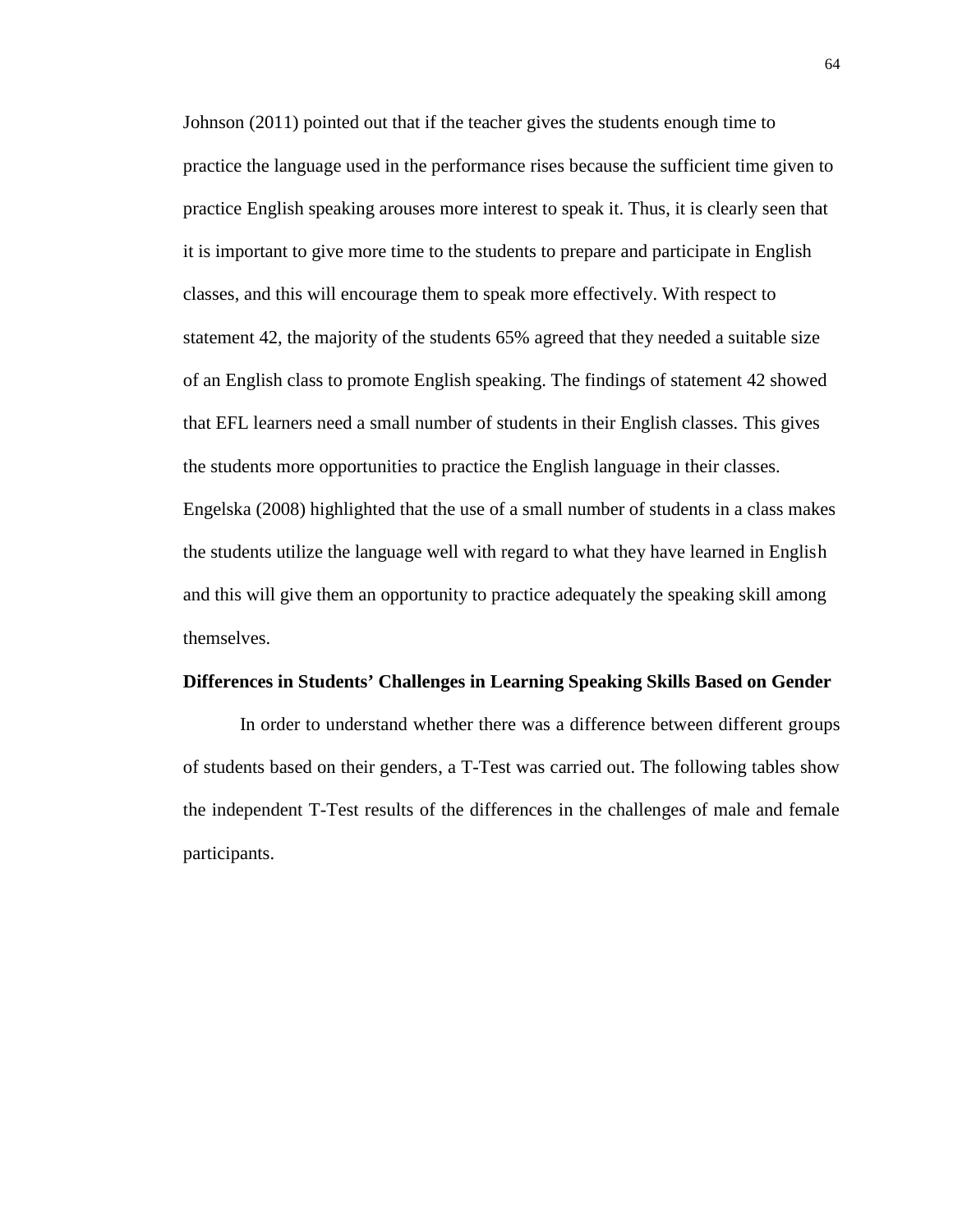### Table 3. *Challenges in Learning Speaking Skills based on Gender*

|                                                                                            | <b>Questionnaire's Items</b>                                   | Group | N    | <b>Mean</b> | Std.<br><b>Deviation</b> | Sig  |
|--------------------------------------------------------------------------------------------|----------------------------------------------------------------|-------|------|-------------|--------------------------|------|
|                                                                                            | 20. The activities that                                        | Male  | 51   | 4.06        | 0.27                     | 0.03 |
| were used in the class<br>were not enjoyable.                                              | Female                                                         | 49    | 3.98 | 0.33        |                          |      |
| 22. Teaching approaches                                                                    |                                                                | Male  | 51   | 4.82        | 0.48                     |      |
|                                                                                            | were not effective to<br>improve my speaking Female<br>skills. |       | 49   | 3.66        | 0.89                     | 0.04 |
| 35. A good teacher who<br>used techniques that<br>supported interaction<br>among students. | Male                                                           | 51    | 4.9  | 0.24        |                          |      |
|                                                                                            | Female                                                         | 49    | 3.02 | 0.27        | 0.03                     |      |
| 46. Engaged me to<br>express my opinions<br>in the class                                   | Male                                                           | 51    | 3.74 | 0.59        |                          |      |
|                                                                                            | Female                                                         | 49    | 4.64 | 0.69        | 0.05                     |      |

Table 3 shows that only four items indicate a significant difference in the students' challenges in learning English speaking according to their gender. These items are items 20, 22, 35 and 46. There was a difference between male  $(M = 4.06, SD)$  $= 0.27$ ) and female students (M = 3.93, SD = 0.33) in their beliefs about the activities that were used in English classes being enjoyable ( $p = 0.03$ ).

Table 4**.**

*Analysis of Item 20*

| <b>Questionnaire's Items</b>                      | Group  | N  | <b>Mean</b> | Std.<br><b>Deviation</b> | <b>Sig</b> |
|---------------------------------------------------|--------|----|-------------|--------------------------|------------|
| 20. The activities that<br>were used in the class | Male   | 51 | 4.06        | 0.27                     |            |
| were not enjoyable.                               | Female | 49 | 3.98        | 0.33                     | 0.03       |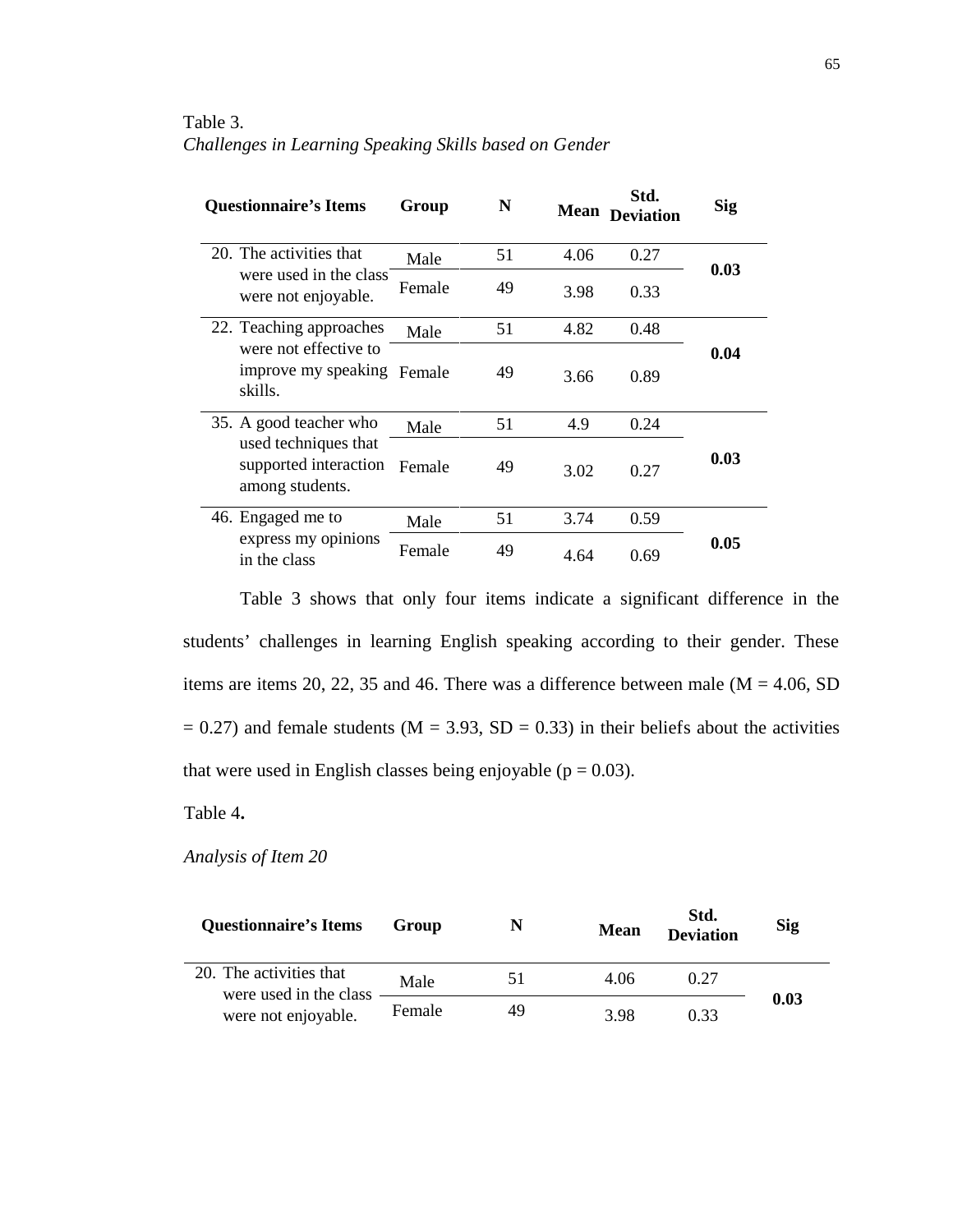The results showed that the mean scores for both females and males in item 20 are close to each other. However, the t-test indicates that male students believed that the activities that are used in English classes are not enjoyable more than female students. Although both the male and females agreed that the activities used in the English classrooms were not enjoyable, the t-test results showed that females (Females M= 4.38, S=0.83) found them less enjoyable than males (Males  $M = 4.44$ , S = 0.76). The reason behind this may be that the English teachers paid more attention to grammar rather than speaking. This finding also reveals that their English teachers employed traditional methods and did not take students' needs into consideration when selecting activities. Moreover, the number of the students in the English classes are very large and the time also is too limited to give opportunities to the entire class to apply suitable activities that support their speaking skill. In fact, these results showed that male students scored significantly higher than female students for this item, the reason behind this finding may additionally be that in Libyan culture and society, the male students behave more freely while they are speaking in the class while the females feel shy when they want to speak with their classmates and teachers in the class. Females probably think that more interaction with their male students will have a negative effect on their personality in the society. Al-taibe (2013) revealed that the social context is affecting gender's learning style in the learning process; it leads to both females and males students taking the social harms into consideration during learning process and they want to be more in control in the classrooms.

When the mean scores of both the male and females were observed in item 22 (see Table 5), it appeared that the males had a higher mean score ( $M = 4.82$ ,  $SD = 0.48$ )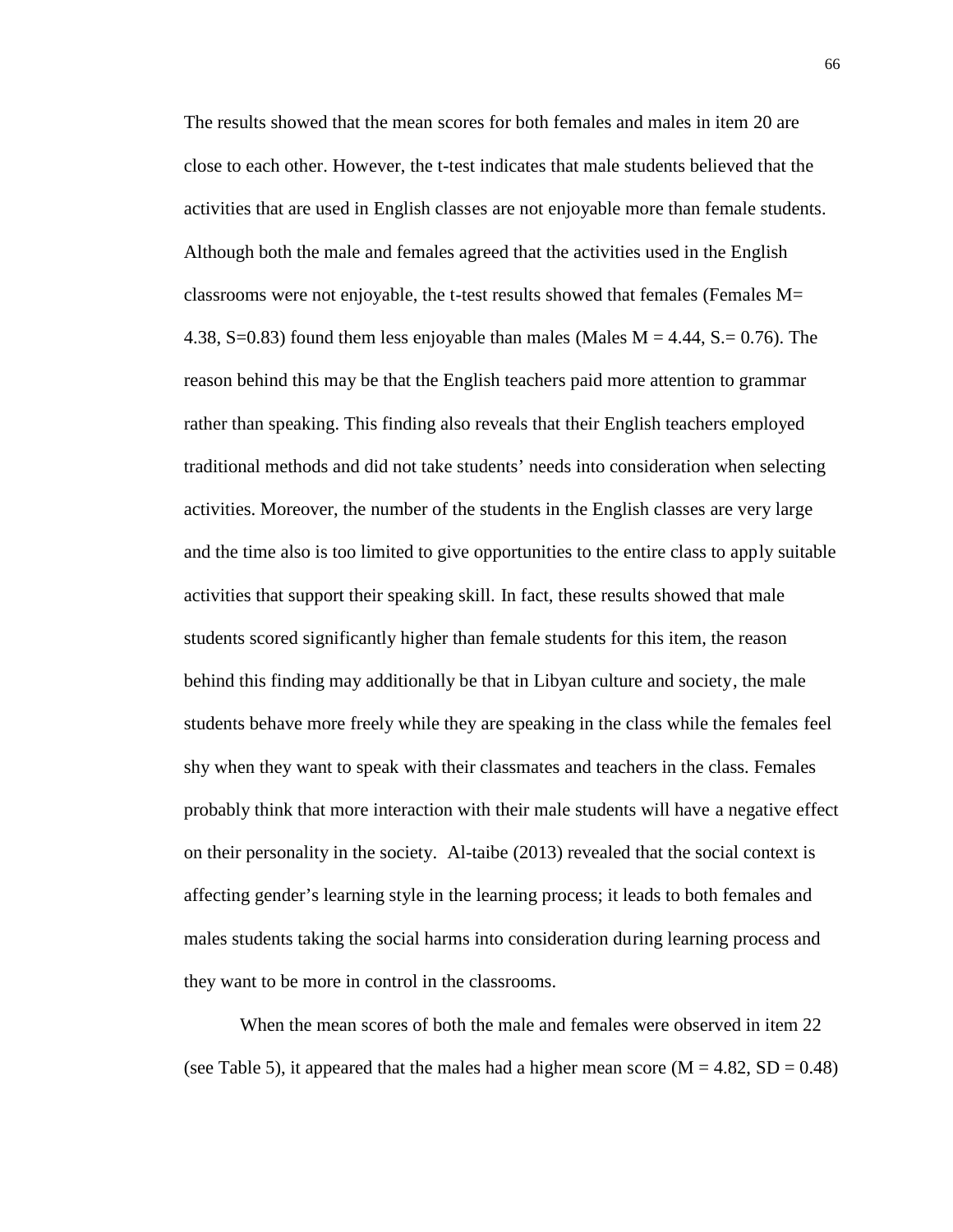while the females had a mean score ( $M = 3.66$ ,  $SD = 0.89$ ) (Sig = 0.04), indicating that the teaching approaches employed were not effective to improve their speaking skills. Table 5.

*Analysis of Item 22*

| <b>Ouestionnaire's Items</b>                     | Group  | N  | <b>Mean</b> | Std.<br><b>Deviation</b> | <b>Sig</b> |
|--------------------------------------------------|--------|----|-------------|--------------------------|------------|
| 22. Teaching approaches<br>were not effective to | Male   | 51 | 4.82        | 0.48                     |            |
| improve my speaking skills.                      | Female | 49 | 3.66        | 0.89                     | 0.04       |

The results of this finding clearly shows that the male students believed that the teaching approaches employed by their English teachers were not effective to improve their speaking skills, compared to the female students who did not believe this as much as the males.

Table 6

*Analysis of Item 35*

| <b>Questionnaire's Items</b>                   | Group  | N  | <b>Mean</b> | Std.<br><b>Deviation</b> | <b>Sig</b> |
|------------------------------------------------|--------|----|-------------|--------------------------|------------|
| 35. A good teacher who<br>used techniques that | Male   | 51 | 4.9         | 0.24                     |            |
| supported interaction<br>among students.       | Female | 49 | 3.02        | 0.27                     | 0.03       |

Based on the data above, the results of two previous items: 22 and 35 were analysed. The male students had more positive beliefs regarding the lack of effective approaches that are used in the English classes to improve their speaking skills and they need proficient teachers who use techniques that support interaction among students, compared to the female students. The possible explanations for these findings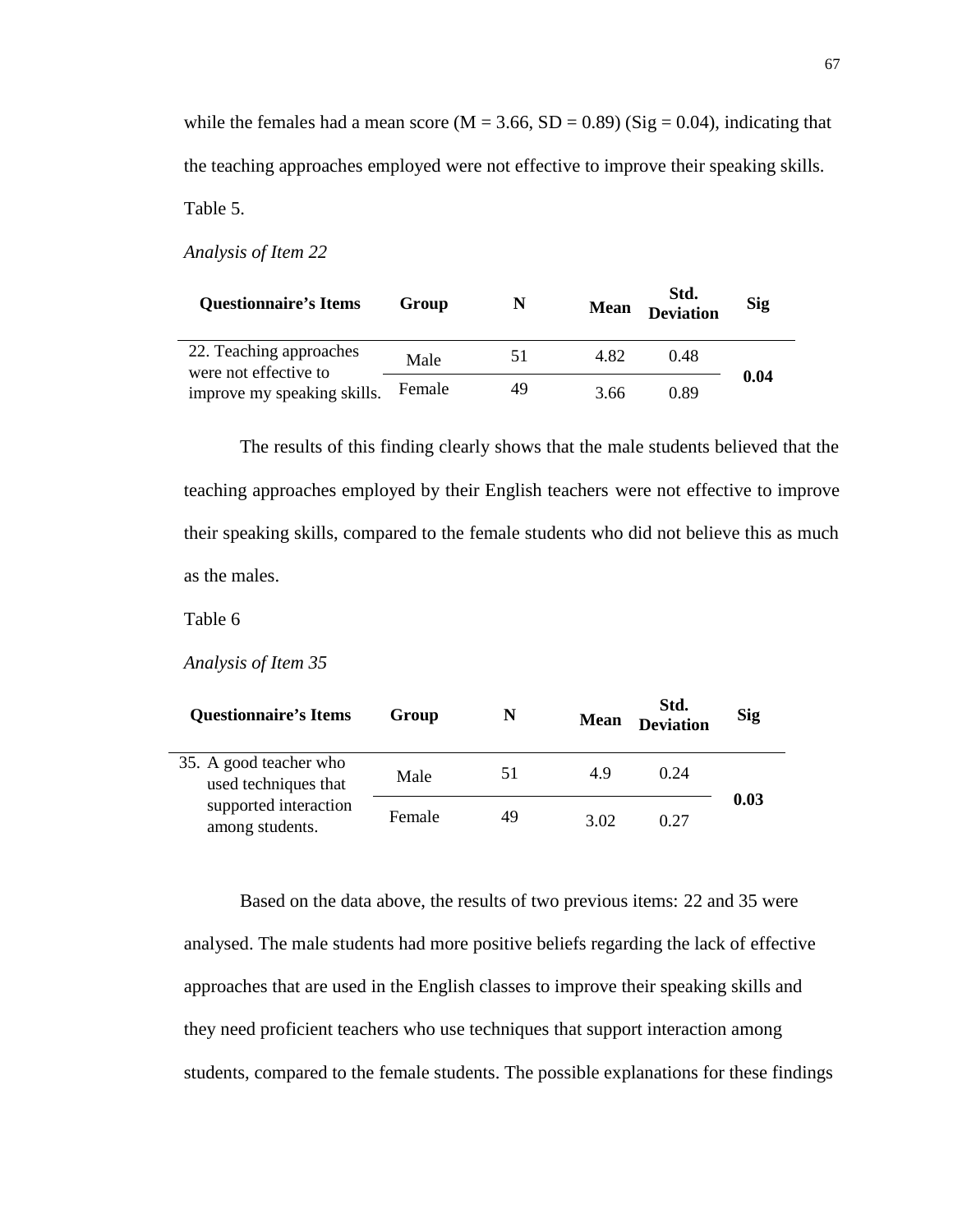could be that male students are more confident than female students when expressing their opinions when speaking with their classmates in the class while female students prefer to listen to their teachers without any kind of interaction in the class. This maybe because they are not supported to speak in the class and feel they are safe when they are silent during the English classes. Following these items there was a shift from males to females in item 47. The mean scores of the females this time outperformed the males. The females ( $M = 4.94$ ,  $SD = 0.31$ ) mean score was higher than the males ( $M =$ 4.09,  $SD = 0.21$ ) which indicates that their beliefs with respect to item 47; they need a teacher who reduces their anxiety when they want to speak in the class. Elmas, Demirdogen and Geban (2011) revealed that male students prefer to learn English through teachers who adopt communicative and collaborative approaches in their English classrooms more than female students because male students feel more pleased by sharing their knowledge with their classmates compared to females. They also asserted that teachers probably thought that it was feasible to teach and develop the low proficient learners' academic skills by using innovative approaches in learning environments.

In addition to item 47 in which the female students had a higher mean score, item 46 (see Table 7) also revealed that the female students had a higher mean score compared to the male students. Item 46 regarding students beliefs about their teacher indicates that females had a higher mean score  $(M = 4.64, SD = 0.69)$  compared to the male students with a mean score ( $M = 3.74$ ,  $SD = 0.59$ ) (Sig = 0.05). Within the concept of this item about students needing a teacher who can encourage them to express their opinions in the class females believed in this more than males.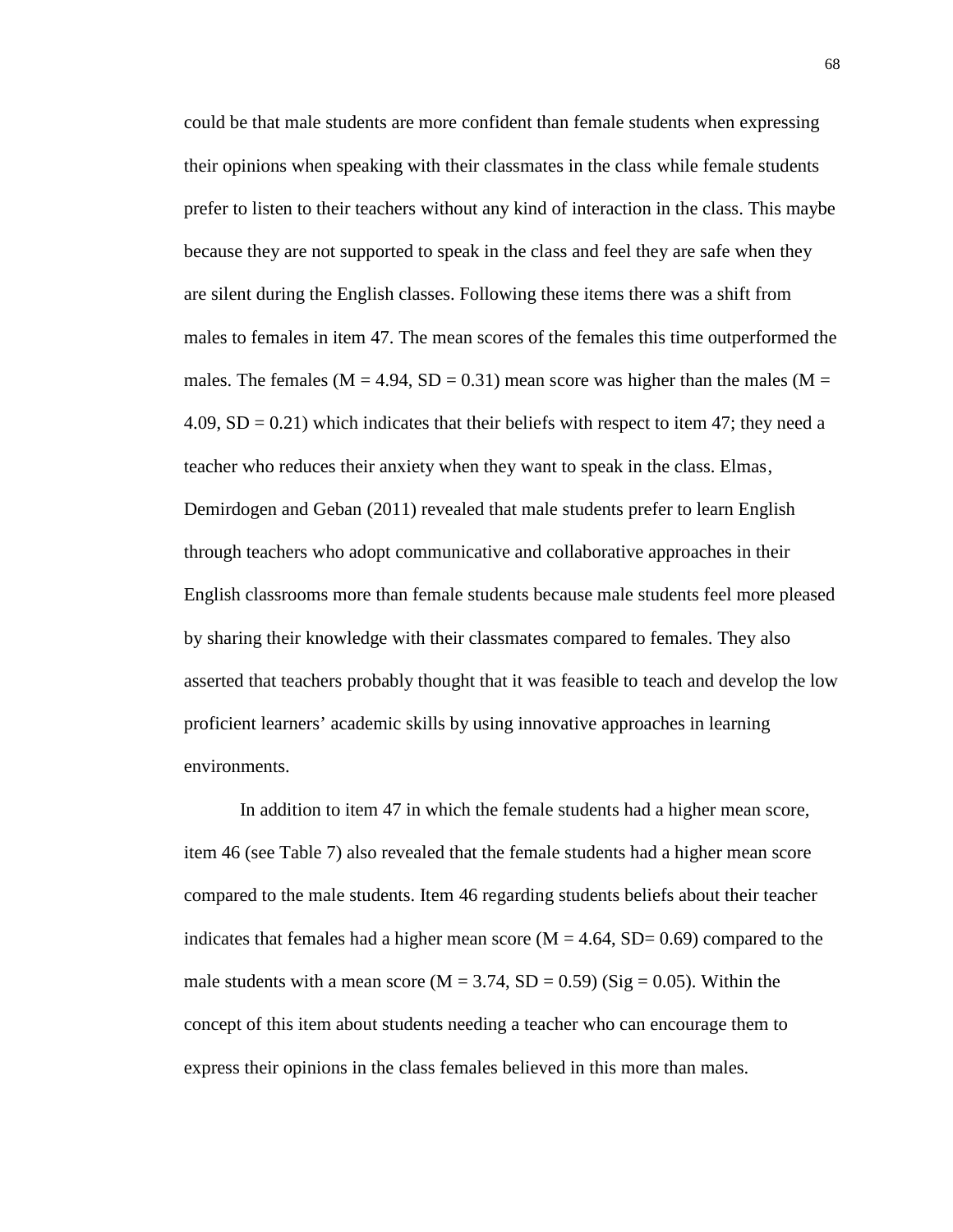## Table 7.

#### *Analysis of Item 46*

| <b>Questionnaire's Items</b>                          | Group  | N  | <b>Mean</b> | Std.<br><b>Deviation</b> | <b>Sig</b> |
|-------------------------------------------------------|--------|----|-------------|--------------------------|------------|
| 46. Engaged me to express<br>my opinions in the class | Male   | 51 | 3.74        | (159                     |            |
|                                                       | Female | 49 | 4 64        | 0.69                     | 0.05       |

The results showed that females students with  $M = 4.64$  had difficulty in expressing their ideas in the class and they need a proficient teacher to engage them in the learning process (especially in speaking) to avoid such a problem. The reasons behind this may be that female students in this specific context have anxiety when they want to speak. They are not confident when speaking in English in front of their classmates in the class because they feel the fear / embarrassment when they make mistakes in such environments. Here, they need more motivation and support from their teachers to feel more safe and comfortable in the class to improve their speaking skills.

Individual items were examined; the results of the independent samples T-Test showed there were four items significantly different concerning the most common challenges that Libyan EFL students face when learning speaking. In almost all of the significant items for gender differences, the male and female students had different points of view.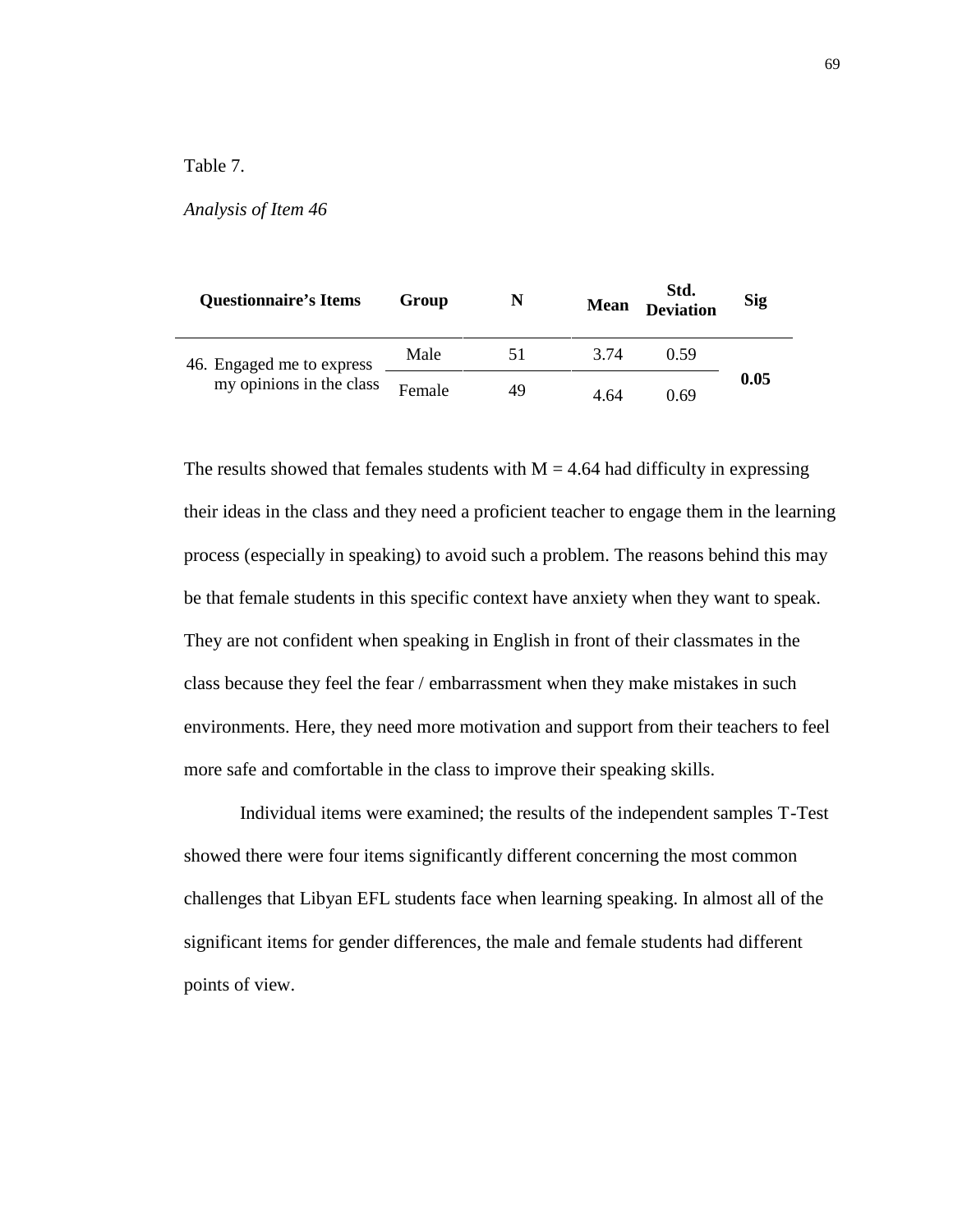# **The Perspectives of Students towards the Characteristics of CLT to Overcome their Difficulties and Improve their English Speaking**

In the following sections, analysis of each response of the participants of the study of how the English teachers can help their EFL students to overcome their challenges in the learning speaking skill will be discussed. There are ten statements regarding this section (see Appendix B, Section C). These statements were designed to investigate the roles of the teachers when they use CLT in English classes to develop their students' speaking skill. Statement 43 indicates that the students will greatly improve in their English speaking if their teacher encourages them. Ninety-five percent of the respondents strongly agreed with this statement while 4% remained neutral and 0% disagreed. Similarly, in statement 45 more than half 68% stated that the teacher should motivate their students to learn the speaking skill. Richards (2013) points out that teachers need to provide tasks, techniques and activities in which learners play the major role. It is therefore their duties to motivate, facilitate and monitor these activities and techniques to give them proper modification. Hence, the result reveals that the respondents indicated that the teachers should help their learners when they play their own roles in the English classes. Statement 44 indicated that the students needed teachers as facilitators to facilitate the learning of speaking by using simple words. Seventy-eight percent of the respondents strongly agreed with this statement, while 12% remained neutral and 2% disagreed. Furthermore, statement 46 indicated that the teachers could help their students to improve their speaking skill when they engage them in expressing their ideas and opinions in the English class. Eighty-four percent of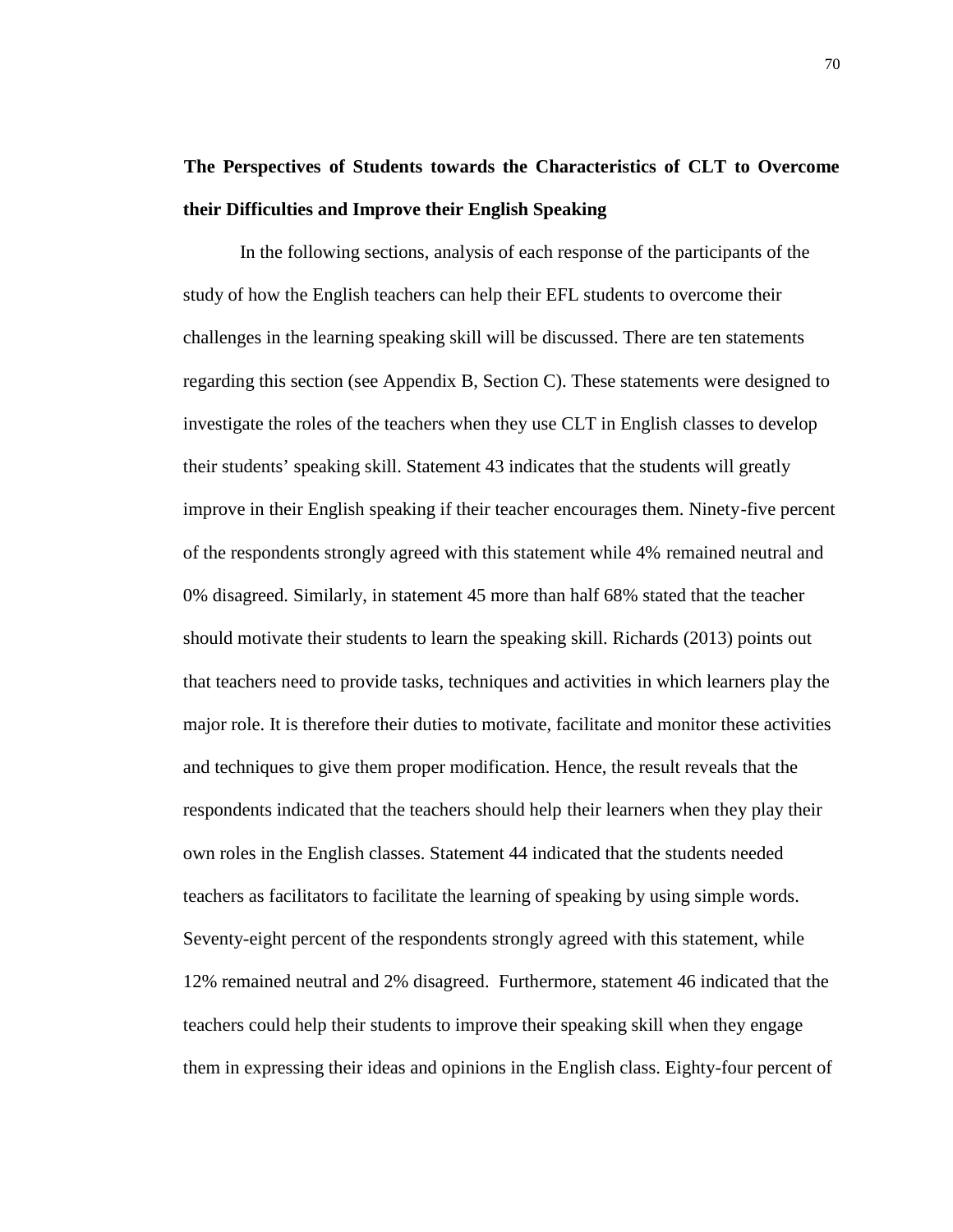the respondents remained neutral and disagreed. The following results revealed that almost all the students 96% strongly agreed that they can improve in speaking English by receiving help from their teachers to reduce their anxiety while they are speaking (statement 47). Moreover, 87% of the respondents indicated that their teachers should know their responsibility as regards to helping their students improve their English speaking (statement 48). Almost all the students strongly agreed that it is good for their teachers to assist them in overcoming their difficulties in speaking in English which could be carried out by allowing their learners to commit mistakes and thus, wisely and politely correct these mistakes (statement 49). In addition, 89% of the respondents strongly agreed to statement 52 that their teachers should let their experience be taken care of. The results of the statements 46, 47, 48, 49, and 52 of the current study shows that it is the duty of the teachers to help students overcome their difficulties in speaking, and make them gain confidence to improve the quality of their English speaking. This may be made possible if the English teacher creates a class atmosphere in which students will be able to express their opinions and ideas while learning in the classroom. Heller, Underwood and Tasi (2012) stated that teachers should build a friendly relationship with students based on mutual trust. They further stated that once the students trust their teacher they develop confidence and they will not be afraid to make mistakes because the teacher has created a conducive environment for interaction and practice. Therefore, it is very important for teachers and learners to have mutual trust; under such a condition every mistake will become another topic for learning and it will expand students' knowledge. One of the difficulties in learning speaking is lack of self-esteem. Self-esteem leads to great achievement in acquiring English speaking.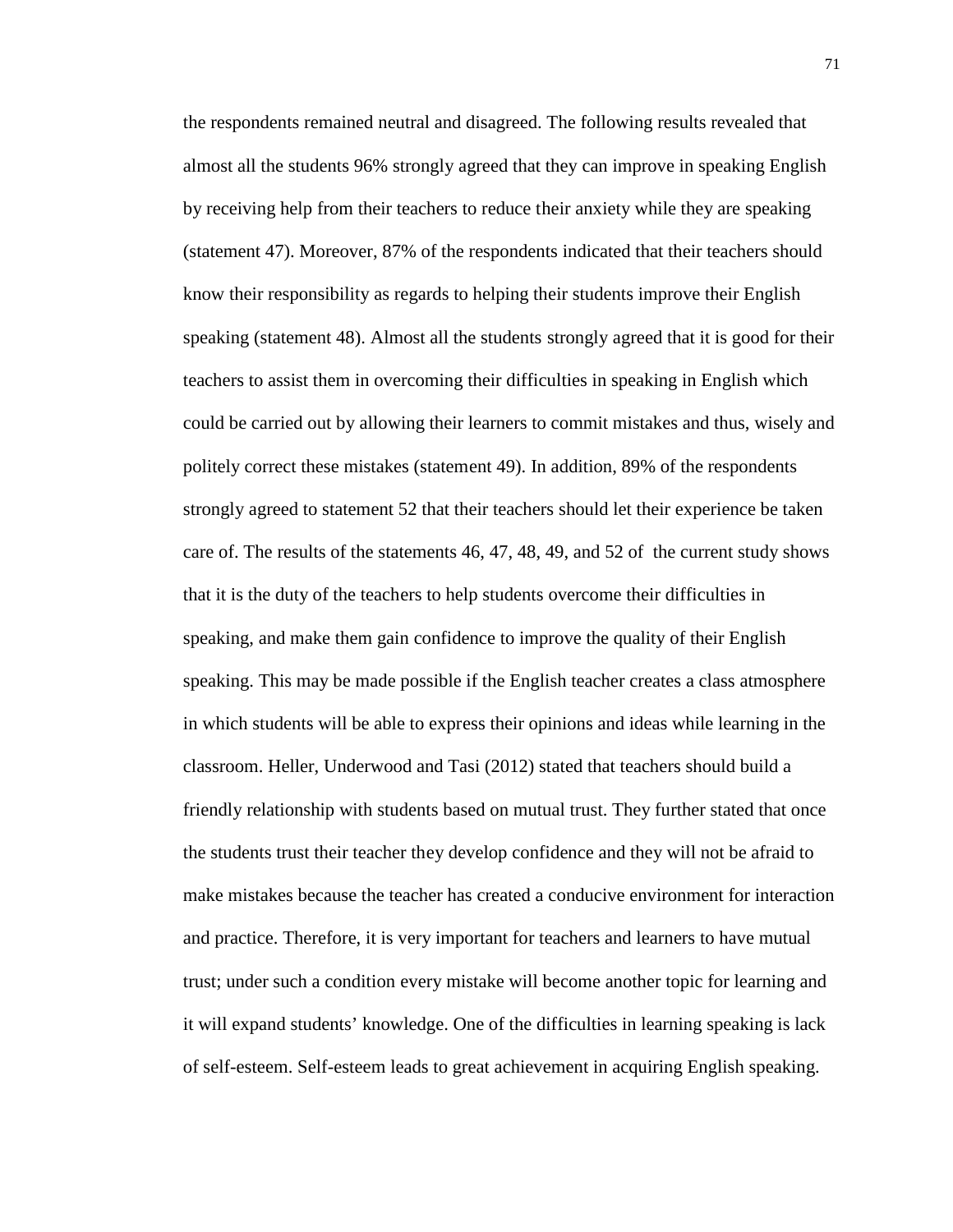Those students who have a very high self-esteem and confidence are always very outspoken in the class and these learners tend to improve in speaking quicker.

The following statements 50 indicated that teachers can help their students by engaging them in communication in the class. Seventy-nine percent of the respondents strongly agreed with this statement. Moreover, nearly all the participants 99% accepted that the teacher should use very significant activities and techniques that could improve the practice of speaking in English in the classroom (statement 51). The results then show that the teachers are expected to guide the class; their roles should help students to work with one another to find answers to rising questions with respect to communication. It is therefore important for the students to be encouraged by their teachers. Ebrahimi, Salehi, Sattar and Shojaee (2015) stated that "in planning class activities, the focus of the English teacher was on identifying the tasks students needed to do in order to learn speaking" (p. 95). The results of this study showed that one of the most important aspects in the teaching process is that teachers need to consider the learners' opinions in learning speaking and provide them with the necessary activities when learning speaking.

#### **Conclusion**

In this chapter, detailed information about the quantitative findings of the study were presented. In addition, the T-test results based on the students' difficulties comparing their gender was presented. The quantitative results showed that the Al Mergib University students encountered some difficulties in learning the speaking skill. The following chapter will present the conclusions and recommendations Chapter of this study.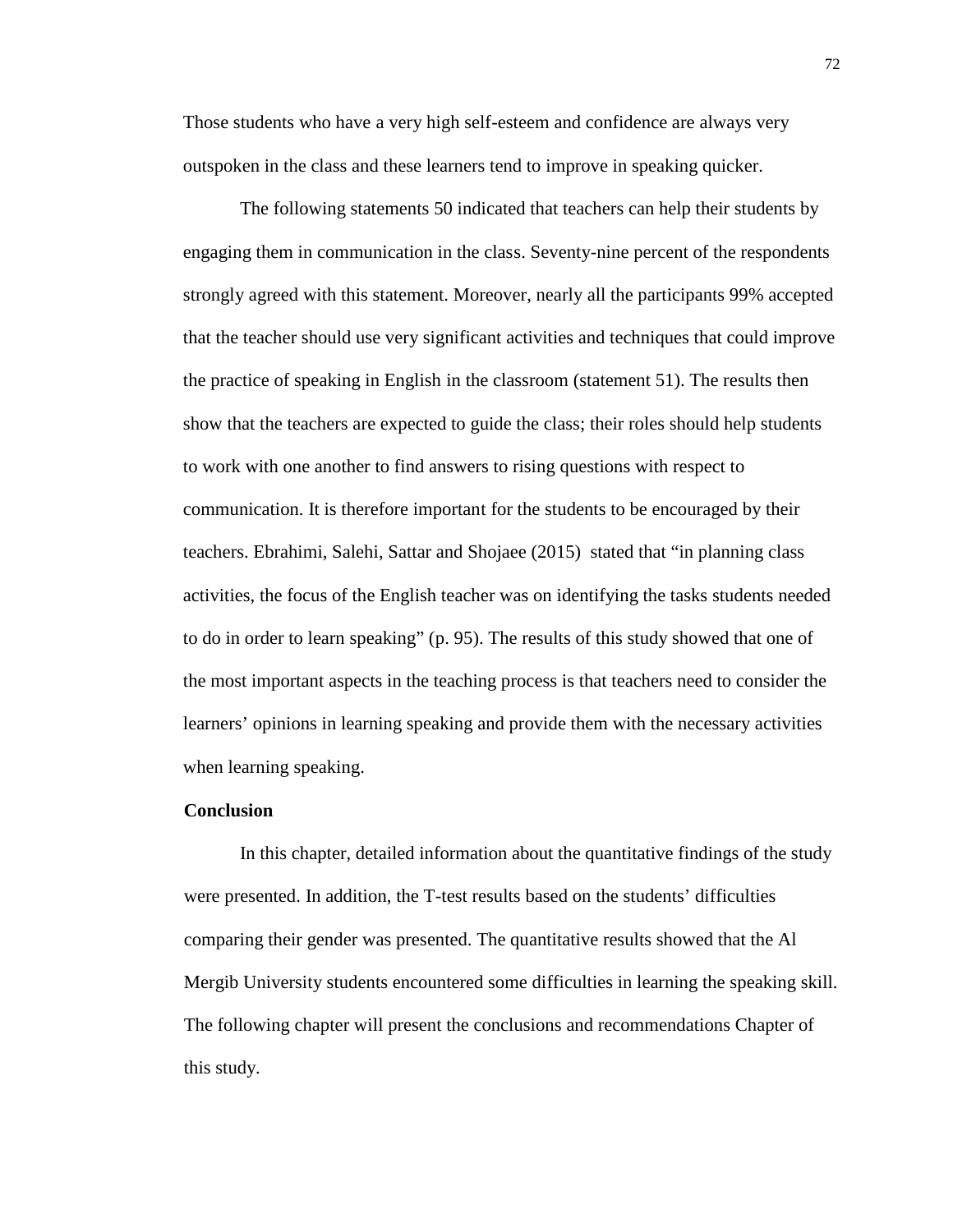#### **CHAPTER V**

#### **CONCLUSIONS AND RECOMMENDATIONS**

#### **Presentation**

This chapter includes the final remarks about the current study. First, the major findings of the research presented will be summarized. Then, a set of implications and recommendations related to the present study will be provided. Finally, the conclusions of the study will be stated.

### **Main Findings**

Based on the analysis of the students' questionnaire, in relation to the difficulties faced when learning English speaking, the Libyan English as a foreign language (EFL) students in Al-Mergib University suggested that they face difficulties related to lack of motivation and teachers' interest in students, lack of confidence to practice English speaking, and the use of traditional approaches to teaching the English language. Most of the participants indicated that they feel embarrassed when they speak in English in the class, and that they feel more relaxed when they speak in their first language (Arabic). The findings therefore revealed that the participants of Al- Mergib University may be experiencing foreign language speaking anxiety or lack of confidence in producing the target language in the classroom. Teachers in this context seem to not use activities that engage students to practice English speaking in the classroom. Nelson and Arthur (1987) emphasize the significance of the activities in an English classroom. Thus, they pointed out that using effective methods/ approaches by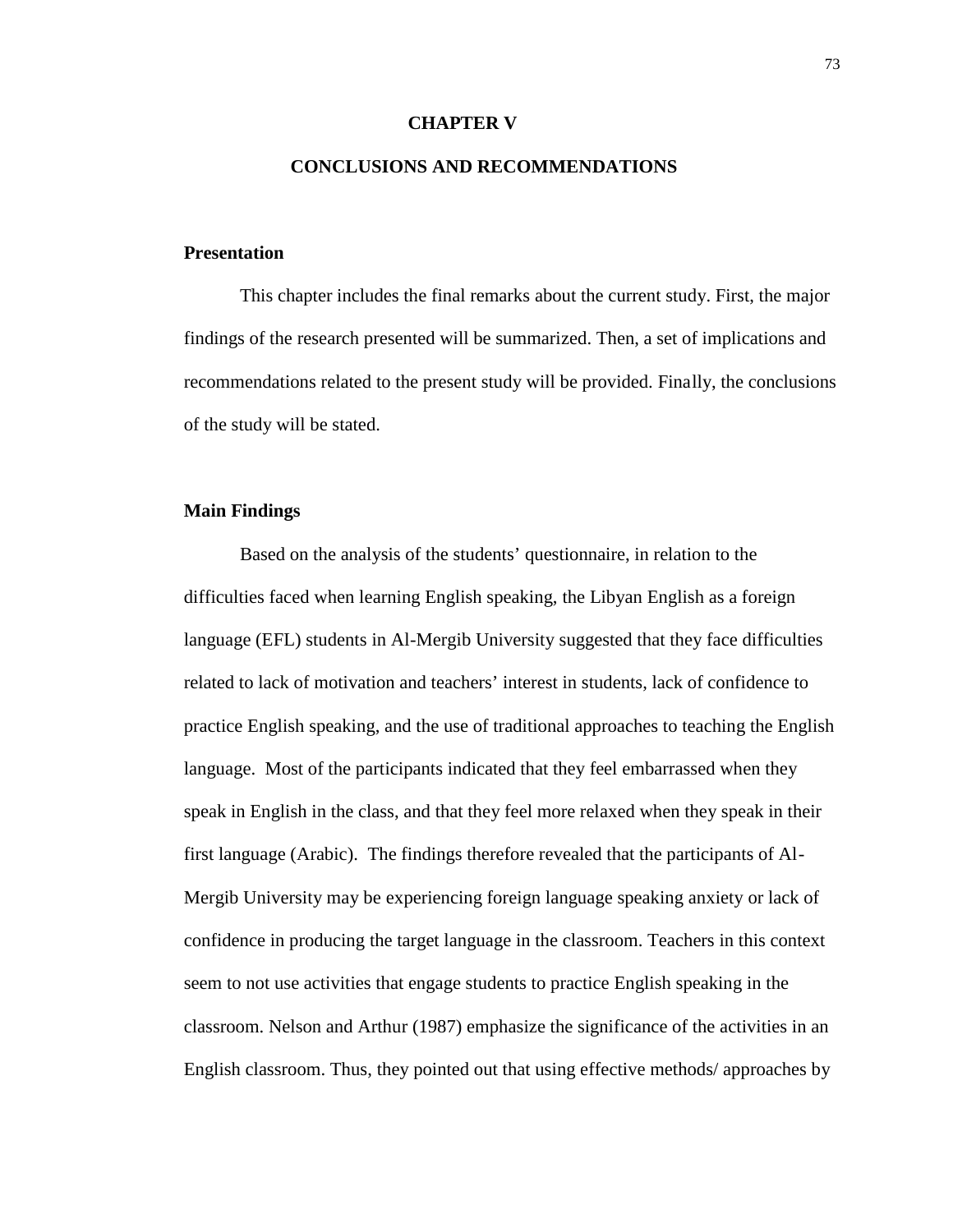foreign language (FL) teachers are important to motivate the students to speak the English language. In addition, the majority of the participants' responses determined that they had no opportunities to speak English during English classes because of the limited time and large size of the classes.

Moreover, in relation to the needs of the students when learning English speaking, the findings of the current study showed that Libyan EFL students need some help and encouragement from their teachers when learning English speaking. Their interests (needs) also need to be taken into account when learning English speaking. Furthermore, they need more opportunities to practice the speaking skill. In addition, the results showed that Libyan EFL students need efficient teachers who use effective approaches and techniques that support interaction among students to improve their speaking skills in English classes. They need enough time to practice their speaking skills and a suitable size of class to promote English speaking. According to Saricoban (1999) the "speaking skill of second language is not derived naturally; it needs some processes of learning" (p. 89). The process of learning in the classroom involves the relationship of the students and teacher. The process of speaking in the classroom requires students to be taught with the help of effective approaches that enhances their speaking skill (Richard, 2008).

In relation to the students' perspectives regarding their attitudes towards the different characteristics of communicative language teaching (CLT) to improve their English speaking skills, students believed that they would benefit from methods that utilize CLT to eliminate the difficulties in learning the speaking skill. This is because CLT is an approach that deals with interaction and practice. It allows students to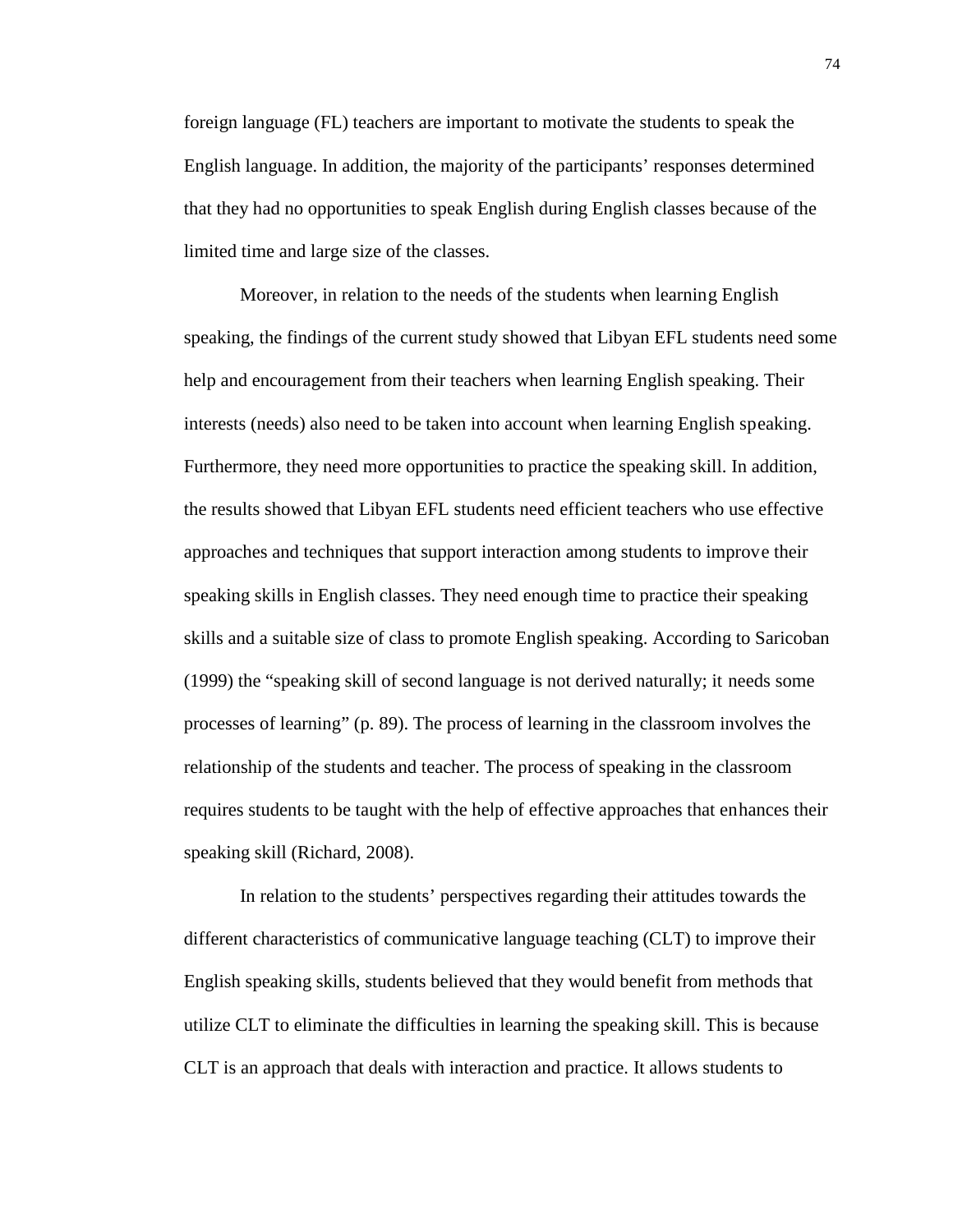become fluent in EFL speaking (Bilal, 2013). The results of the final part of the questionnaire revealed that English teachers can help their students when learning the speaking skill by encouraging, facilitating, and motivating them in English speaking classes. The results also showed that the English teachers can help their students improve their speaking by; using significant activities that maintain speaking practice in the class, being aware of their students' abilities and needs, and different proficiency levels.

In relation to the findings regarding gender, the results showed that male students had a higher mean score than female students in their belief about "the activities that are used in the class are not enjoyable." There was also a significant difference with item "teaching approaches are effective to improve my speaking skills" the results indicated that male and female students' beliefs varied within this item. Male students again had a higher mean score compared to the female students. A shift from males to females was seen in the item "they need a good teacher who uses techniques that support interaction among students". Female students had a higher mean score compared to the male students. Following this, the item "I need a teacher who engages me to express my opinions in the class" had a higher mean score among the female students compared to the males.

It is important to refer that learning speaking is necessary in learning English because by speaking in the second language, learners can express their thoughts, perspectives, and feelings. In this case, speaking arouses self-confidence. It also improves learners' capacity to express their ideas in the classroom. Speaking is the most important skill that should be developed and improved to achieve effective

75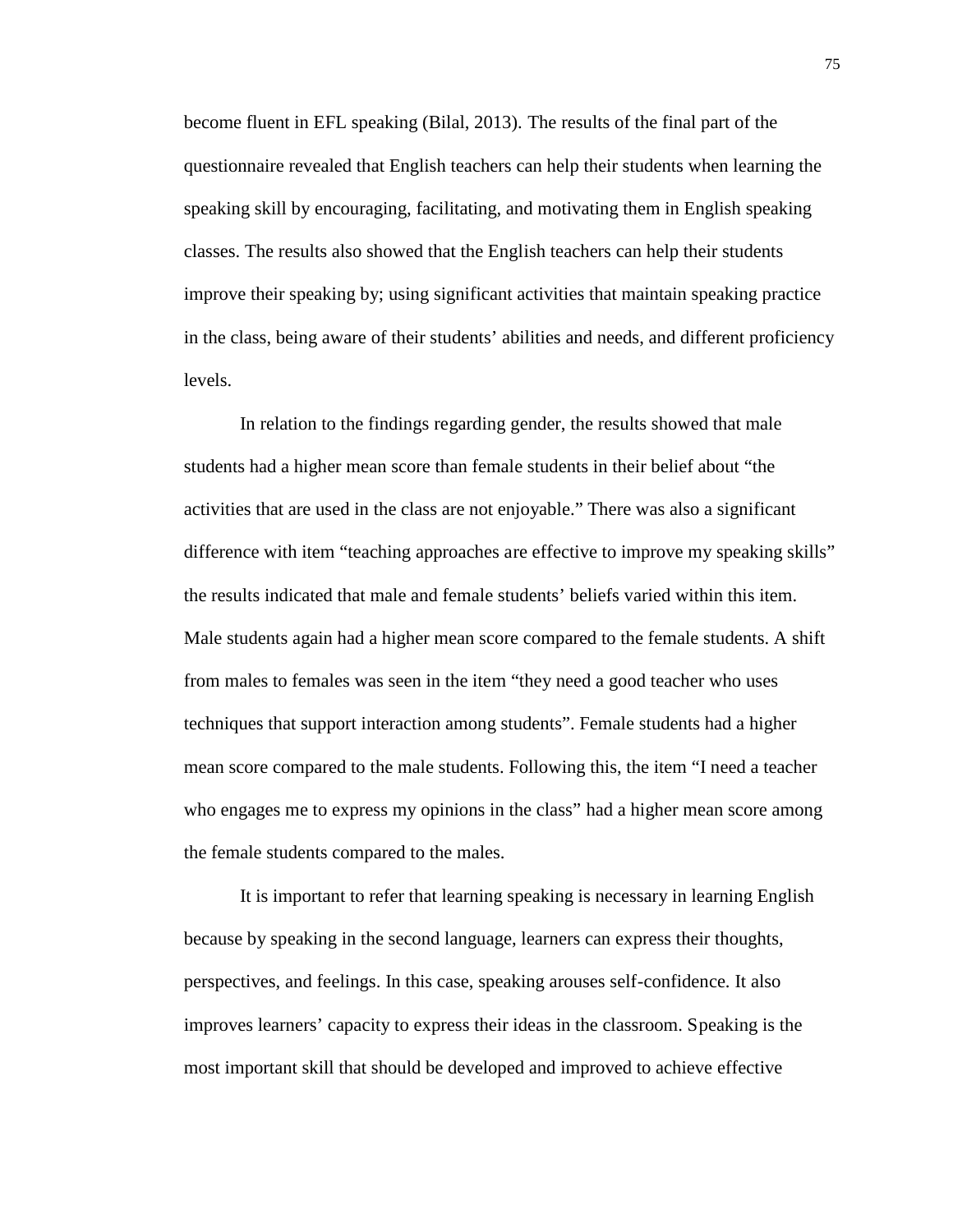interaction. Therefore, EFL language learners should learn how they can increase or enhance their communicative ability (competence) in speaking.

#### **Recommendations for Further Research**

Based on the findings obtained in this study, several educational implications can be drawn. First, more detailed information about the challenges that are faced by EFL learners in learning speaking, such as the main reasons behind these difficulties and other suggestions about utilizing other approaches/ techniques to improve the speaking skill could be investigated because the current study conducted only highlighted the communicative approach (CA) to improve the speaking skill. On the other hand, because the present study was limited to the students in Al Mergib university in North Libya and only employed a questionnaire (single method) to collect data, further studies should be conducted to teachers and students who may have different perspectives about the challenges that they encounter in learning and teaching English speaking. Furthermore, in terms of reliability a small observation followed by a questionnaire could be carried out to ensure that the responses are similar. Other approaches to collect data such as observation and/or interview, could be employed to investigate the teaching and learning of English in North Libya. The study covered only the Libyan EFL students in the university. Therefore, a further study could be conducted to cover participants in both high schools and universities by using a comparative research design method. Comparing the teachers and students' beliefs in high schools and universities in Libya will enable both students and teachers to be aware of their difficulties in learning and/or teaching the speaking skill, revealing the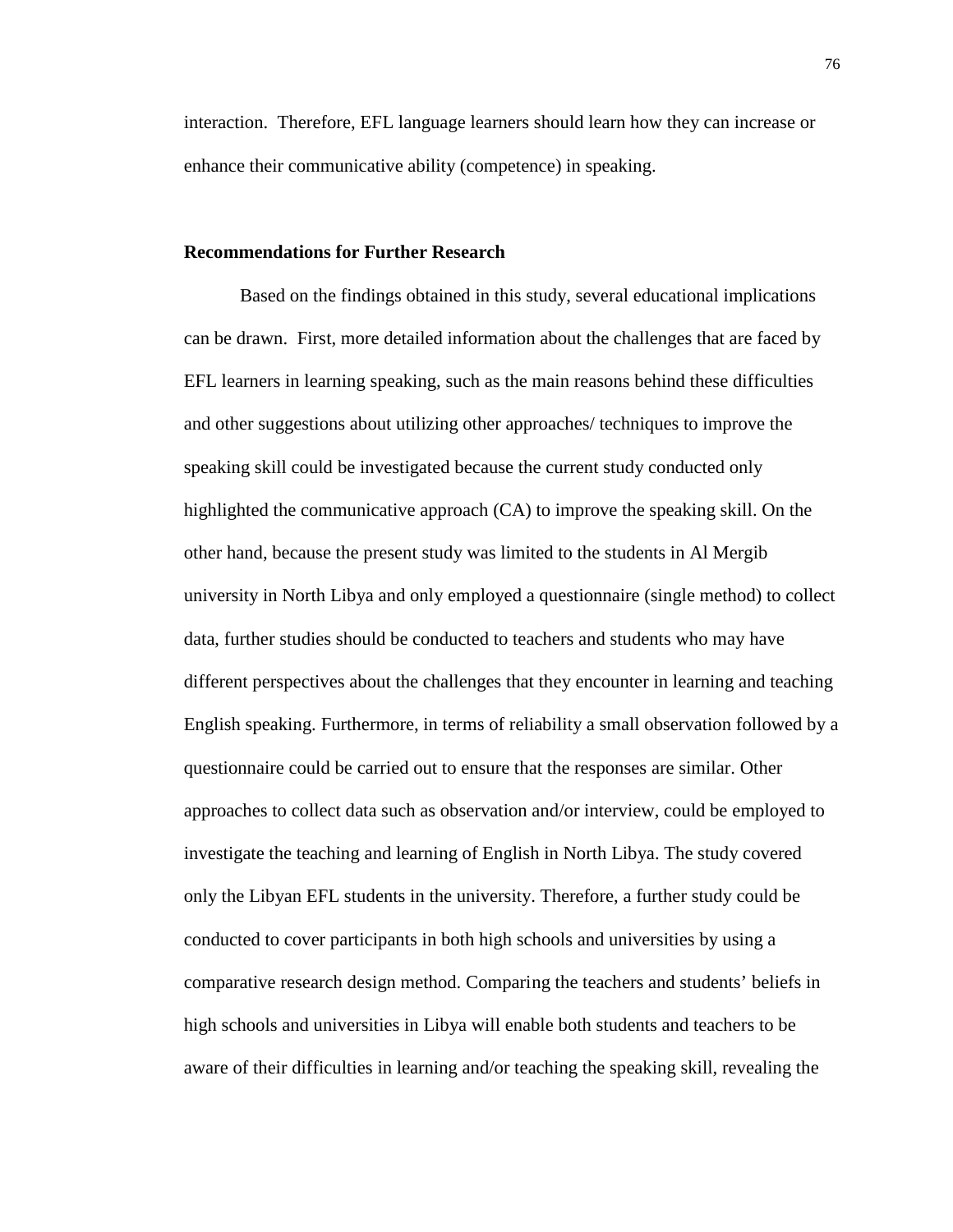students' needs and thus, providing them with innovative approaches which will develop the learners English in general and their speaking in particular, need to be investigated.

#### **Suggestions for Educational Practice**

When learning English speaking, Lie (2012) states that many EFL students have not succeeded in speaking in English well because they lack motivation, practice, and the method of which the teaching of the English language is being used. It is therefore recommended that:

- Teachers should realize that motivation, interest, interaction and practice that will improve the attitudes of students towards English speaking are vital factors to develop EFL students in their speaking skills.
- The current study found that, students believed that teachers are not using aspects of CLT in their classrooms. It also found that they do not employ interesting activities. Therefore, it is recommended that EFL teachers, especially in Libya, should take their students' interests into account and prepare activities that are enjoyable and not only based on grammar.
- Teachers should create a warm and encouraging environment in the classroom to allow students to use and practice English.
- Students should be supported with communicative activities that will help them develop their English speaking.
- More hours should be allocated to the teaching of English speaking which will encourage the students to practice and learn more about the speaking skills.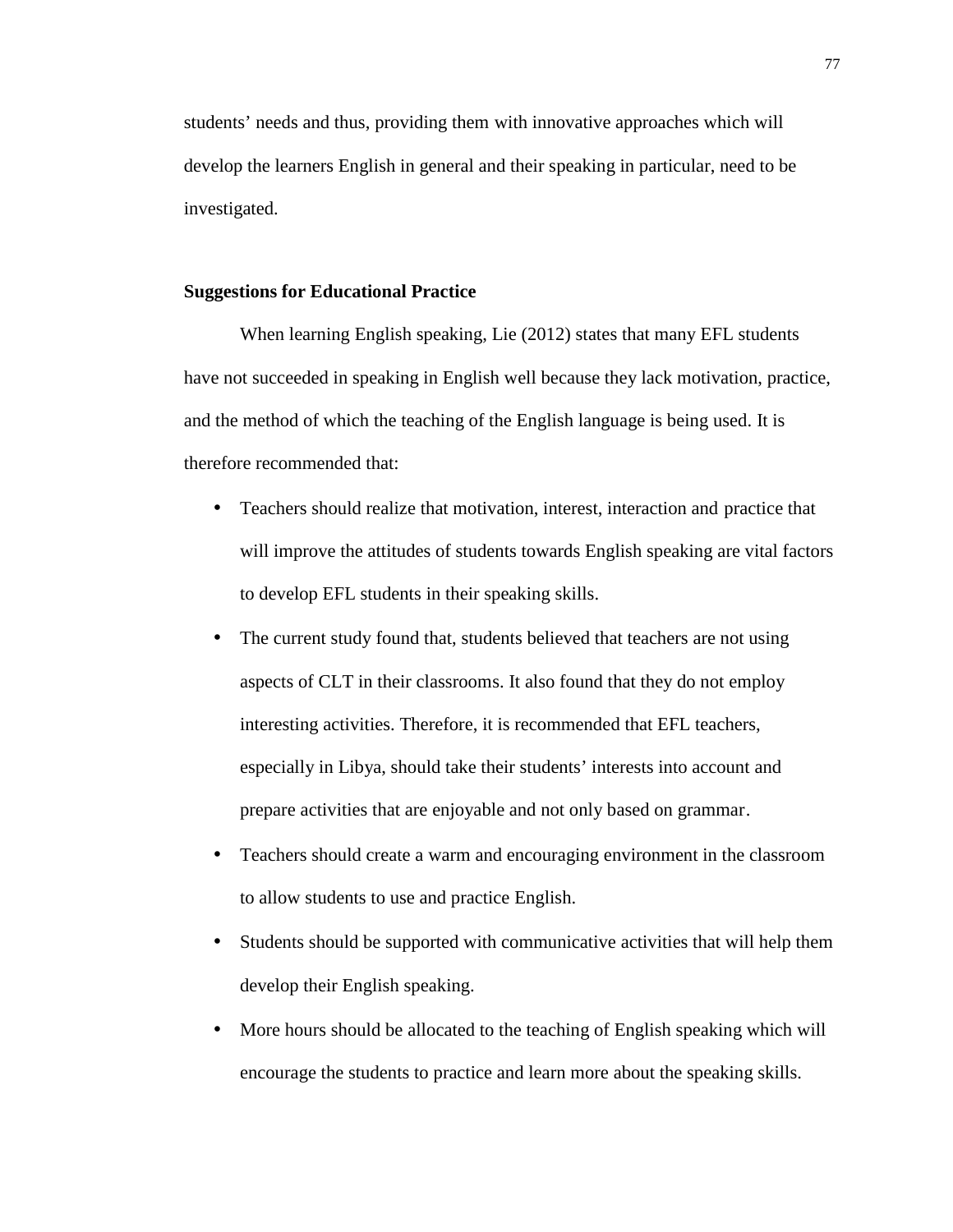- Teachers should not totally depend on a single approach when teaching English speaking. Innovative approaches when teaching English should be preferred to be employed rather than traditional language learning approaches.
- EFL teachers should be trained on the innovative approaches to be able to employ them in their EFL classrooms.
- Teachers should eliminate the anxiety of their students while they speak English in the classroom.
- EFL teachers should provide their students opportunities to use the target language and eliminate native language usage in the EFL classroom.
- EFL teachers should avoid any embarrassing situation that will make the students feel disgraced in front of their classmates.
- In relation to the needs of the students, teachers of EFL should be proficient enough in speaking to provide confidence and motivation to their students.
- EFL teachers should have a good relationship with their learners in order to enhance students' confidence. By doing so, students develop self-confidence (Thanasoulas, 2002).
- To avoid poor speaking, lack of self-confidence, shyness, and embarrassment in EFL classes, EFL teachers should focus on communication among classmates which could be made possible through group and pair work.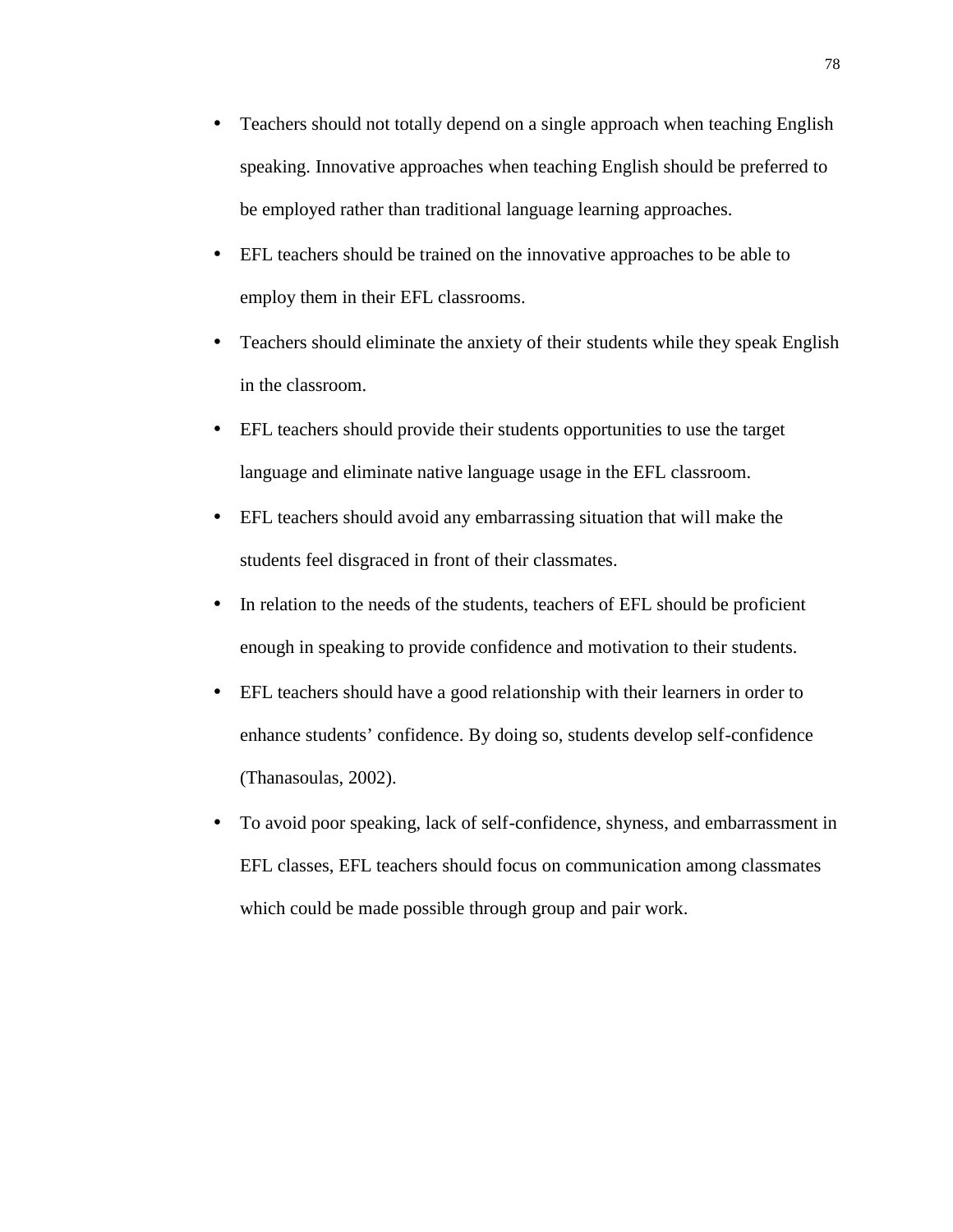### **Conclusion**

.

This chapter presented the finding of the study briefly and drew conclusions about Libyan EFL students' challenges that they encountered in learning the speaking skill. This chapter also provided some recommendations and implications to help EFL students avoid their difficulties, and suggestions for EFL teachers which could help their students improve in English speaking.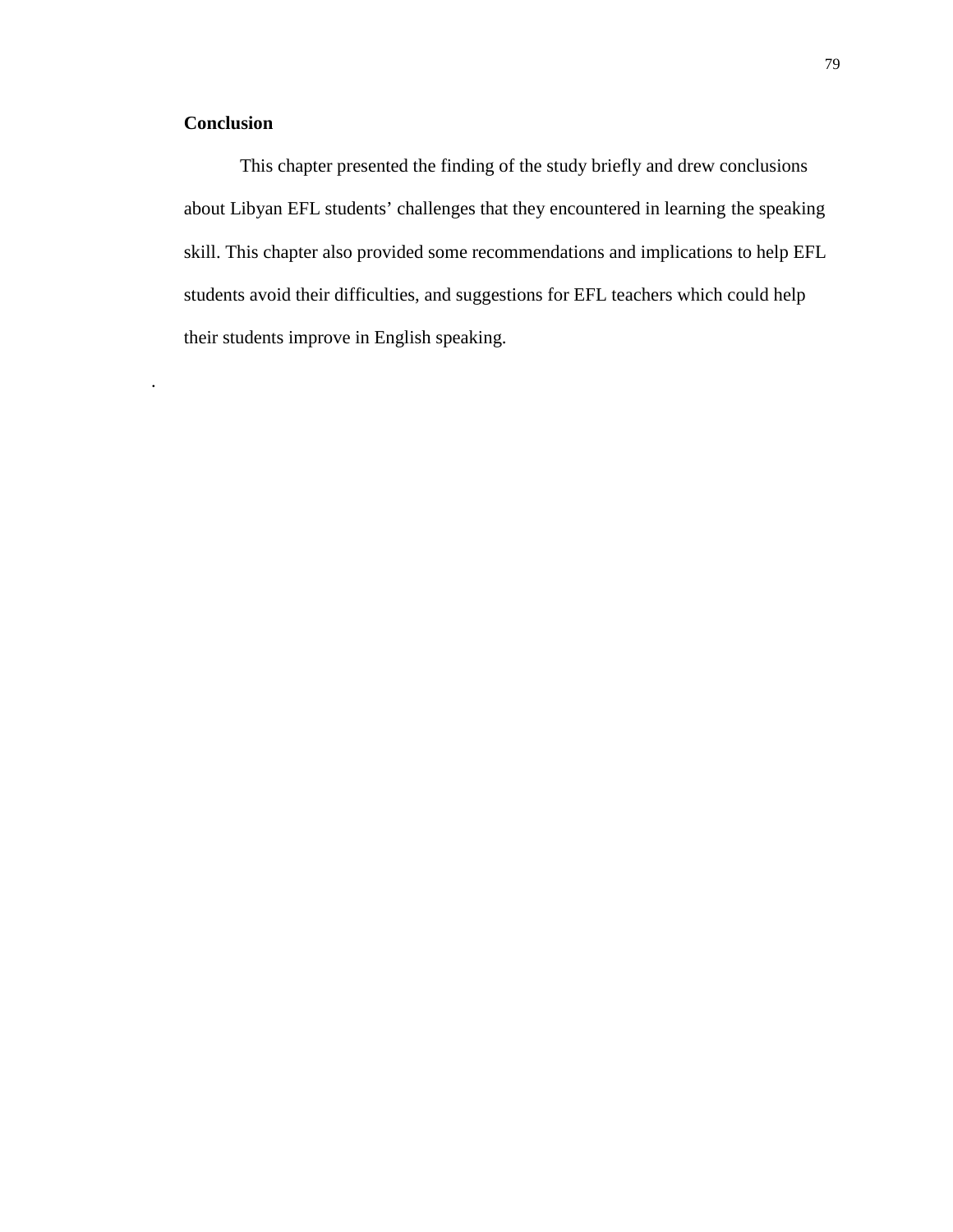#### **References**

Abidin, M., & Mei, L. (2013). Factors causes students low English language learning: A case study in National University of Laos. *International Journal of English language Education*, *1*(1). Retrieved from www.academic.edu/2442165/factors-causes-students-low-English-language-

learning-A-case-study-in-the-National-university-of-Loas.

- Abudurhaman, T., cheekeona, Y., Yassin, A. (2014). *Oral communication problems of Yemeni high school EFL students in Malaysia.* Retrieved from www.scail.net/fulltext/?dpi=jas.2014.3620.3626&org=11*.*
- Agbatogum, O. (2014*).* Developing learner's second language communicative competence through active learning:Clicker or communicative approach. *Educational Technology and Society, 17*(2), 257-269*.*
- Ahmema, A., Miliszewska, I., & Szterdur, E. (2013). Attitudes e-learning and satisfactory with technology among Engineering students and instructors in Libya. *Education conference (ihSITE).* Retrieved from org./InSITE2013/InSITE13P157-17RhemoT39.pdf
- Aksoy, Y. (2010). *Effects of using activities to enhance the speaking skills of elementary students.* Unpublished MA thesis, Near East University, Nicosia, Turkey.
- Altaibe, S. (2013). Teachers' perceptions of English language curriculum in Libyan public schools. Unpublished PHD thesis, Morgridge College of Education, University of Denver.

Alhosni, S. (2014). Speaking difficulties encountered by young learners*. International*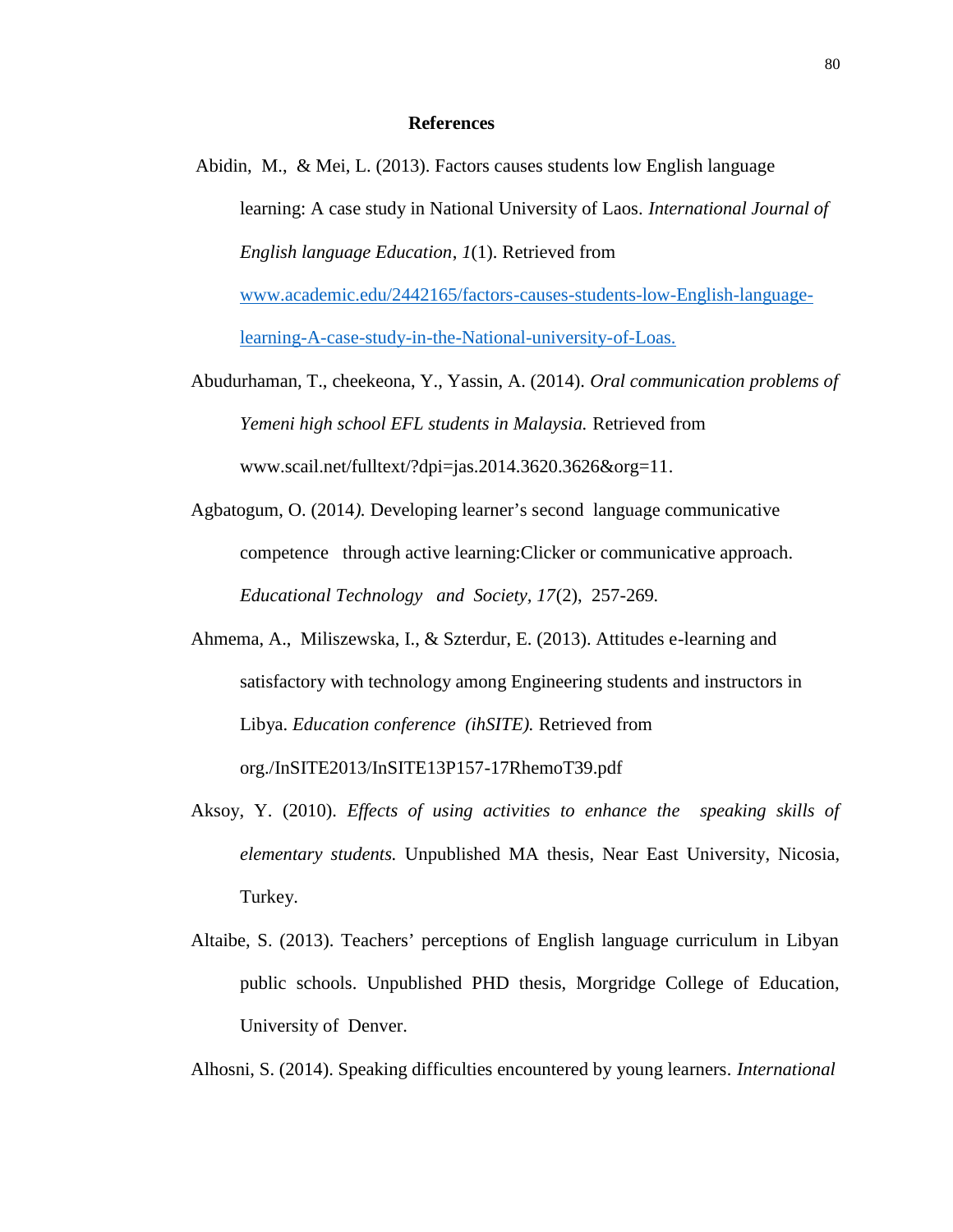*Journal on Studies in English Language and Literature (IJSELL), 2(*6), 22-30.

- Almasri, N. (2012). *English language teaching approaches and methods.* Gaza: The Islamic University.
- AL-Hamrouni, J. (2009)*. Problems encountered by students in learning speaking skill.* Unpublished MA thesis, AL Fatah University, Tripoli, Libya.
- Apadi, C. (n.d). C*ommunicative language teaching*: *Theories, lesson plan and application*. Retrieved from www.academic.edu/4743392communicativelanguage-teaching-theories-lesson-plan-
- Baker, J., & Westrup, H. (2003). *Essential speaking skills*. New York, NY: Continuum.
- Bilal, H. (2013). Problems in speaking English with 12 learners of rural area school of Pakistan. *Language in India*, *13*(10), 425 – 437.
- Blake, N. (2000). Tutors & students without faces or places. *Journal of Philosophy of Education*, *34*(1), 183-196.
- Blake., Devries., &Yellen. (2004). *Developing speaking skills*. Retrieved from https://irazsya.wordpress.com/2013/06/18/developing-speaking-skills/
- Brown, D. (2001). *Teaching by principles: Antereractive approach to language pedagogy*. New York: Longman.

Brown, T. (2015). *Teaching approach: The communicative classroom*. Retrieved form www.onestopenglish.com/support/methdology/teaching-opproaches /teaching approaches-the-communicative-classroom/146-189-article.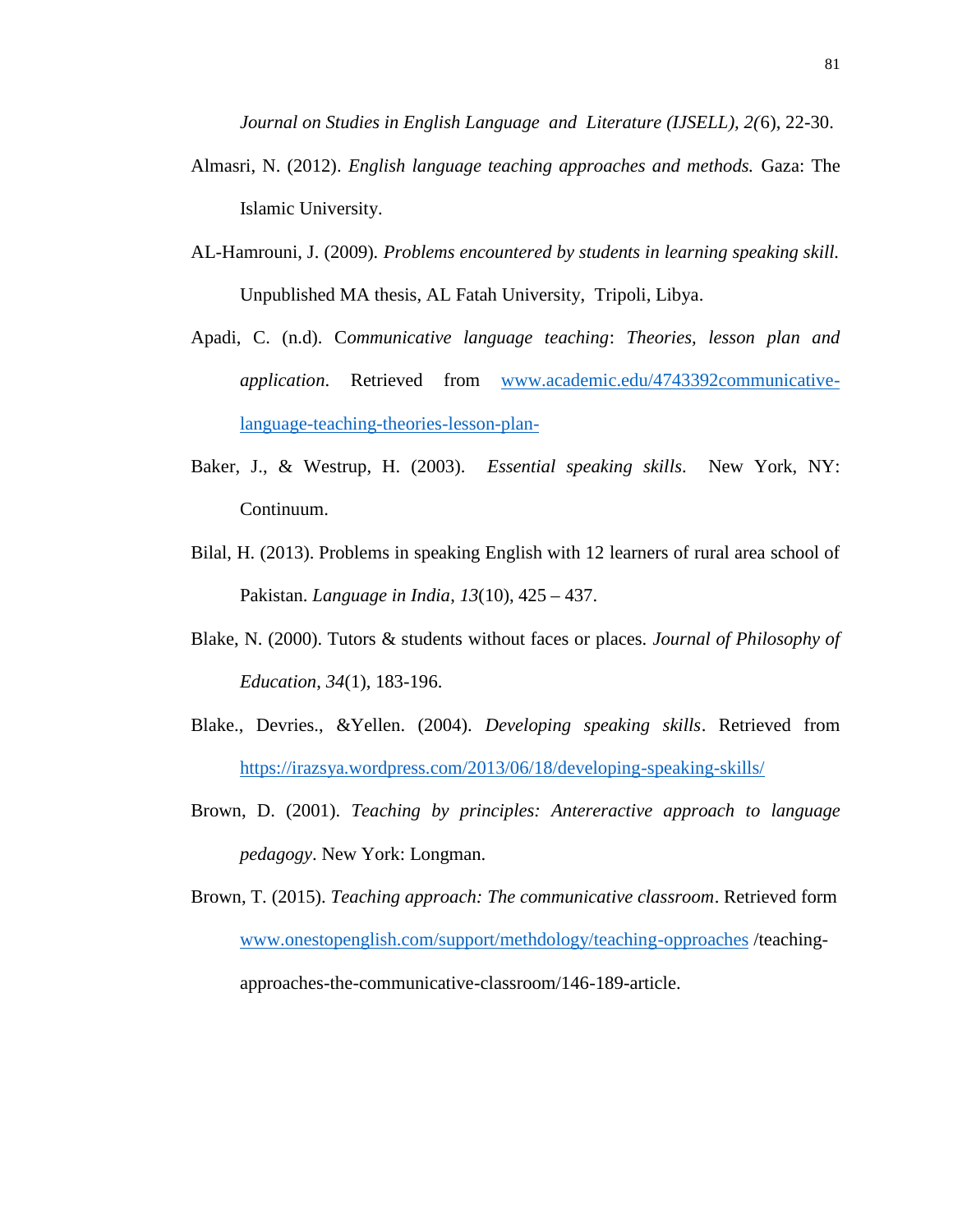- Chang, M. (2011). EFL teacher's attitudes towards communicative language teaching in Taiwanese college. *Asian EFL Journal Professional Teaching Article*, *53*, 17-34.
- Chastian, K. (1998). *Developing second language skills: the theory and practice*. New York: Harcourt, Brace Jovanovich.

Creswell, W. (2008). *Educational research*. Boston, MA: Pearson.

- Davis, K.(2013). *What are the speaking problems with students learning English? Retrieved* form www.answers.com/q/what-are-the-speaking-problems-with students-learning-English.
- Ebrahimi, M., Salehi, H., Sattar, S., & Shojaee, M. (2015). Relationship between EFL learner's autonomy and speaking strategies they use in conversation classes. *Australian International Academic Centre, 6* (2), (para.1-6).
- Ferris, D. & Tagg, T. (1996). Academic listening / speaking tasks for ESL Students: Problems, suggestions, and implication. *TESOL quarterly*, *30* (2), 297-320.
- Egan, K. (1999). Speaking: A critical skills and a challenge. *CALiCO*, *16* (3), 277-293.
- Elmas, R. , Demirdogen, B. , & Geban, O. (2011). Presirvice Chemistry teachers' images about science teaching their future classrooms. *H. U. Journal of Education, 40,* 146-175.
- Engelska, C. (2008). *Spoken English in EFL Classroom*. Karlstands : Karlstad's University Press.
- Harmer, J. (2005). *How to teach speaking*. England: Pearson Education Limited.
- Harmer, J. (2007). *The practice of English language teaching*. England: Pearson Education Limited.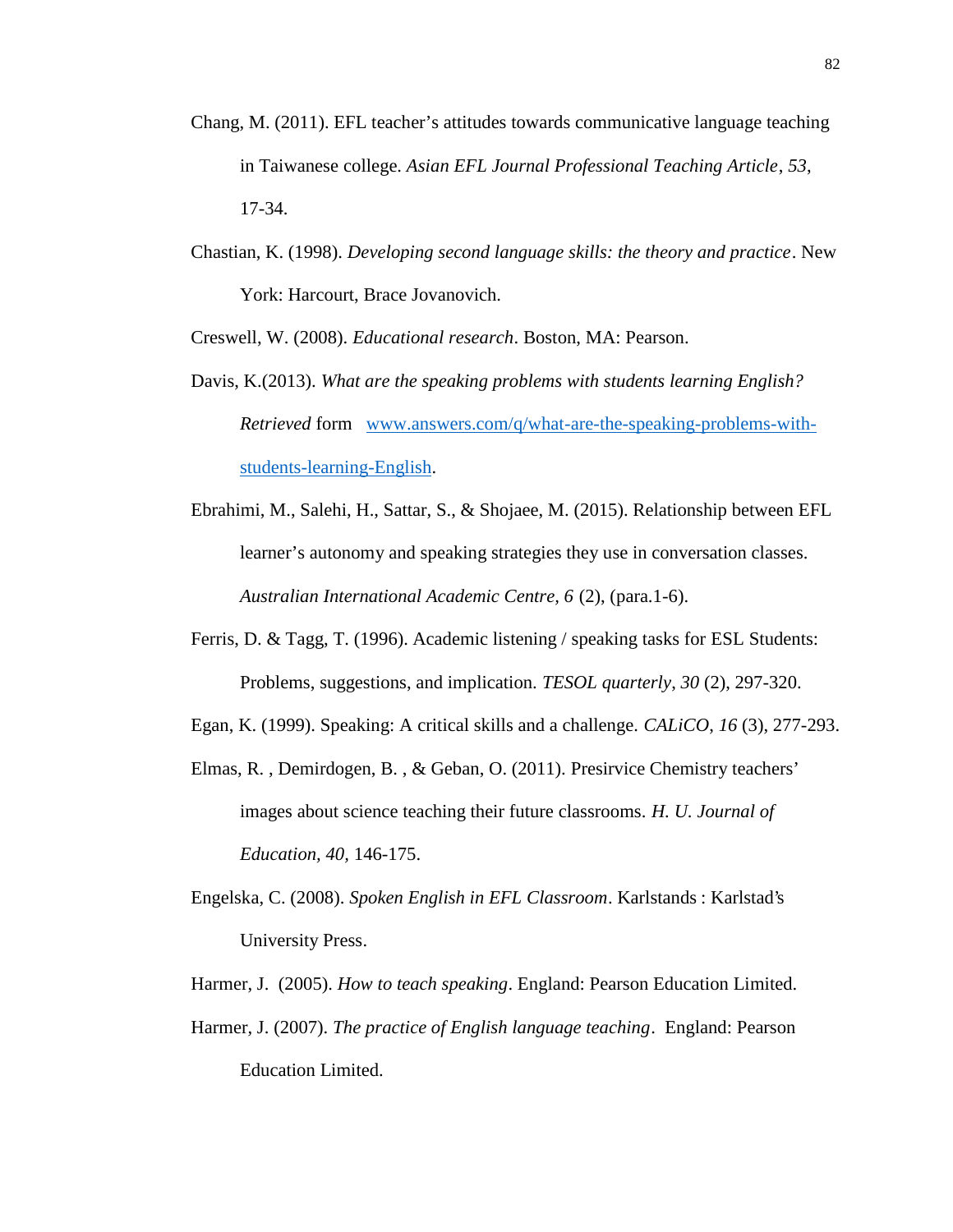- Hampel, R. (2003). Theoretical perspectives and new practices in audio-graphic conferencing for language learning. *Recall*, *15*(1), 21-36.
- Heller, S., Underwood, M., & Tasi, C. (2012). Teacher beliefs and ttechnology iintegration practice: A critical rrelationship*. An International Journal: Computers* of *Education*, *59*, 423-435.
- Jie, M. (1999). *How can a Chinese teacher of English succeed in oral English classes?.* Retrieved from http://www.iatefl.org.pl/tdal/n7kleban.htm
- Johnson, S.(2011). *Teaching English speaking*. www.ehow.com/info-7966469 problems-teaching-learning-english-language.html.
- Kayi, H. (2006). Teaching speaking: Activities to promote speaking in second language. *TESL Journal, 11*. Retrieved from itslj.org/Techniques/KaTeachingSpeaking.html
- Khamkhien, A. (2010). Teaching English speaking and English speaking tests in Thai context: A reflection from Thai perspectiv*e*. *English Language Teaching*, *3*(1), 184-190.
- Lam, L. & Lawrence, G. (2002). Teacher-student role redefinition during a computer based second language project: Are computers catalysts for empowering change? *Computer Assisted Language Learning*, *15*(3), 295-315.
- Lake, W. (2013). *The communicative approach of teaching English*. Retrieved from Blog.about-esl.com/communicative-approach-teaching-english/

Martin, D. (2003). *Talk a lot*. Saitama,: EFL Press.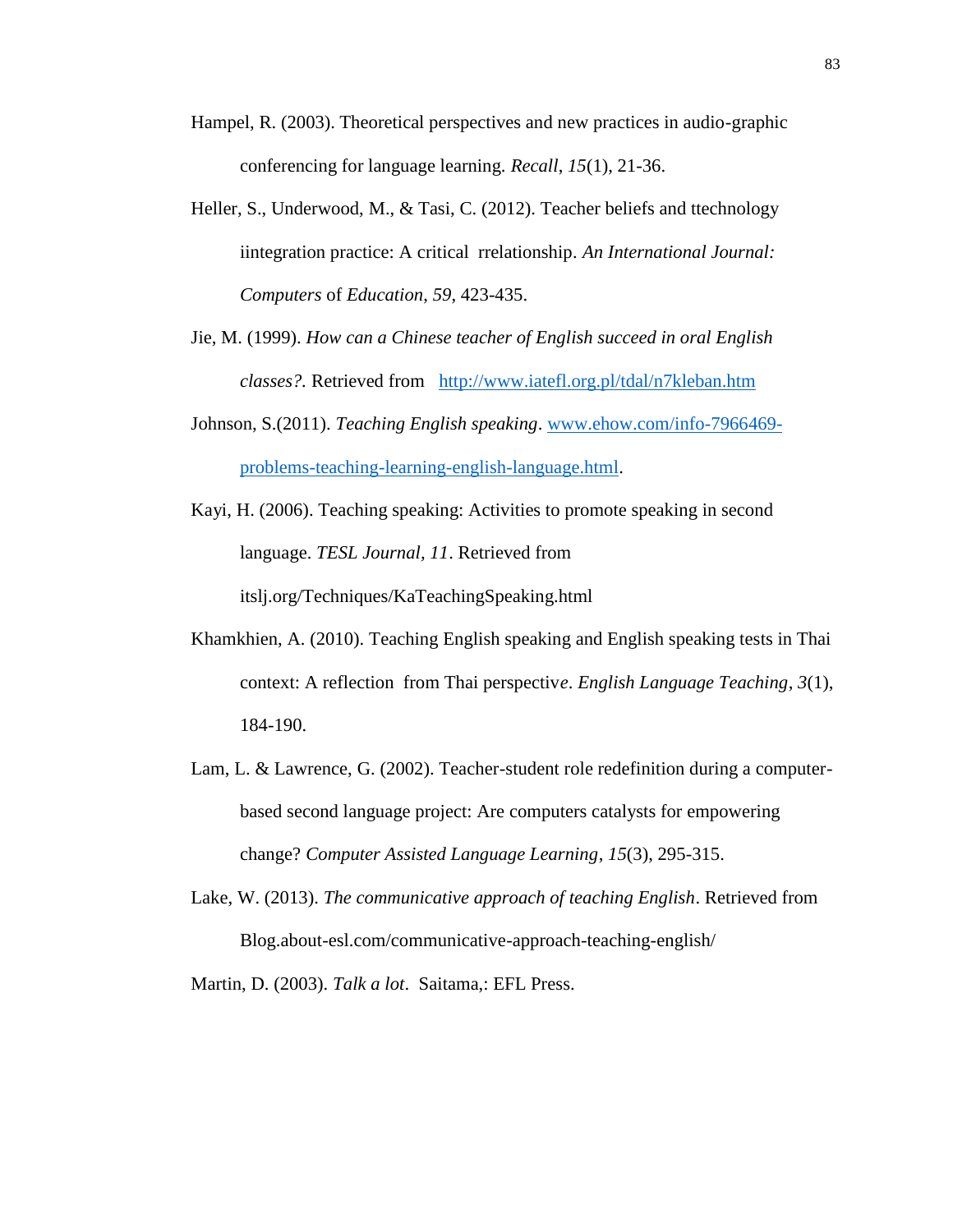- McCombs, B. (2001). What do we know about learners and learning? The learner centered framework: Bringing the educational system into balance. *Educational Horizons, 79* (4), 183-192.
- Mohammadipour, M., & Rashid, S. (2015). The impact of task –based instruction program on fostering ESL learners speaking ability: A cognitive approach. *International Academic Center*, *6* (2)*,* 114-126.
- Morozova, Y. (2013). Methods of enhancing speaking skills of elementary level students*. Translation Journal, 17* (1). Retrieved from http://translationjournal.net/ journal/63/learning.
- Murad, Salah, Hadi, & Fawzia. (2002). *Methods of scientific research: designs and procedure*. Kuwait: Dar Al-Hadith book.
- Nazara, S. (2011). Students perception on EFL speaking skill development. *Journal of English Teaching, 1* (1), 29-43.
- Nguyen, C.(2011). Challenges of learning English in Australian towards students coming from selected Asian countries*:* Vietnam, Thailand and Indonesia. *An Intentional Journal of Education, 4* (1)*.* Retrieved from

www.cceunt.org/jounal/index.php/ies/article/view/7034/6622.

- Niederhauser, S. (1997). Motivation learner. *English Teaching Form,* 35(1), 85-98.
- Nomass, B. (2013). The impact of using technology in teaching English as second language*. English Language and Literature Studies*, *3* (2), 101-115. doi:10.5539/ells.V3n1p111

Nolasco, R., & Arthur, L. (1987). *Conversation* Oxford University Press.

Norris-Holt, J. (2001). *Conversation*. Oxford: Oxford University Press.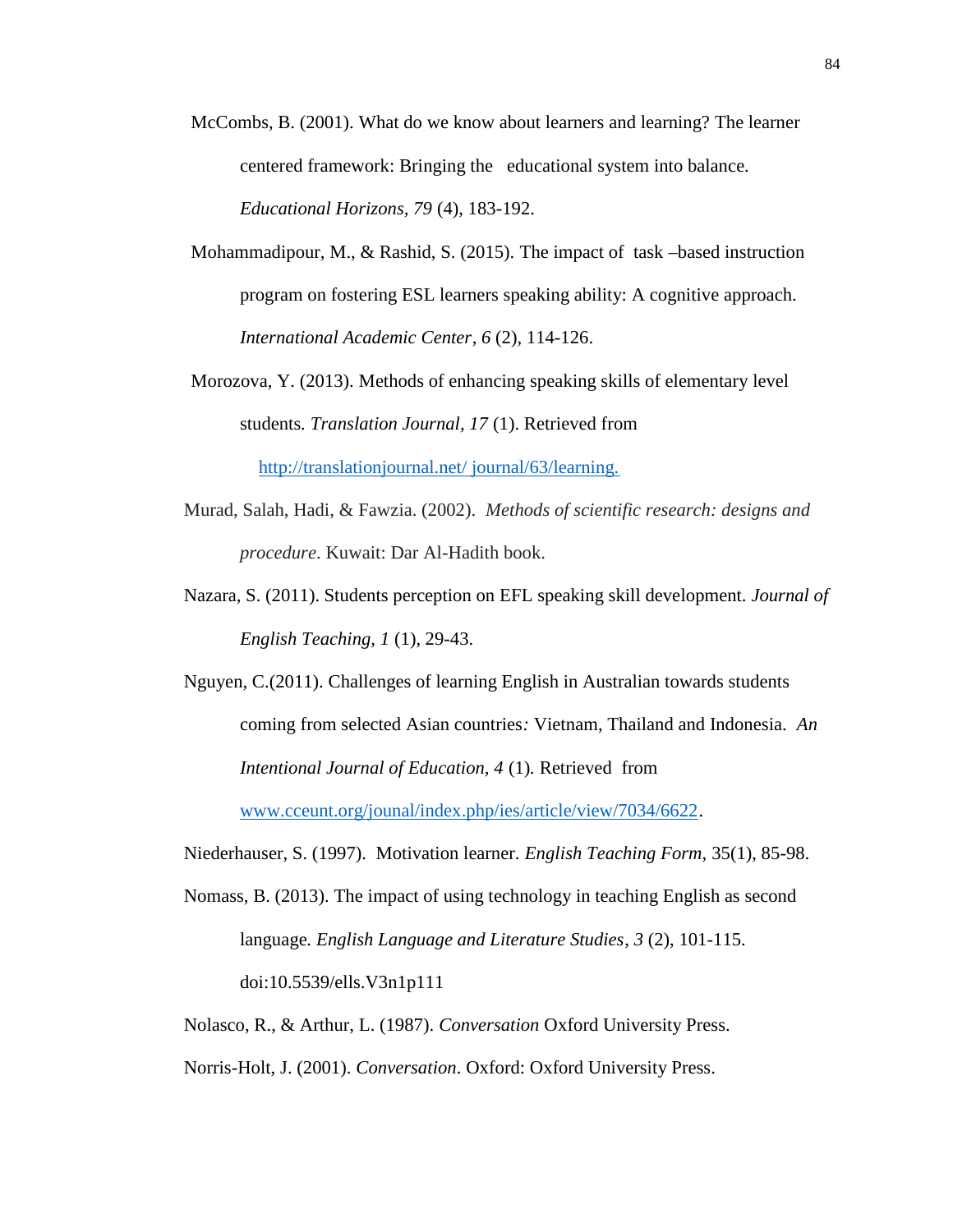- Numan, D. (2002). Teaching listening. In S. Richards, ZW Renadaya. (Ed.s), *Methodology in language teaching* (p.236-265). Cambridge: Cambridge University Press.
- Oxford, R. (1990). *Language learning strategies: what every teacher should know.* Boston, MA: Heinle & Henle.
- Pagina, O. (2010). *The CAELA guide for adult ESL trainers*. Colorado: Colorado Department of Education.
- Pathan, M., Aldersi, L., & Alsont, E. (2014). Speaking in their language: An overview of major difficulties faced by the Libyan FEL learners in speaking skill*. International Journal of English language and translation studies, 2* (3), 96- 105. Retrieved from http://www.eltsioranl.org
- Puromo, B.(2008). Teaching speaking skills through Genre-Based Approach. *Humanity: Journal of Humanity studies, 9* (2) *.*pp.169-184.
- Qutub, M. (2012). Academic listening tasks for ESL Students: Difficulties and implications. *Arab Word English, 3* (2), 31-47.
- Race, P., & Wharton, S. (2010). *Teaching English to speaker of other language*. Cambridge: Cambridge University Press.
- Richards, J. (2008). *Teaching listening & speaking*. Cambridge: Cambridge University Press.
- Richards, J. (2010). *Current trends in teaching listening and speaking.* Retrieved from www.finchpark.com/courses/tkt/unit-07/teachers3.pdf
- Saber, Awad, F, Khafajah,& Ali, M. (2000). *Foundations and principles of scientific research*. Alexandria: Dar technical radiation.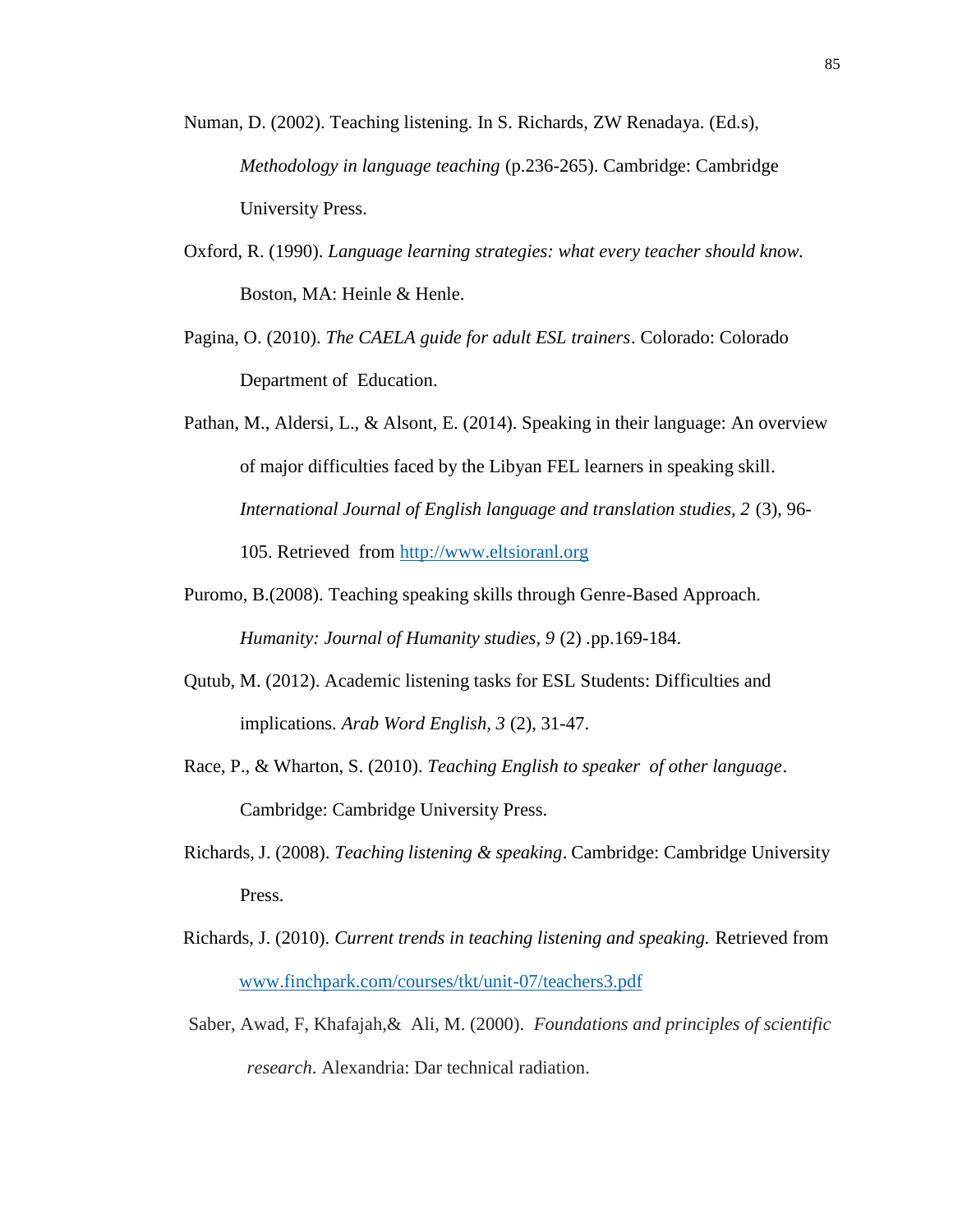Singh, M. (2013). Academic speaking practices of international graduated students in a higher education in situation in Malaysia: challenges and overcoming strategies, *Translation Journal, 1* (7)*,*1-14. Retrieved from www.ijen.com/journal/july- 2013.pdf.

Slaves, T. (1998). *Research: concept, tools and methods*. Amman: Dar thought.

Teaching English 4 all. (2011). *Communicative language Teaching (CLT) and the post method Era*. Retrieved from

https://teachingenglish4all.wordpresss.com/2011/04/22/communicativelanguage-teaching-CLT-and-the-post-method-era/.

- Thornburgh, S. & Slade, D. (2006). *Conversation: From deription to pedagogy*. Cambridge: Cambridge University Press. *Teaching speaking*. Retrieved from file:///C:/User/user/Desktop/Teachinng20speaking222.html
- Wu, K. (2010). The relationship between language learners' anxiety and learning strategy in the CLT classrooms. *International studies*, 3 (1), 174-191.
- Yorio, C. (1980). Conventionalized language forms and development of communication competence. *TESOL Quarterly, 14* (4), 433-442.
- Zhao, B. (2002). *How to motivate students to speak English*. . Retrieved from http://teflchina.org/teach/speak/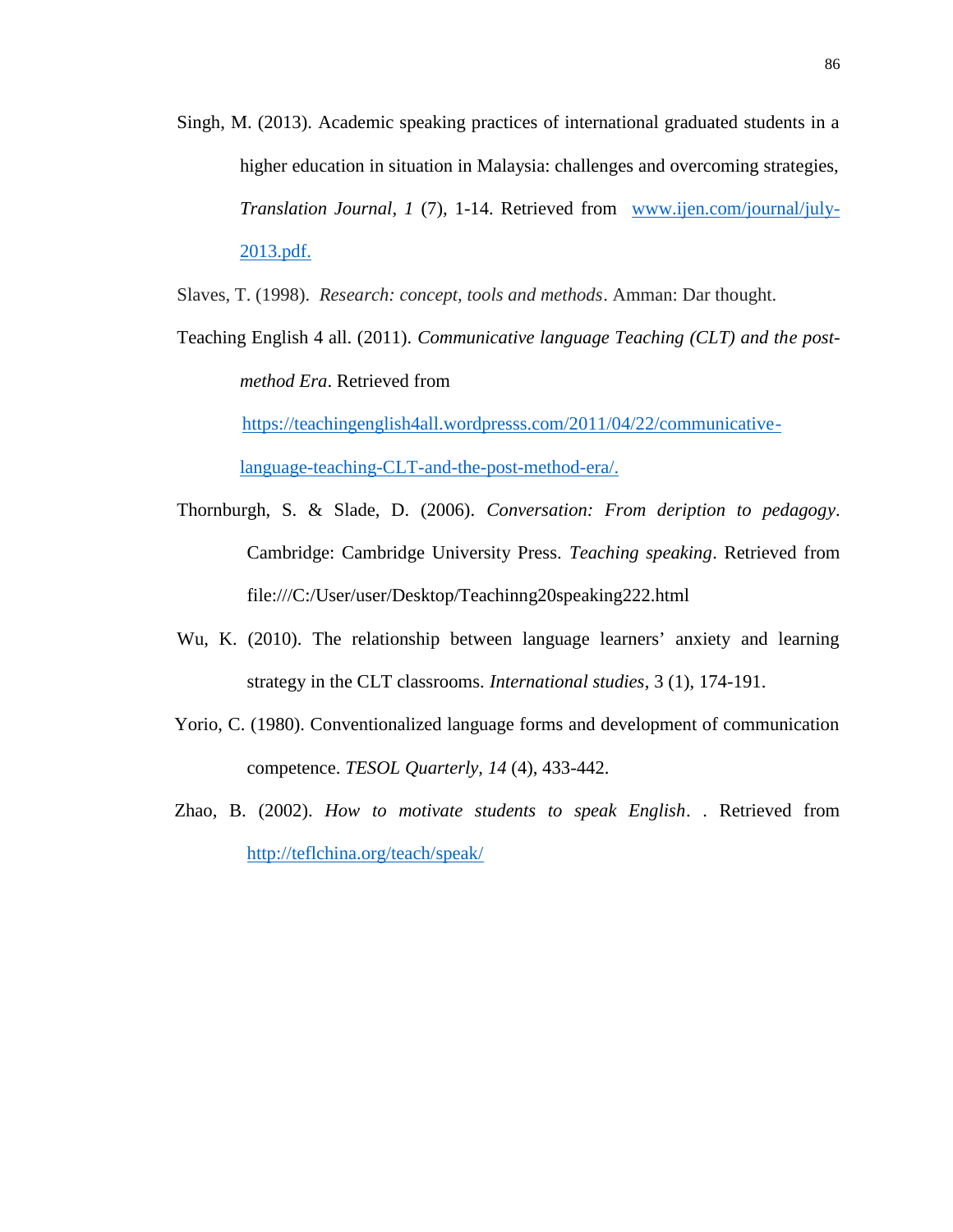### **APPENDIX A**

### Questionnaire

# **Department of English Language Teaching**

#### - **Questionnaire for students:**

Dear students,

I am an MA student in the ELT department. This questionnaire was prepared to identify the challenges you encounter in learning English speaking skills. Your contribution will provide me with valuable data to understand your problems. Your responses/answers will only be used for this study. These answers will not affect your grades. Please contact me if you have any questions or comments via the following contact details.

Eman Abusteen

E-mail: mannalibya@gmail.com

#### **Background**

Please mark appropriate option by putting a "X" next to each statement that is suitable for you or complete by filling in information.

Male……………. Female………………… Age: .......................................

Years of study: ...............................................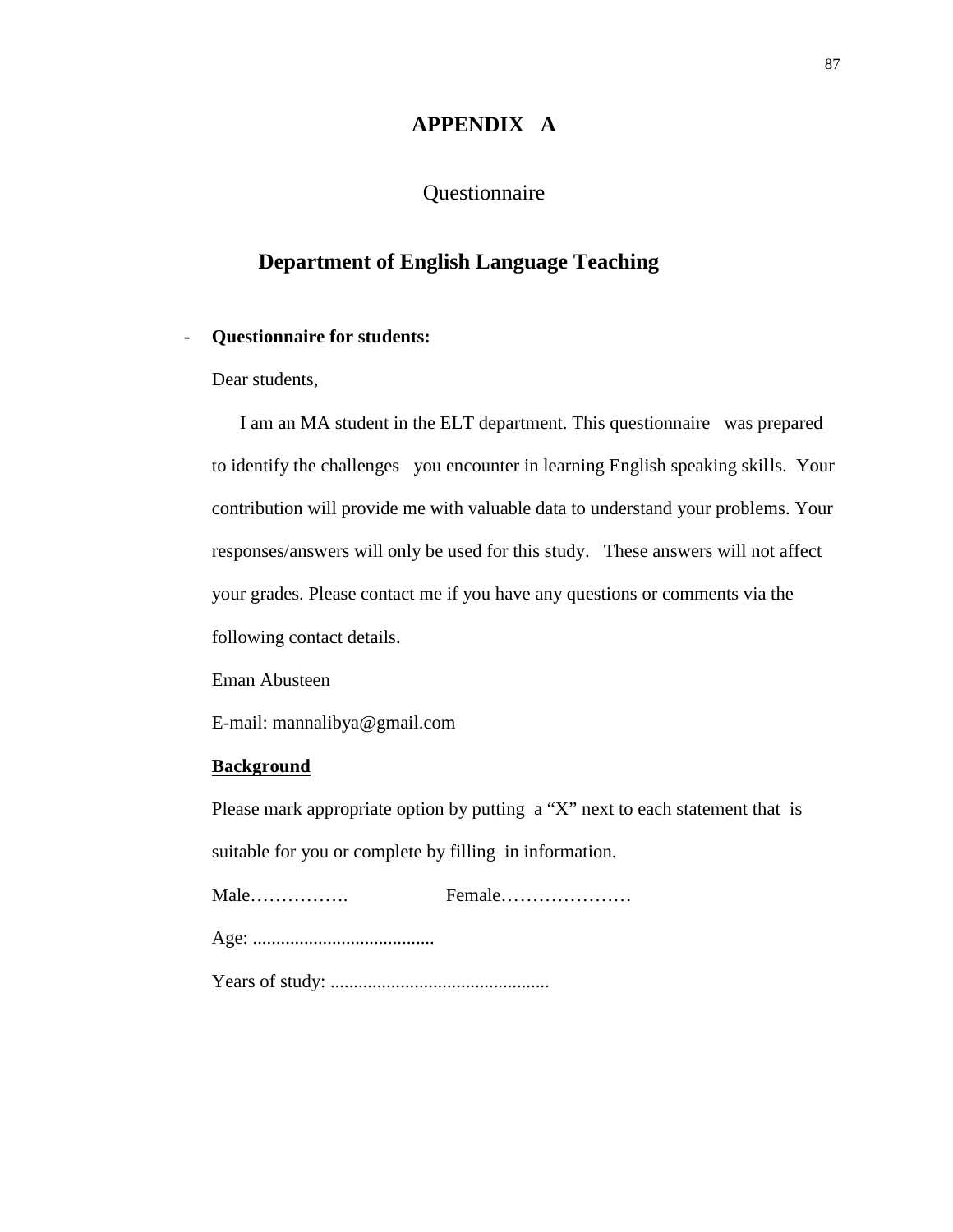|  |  | <b>Please put <math>(X)</math> where appropriate:</b> |  |
|--|--|-------------------------------------------------------|--|
|--|--|-------------------------------------------------------|--|

| A- My main purpose of<br>learning English<br>speaking was:                                  | <b>Strongly</b><br>Agree | Agree | <b>Neutral</b> | <b>Disagree</b> | <b>Strongly</b><br><b>Disagree</b> |
|---------------------------------------------------------------------------------------------|--------------------------|-------|----------------|-----------------|------------------------------------|
| 1. To be able to speak<br>English fluently in the<br>class.                                 |                          |       |                |                 |                                    |
| 2. To improve my<br>speaking skills.                                                        |                          |       |                |                 |                                    |
| 3. To be able to<br>understand the lecture.                                                 |                          |       |                |                 |                                    |
| 4. To be able to pass the<br>mid-term and final<br>exams.                                   |                          |       |                |                 |                                    |
| 5. To communicate and<br>speak with others outside<br>the class.                            |                          |       |                |                 |                                    |
| 6, To be able to speak<br>with native speakers.                                             |                          |       |                |                 |                                    |
| 7.<br>To improve my<br>language skills and to be<br>successful in my<br>department studies. |                          |       |                |                 |                                    |

| <b>B-I find it difficult to</b><br>speak English because:                           | <b>Strongly</b><br>Agree | Agree | <b>Neutral</b> | <b>Disagree</b> | <b>Strongly</b><br><b>Disagree</b> |
|-------------------------------------------------------------------------------------|--------------------------|-------|----------------|-----------------|------------------------------------|
| 8.<br>There was not<br>any kind of<br>practice in my<br>class.                      |                          |       |                |                 |                                    |
| I didn't<br>9.<br>participate with<br>my classmates<br>and teacher in the<br>class. |                          |       |                |                 |                                    |
| 10. I had a lack of<br>confidence to<br>contribute/partici                          |                          |       |                |                 |                                    |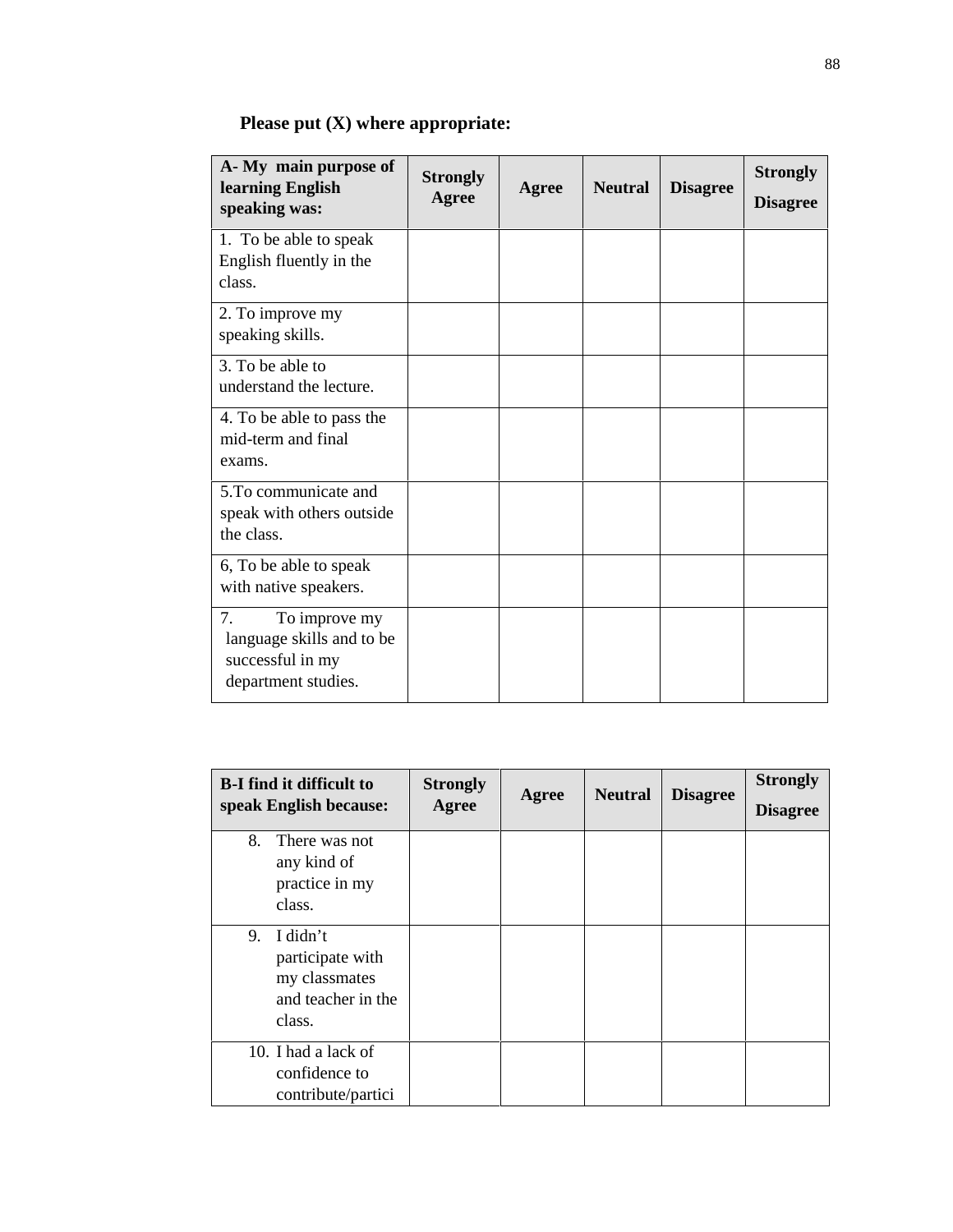| pate and practice<br>speaking.                                                                                |  |  |  |
|---------------------------------------------------------------------------------------------------------------|--|--|--|
| 11. I faced a lack of<br>motivation to<br>speak in English<br>in the class.                                   |  |  |  |
| 12. I was not willing<br>to speak about<br>myself in the<br>class.                                            |  |  |  |
| 13. I had not chance<br>to speak during<br>the English<br>lessons because<br>of the limited<br>time of class. |  |  |  |
| 14. When I spoke, I<br>worried about<br>making mistakes<br>in front of my<br>classmates.                      |  |  |  |
| 15. I felt<br>embracement/shy<br>ness when I<br>started to speak in<br>English in the<br>class.               |  |  |  |
| 16. I preferred to<br>participate in the<br>lesson by using<br>my first language<br>rather than<br>English.   |  |  |  |
| 17. I was relaxed<br>when I asked<br>questions to my<br>teacher in my<br>first language.                      |  |  |  |
| 18. I considered<br>English was a<br>hard subject to<br>learn because<br>my other subjects                    |  |  |  |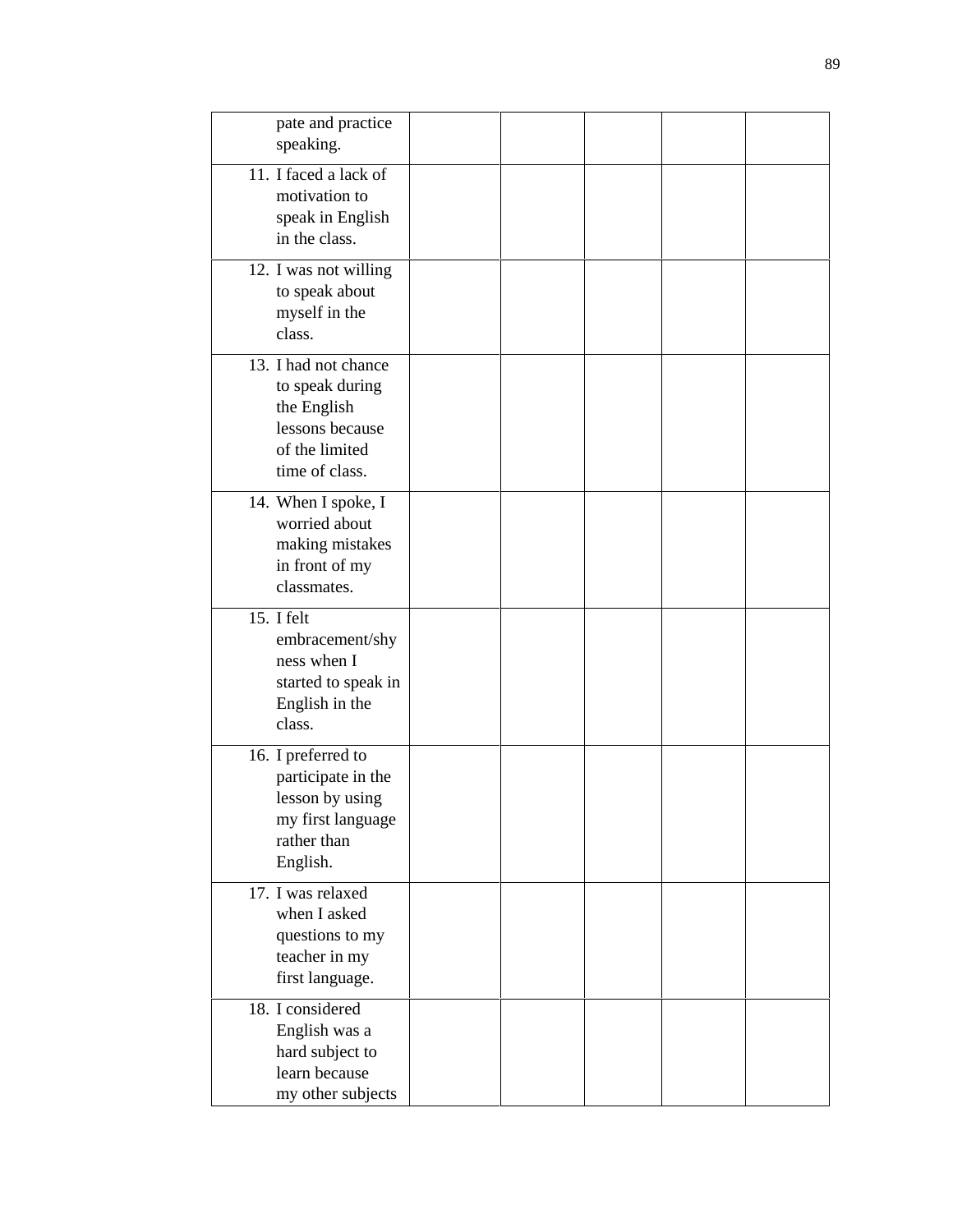| were in my first<br>language.                                                                                                    |  |  |  |
|----------------------------------------------------------------------------------------------------------------------------------|--|--|--|
| 19. I just listened to<br>my teacher<br>talking.                                                                                 |  |  |  |
| 20. The activities that<br>were used in the<br>class were not<br>enjoyable.                                                      |  |  |  |
| 21. In the class more<br>attention was paid<br>to grammar rather<br>than speaking.                                               |  |  |  |
| 22. Teaching<br>approaches were<br>not effective to<br>improve my<br>speaking skills.                                            |  |  |  |
| 23. I had not<br>opportunity to<br>practice speaking<br>because my class<br>was very large.                                      |  |  |  |
| 24. I put in my mind<br>that I need<br>English only to<br>pass an exam                                                           |  |  |  |
| 25. I did not feel any<br>interest to speak<br>in the class.                                                                     |  |  |  |
| 26. There was no<br>variety of<br>activities in the<br>class to suit my<br>level to<br>enhance/improve<br>my speaking<br>skills. |  |  |  |
| 27. In my class,<br>English was not<br>used all the time.                                                                        |  |  |  |
| 28. I could not                                                                                                                  |  |  |  |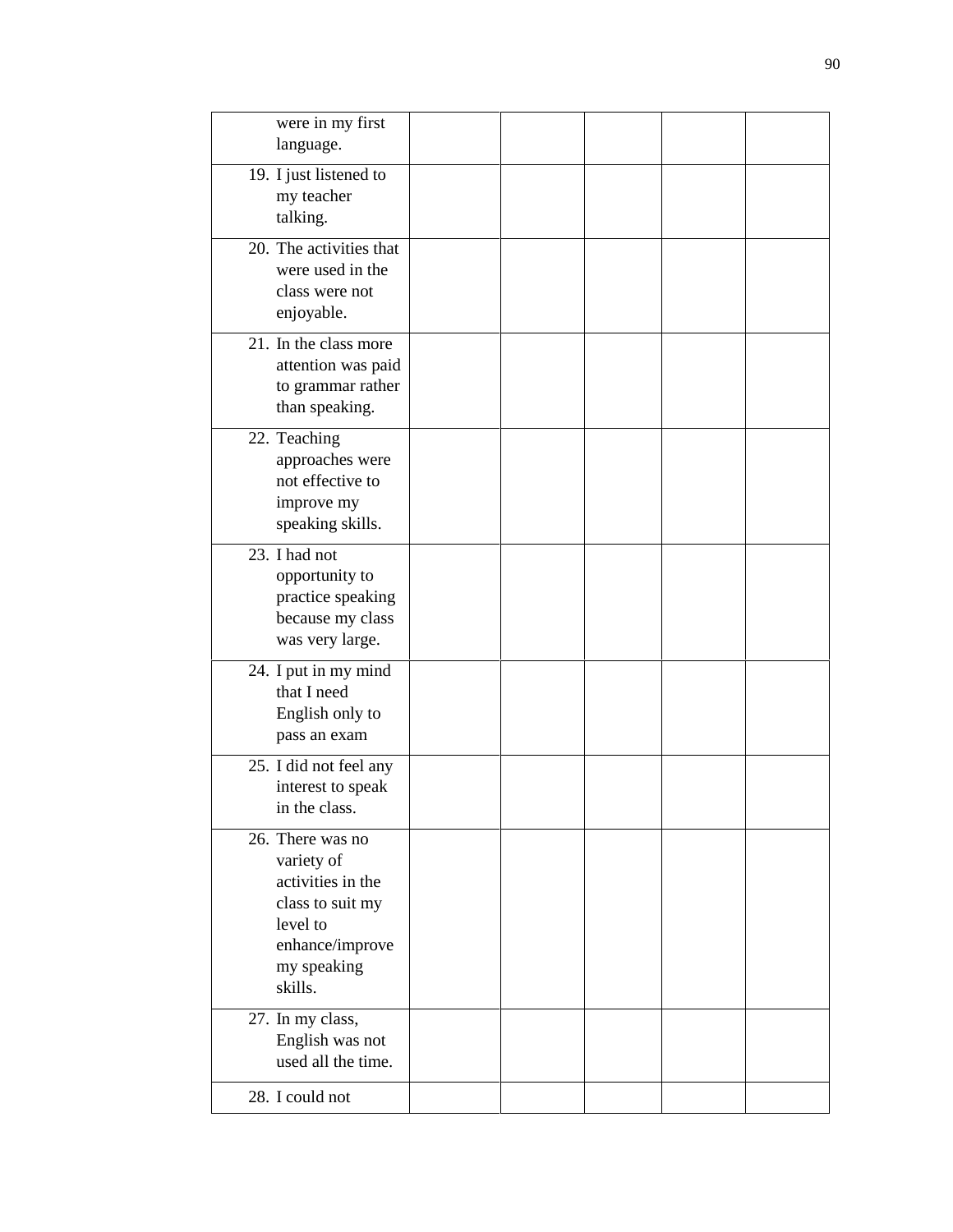| identify my<br>errors, I need my<br>teacher to guide<br>me.                                                              |                          |              |                |                 |                                    |
|--------------------------------------------------------------------------------------------------------------------------|--------------------------|--------------|----------------|-----------------|------------------------------------|
| 29. I preferred to be<br>silent because I<br>had a fear of<br>being<br>misunderstood by<br>my teacher and<br>classmates. |                          |              |                |                 |                                    |
| C-To improve and<br>develop my speaking<br>skills in the class I need:                                                   | <b>Strongly</b><br>Agree | <b>Agree</b> | <b>Neutral</b> | <b>Disagree</b> | <b>Strongly</b><br><b>Disagree</b> |
| 30. Motivation to<br>support me to<br>speak English.                                                                     |                          |              |                |                 |                                    |
| 31. Encouragement<br>and interest to<br>learn speaking<br>skills.                                                        |                          |              |                |                 |                                    |
| 32. Enough<br>opportunities to<br>practice the<br>speaking skills.                                                       |                          |              |                |                 |                                    |
| 33. Effective<br>approaches<br>/techniques that<br>helped me to<br>improve my<br>English speaking.                       |                          |              |                |                 |                                    |
| 34. Enjoyable tasks<br>that attracted my<br>attention.                                                                   |                          |              |                |                 |                                    |
| 35. A good teacher<br>who used<br>techniques that<br>supported<br>interaction<br>among students.                         |                          |              |                |                 |                                    |
| 36. Significant<br>activities that<br>supported the                                                                      |                          |              |                |                 |                                    |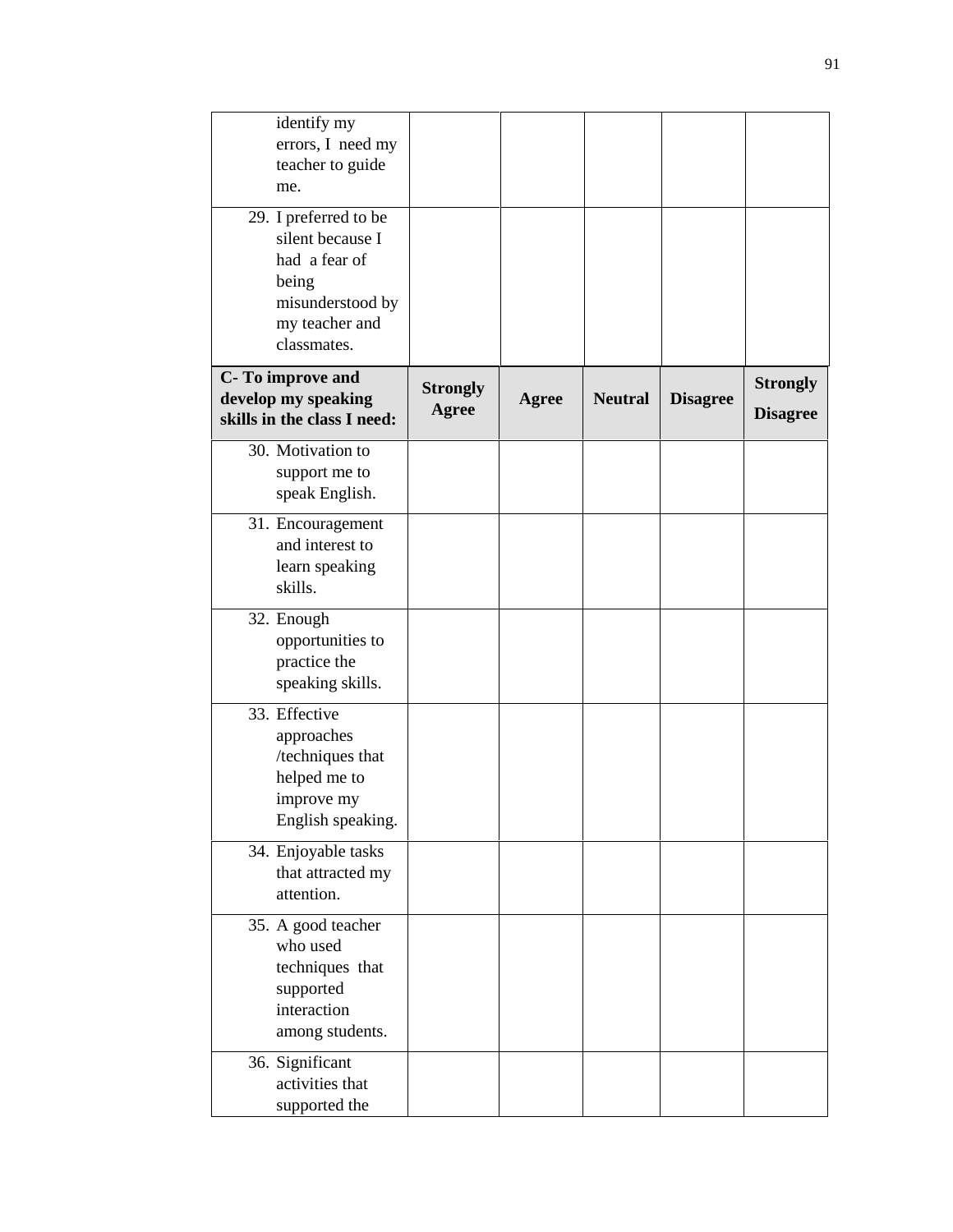| practice of<br>speaking in the<br>class.                         |  |  |  |
|------------------------------------------------------------------|--|--|--|
| 37. To work in a<br>group and in<br>pairs with my<br>classmates. |  |  |  |
| 38. To converse with<br>my friends and<br>my teacher.            |  |  |  |
| 39. To play language<br>games in the<br>class.                   |  |  |  |
| 40. A friendly<br>teacher who had<br>good relation<br>with me.   |  |  |  |
| 41. Enough time to<br>practice my<br>speaking skills.            |  |  |  |
| 42. Suitable size of<br>class to promote<br>English speaking.    |  |  |  |
|                                                                  |  |  |  |

| D-My English teacher<br>can help me in learning<br>speaking skills when<br>he/she: | <b>Strongly</b><br>Agree | Agree | <b>Neutral</b> | <b>Disagree</b> | <b>Strongly</b><br><b>Disagree</b> |
|------------------------------------------------------------------------------------|--------------------------|-------|----------------|-----------------|------------------------------------|
| 43. Encouraged me<br>to speak in<br>English.                                       |                          |       |                |                 |                                    |
| 44. Facilitated the<br>learning process<br>by using simple<br>language             |                          |       |                |                 |                                    |
| 45. Motivated me to<br>learn speaking<br>skill.                                    |                          |       |                |                 |                                    |
| 46. Engaged me to<br>express my<br>opinions in the                                 |                          |       |                |                 |                                    |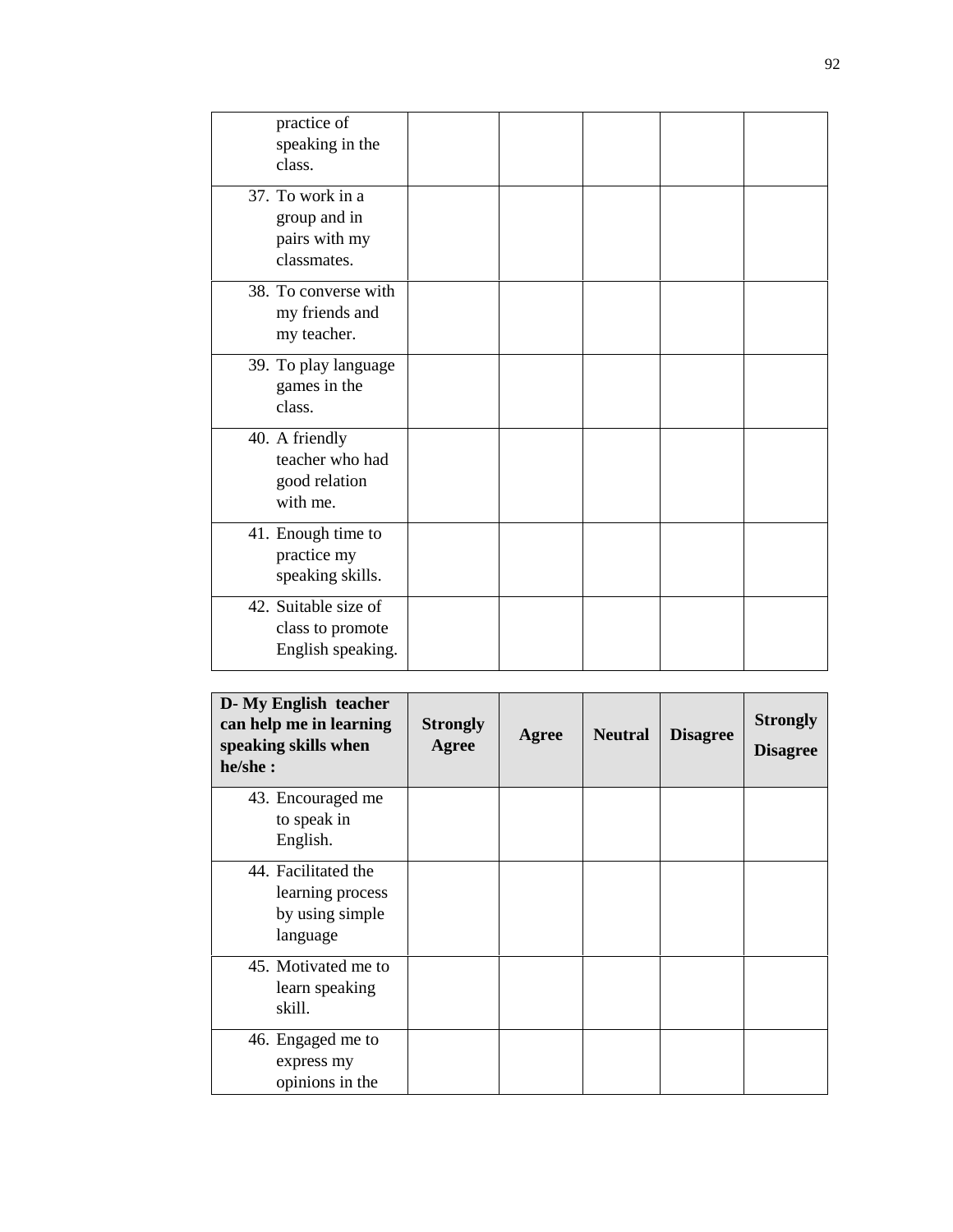| class.                                                                                 |  |  |  |
|----------------------------------------------------------------------------------------|--|--|--|
| 47. Reduced my<br>anxiety when I<br>wanted to speak<br>in the class.                   |  |  |  |
| 48. Knew my<br>abilities in<br>learning speaking<br>skills.                            |  |  |  |
| 49. Allowed me to<br>make mistakes<br>and still feel OK.                               |  |  |  |
| 50. Involved me<br>more in<br>communicating<br>in the class.                           |  |  |  |
| 51. Used significant<br>activities that<br>maintained the<br>practice in the<br>class. |  |  |  |
| 52. Had experience<br>to take care of the<br>different levels of<br>his/her students.  |  |  |  |

# *Thank you for your contribution*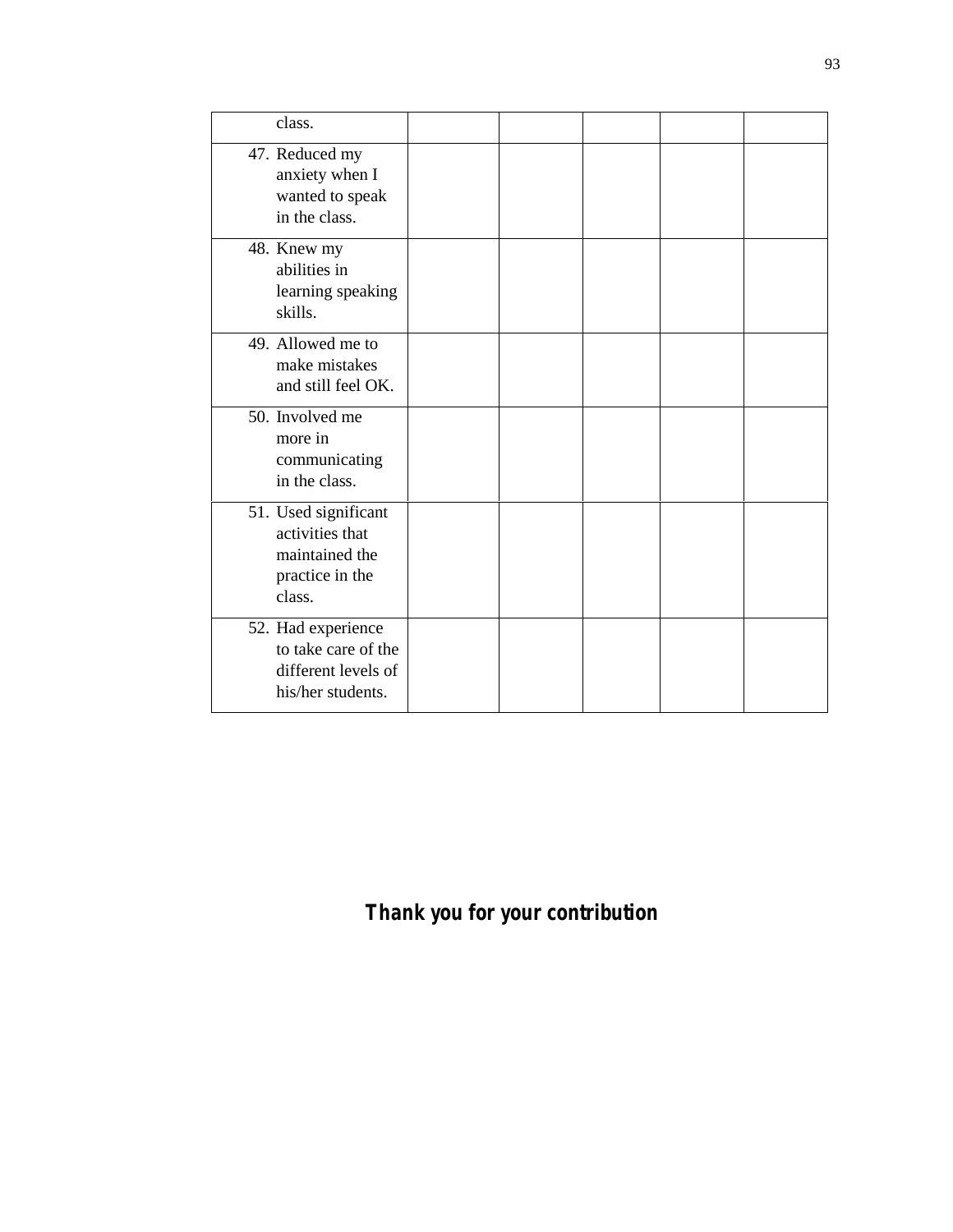### **APPENDIX B**

Descriptive Statistics for Students' Difficulties Survey Results

| 1- My main<br>purpose of<br>learning English<br>speaking was:<br>7. To improve<br>my language | 5- Strongly Agree<br>4- Agree<br>3- Neutral<br>2- Disagree<br>1- Strongly<br><b>Disagree</b><br>5 | Frequency<br>88                                   | <b>Present</b><br>88%        | <b>Mean</b> | Std.D |
|-----------------------------------------------------------------------------------------------|---------------------------------------------------------------------------------------------------|---------------------------------------------------|------------------------------|-------------|-------|
| skills and to be<br>successful in my<br>department<br>studies.                                | $\overline{4}$<br>3                                                                               | 10<br>$\overline{2}$                              | 10%<br>2%                    | 4.86        | 0.4   |
| 1. To be able to<br>speak English<br>fluently in the<br>class.                                | 5<br>$\overline{4}$<br>3                                                                          | 75<br>15<br>5                                     | 75%<br>15%<br>5%             | 4.58        | 0.88  |
|                                                                                               | $\overline{2}$<br>$\mathbf{1}$                                                                    | 3<br>$\overline{2}$                               | 3%<br>2%                     |             |       |
| 2. To improve<br>my speaking<br>skills.                                                       | 5<br>$\overline{4}$<br>3<br>$\overline{2}$<br>$\mathbf{1}$                                        | 70<br>20<br>6<br>$\overline{2}$<br>$\overline{c}$ | 70%<br>20%<br>6%<br>2%<br>2% | 4.54        | 0.86  |
| 4. To be able to<br>pass the mid-<br>term and final<br>exams.                                 | 5<br>$\overline{4}$<br>3<br>$\mathbf{2}$                                                          | 60<br>10<br>12<br>18                              | 60%<br>10%<br>12%<br>18%     | 4.12        | 1.2   |
| 3. To be able to<br>understand the<br>lecture.                                                | 5<br>$\overline{4}$<br>3<br>$\mathbf{2}$                                                          | 20<br>50<br>20<br>5                               | 20%<br>50%<br>20%<br>5%      | 3.75        | 1.06  |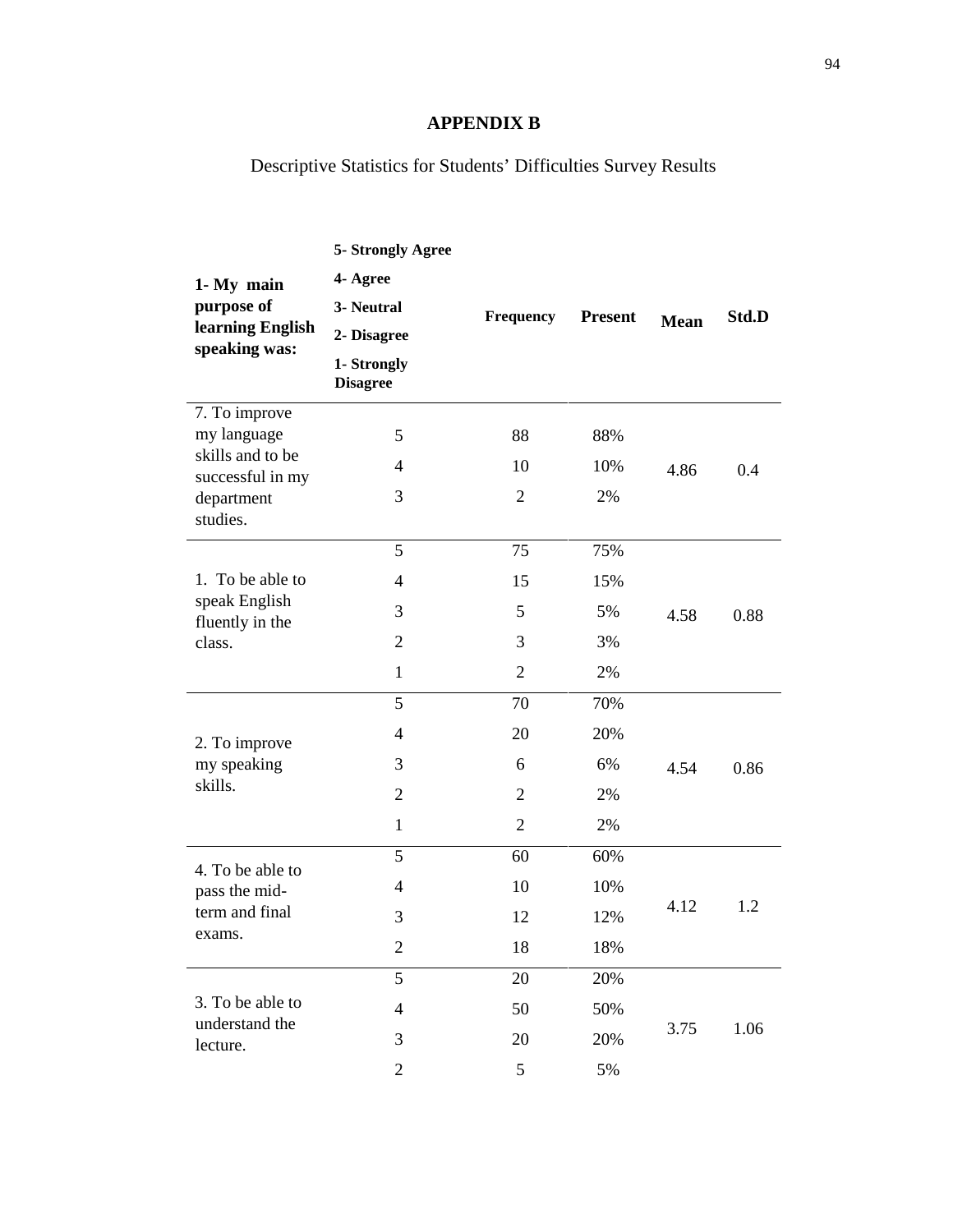|                                                            |                | 5  | 5%  |      |      |
|------------------------------------------------------------|----------------|----|-----|------|------|
| 6. To be able to<br>speak with native<br>speakers.         | 4              | 10 | 10% |      |      |
|                                                            | 3              | 40 | 40% |      |      |
|                                                            | 2              | 30 | 30% | 2.4  | 0.92 |
|                                                            | 1              | 20 | 20% |      |      |
|                                                            | 5              | 2  | 2%  |      |      |
| 5. To                                                      | 4              | 3  | 3%  |      |      |
| communicate and<br>speak with others<br>outside the class. | 3              | 26 | 26% | 2.28 | 0.77 |
|                                                            | $\overline{2}$ | 59 | 59% |      |      |
|                                                            |                | 10 | 10% |      |      |

### **B-I find it difficult**

### **to speak English**

| 8. There was not<br>any kind of         | 5              | 98             | 98% |      |      |
|-----------------------------------------|----------------|----------------|-----|------|------|
| practice in my                          | $\overline{4}$ | $\overline{2}$ | 2%  | 4.98 | 0.14 |
| class.                                  |                |                |     |      |      |
| 20. The activities                      |                |                |     |      |      |
| that were used in                       | 5              | 91             | 91% |      |      |
| the class were not<br>enjoyable.        | $\overline{4}$ | 9              | 9%  | 4.91 | 0.29 |
| 11. I faced a lack                      |                |                |     |      |      |
| of motivation to                        | 5              | 89             | 89% |      |      |
| speak in English in                     | $\overline{4}$ | 11             | 11% | 4.89 | 0.31 |
| the class.                              |                |                |     |      |      |
| 25. I did not feel                      | 5              | 85             | 85% |      |      |
| any interest to                         | $\overline{4}$ | 15             | 15% | 4.85 | 0.36 |
| speak in the class.                     |                |                |     |      |      |
| 29. I preferred to                      | 5              | 87             | 87% |      |      |
| be silent because I                     | 4              | 9              | 9%  |      |      |
| had a fear of being<br>misunderstood by |                |                |     | 4.77 | 0.71 |
| my teacher and                          | 3              | 3              | 3%  |      |      |
| classmates.                             | $\overline{2}$ | 1              | 1%  |      |      |
| 22. Teaching                            |                |                |     |      |      |
| approaches were                         | 5              | 83             | 83% |      |      |
| not effective to                        | $\overline{4}$ | 10             | 10% | 4.73 | 0.69 |
| improve my                              |                |                |     |      |      |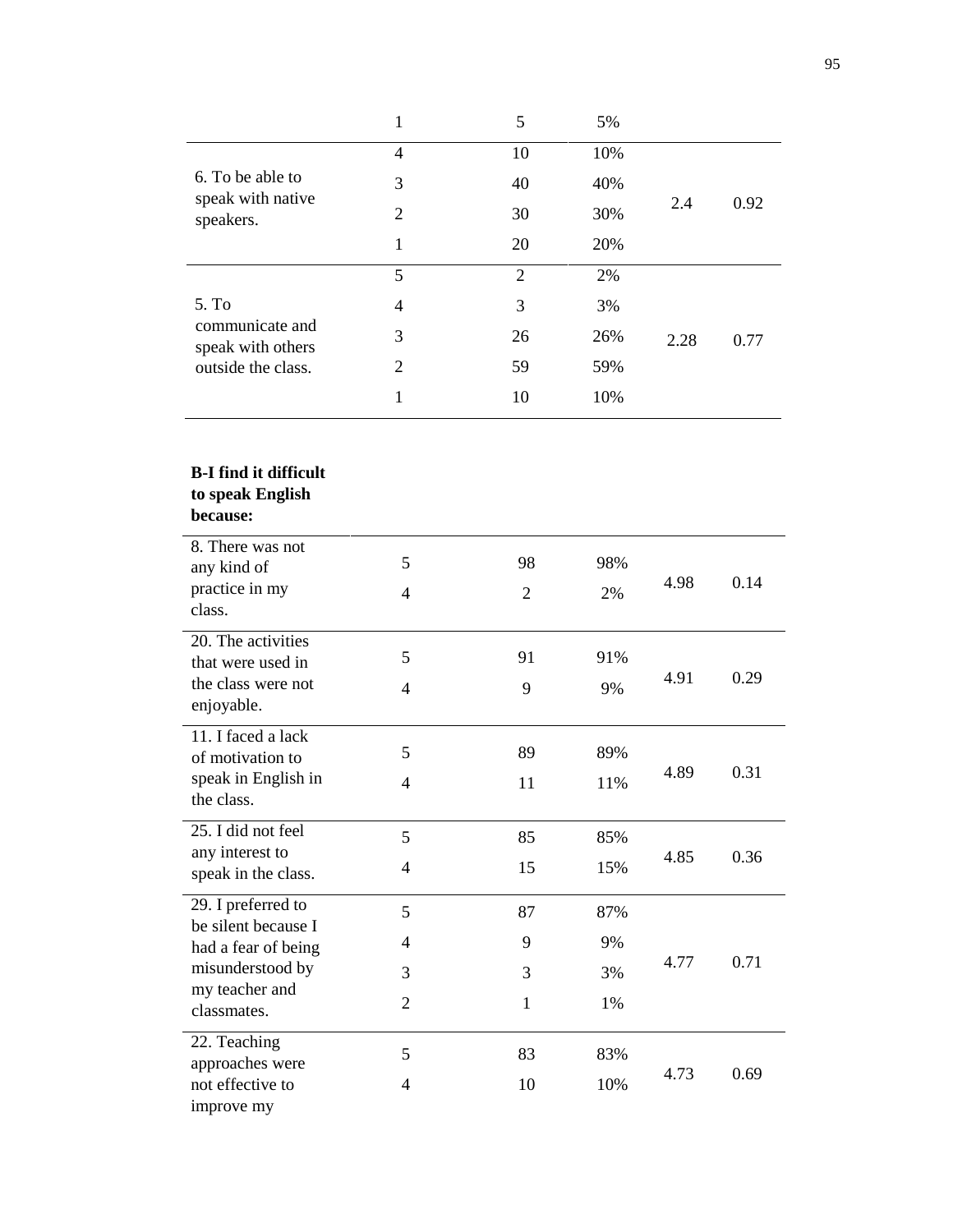| speaking skills.                      | 3                        | 5              | 5%    |      |      |
|---------------------------------------|--------------------------|----------------|-------|------|------|
|                                       | $\overline{2}$           | $\mathbf{1}$   | 1%    |      |      |
|                                       | $\mathbf{1}$             | $\mathbf{1}$   | 1%    |      |      |
| 26. There was no                      | 5                        | 77             | 77%   |      |      |
| variety of activities                 | $\overline{4}$           | 13             | 13%   |      |      |
| in the class to suit<br>my level to   | 3                        | 6              | 6%    | 4.62 | 0.81 |
| enhance/improve                       | $\overline{2}$           | 3              | 3%    |      |      |
| my speaking skills.                   | $\mathbf{1}$             | $\mathbf{1}$   | 1%    |      |      |
|                                       | 5                        | 80             | 80%   |      |      |
| 10. I had a lack of<br>confidence to  | $\overline{4}$           | 10             | 10%   |      |      |
| contribute/participa                  | 3                        | 3              | 3%    | 4.58 | 1.02 |
| te and practice<br>speaking.          | $\overline{2}$           | $\overline{2}$ | 2%    |      |      |
|                                       | $\mathbf{1}$             | 5              | 5%    |      |      |
|                                       | 5                        | 75             | 75%   |      |      |
| 23. I had not an<br>opportunity to    | $\overline{4}$           | 15             | 15%   |      |      |
| practice speaking                     | 3                        | 3              | 3%    | 4.57 | 0.89 |
| because my class<br>was very large.   | $\overline{2}$           | 6              | 6%    |      |      |
|                                       | $\mathbf{1}$             | $\mathbf{1}$   | 1%    |      |      |
|                                       | 5                        | 70             | 70%   |      |      |
| 12. I was not<br>willing to speak     | $\overline{\mathcal{A}}$ | 10             | 10%   |      |      |
| about myself in the                   | 3                        | 5              | 5%    | 4.55 | 0.81 |
| class.                                | $\overline{2}$           | 15             | 15%   |      |      |
| 18. I considered                      | 5                        | 66             | 66%   |      |      |
| English is a hard                     | $\overline{4}$           | 24             | 24%   |      |      |
| subject to learn<br>because my other  | 3                        | 3              | 3%    | 4.48 | 0.89 |
| subjects were in                      | $\overline{c}$           | 6              | 6%    |      |      |
| my first language.                    | $\mathbf{1}$             | $\mathbf{1}$   | $1\%$ |      |      |
| 21. In the class                      | 5                        | 55             | 55%   |      |      |
| more attention was<br>paid to grammar | $\overline{4}$           | 36             | 36%   |      |      |
| rather than                           | 3                        | $\overline{4}$ | 4%    | 4.41 | 0.79 |
| speaking.                             | $\mathbf{2}$             | 5              | 5%    |      |      |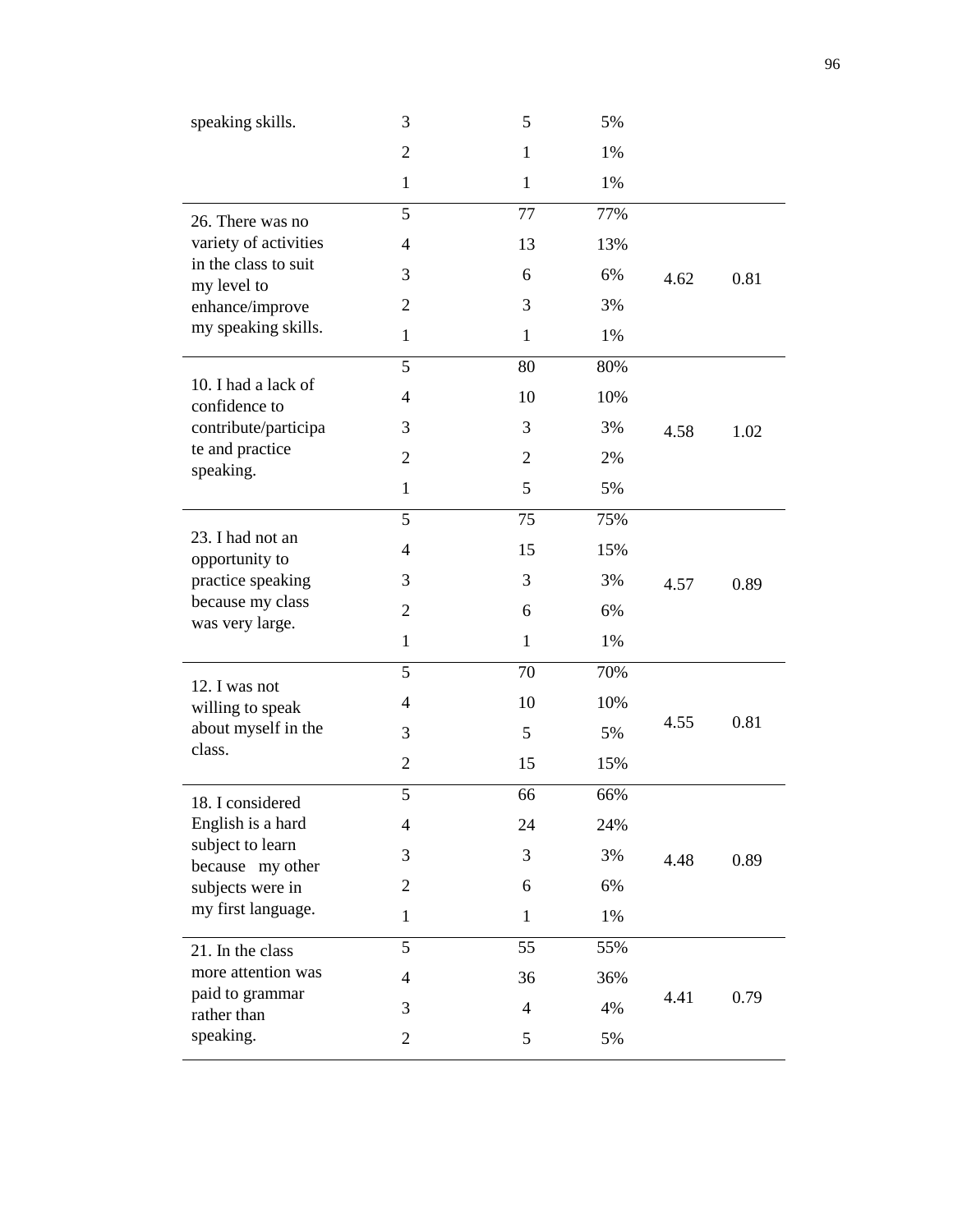|                                       | 5              | 65             | 65% |      |      |
|---------------------------------------|----------------|----------------|-----|------|------|
| 27. In my class                       | $\overline{4}$ | 15             | 15% |      |      |
| English was not                       | 3              | 10             | 10% | 4.32 | 1.1  |
| used all the time.                    | $\overline{2}$ | 7              | 7%  |      |      |
|                                       | $\mathbf{1}$   | 3              | 3%  |      |      |
|                                       | 5              | 67             | 67% |      |      |
| 19. I just listened                   | $\overline{4}$ | 13             | 13% |      |      |
| to my teacher                         | 3              | $\tau$         | 7%  | 4.24 | 1.31 |
| talking.                              | $\overline{2}$ | 3              | 3%  |      |      |
|                                       | $\mathbf{1}$   | 10             | 10% |      |      |
| 28. I could not                       | 5              | 50             | 50% |      |      |
| identify my errors,                   | $\overline{4}$ | 15             | 15% | 4.15 |      |
| I needed my<br>teacher to guide       | 3              | 15             | 15% |      | 1.02 |
| me.                                   | $\overline{2}$ | 10             | 10% |      |      |
|                                       | 5              | 50             | 50% |      |      |
| 9. I didn't                           | $\overline{4}$ | 20             | 20% |      |      |
| participate with<br>my classmates and | 3              | 20             | 20% | 4.05 | 1.17 |
| teacher in the class.                 | $\mathbf{2}$   | 5              | 5%  |      |      |
|                                       | $\mathbf{1}$   | 5              | 5%  |      |      |
|                                       | 5              | 35             | 35% |      |      |
| 15. I felt<br>embracement/shyn        | $\overline{4}$ | 46             | 46% |      |      |
| ess when I started                    | 3              | 11             | 11% | 4.05 | 0.96 |
| to speak in English<br>in the class.  | $\overline{2}$ | 6              | 6%  |      |      |
|                                       | $\mathbf{1}$   | $\overline{2}$ | 2%  |      |      |
|                                       | 5              | 51             | 51% |      |      |
| 17. I was relaxed<br>when I asked     | $\overline{4}$ | 22             | 22% |      |      |
| questions to my                       | 3              | 7              | 7%  | 4.00 | 1.26 |
| teacher in my first<br>language.      | $\overline{2}$ | 16             | 16% |      |      |
|                                       | $\mathbf{1}$   | $\overline{4}$ | 4%  |      |      |
|                                       |                |                |     |      |      |
| 14. When I spoke,<br>I worried about  | 5              | 50             | 50% |      |      |
| making mistakes in<br>front of my     | 4              | 25             | 25% | 3.94 | 1.36 |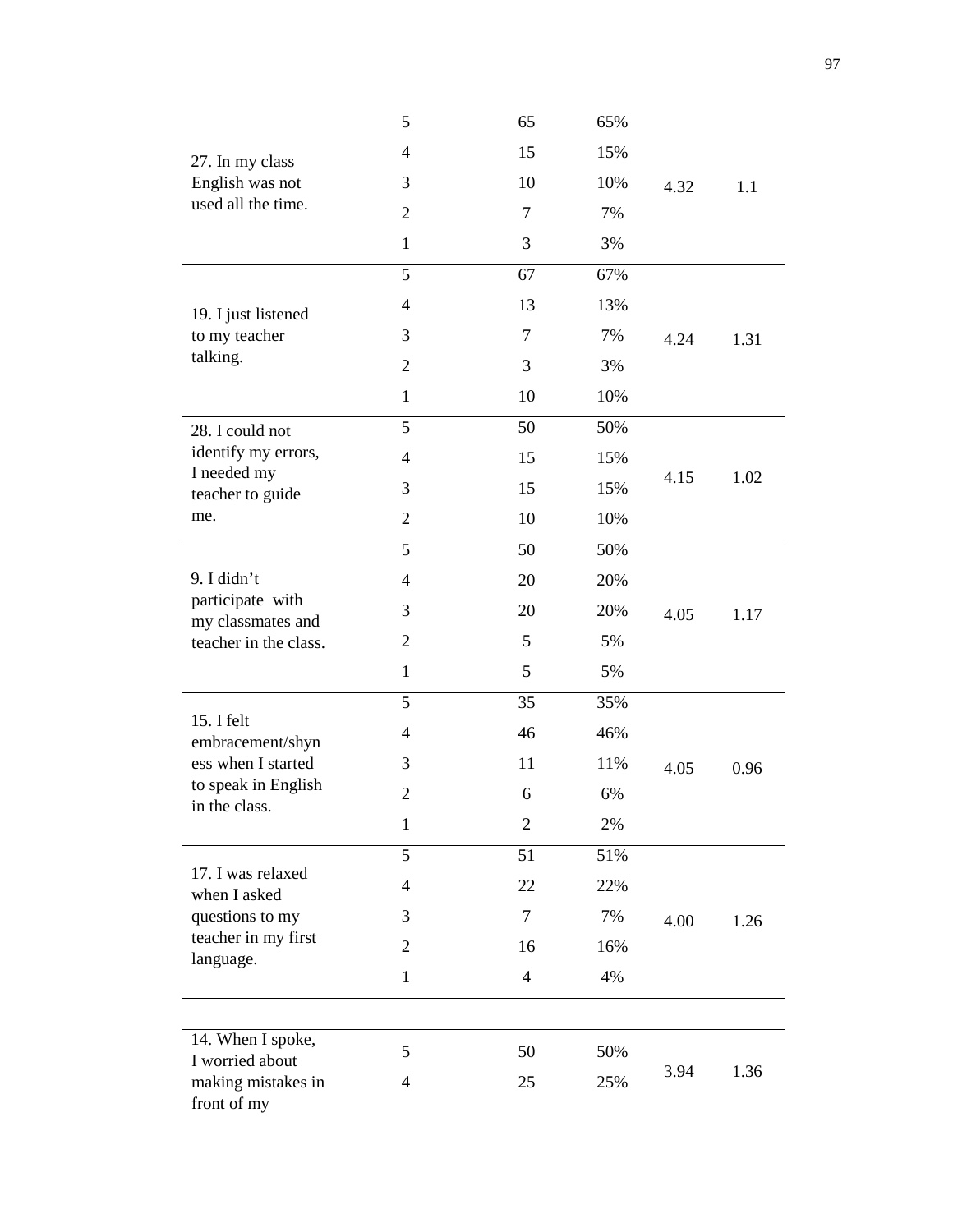| classmates.                                                                 | 3                       | $\overline{2}$           | 2%    |      |      |  |
|-----------------------------------------------------------------------------|-------------------------|--------------------------|-------|------|------|--|
|                                                                             | $\overline{2}$          | 15                       | 15%   |      |      |  |
|                                                                             | $\mathbf{1}$            | 8                        | 8%    |      |      |  |
|                                                                             | 5                       | 45                       | 45%   |      |      |  |
| 24. I put in my                                                             | $\overline{4}$          | 15                       | 15%   |      |      |  |
| mind that I need                                                            | 3                       | 20                       | 20%   | 3.76 | 1.36 |  |
| English only to<br>pass an exam                                             | $\overline{2}$          | 11                       | 11%   |      |      |  |
|                                                                             | $\mathbf{1}$            | 9                        | 9%    |      |      |  |
|                                                                             | 5                       | 43                       | 43%   |      |      |  |
| 16. I preferred to                                                          | $\overline{4}$          | 17                       | 17%   |      |      |  |
| participate in the<br>lesson by using my                                    | 3                       | 20                       | 20%   | 3.74 | 1.35 |  |
| first language                                                              | $\overline{2}$          | 11                       | 11%   |      |      |  |
| rather than English.                                                        | $\mathbf{1}$            | 9                        | 9%    |      |      |  |
|                                                                             |                         |                          |       |      |      |  |
| C-To improve and<br>develop my speaking<br>skills in the class I<br>needed: |                         |                          |       |      |      |  |
| 35. A good teacher who                                                      |                         |                          |       |      |      |  |
| used techniques that<br>supported interaction                               | 5                       | 93                       | 93%   | 4.93 | 0.26 |  |
| among students.                                                             | $\overline{\mathbf{4}}$ | $\tau$                   | 7%    |      |      |  |
|                                                                             | 5                       | 94                       | 94%   |      |      |  |
| 33. Effective approaches/<br>techniques that helped                         | $\overline{\mathbf{4}}$ | $\mathfrak{Z}$           | 3%    |      |      |  |
| me to improve my<br>English speaking.                                       | 3                       | $\sqrt{2}$               | $2\%$ | 4.9  | 0.44 |  |
|                                                                             | $\overline{2}$          | $\mathbf{1}$             | 1%    |      |      |  |
|                                                                             | 5                       | 93                       | 93%   |      |      |  |
| 30. Motivation to support                                                   | $\overline{\mathbf{4}}$ | $\overline{4}$           | 4%    | 4.89 | 0.45 |  |
| me to speak English.                                                        | 3                       | $\boldsymbol{2}$         | 2%    |      |      |  |
|                                                                             | $\overline{2}$          | $\mathbf{1}$             | 1%    |      |      |  |
|                                                                             |                         |                          |       |      |      |  |
| 40. A friendly teacher                                                      | 5                       | 82                       | 82%   |      |      |  |
| who had good relation                                                       | $\overline{4}$          | 10                       | 10%   | 4.69 | 0.77 |  |
| with me.                                                                    | 3                       | $\overline{\mathcal{A}}$ | 4%    |      |      |  |
|                                                                             | $\overline{c}$          | $\mathfrak{Z}$           | 3%    |      |      |  |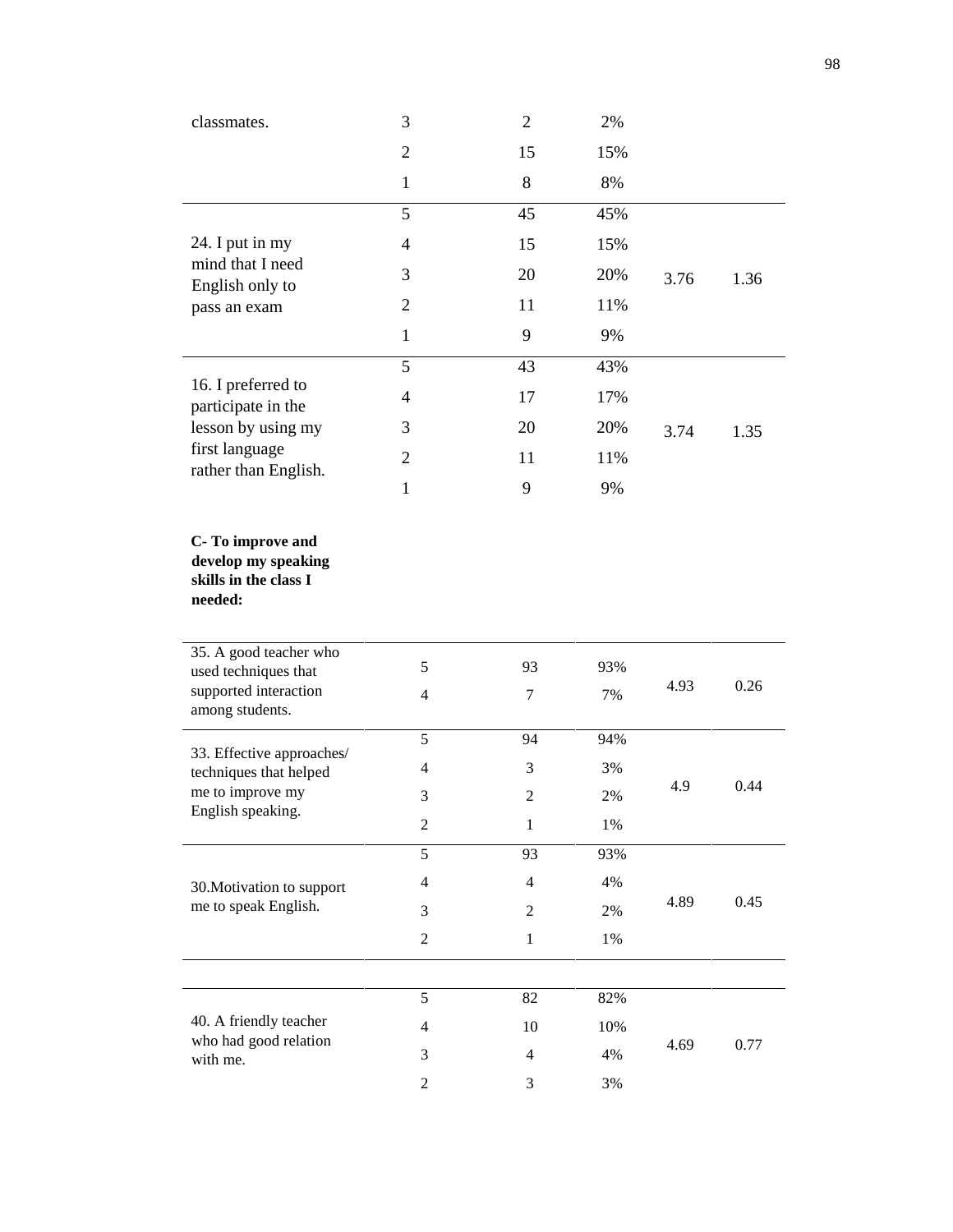|                                                        | $\mathbf 1$    | $\mathbf{1}$   | 1%    |      |      |
|--------------------------------------------------------|----------------|----------------|-------|------|------|
|                                                        | 5              | 84             | 84%   |      |      |
| 30. Encouragement and                                  | $\overline{4}$ | 6              | 6%    |      |      |
| interest to learn                                      | 3              | 5              | 5%    | 4.67 | 0.87 |
| speaking skills.                                       | $\overline{2}$ | 3              | 3%    |      |      |
|                                                        | $\mathbf{1}$   | $\overline{2}$ | 2%    |      |      |
|                                                        | 5              | 73             | 73%   |      |      |
| 37. To work in a group                                 | $\overline{4}$ | 10             | 10%   |      |      |
| and in pairs with my<br>classmates.                    | 3              | 15             | 15%   | 4.54 | 0.82 |
|                                                        | $\mathfrak{2}$ | $\overline{2}$ | 2%    |      |      |
|                                                        | 5              | 73             | 73%   |      |      |
|                                                        | $\overline{4}$ | 17             | 17%   |      |      |
| 31. Enough opportunities<br>to practice the            | 3              | 3              | 3%    | 4.51 | 1.02 |
| speaking skills.                                       | $\overline{2}$ | $\overline{2}$ | 2%    |      |      |
|                                                        | $\mathbf{1}$   | 5              | 5%    |      |      |
|                                                        | 5              | 72             | 72%   |      |      |
|                                                        | $\overline{4}$ | 8              | 8%    |      |      |
| 41. Enough time to<br>practice my speaking             | 3              | 10             | 10%   | 4.39 | 1.11 |
| skills.                                                | $\overline{2}$ | 7              | 7%    |      |      |
|                                                        | $\mathbf{1}$   | 3              | 3%    |      |      |
|                                                        | 5              | 65             | 65%   |      |      |
|                                                        | $\overline{4}$ | 20             | 20%   |      |      |
| 42. Suitable size of class<br>to promote English       | 3              | $\tau$         | 7%    | 4.39 | 1.02 |
| speaking.                                              | $\mathfrak{2}$ | 5              | 5%    |      |      |
|                                                        | $\mathbf{1}$   | 3              | $3\%$ |      |      |
|                                                        | 5              | 63             | 63%   |      |      |
|                                                        | $\overline{4}$ | 22             | 22%   |      |      |
| 39. To play language                                   | $\mathfrak{Z}$ | $\sqrt{5}$     | 5%    | 4.36 | 1.03 |
| games in the class.                                    | $\sqrt{2}$     | $\,8\,$        | $8\%$ |      |      |
|                                                        | $\,1$          | $\overline{2}$ | $2\%$ |      |      |
|                                                        |                |                |       |      |      |
|                                                        | $\sqrt{5}$     | 64             | 64%   |      |      |
| 36. Significant activities                             | $\overline{4}$ | 16             | 16%   |      |      |
| that support the practice<br>of speaking in the class. | 3              | 10             | 10%   | 4.32 | 1.07 |
|                                                        | $\mathfrak{2}$ | $8\,$          | $8\%$ |      |      |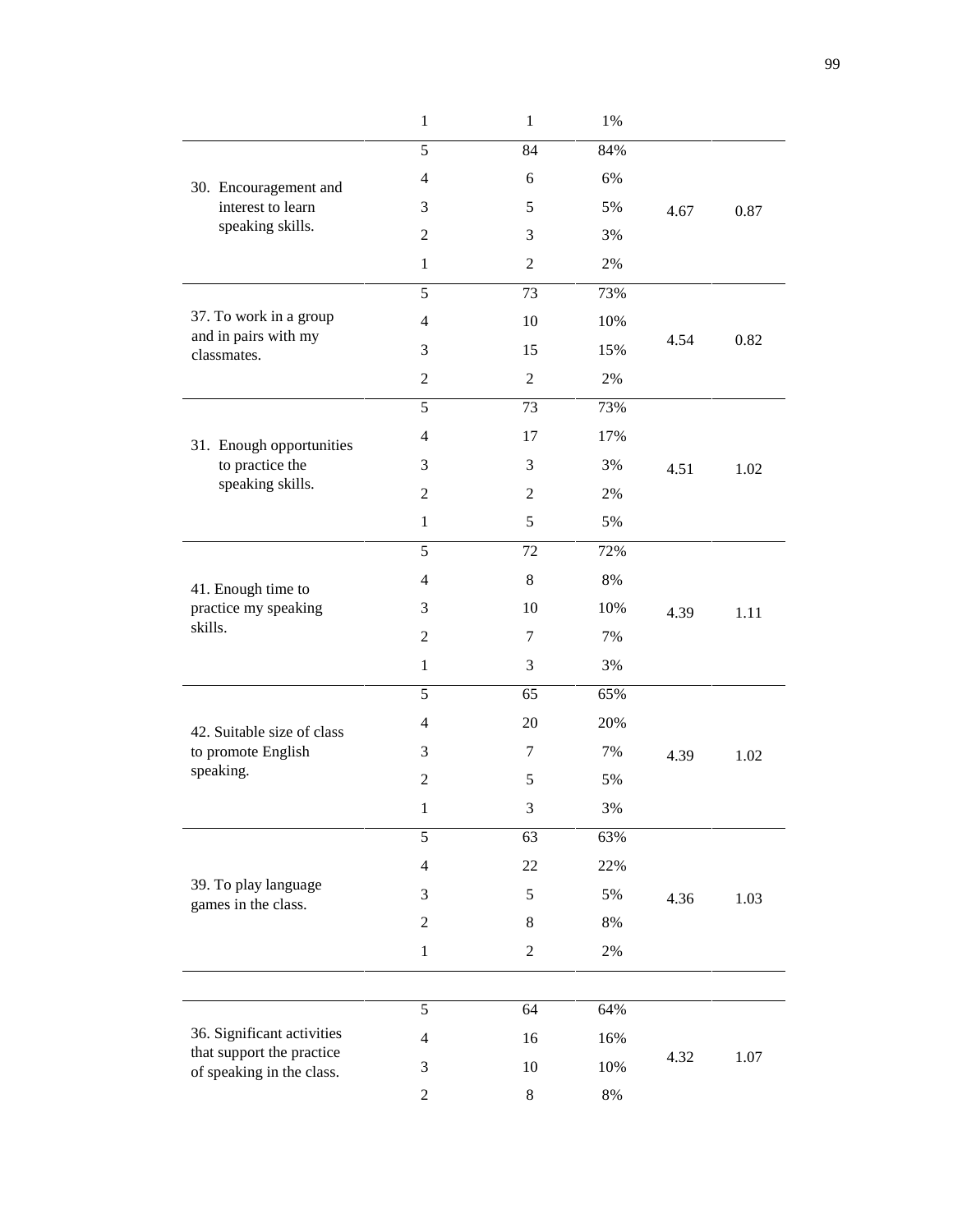|                                                    | 1              | 2  | 2%  |      |      |
|----------------------------------------------------|----------------|----|-----|------|------|
|                                                    | 5              | 66 | 66% |      |      |
|                                                    | $\overline{4}$ | 14 | 14% |      |      |
| 34. Enjoyable tasks that<br>attract my attention.  | 3              | 10 | 10% | 4.31 | 1.15 |
|                                                    | $\overline{2}$ | 5  | 5%  |      |      |
|                                                    | 1              | 5  | 5%  |      |      |
|                                                    | 5              | 50 | 50% |      |      |
|                                                    | $\overline{4}$ | 25 | 25% |      |      |
| 38. To converse with my<br>friends and my teacher. | 3              | 15 | 15% | 4.1  | 1.14 |
|                                                    | $\overline{2}$ | 5  | 5%  |      |      |
|                                                    | 1              | 5  | 5%  |      |      |

### **D- My English teacher can help me in learning speaking skills when he/she :**

|                                                       | 5              | 87             | 87% |      |      |
|-------------------------------------------------------|----------------|----------------|-----|------|------|
|                                                       | $\overline{4}$ | 7              | 7%  |      |      |
| 48. Knew my abilities in<br>learning speaking skills. | 3              | 4              | 4%  | 4.93 | 0.26 |
|                                                       | $\overline{2}$ | 1              | 1%  |      |      |
|                                                       | 1              | 1              | 1%  |      |      |
|                                                       | 5              | 86             | 86% |      |      |
| 46. Engaged me to express                             | 4              | 4              | 4%  | 4.9  |      |
| my opinions in the class.                             | 3              | 8              | 8%  |      | 0.44 |
|                                                       | $\overline{2}$ | $\overline{2}$ | 2%  |      |      |
|                                                       | 5              | 95             | 95% |      |      |
| 43. Encouraged me to<br>speak in English.             | $\overline{4}$ | $\overline{4}$ | 4%  | 4.89 | 0.45 |
|                                                       | 3              | $\mathbf{1}$   | 1%  |      |      |
|                                                       |                |                |     |      |      |
|                                                       | 5              | 78             | 78% |      |      |
| 44. Facilitated the learning                          | 4              | 12             | 12% |      |      |
| process by using                                      | 3              | 5              | 5%  | 4.67 | 0.87 |
| simple language                                       | $\overline{2}$ | $\overline{2}$ | 2%  |      |      |
|                                                       | $\mathbf{1}$   | 3              | 3%  |      |      |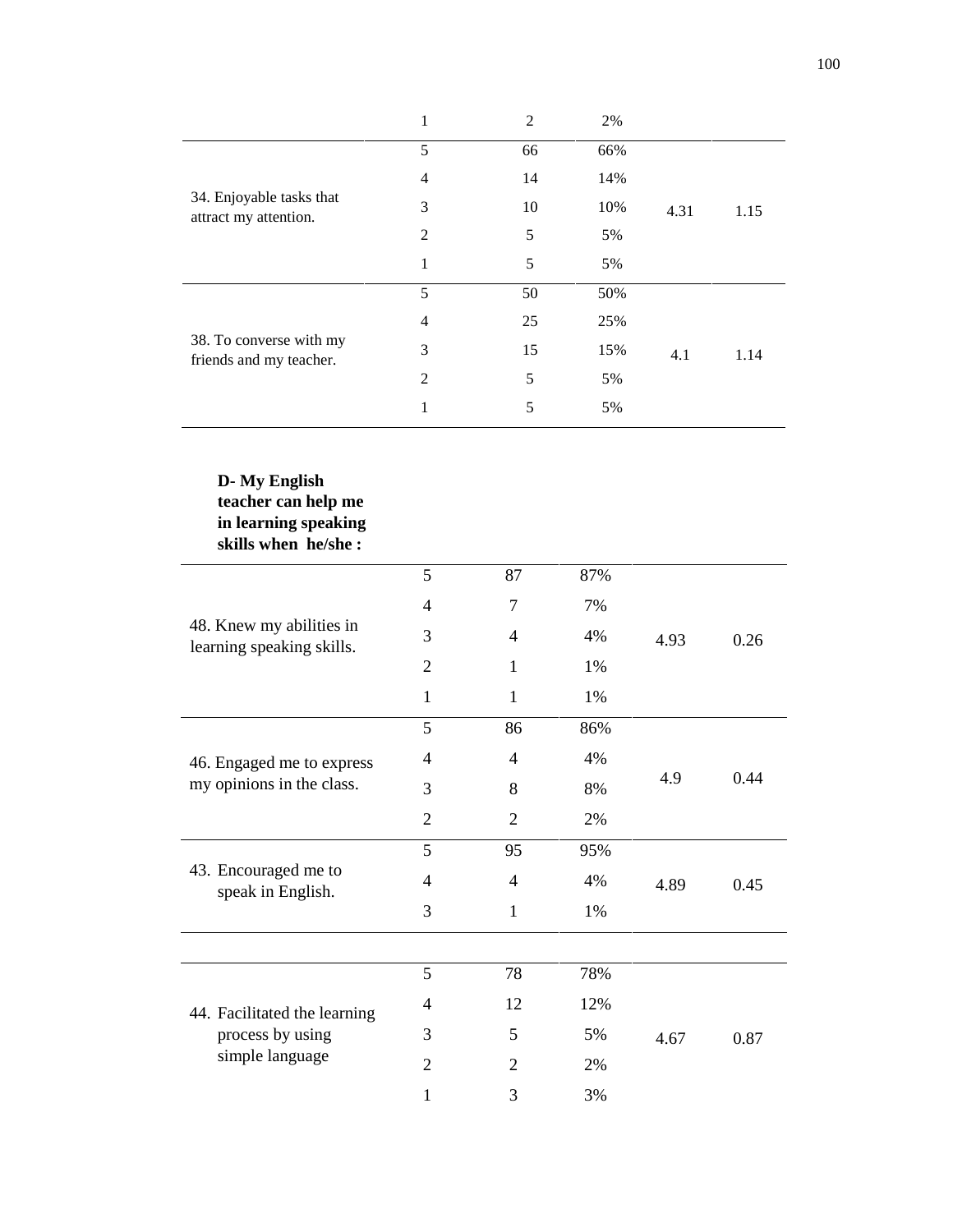|                                                        | 5              | 79             | 79% |      |      |
|--------------------------------------------------------|----------------|----------------|-----|------|------|
| 50. Involved me more in                                | 4              | 11             | 11% |      |      |
| communicating in the<br>class.                         | 3              | 3              | 3%  | 4.54 | 0.82 |
|                                                        | $\overline{2}$ | $\overline{7}$ | 7%  |      |      |
|                                                        | 5              | 68             | 68% |      |      |
| 45. Motivated me to learn<br>speaking skill.           | $\overline{4}$ | 22             | 22% |      |      |
|                                                        | 3              | 2              | 2%  | 4.51 | 1.02 |
|                                                        | $\overline{2}$ | 5              | 5%  |      |      |
|                                                        | $\mathbf{1}$   | 3              | 3%  |      |      |
| 52. Had experience to take                             | 5              | 89             | 89% |      |      |
| care of the different levels                           | 4              | 10             | 10% | 4.36 | 1.03 |
| of his/her students.                                   | 3              | $\mathbf{1}$   | 1%  |      |      |
|                                                        | 5              | 98             | 98% |      |      |
| 49. Allowed me to make<br>mistakes and still feel OK.  | $\overline{4}$ | $\mathbf{1}$   | 1%  | 4.32 | 1.07 |
|                                                        | 3              | $\mathbf{1}$   | 1%  |      |      |
| 47. Reduced my anxiety                                 | 5              | 96             | 96% |      |      |
| when I wanted to speak in                              | $\overline{4}$ | 3              | 3%  | 4.31 | 1.15 |
| the class.                                             | 3              | 1              | 1%  |      |      |
| 51. Used significant                                   | 5              | 99             | 99% |      |      |
| activities that maintain the<br>practice in the class. | 4              | 1              | 1%  | 4.1  | 1.14 |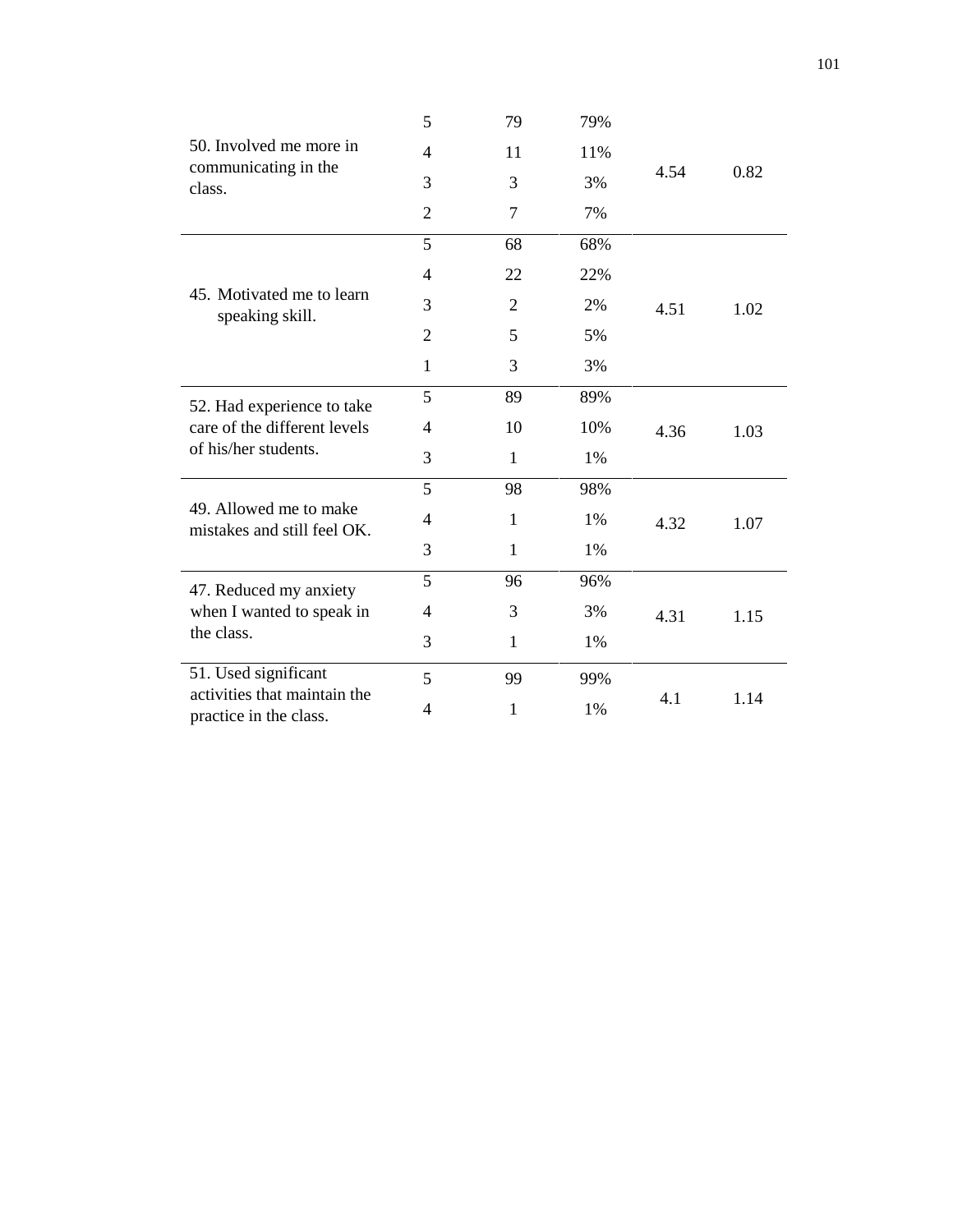## **APPENDIX C**

# T- Test Results of Students' Challenges According to their Gender

|                  | A-My main purpose<br>of learning English<br><b>Std. Deviation</b><br>Group<br>${\bf N}$<br>Mean<br>speaking was: |                           |    |      |      |      |
|------------------|------------------------------------------------------------------------------------------------------------------|---------------------------|----|------|------|------|
|                  | 1. To be able to                                                                                                 | Male<br>4.6<br>51<br>0.86 |    |      | 0.94 |      |
|                  | speak English<br>fluently in the class                                                                           | Female                    | 49 | 4.56 | 0.91 |      |
| 2.               | To improve my                                                                                                    | Male                      | 51 | 4.54 | 0.86 | 0.8  |
|                  | speaking skills                                                                                                  | Female                    | 49 | 4.54 | 0.86 |      |
| 3.               | To be able to<br>understand the                                                                                  | Male                      | 51 | 3.76 | 0.98 | 0.83 |
|                  | lecture                                                                                                          | Female                    | 49 | 3.74 | 1.03 |      |
| 4.               | To be able to<br>pass the<br>mid-term and<br>final exams                                                         | Male                      | 51 | 4.24 | 1.13 |      |
|                  |                                                                                                                  | Female                    | 49 | 4.00 | 1.26 | 0.12 |
| 5.               | To<br>communicate                                                                                                | Male                      | 51 | 2.30 | 0.79 |      |
|                  | and speak with<br>others outside<br>the class                                                                    | Female                    | 49 | 2.26 | 0.75 | 0.91 |
| 6.               | To be able to<br>speak with                                                                                      | Male                      | 51 | 2.40 | 0.93 | 0.86 |
|                  | native speakers                                                                                                  | Female                    | 49 | 2.41 | 0.93 |      |
| $\overline{7}$ . | To improve my<br>language                                                                                        | Male                      | 51 | 4.86 | 0.4  |      |
|                  | skills and to be<br>successful in my<br>department<br>studies.                                                   | Female                    | 49 | 4.86 | 0.4  | 0.79 |

### **difficult to speak English because:**

| 8. | There was<br>not any                | Male   | 51 | 4.98 | 0.14 |      |
|----|-------------------------------------|--------|----|------|------|------|
|    | kind of<br>practice in<br>my class. | Female | 49 | 4.98 | 0.14 | 1.00 |
| 9. | I didn't                            | Male   | 51 | 4.06 | 1.15 | 0.88 |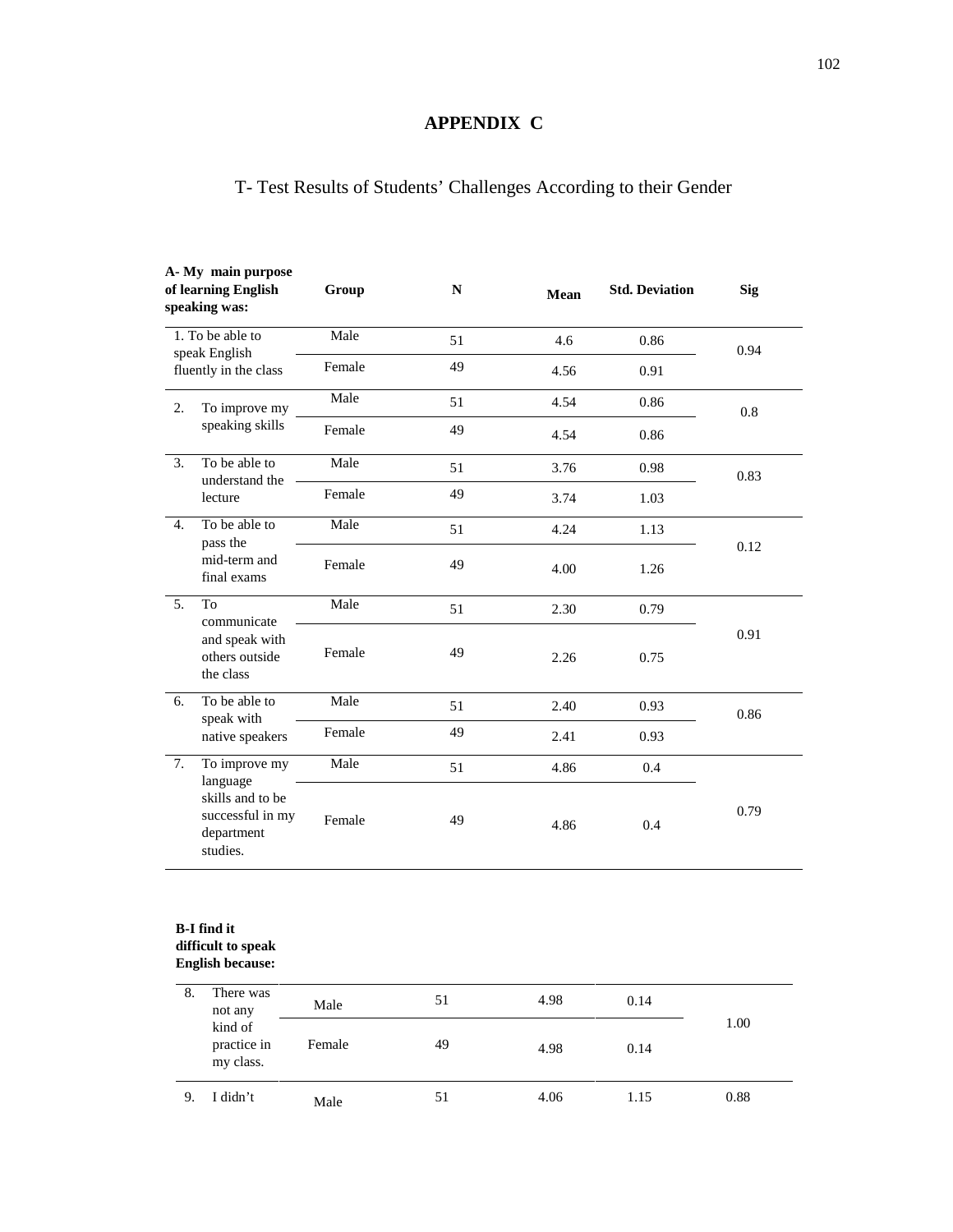|     | participate<br>with my<br>classmates<br>and teacher<br>in the class.       | Female | 49 | 4.04 | 1.19 |      |
|-----|----------------------------------------------------------------------------|--------|----|------|------|------|
|     | 10. I had a lack<br>of<br>confidence                                       | Male   | 51 | 4.6  | 0.97 |      |
|     | to<br>contribute/<br>participate<br>and<br>practice<br>speaking.           | Female | 49 | 4.56 | 1.07 | 0.68 |
|     | 11. I faced a<br>lack of                                                   | Male   | 51 | 4.94 | 0.24 |      |
|     | motivation<br>to speak in<br>English in<br>the class.                      | Female | 49 | 4.84 | 0.37 | 0.53 |
|     | 12. I was not<br>willing to                                                | Male   | 51 | 4.5  | 0.81 |      |
|     | speak<br>about<br>myself in<br>the class.                                  | Female | 49 | 4.5  | 0.81 | 1.34 |
|     | 13. I had not<br>chance to<br>speak<br>during the                          | Male   | 51 | 4.32 | 1.13 |      |
|     | English<br>lessons<br>because of<br>the limited<br>time<br>of class.       | Female | 49 | 4.28 | 1.18 | 0.87 |
| 14. | When I<br>spoke, I                                                         | Male   | 51 | 3.96 | 1.35 |      |
|     | worried<br>about<br>making<br>mistakes in<br>front of my<br>classmates.    | Female | 49 | 3.92 | 1.38 | 0.72 |
|     | 15. I felt<br>embraceme                                                    | Male   | 51 | 4.08 | 0.94 |      |
|     | nt/shyness<br>when I<br>started to<br>speak in<br>English in<br>the class. | Female | 49 | 4.02 | 0.98 | 0.98 |
|     | 16. I preferred                                                            | Male   | 51 | 3.76 | 1.35 | 0.95 |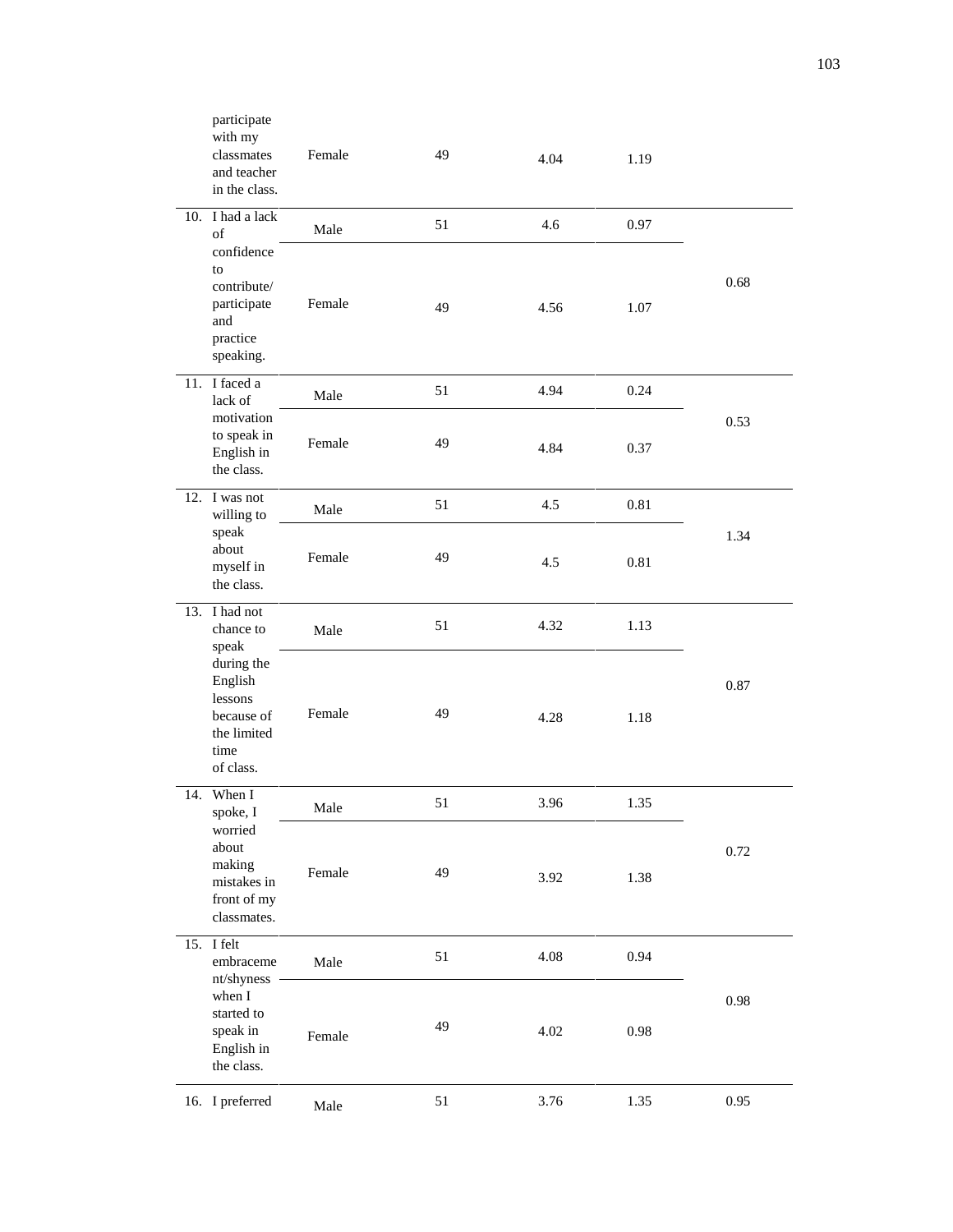|       | to<br>participate<br>in the<br>lesson by<br>using my<br>first<br>language<br>rather than<br>English.                | Female | 49 | 3.72 | 1.37     |      |
|-------|---------------------------------------------------------------------------------------------------------------------|--------|----|------|----------|------|
|       | 17. I was<br>relaxed                                                                                                | Male   | 51 | 4.02 | 1.27     |      |
|       | when I<br>asked<br>questions<br>to my<br>teacher in<br>my first<br>language.                                        | Female | 49 | 3.98 | 1.27     | 0.95 |
| 18. I | considered                                                                                                          | Male   | 51 | 4.5  | 0.84     |      |
|       | English is a-<br>hard<br>subject to<br>learn<br>because<br>my other<br>subjects<br>were in my<br>first<br>language. | Female | 49 | 4.46 | 0.95     | 0.64 |
|       | 19. I just<br>listened to                                                                                           | Male   | 51 | 4.26 | 1.31     | 0.89 |
|       | my teacher<br>talking.                                                                                              | Female | 49 | 4.22 | 1.33     |      |
| 20.   | The<br>activities                                                                                                   | Male   | 51 | 4.06 | 0.27     |      |
|       | that were<br>used in the<br>class were<br>not<br>enjoyable.                                                         | Female | 49 | 3.98 | 0.33     | 0.03 |
| 21.   | In the class<br>more                                                                                                | Male   | 51 | 4.44 | $0.76\,$ |      |
|       | attention is<br>paid to<br>grammar<br>rather than<br>speaking.                                                      | Female | 49 | 4.38 | 0.83     | 0.64 |
|       | 22. Teaching                                                                                                        | Male   | 51 | 4.82 | $0.48\,$ | 0.04 |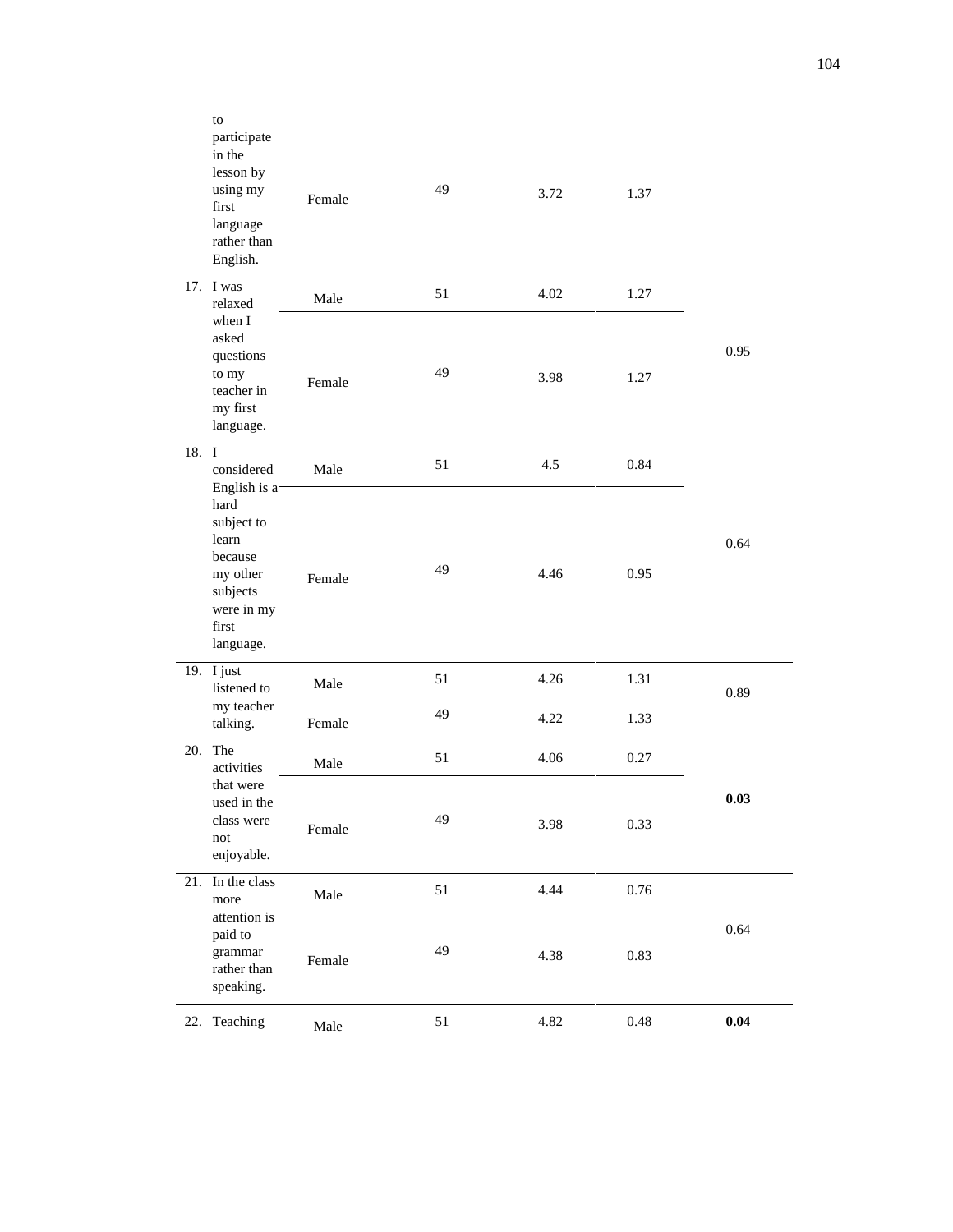|     | approaches<br>were not<br>effective to<br>improve<br>my<br>speaking<br>skills.                                                         | Female | 49 | 3.66 | 0.89     |      |
|-----|----------------------------------------------------------------------------------------------------------------------------------------|--------|----|------|----------|------|
|     | 23. I had not<br>opportunity                                                                                                           | Male   | 51 | 4.6  | 0.83     |      |
|     | to practice<br>speaking<br>because my<br>class was<br>very large.                                                                      | Female | 49 | 4.54 | 0.95     | 0.55 |
|     | 24. I put in my<br>mind that I<br>need<br>English<br>only to<br>pass an<br>exam                                                        | Male   | 51 | 3.78 | 1.36     |      |
|     |                                                                                                                                        | Female | 49 | 3.74 | 1.38     | 0.95 |
|     | 25. I did not<br>feel any<br>interest to<br>speak in<br>the class.                                                                     | Male   | 51 | 4.86 | 0.35     | 0.58 |
|     |                                                                                                                                        | Female | 49 | 4.84 | 0.37     |      |
| 26. | There was<br>no variety<br>of activities<br>in the class<br>to suit my<br>level to<br>enhance/<br>improve<br>my<br>speaking<br>skills. | Male   | 51 | 4.64 | 0.78     |      |
|     |                                                                                                                                        | Female | 49 | 4.6  | 0.86     | 0.68 |
|     | 27. In my class<br>English<br>was not<br>used all the<br>time.                                                                         | Male   | 51 | 4.34 | $1.08\,$ | 0.85 |
|     |                                                                                                                                        | Female | 49 | 4.3  | 1.13     |      |
|     | 28. I could not<br>identify my<br>errors, I<br>need my<br>teacher<br>to guide<br>me.                                                   | Male   | 51 | 4.16 | $1.02\,$ |      |
|     |                                                                                                                                        | Female | 49 | 4.14 | 1.03     | 0.86 |
|     | 29. I preferred<br>to be silent                                                                                                        | Male   | 51 | 4.84 | 0.47     | 0.45 |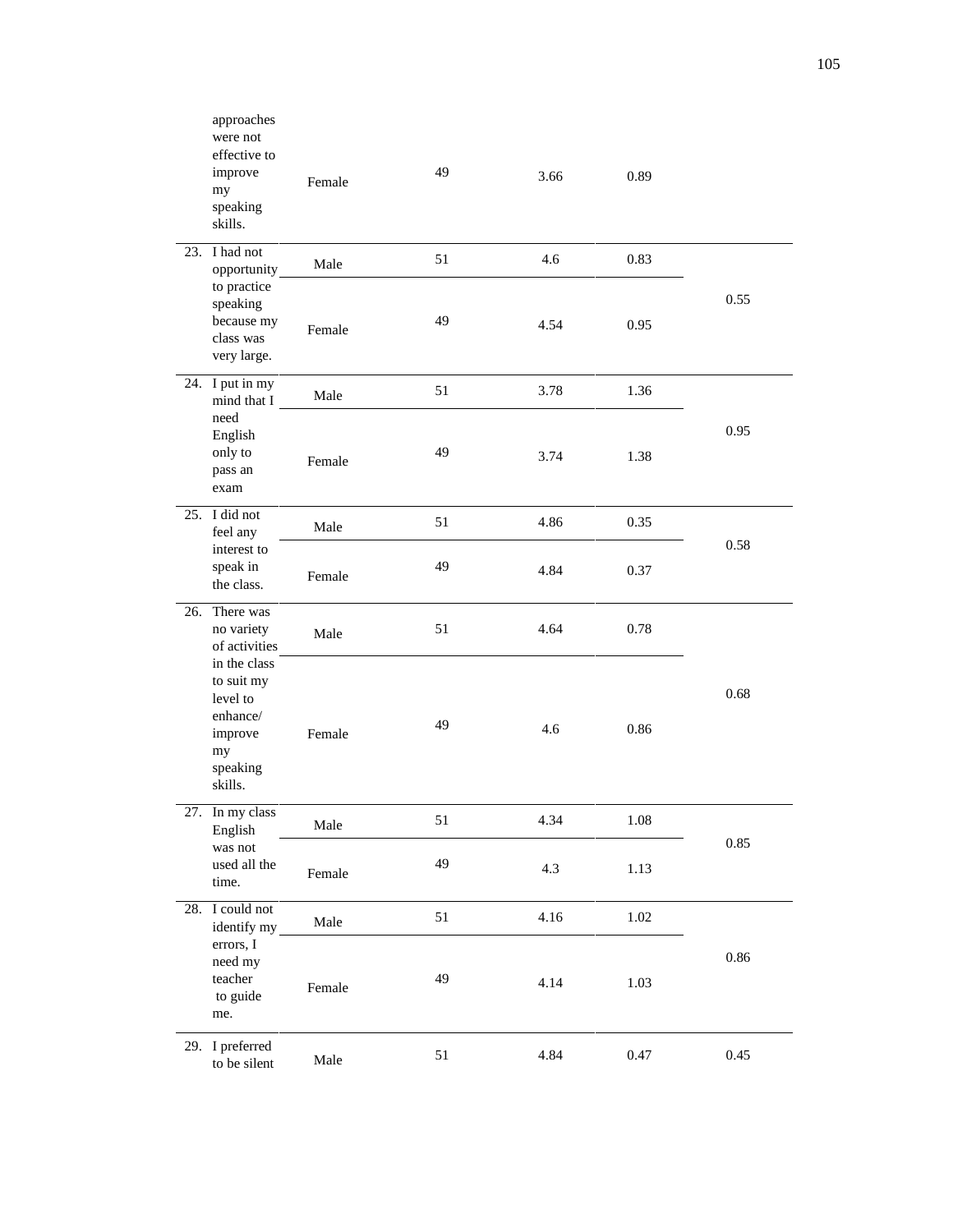|     | because I<br>had a fear<br>of being<br>misunderst<br>ood by my<br>teacher and<br>classmates.              | Female | 49 | 4.8      | 0.57     |      |
|-----|-----------------------------------------------------------------------------------------------------------|--------|----|----------|----------|------|
|     | C-To improve<br>and develop my<br>speaking skills in<br>the class I need:                                 |        |    |          |          |      |
| 30. | Motivation<br>to support                                                                                  | Male   | 51 | 4.92     | 0.34     |      |
|     | me to<br>speak<br>English.                                                                                | Female | 49 | 4.86     | 0.53     | 0.18 |
|     | 31. Encourage<br>ment and<br>interest to<br>learn<br>speaking<br>skills.                                  | Male   | 51 | 4.68     | 0.84     |      |
|     |                                                                                                           | Female | 49 | 4.66     | 0.89     | 0.8  |
|     | 32. Enough<br>opportuniti<br>es to<br>practice the<br>speaking<br>skills.                                 | Male   | 51 | 4.54     | 0.97     | 0.64 |
|     |                                                                                                           | Female | 49 | 4.48     | 1.07     |      |
| 33. | Effective<br>approaches                                                                                   | Male   | 51 | 4.82     | 0.6      |      |
|     | /techniques<br>that helped<br>me to<br>improve<br>my English<br>speaking.                                 | Female | 49 | 4.98     | 0.14     | 0.08 |
|     | 34. Enjoyable<br>tasks that<br>attracted<br>my<br>attention.                                              | Male   | 51 | 4.32     | 1.13     |      |
|     |                                                                                                           | Female | 49 | 4.3      | 1.18     | 0.85 |
|     | 35. A good<br>teacher<br>who used<br>techniques<br>that<br>supported<br>interaction<br>among<br>students. | Male   | 51 | 4.9      | 0.24     |      |
|     |                                                                                                           | Female | 49 | $3.02\,$ | 0.27     | 0.03 |
|     | 36. Significant                                                                                           | Male   | 51 | 4.32     | $1.08\,$ | 1.51 |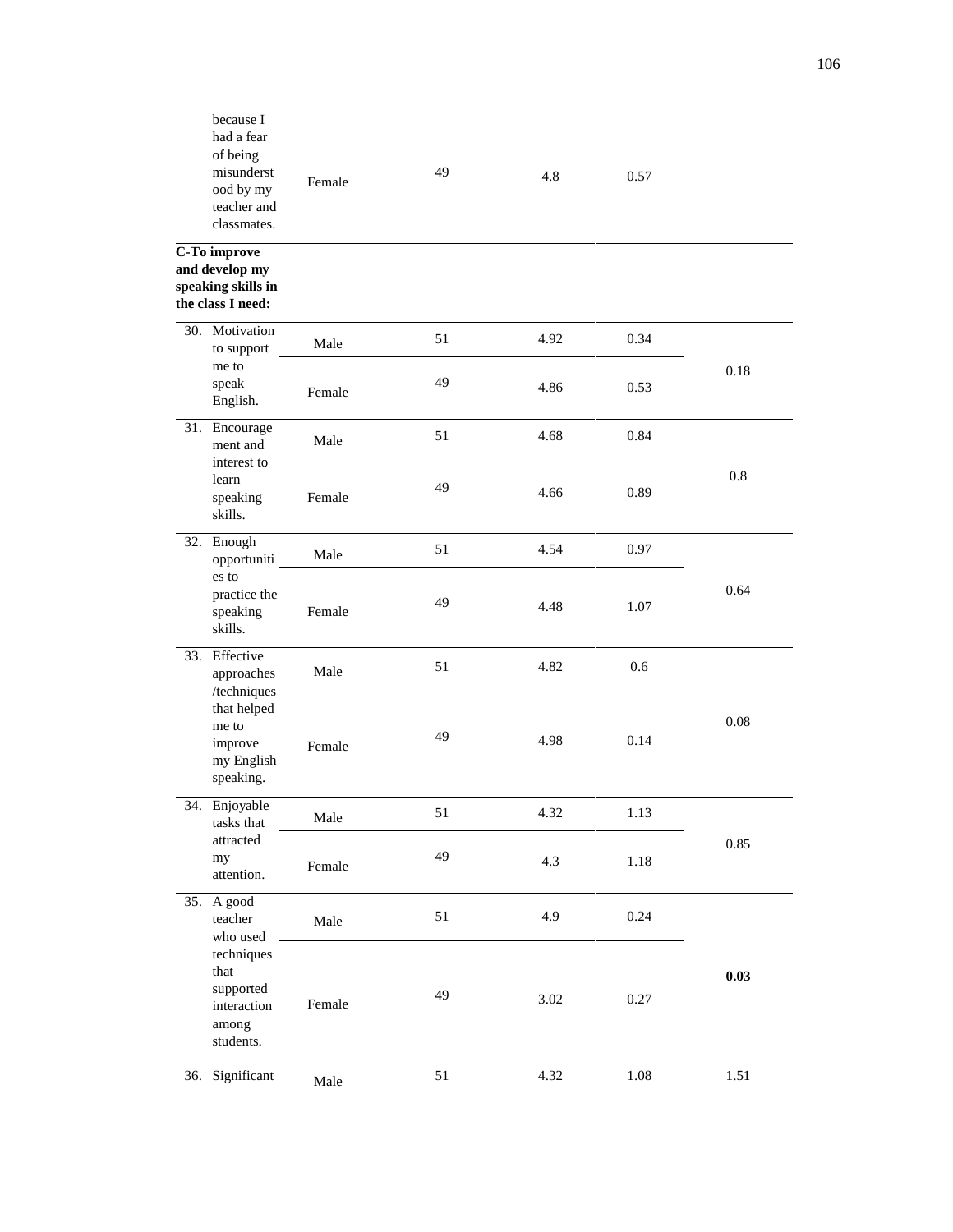|     | activities<br>that<br>supported<br>the practice<br>of speaking<br>in the class.       | Female | 49 | 4.32 | 1.08 |      |  |
|-----|---------------------------------------------------------------------------------------|--------|----|------|------|------|--|
|     | 37. To work in<br>a group and<br>in pairs                                             | Male   | 51 | 4.56 | 0.81 |      |  |
|     | with my<br>classmates.                                                                | Female | 49 | 4.52 | 0.84 | 0.67 |  |
| 38. | To<br>converse<br>with my<br>friends and<br>my teacher.                               | Male   | 51 | 4.12 | 1.12 | 0.78 |  |
|     |                                                                                       | Female | 49 | 4.08 | 1.18 |      |  |
|     | 39. To play<br>language<br>games<br>in the class.                                     | Male   | 51 | 4.38 | 1.03 | 0.85 |  |
|     |                                                                                       | Female | 49 | 4.34 | 1.04 |      |  |
|     | 40. A friendly<br>teacher<br>who had<br>good<br>relation<br>with me.                  | Male   | 51 | 4.7  | 0.74 |      |  |
|     |                                                                                       | Female | 49 | 4.68 | 0.82 | 0.78 |  |
|     | 41. Enough<br>time to                                                                 | Male   | 51 | 4.4  | 1.09 |      |  |
|     | practice my<br>speaking<br>skills.                                                    | Female | 49 | 4.38 | 1.14 | 0.83 |  |
|     | 42. Suitable<br>size of                                                               | Male   | 51 | 4.42 | 0.99 |      |  |
|     | class to<br>promote<br>English<br>speaking.                                           | Female | 49 | 4.36 | 1.06 | 0.18 |  |
|     | D- My English teacher<br>could help me in<br>learning speaking skills<br>when he/she: |        |    |      |      |      |  |
|     | 43. Encouraged me<br>to speak in                                                      | Male   | 51 | 4.96 | 0.2  | 0.15 |  |
|     | English.                                                                              | Female | 49 | 4.92 | 0.34 |      |  |
|     | 44. Facilitated the<br>learning<br>process by<br>using simple<br>language             | Male   | 51 | 4.76 | 0.56 |      |  |
|     |                                                                                       | Female | 49 | 4.44 | 1.15 | 0.06 |  |